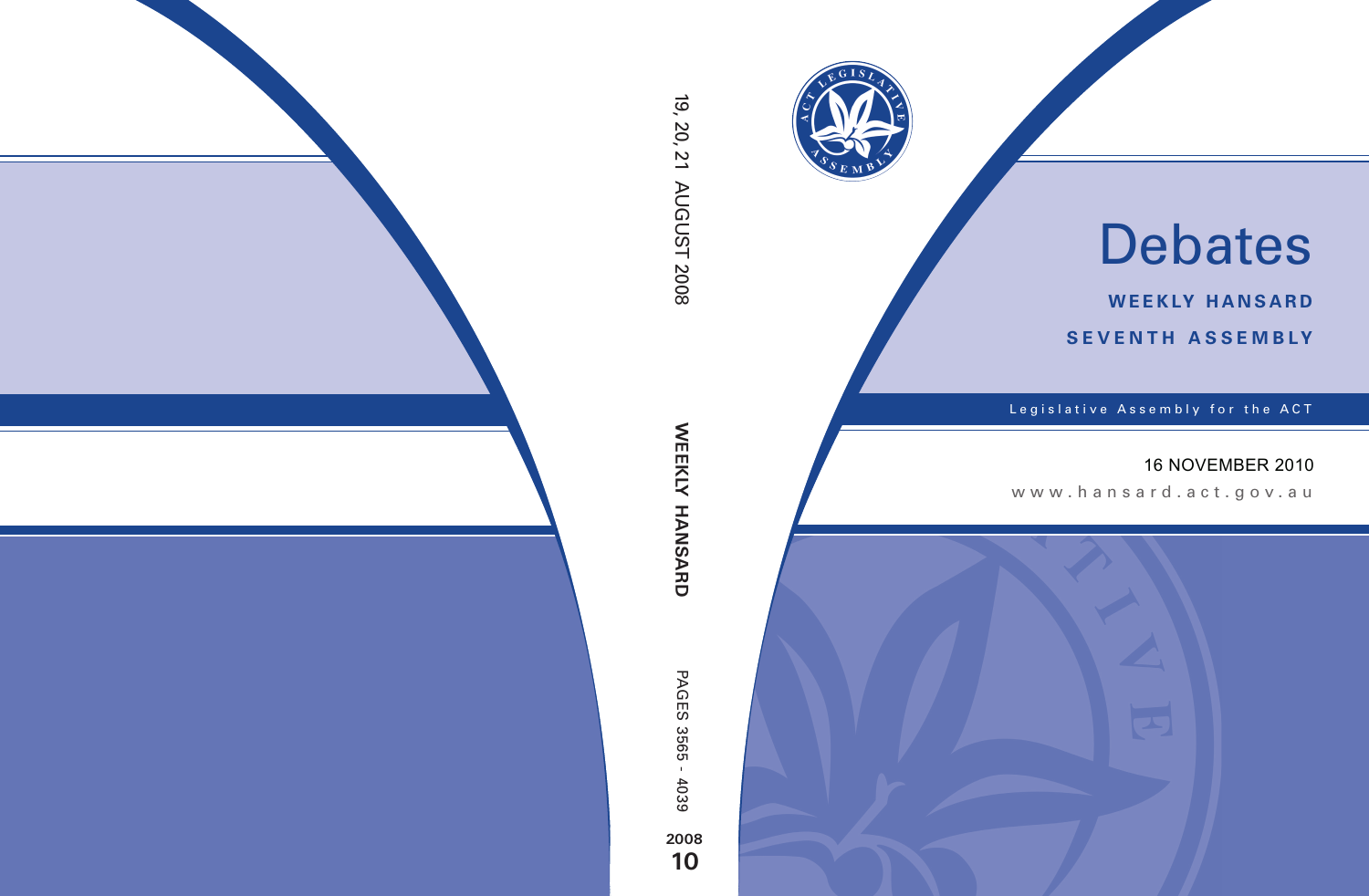# **Tuesday, 16 November 2010**

| Petitions:                                                        |       |
|-------------------------------------------------------------------|-------|
|                                                                   |       |
|                                                                   |       |
|                                                                   |       |
| Environment—greenhouse gas—petitions Nos 111 and 1125387          |       |
|                                                                   |       |
|                                                                   |       |
|                                                                   |       |
|                                                                   |       |
|                                                                   |       |
|                                                                   |       |
| Planning, Public Works and Territory and Municipal Services—      |       |
|                                                                   |       |
|                                                                   |       |
| Questions without notice:                                         |       |
|                                                                   |       |
|                                                                   |       |
|                                                                   |       |
|                                                                   |       |
|                                                                   |       |
|                                                                   |       |
|                                                                   |       |
|                                                                   |       |
|                                                                   |       |
| Sport and recreation-Greater Western Sydney Football Club 5439    |       |
|                                                                   |       |
|                                                                   |       |
|                                                                   |       |
|                                                                   |       |
|                                                                   |       |
|                                                                   |       |
|                                                                   |       |
|                                                                   | .5451 |
|                                                                   |       |
| Financial Management Act—consolidated annual financial statements |       |
|                                                                   |       |
| Implementation plan—Future directions towards challenge 2014 5456 |       |
|                                                                   |       |
| Adjournment:                                                      |       |
|                                                                   |       |
|                                                                   |       |
|                                                                   |       |
| Commonwealth Parliamentary Association Conference5479             |       |
|                                                                   |       |
|                                                                   |       |
| Royal Institute of Architects—Walter Burley Griffin lecture 5483  |       |
|                                                                   |       |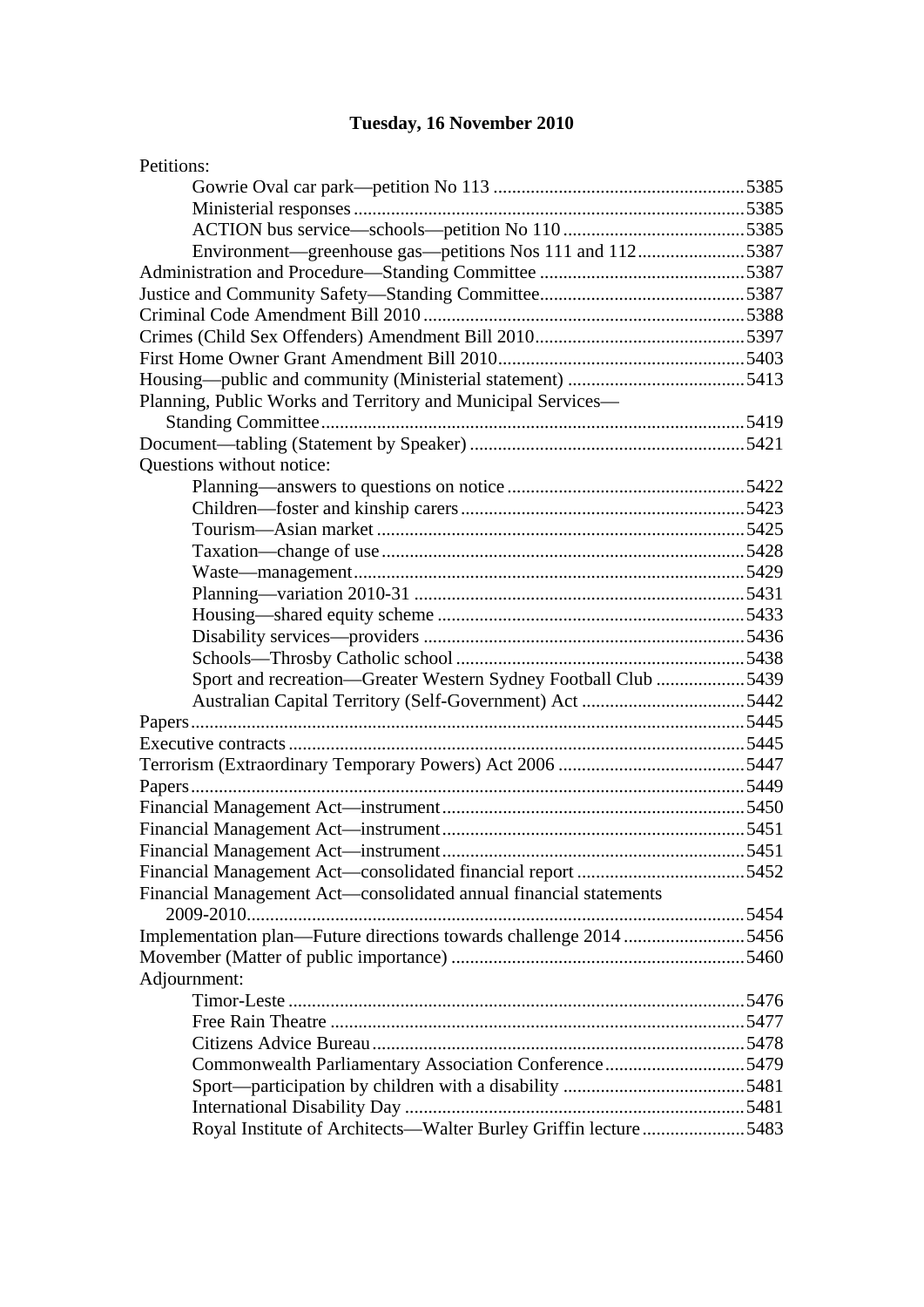| Schedules of amendments:                                   |  |
|------------------------------------------------------------|--|
| Schedule 1: First Home Owner Grant Amendment Bill 20105486 |  |
| Schedule 2: First Home Owner Grant Amendment Bill 20105486 |  |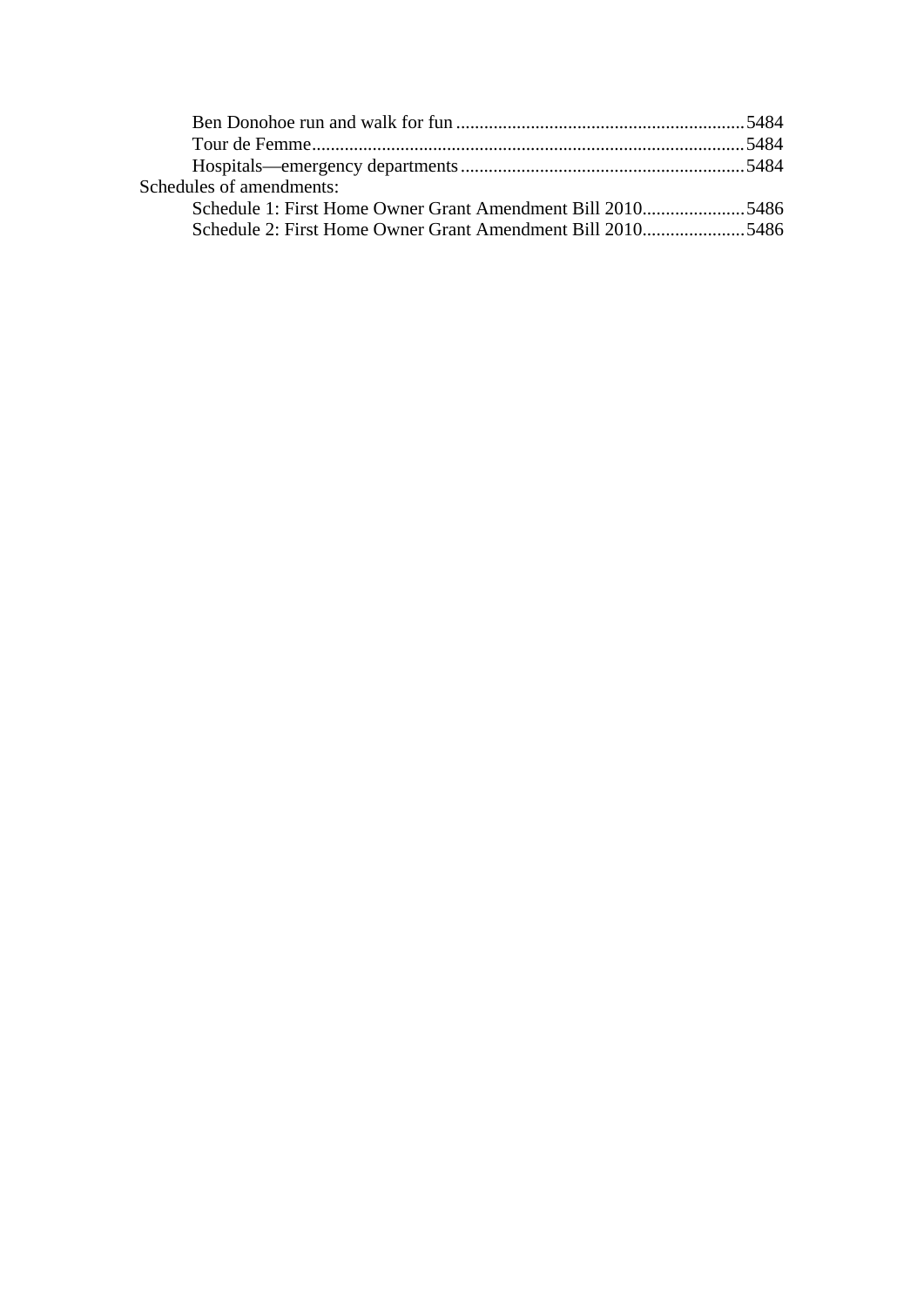# **Tuesday, 16 November 2010**

**MR SPEAKER** (Mr Rattenbury) took the chair at 10 am, made a formal recognition that the Assembly was meeting on the lands of the traditional custodians, and asked members to stand in silence and pray or reflect on their responsibilities to the people of the Australian Capital Territory.

# **Petitions**

*The following petition was lodged for presentation, by Mr Seselja, from 148 residents.* 

## <span id="page-3-0"></span>**Gowrie Oval car park—petition No 113**

#### **To the Speaker and Members of the Legislative Assembly for the Australian Capital Territory**

This petition of certain residents of the Australian Capital Territory draws to the attention of the Assembly that many residents and parents are concerned about the traffic arrangements and pedestrian safety around the Holy Family Parish Primary School in Gowrie, particularly relating to the car park at Gowrie Oval which is used by many parents as a pick up point for their children after school each day.

Your petitioners therefore request the ACT Government to immediately introduce measures to improve the safety for children within the Gowrie Oval Car Park, including traffic calming devices such as speed bumps, pedestrian crossings and improved signage.

*The Clerk having announced that the terms of the petition would be recorded in Hansard and a copy referred to the appropriate minister for response pursuant to standing order 100, the petition was received*.

## <span id="page-3-1"></span>**Ministerial responses**

**The Clerk**: The following responses to petitions have been lodged by a minister:

#### <span id="page-3-2"></span>**ACTION bus service—schools—petition No 110**

**Mr Stanhope** (Minister for Transport), dated 1 November 2010, in response to a petition lodged by Mr Seselja on 25 August 2010 concerning the school bus service between Marist College, Canberra and the suburbs of Yarralumla and Deakin.

The ACT Government notes the petition submitted by the petitioners, tabled by Mr Zed Seselja MLA on 25 August 2010, and makes the following comments:

 For all requested school serviced ACTIOON has a documented process which was developed through consultation with the Government's Schools Transport Liaison Committee. The Committee has representatives from Government and Non-Government schools, the community and key agencies.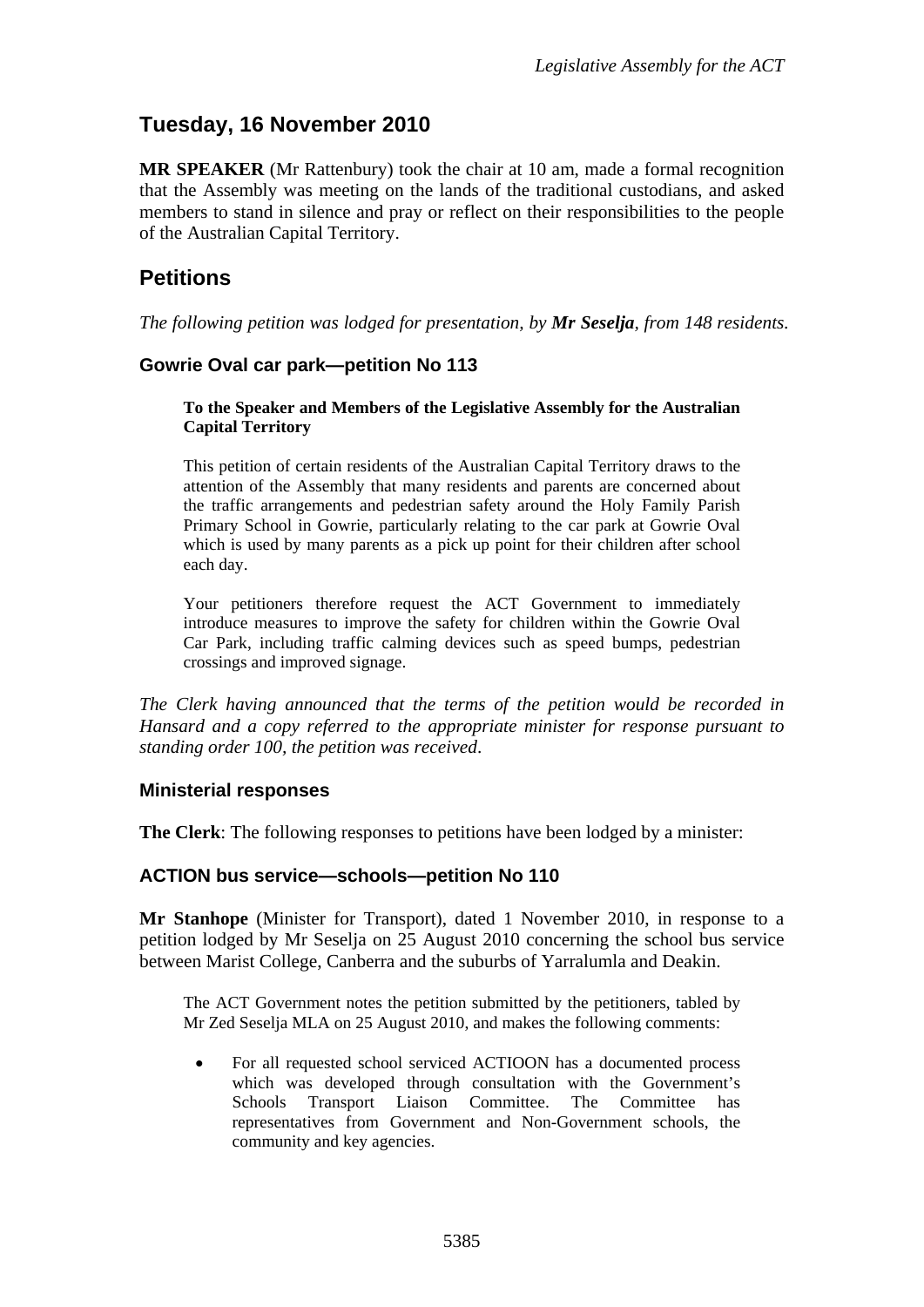- Marist College provided a letter to ACTION on 15 September 2010 requesting the above dedicated school bus service. Unfortunately this document was received once all the changes for Network 10 were finalised, meaning all available resources had already been utilised.
- ACTION advises that this request will be considered once resources become available.
- Over 50% of students catch regular route bus services.
- For efficiency purposes ACTION also conducts regular reviews of all its school services. Noting that students can travel to and from school by:
	- o Normal route services;
	- o Dedicated school services;
	- o Via interchanges (transferring); or
	- o A combination of the above.
- Due to fleet requirements arising from Network 10 ACTION resource allocation is currently at capacity. As such, any new dedicated school service will result in an existing service being removed by necessity.
- As part of the Network 10 changes, route 2 will arrive in Woden Interchange at 8:10am. Students will then need to connect with route 319 at 8:15am, which will ensure they reach the school by approximately 8:25am. Furthermore, routes 21/22 can also take passengers from Woden Interchange to Marist College.
- ACTION previously met with parents from Marist College, to discuss the provision of a dedicated school bus service to Deakin/Yarralumla, who were offered alternative travel options. This included using normal route services with a transfer at the Woden Interchange necessary.
- Criteria considered includes the age of the students, children with special needs, the level of demand for the service, location of demand for a service, availability of an convenience of, access for students using regular route services, availability and carrying capacity of existing dedicated school bus services, available funds for dedicated school bus services and the impact on scheduling of regular route services.
- Typically, non-government schools draw students from a broad geographical area and school bus services will reflect this spread.
- As a general principle the decision of a parent to send children to a school further from their home is a personal choice and parents and schools cannot assume that such decisions can be accommodated through the provision of dedicated school bus services funded by the community at large.
- Based on the factors considered above ACTION believes that its provision of bus services between Deakin/Yarralumla to MCC is at an adequate level.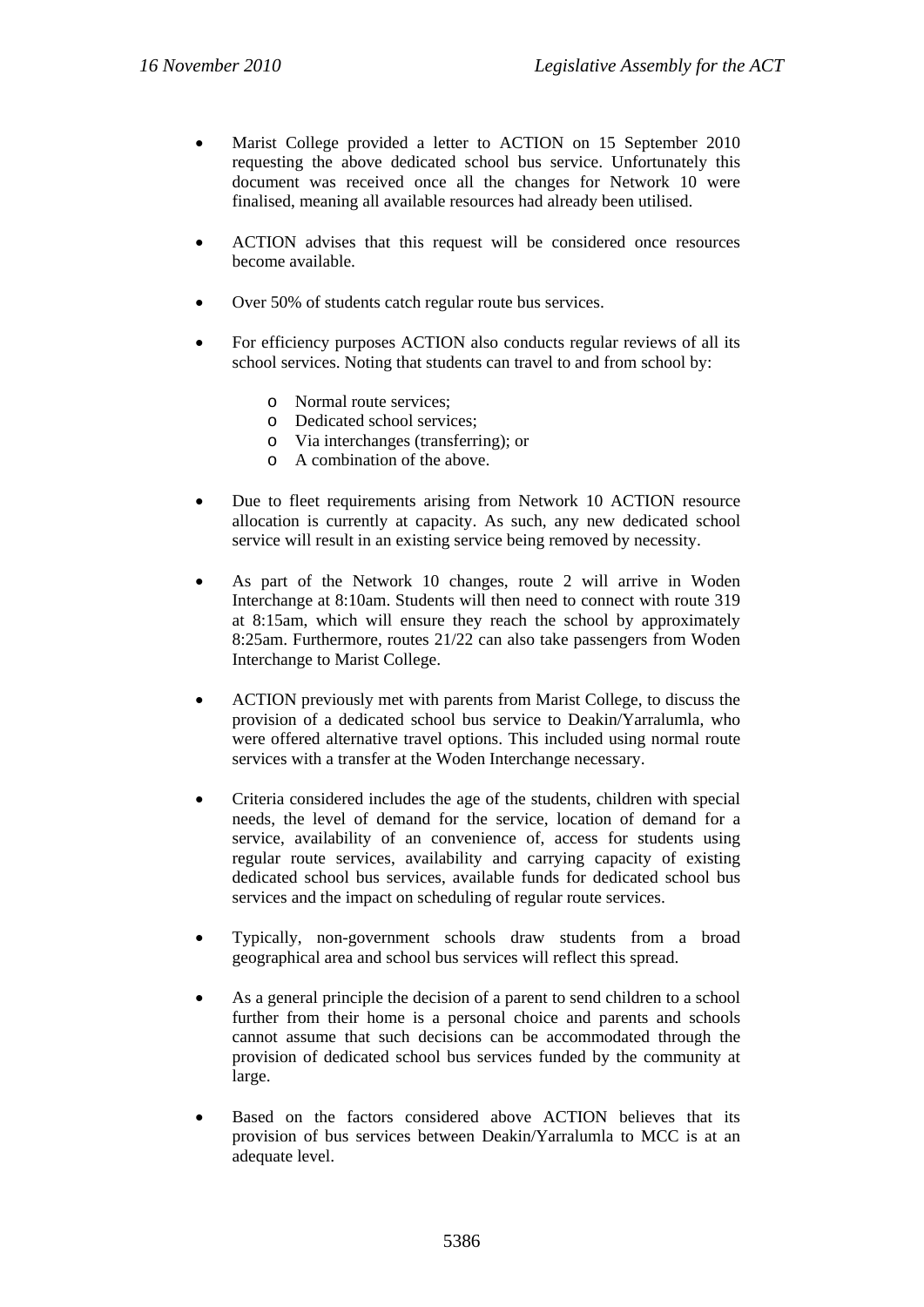The Transport Planning Branch within the Department of Territory and Municipal Services is about to commence a strategic review and evaluation of school bus services in the ACT and it is expected the review will contribute to improving the long term planning of services through the Territory.

#### <span id="page-5-0"></span>**Environment—greenhouse gas—petitions Nos 111 and 112**

**Mr Corbell** (Minister for the Environment, Climate Change and Water), dated 8 November 2010, in response to petitions lodged by Mr Rattenbury and Ms Le Couteur on 19 and 21 October 2010 concerning legislation for a greenhouse gas emissions reduction target of at least 40 per cent by 2020, based on 1990 levels.

On 26 August 2010, the ACT Government introduced greenhouse gas reduction targets into the Legislative Assembly through the Climate Change and Greenhouse Gas Reduction Bill 2010. The Bill includes long term and interim targets for ACT greenhouse gas reductions as follows:

- Zero net greenhouse gas emissions by 2060;
- Peaking per capita emissions by 2013:
- 40% of 1990 levels by 2020; and
- 80% of 1990 levels by 2050.

On 26 October 2010, this Bill was passed in the Legislative Assembly. A new implementation plan, *Weathering the Change* Action Plan 2, will form the basis for the ACT Government's emission reduction initiatives. This document will be developed in consultation with the community and released in 2011.

## <span id="page-5-1"></span>**Administration and Procedure—Standing Committee Membership**

**MS HUNTER** (Ginninderra—Parliamentary Convenor, ACT Greens): Pursuant to standing order 223, I move:

That Ms Bresnan be discharged from the Standing Committee on Administration and Procedure on 3 December 2010 and that Ms Hunter be appointed in her place for that day.

Question resolved in the affirmative.

## <span id="page-5-2"></span>**Justice and Community Safety—Standing Committee Scrutiny report 30**

**MRS DUNNE** (Ginninderra): I present the following report:

Justice and Community Safety—Standing Committee (performing the duties of a Scrutiny of Bills and Subordinate Legislation Committee)—Scrutiny Report 30*,*  dated 15 November 2010, together with the relevant minutes of proceedings.

I seek leave to make a brief statement.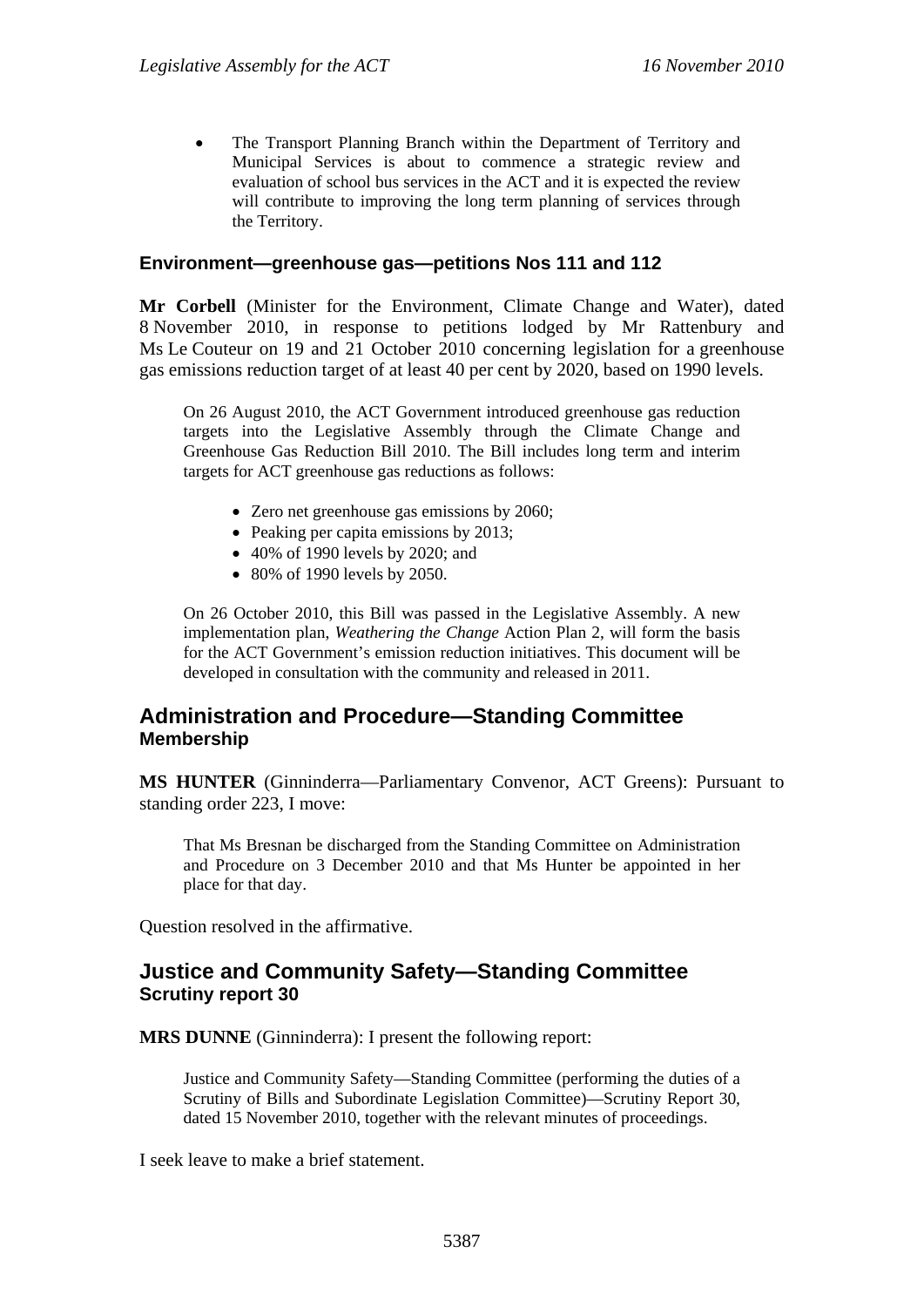Leave granted.

**MRS DUNNE**: Scrutiny report 30 contains the committee's comments on eight bills, seven pieces of subordinate legislation, three government responses and one private member's response. The committee has commenced its deliberations on the Workplace Privacy Bill 2010 and will provide significant comment on the bill in its next report.

The committee also expressed some concern that the practice of presenting bills and then scheduling them for debate in the next sitting period is putting pressure on the committee and possibly jeopardising the scrutiny process. Report No 30 was circulated to members when the Assembly was not sitting. I commend the report to the Assembly.

# <span id="page-6-0"></span>**Criminal Code Amendment Bill 2010**

Debate resumed from 23 September 2010, on motion by **Mr Corbell**:

That this bill be agreed to in principle.

**MRS DUNNE** (Ginninderra) (10.04): The opposition will support this bill, which introduces a defence of lawful possession into the Criminal Code. It covers people who can show their possession of otherwise prohibited material or items is the result of their work or employment in the criminal justice system, is for law enforcement purposes or is reasonable in the circumstances for the law enforcement or administration of justice purposes in which the person is engaged.

Under current law, there is some doubt that people working in the criminal justice system and who are in possession of prohibited material or items could claim the defence for such possession. Indeed, the important feature of this bill is that the defence is available only to people who are employed by or engaged in the criminal justice system. It is not available to ordinary members of the public.

The defence that this bill confers on employees and other persons engaged in the criminal justice system is notwithstanding the Legislation Act 2001. That act at section 196(1) says:

A provision of a law that gives a function to an entity also gives the entity the powers necessary and convenient to exercise the function.

Quite helpfully, the explanatory statement gives a number of examples and quite specifically talks about the possession of child pornography. The statement notes that the Crimes Act 1900 imposes an absolute liability offence if a person intentionally possesses child pornography. The only available defence is that the person had no reasonable grounds to suspect that the material was child pornography.

So, by way of example, in the course of his duties, an investigating officer, a police officer, seizes a person's computer which contains child pornography and he is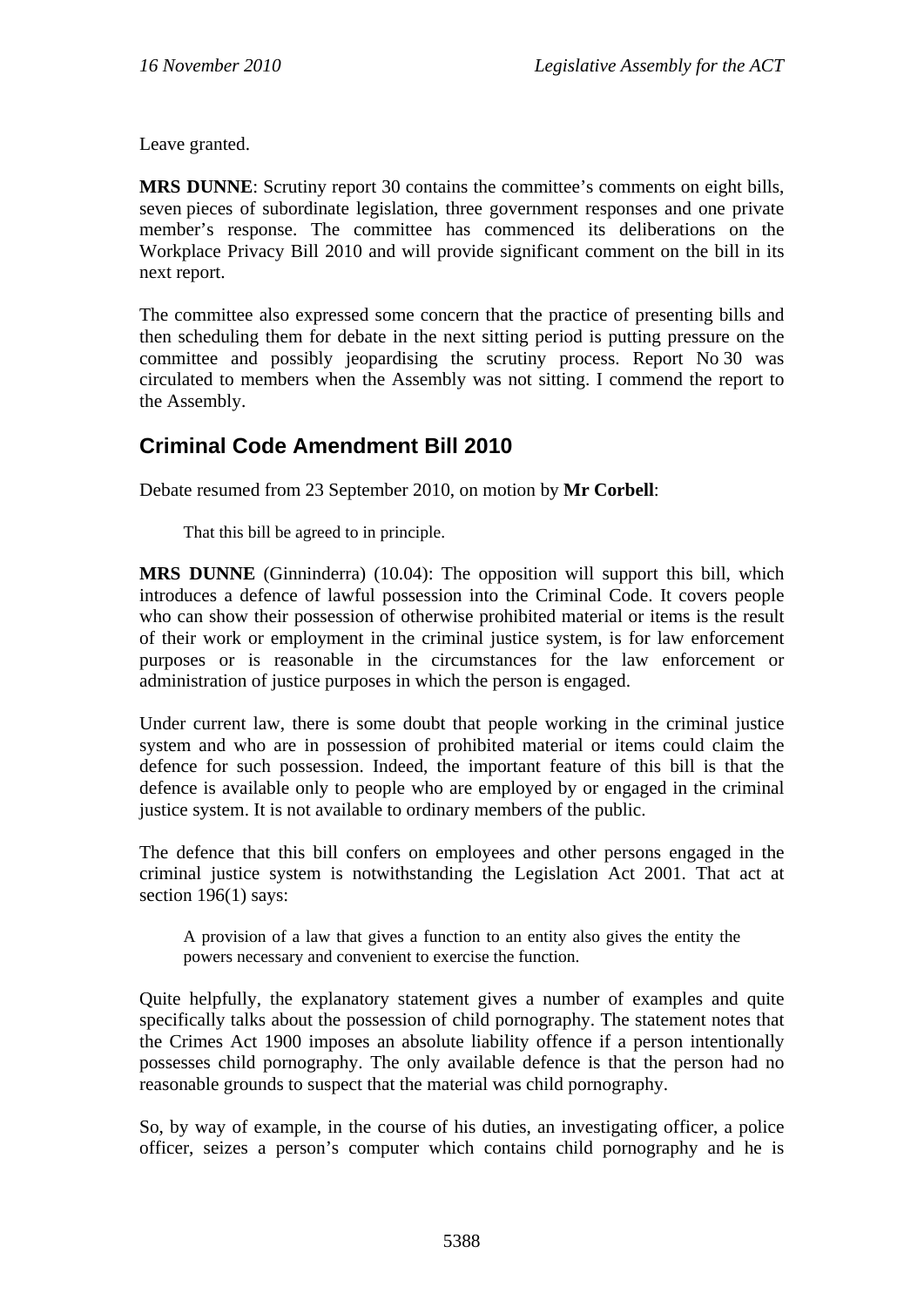subsequently charged for possession of child pornography. Due to the specific nature of the crime under investigation, the police officer would not be able to claim the defence that he had no reasonable grounds to suspect that the material on the computer was child pornography. This is because the police officer had seized the computer because he believed the material contained on it was child pornography. This is a very precarious situation for police officers, and this bill seeks to rectify that situation.

There are three bases on which a person can claim the defence of possession of prohibited material or item. Firstly, it must be associated with the person's work in the law enforcement or justice agency, the person must be providing technical, professional or expert services to a law enforcement or justice agency, or the person must be in legal practice or providing technical, professional or expert services to a legal practitioner.

Secondly, the person must be in possession of a law enforcement purpose, and this is described as enforcing a law, monitoring compliance with a law, investigating a contravention or administering justice. Thirdly, the person must be able to show the court that it is reasonable in the circumstances of the person's work as outlined above to possess the prohibited material.

This bill provides more certainty to people working in our criminal justice system and will enable them to do their work without fear that their work might be hampered by legal loopholes. I thank the attorney for bringing this bill to the Assembly, and we are pleased to support it.

**MR RATTENBURY** (Molonglo) (10.08): The Greens will be supporting the Criminal Code Amendment Bill. The bill will give certainty to people employed in law enforcement or in justice agencies. By the nature of their jobs, people working in the areas will come into contact with illegal material. The changes will allow them to go about their job free from the prospect of being criminally prosecuted for possession of that illegal material.

The attorney has outlined previously that employees in these areas have concerns that, through their job, they are required to have possession of illegal material. Examples are the lawyer who is required to save child pornography onto their computer because it is evidence in a court trial, or the drug lab technician who takes possession of illicit drugs in order to analyse it.

The point is that these people are going about their jobs, carrying out duties they are required to do, sometimes required by law, yet technically they are committing an offence. While prosecutions for such offences are rare—indeed, my office are unaware if there ever has been such a prosecution—these people do still deserve the protection of the law and the clarity and peace of mind. But also, it is equally appropriate that law enforcement officers who retain possession of illegal material past the point where it is required for their job do not have the protection of the defence. This is an important point of policy, and the Greens support the clarity provided by the bill.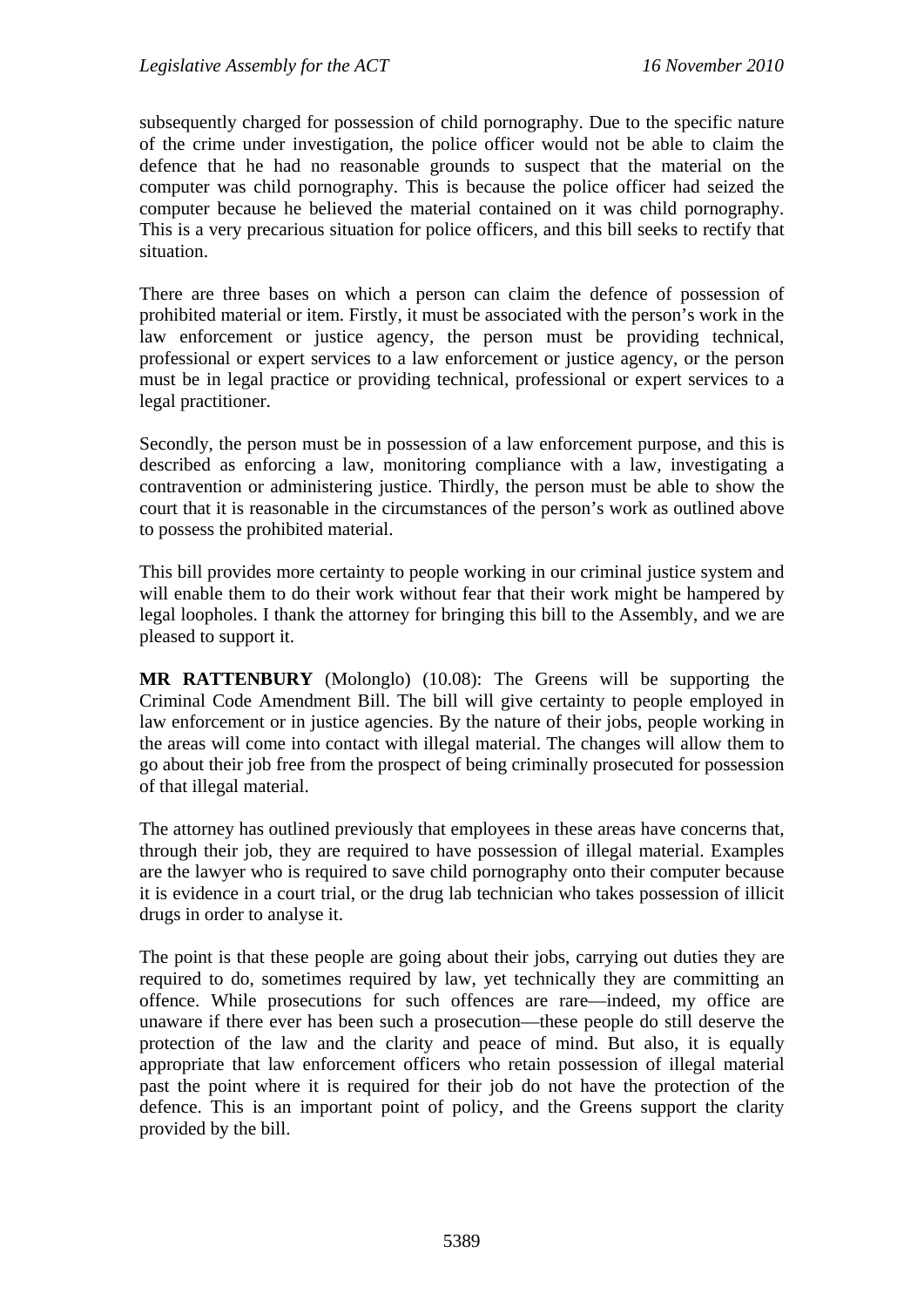The bill sets a three-step test that must be satisfied before the defence is available. The attorney has outlined the test in some detail, and the explanatory statement adds further detail, so I will not repeat what has already been said and made clear. What I would like to do is commend the departmental officers and the attorney for preparing an explanatory statement that slightly breaks the mould. The statement gives practical examples of how the defence would operate in real life.

The outcome is that the bill is easily understandable. I am not aware of many, if any, other bills that take this approach, but I would like to encourage that type of thinking. It really meets the ultimate goal of explanatory statements very well, which is, of course, to actually explain the changes being made.

There is one issue raised by the scrutiny committee and addressed by the attorney that I would like to discuss briefly. It has been confirmed by the committee and the attorney that the possession of the illegal material must be found to be objectively reasonable for the purposes of the law enforcement—that is, it must be seen to be reasonable through the eyes of an ordinary person. The scrutiny report asked whether it would not be more appropriate to set a subjective test to be applied where the accused themselves only must have thought the possession was reasonable.

Giving consideration to the overall policy objective of the amendment, which is to give certainty and security to people going about their job, I believe the objective test is appropriate. To insert a subjective test would leave open the possibility that the defence would be abused by an employee who obtained material through the course of their employment but then dealt with it in an inappropriate manner, for example, a drug lab technician who was required to analyse a sample at the lab, but actually took the sample home with them.

It is possible that such behaviour would satisfy a subjective test simply because the technician was able to show that he or she thought it was a good idea at the time. However, under an objective test, they would need to show the rationale and practical reasons as to why it was necessary to take it home to perform their job. It would then be for the court to decide whether there is enough of a link between the job and the activity to say that it is for the purposes of their job. I think that is an appropriate threshold to set for this defence. The defence is designed to protect workers going about their job, but it is not designed to protect workers who stretch the rules or outright break them. Care and diligence are required when dealing with sensitive material, and this bill will protect those who go about their job in that way.

To conclude, the Greens support this bill. We believe it offers the protection that is required to allow people employed in law enforcement and in justice agencies to go about their important jobs to the best of their ability.

**MS GALLAGHER**: (Molonglo—Deputy Chief Minister, Treasurer, Minister for Health and Minister for Industrial Relations) (10.12): The Criminal Code Amendment Bill 2010 aims to introduce a new defence of lawful possession into chapter 2 of the Criminal Code 2002. The purpose of the new defence is to provide people who work in the criminal justice system with the protection of the law when, as part of that work, they acquire prohibited items.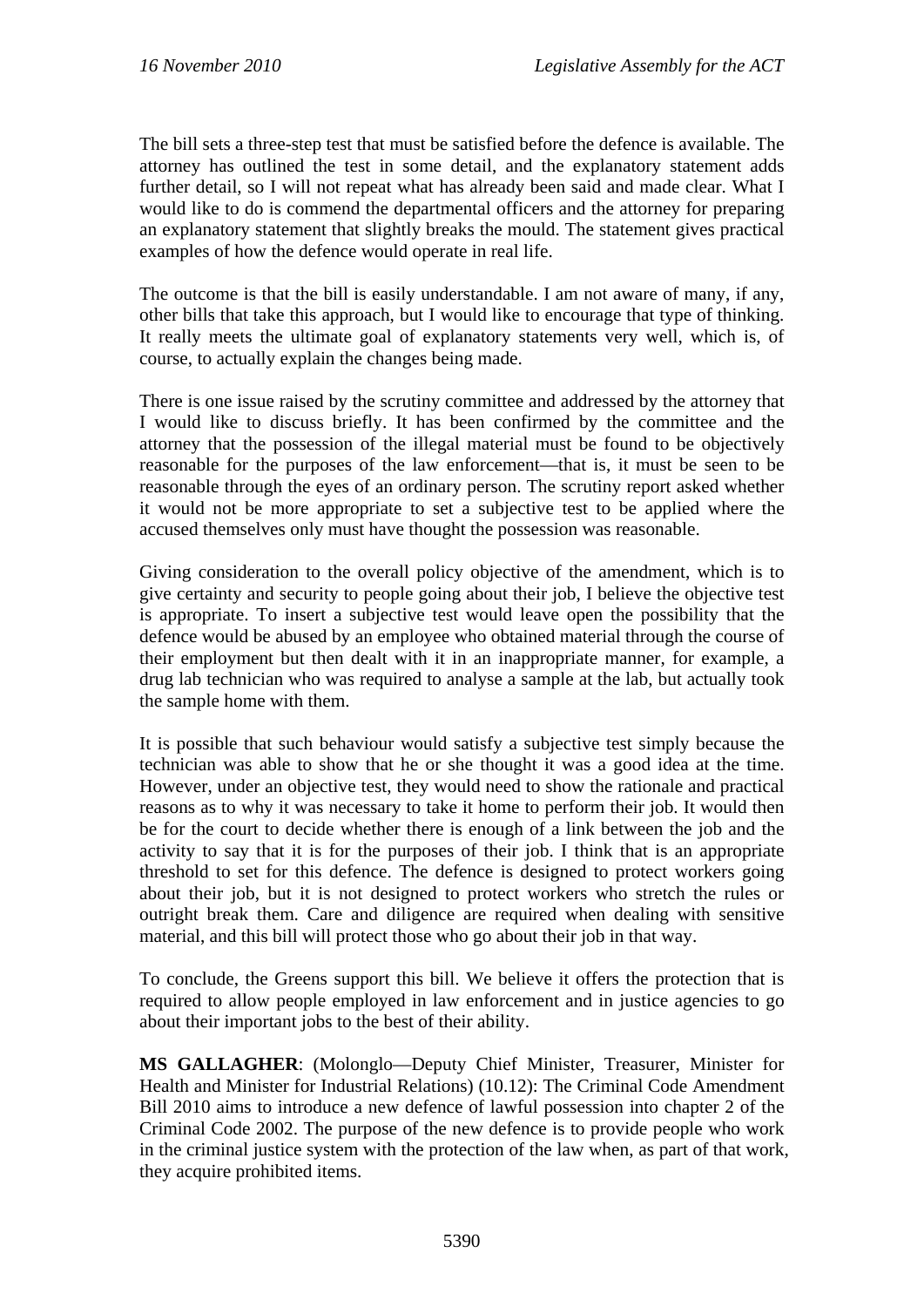It is important that the Assembly is aware of the government's reasons for not only proposing this new defence, but also why it is considered appropriate that it sit within the Criminal Code. I therefore intend to address these points before I outline the provisions of the defence.

The criminal law makes the possession of certain items unlawful. Examples of such items would be: weapons such as knives and unlicensed firearms, stolen goods, drugs of dependence and child pornography. Of course, the law also often provides individuals with a defence which serves to prevent conviction when possession can be legally justified. However, the government has identified an additional need for a defence of lawful possession that applies specifically to those people whose work contributes to the operation of the criminal justice system. This need arises for two reasons.

First, it came to the government's attention that there were occasions when workers in the criminal justice system were concerned at the lack of specific protection for the occasions on which they were required to be in possession of a prohibited item. I am speaking of people such as prosecutors, court staff, police officers and defence lawyers.

Their concern must be viewed in light of the fact that they would inevitably come in contact with prohibited items on a far more frequent basis than most people. Not only does the government understand their concern but it is firmly of the view that those individuals should be able to act with complete confidence that they are afforded the full protection of the law while they are doing their jobs. The enactment of the proposed defence will provide a level of protection that is specific to a defined set of people and which recognises the role of those involved in criminal cases from the investigation stage through to the conclusion of a prosecution.

The second reason for the proposed defence is the establishment of a new initiative to effectively manage child exploitation material. The Australian National Victim Image Library is a tool to combat online paedophilia that will be managed by CrimTrac. As members will be aware, CrimTrac is a commonwealth government agency which provides information sharing services to support law enforcement services. The main objectives of the Australian National Victim Image Library are to improve law enforcement in this area by aiding the identification of child victims and offenders, and reduce the exposure of investigators to child exploitation material.

The Australian National Victim Image Library will be used by all Australian jurisdictions when fully operational, but the ACT has been chosen to take part in the first phase of the scheme's rollout. It is imperative that everyone engaged in law enforcement is able to operate and use this important law enforcement tool in the knowledge that they are protected by the law. The new defence is designed to do just that.

The lack of a specific defence in the ACT statute book is particularly important in relation to the possession of child exploitation material, otherwise known as child pornography. The ACT offences in relation to child pornography are found in the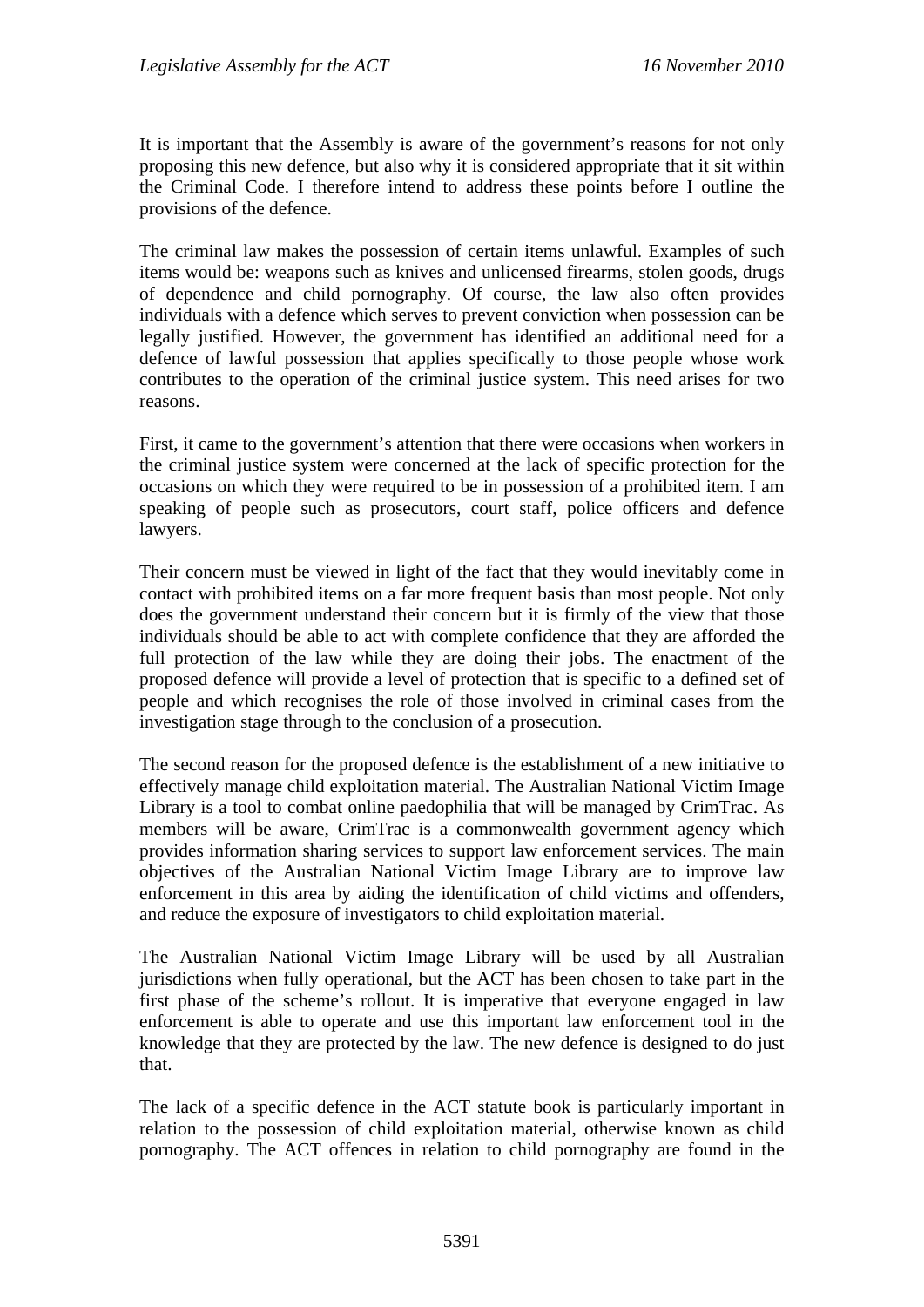Crimes Act 1900. At present, the only statutory defence to the possession of such material is that there were no reasonable grounds for the person charged to suspect that the material was child pornography. People working in the criminal justice system who have a valid reason for possessing child exploitation material clearly cannot use this defence as they have every reason to know that the material they are handling is, in fact, prohibited. The new defence is therefore particularly important to reassure such people that they are protected by the law.

Until now, criminal justice workers have relied on the sensible application of the law by the Director of Public Prosecutions and the police. It must be stressed that both ACT Policing and the DPP have always used their good judgement in these matters and that prosecutions are not brought inappropriately. Nevertheless, the government thinks it timely to put the issue beyond doubt and provide certainty to those operating in this crucial area.

The people the government seeks to protect are all intimately involved in the processes that make up the criminal justice system. Their involvement may stem from a variety of causes and it is particularly important to emphasise that it is not only those involved in the police and prosecution side of the criminal justice system who are entitled to invoke this defence. In drafting this defence the role that is played by those who administer justice and those who are involved in defending an accused person is fully acknowledged as deserving of protection.

I now turn to the question of where the defence will sit in the legislative framework. As I have already stated, the law often provides a defence in relation to the possession of prohibited items. It is generally the case that such a defence sits either within the legislative provision that prohibits the item or immediately following. An example of this would be the possession of a knife. Section 308 of the Crimes Act 1900 creates an offence of possessing an offensive weapon or disabling substance. A knife is an offensive weapon in that it can be used for injuring or incapacitating someone. However, within section 308 there is a defence to possession of a "reasonable excuse".

Of course, it would be possible to amend all the provisions creating the offence of possession of a prohibited item to insert a defence specifically tailored for those involved in the workings of the criminal justice system. Indeed, many Australian jurisdictions do just that and there is nothing wrong with that approach. The ACT, however, is in the process of codifying the criminal law. This process commenced in 2001 with the enactment of the first Criminal Code.

The rationale of codification is to comprehensively enact an area of law so that it is both relatively easy to access and to understand by the ordinary person. Of course, the criminal law is a vast area of law to codify and it is very much a work in progress. However, it was important at an early stage for the code to provide a clear framework around which the remainder of the code would operate. This included a complete statement as to the general principles of criminal responsibility which would apply across the criminal law. Chapter 2 of the Criminal Code fulfils that requirement.

It was with this twin goal of accessibility and comprehensibility very much in mind that the decision was made that the proposed defence of lawful possession would fit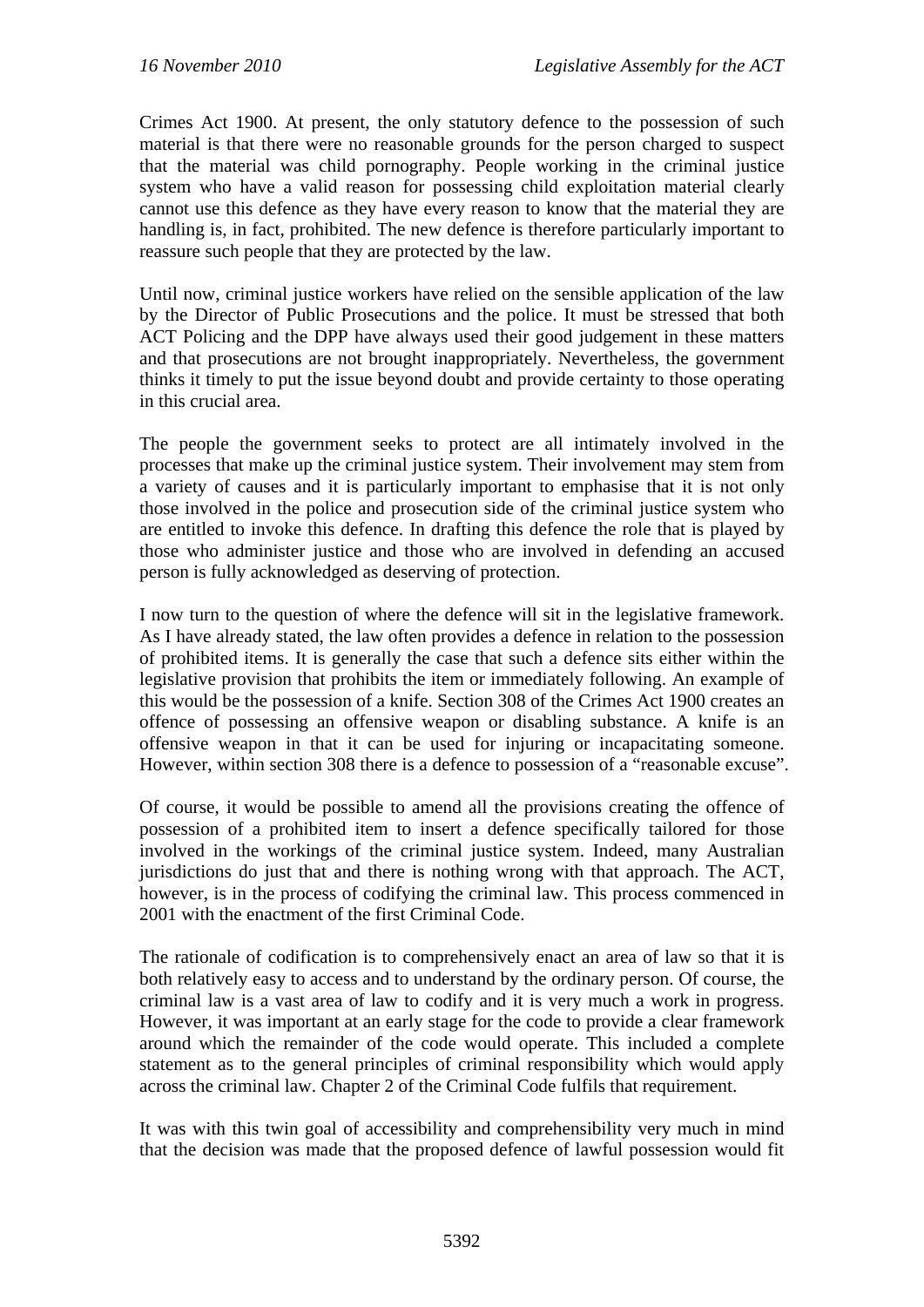most comfortably in chapter 2 of the code. There are four reasons for this. The first reason is that the proposed defence is intended to operate across a number of different offences. It can therefore be viewed as a general principle rather than a defence that is only relevant to one specific offence. Section 6 of the Criminal Code 2002 states that chapter 2 "contains all the general principles of criminal responsibility that apply to any offence, irrespective of how it is created". It follows from this that it is sensible to place the proposed defence into chapter 2 of the Criminal Code.

The second reason for placing the defence into the Criminal Code is that the criminal law is constantly evolving as the needs of society change. New offences which criminalise the possession of an item will undoubtedly occur at some point in the future. The placement of the proposed defence in the code will ensure that those involved in the criminal justice system will automatically be covered. This avoids the need to consider a defence for them within any new offence provision.

The third reason is that the new defence will complement section 43 of the Criminal Code 2002 which states that a person is not criminally responsible for an offence if their conduct is excused or justified under a law.

The fourth and final reason is one that is supported by the very rationale which led to the creation of the Criminal Code—that is, clarity of the law. Inserting a lawful possession defence in respect of criminal justice workers in the provision which creates the prohibition adds a level of complexity which is neither necessary nor desirable.

I will turn now briefly to outline the provisions of the proposed defence. Proposed new section 43A(1) of the bill provides that the person will not be criminally responsible for an offence of possessing a particular material or thing if they are able to justify the three limbs of the defence. The first limb is a requirement that the person must be either working for or employed in the criminal justice system. This is intended to include police officers, prosecutors, court staff, judicial officers, defence advocates and experts such as forensic scientists.

The second limb provides for a link between the possession of the particular material or thing and a law enforcement purpose. A law enforcement purpose is further explained in subsection (2) of section 43A to mean that the possession must be necessary for or of assistance in enforcing the law of the commonwealth, state or a territory, monitoring compliance with or investigating a contravention of a law of the commonwealth, state or a territory or the administration of justice.

And the third limb provides that a person must be able to show that the conduct they are engaging in to possess the material or item was reasonable in all the circumstances. This limb introduces an important objective test to ensure that, even when the first two limbs can be satisfied, there is an additional protection against potential misuse.

There is no doubt that the people engaged in every stage of the criminal process perform at times very difficult roles. It falls to the legislature to provide appropriate reassurance and protections against prosecution of such people for simply doing their job. For this overriding reason, the government proposes this new defence of lawful possession, and I commend the bill to the Assembly.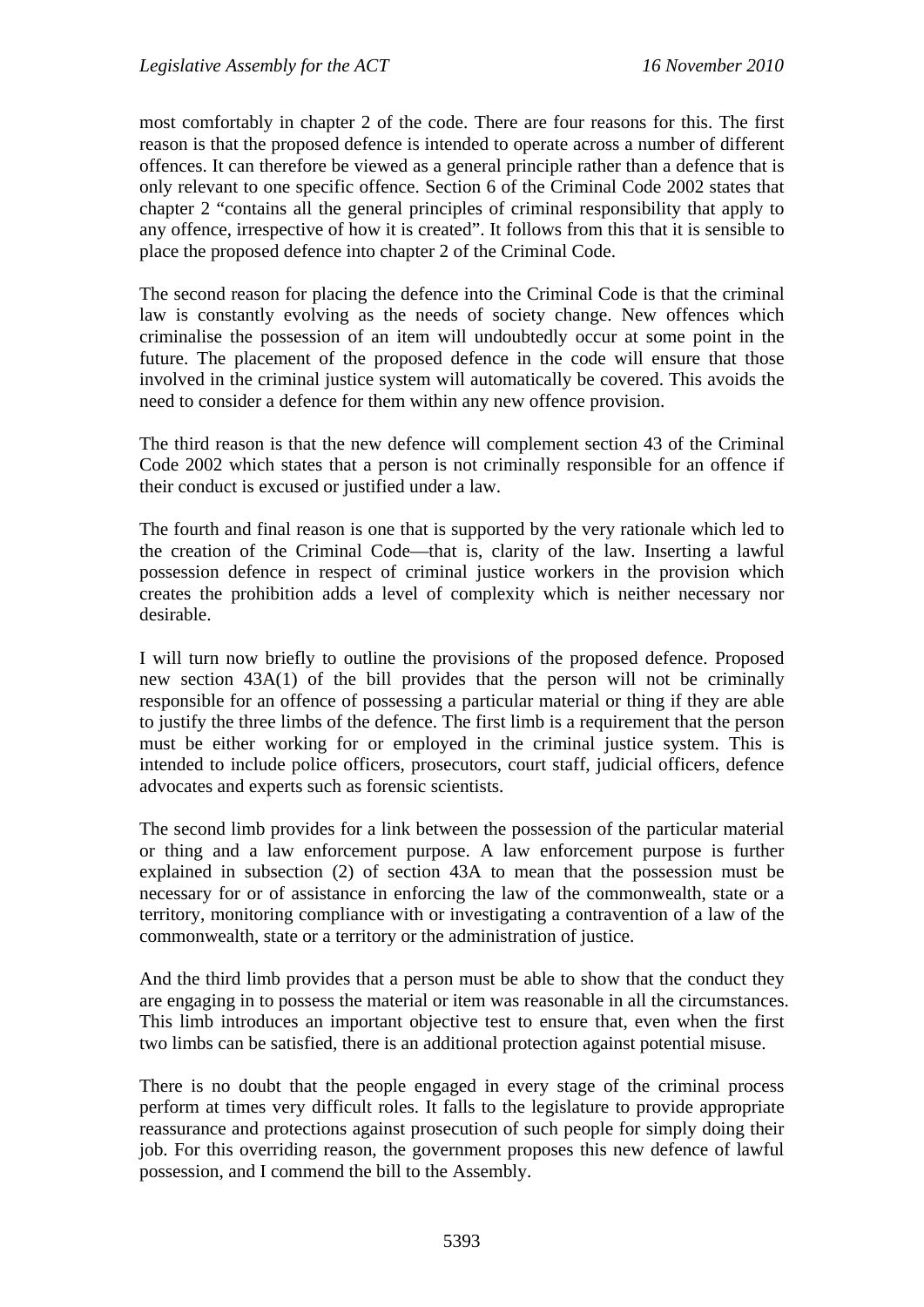**MR CORBELL** (Molonglo—Attorney-General, Minister for the Environment, Climate Change and Water, Minister for Energy and Minister for Police and Emergency Services) (10.22), in reply: I thank members for their support of this bill. As members have observed, the bill introduces a new defence of lawful possession into the Criminal Code 2002.

I would like to take the opportunity to thank members for their support of this bill and to provide some further detail as to the effect of the provisions of section 43A of the bill and a number of other points that I note have been of concern to members during the briefing on this bill.

The purpose of the defence contained in section 43A is to provide statutory protection for certain categories of people who work for or provide particular services to the criminal justice system. I would like to make it clear from the outset that the defence has been carefully drafted to ensure that the defence is not available to those who act as vigilantes, do-gooders or self-styled private investigators. In other words, only those who have a legitimate and formal involvement in the criminal justice system will be able to use the defence. This is something that will be apparent as I provide some more detail during this speech.

A person will only avoid criminal responsibility for an offence of possessing a particular material or thing if they are able to satisfy the three limbs of the defence, as my colleague Ms Gallagher has outlined. The first limb relates to establishing the person's credentials in terms of their work as part of the criminal justice system. The second relates to the need for a law enforcement purpose and the third provides an objective requirement of reasonableness.

Before moving on to these three elements of the defence, I should deal briefly with the concept of possession. In legal terms, this is an accepted and well-understood concept which needs no further definition within the new section 43A. Use of the undefined term in this context allows the courts to apply the ordinary meaning of the term and is needed to encompass the broad family of possession offences to which the defence is intended to apply.

Turning to each of the limbs of the defence, the first limb of the defence requires a person who is in possession of a prohibited item to establish their credentials as a worker in the criminal justice system. To satisfy this limb, a person must fall within one of three categories. The first is that they are a person employed by, or appointed as a member of, a law enforcement or justice agency. The second is that the person is required to provide technical, professional or expert services to a law enforcement or justice agency. The third is that the person is a legal practitioner or a person employed by or required to provide technical, professional or expert services to that practitioner.

Examples of the types of people who would come within the first category of person are police officers, employed forensic scientists, the judiciary themselves, court staff and prosecutors. The terms "law enforcement" and "justice agency" are sufficiently broad to include the array of agencies which perform justice-related functions, while still ensuring that there is a clear link to the overall criminal justice system.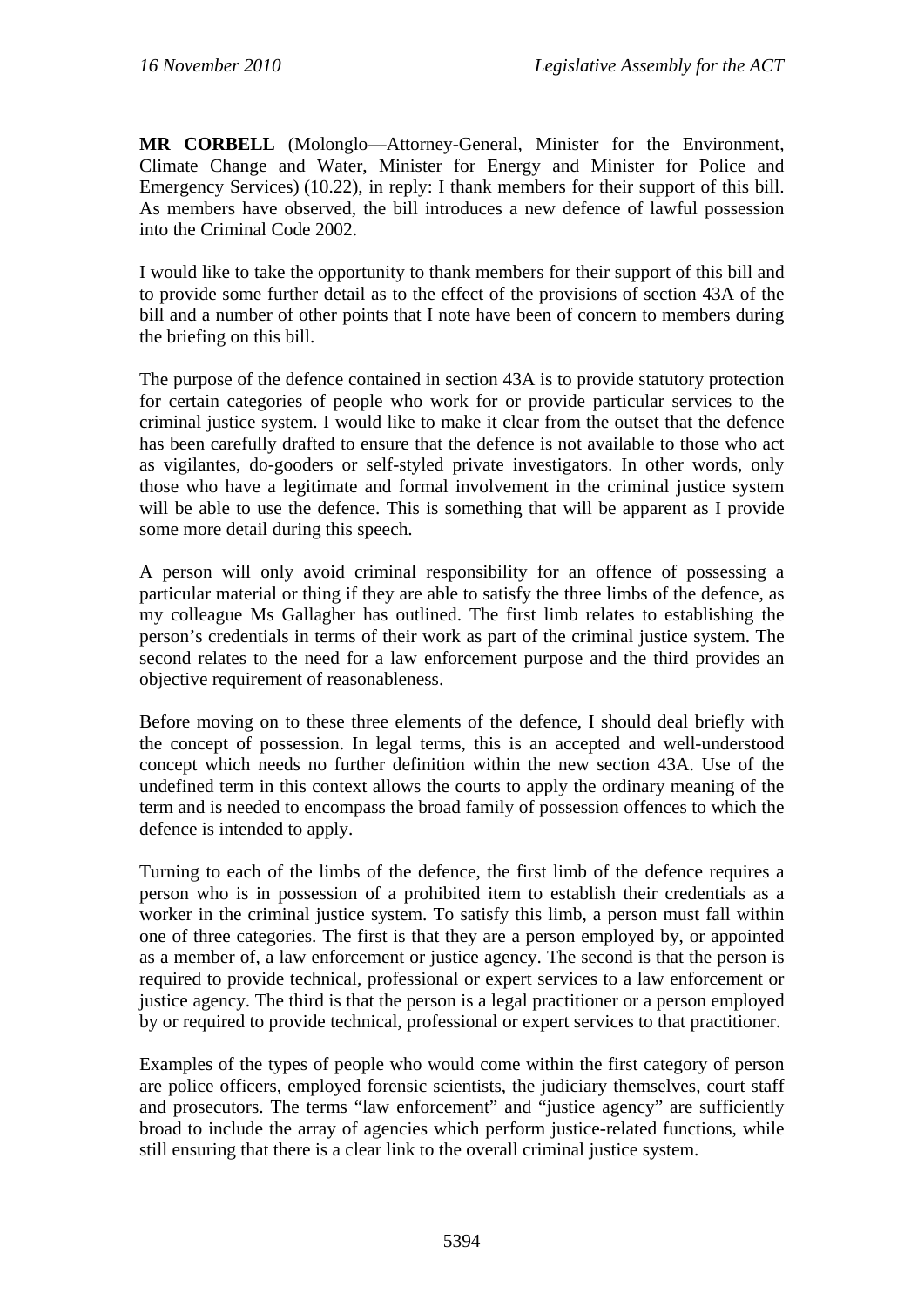The second category is intended to capture people who provide certain specialised services in respect of criminal cases but who are not strictly employees or appointed as members of a law enforcement or justice agency. For example, when the police are investigating a case involving child pornography they may engage the services of an IT specialist to assist them in examining a suspect's computer. As a result, the IT specialist may come into possession of child pornography material. The terms used in this second category of "technical", "professional" and "expert" have been chosen to capture the wide range of specialist services that may be needed in the investigation and prosecution of criminal cases.

The third category of people to whom the defence may be available are legal practitioners, their employees and those engaged by legal practitioners to provide certain services. This category recognises that people such as solicitors and barristers representing an accused person frequently come into possession of prohibited items, often as a result of being provided with such items by the prosecution as evidence in a case. This may lead in turn to employees of legal practitioners handling such items as part of their duties. Further, it is often the case that legal practitioners seek assistance from specialists in certain fields in the same way as do law enforcement and justice agencies. This third category is therefore drafted to capture the range of people who are legitimately involved in the preparation of an accused person's defence.

Turning to the second limb of the defence, the requirement is that possession must be for a law enforcement purpose. It is therefore not enough for the person to have come into possession of the item in the course of their work in connection with the criminal justice system. The purpose of the possession must, in addition, be for a law enforcement purpose. The aim of this limb is to prevent use of the prohibited item outside the law enforcement process. To this end, section 43A(2) defines what is meant by a "law enforcement purpose". This provision requires that the possession must be necessary for, or of assistance in: enforcing a law of the commonwealth, a state or territory; monitoring compliance with or investigating a contravention of a law of the same jurisdictions; or the administration of justice.

In other words, this limb ensures that in the event of the reason or purpose for having the prohibited item changing to one that is outside the ambit of the provisions, the defence can no longer be used. For example, a forensic scientist who tests a knife for DNA in a murder inquiry would be acting within the terms of the defence. Removal of the knife from the laboratory to show a friend would be outside the scope of the provisions and the individual would not be protected by the defence.

The third and final limb of the defence is the requirement that possession of the material or thing be reasonable in the circumstances for a law enforcement purpose. This provides a final objective test. Even if a court is satisfied on the first two limbs of the defence, this final limb requires the court to look at all the circumstances of the possession and decide whether it is reasonable for a law enforcement purpose.

Examples of the way the defence will operate can be found in the explanatory statement to the bill. It would be useful to outline one of these examples.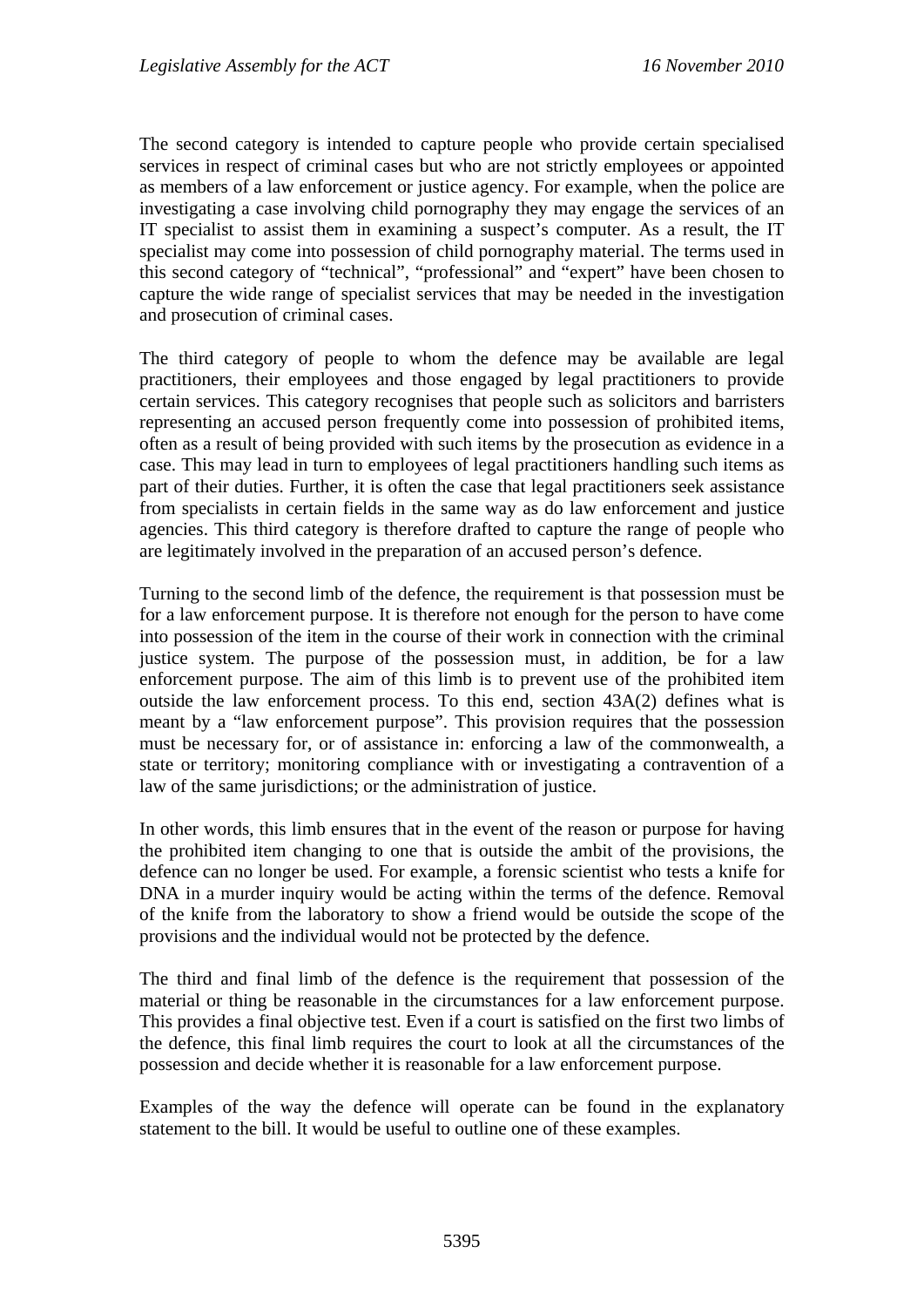Example 3 in the explanatory statement discusses the case of a primary school teacher who becomes suspicious of her neighbour after seeing a graphic image on his home computer. She intercepts a parcel sent to that neighbour, opens the package and discovers that it contains a series of child pornography images. The teacher takes the package with a view to destroying the child pornography images at a later time.

The teacher in this example is not able to rely on the defence provided by section 43A because she cannot satisfy any of the three limbs. Firstly, she did not come into possession of the images as a result of her employment as part of the criminal justice system. Secondly, she cannot demonstrate that her possession of the images was for a law enforcement purpose as defined by section 43A(2). Thirdly, given that the first two limbs cannot be satisfied, it is not possible for the teacher's possession of the images to be reasonable in all the circumstances for a law enforcement purpose.

I turn now to how the new defence will work in the event that a decision is made to charge an accused person with an offence relating to possession of a prohibited item. Section 58(2) of the Criminal Code states that a defendant who wishes to deny criminal responsibility by relying on circumstances where there is no criminal responsibility has an evidential burden in relation to the matter. Subsection (7) of section 58 further explains that an evidential burden means the burden of presenting or pointing to evidence that suggests a reasonable possibility that the matter exists or does not exist.

The new defence is one that falls within section 58(2) due to both the terms of the defence and because it will sit in part 2.3 of the Criminal Code. This means that a person seeking to rely on the defence will only be required to point to evidence that suggests a reasonable possibility that their possession of the item falls within the three limbs of the defence. The prosecution will then have to disprove those matters beyond reasonable doubt.

It is also important to note in a human rights jurisdiction that the introduction of the new defence is a positive step in human rights terms. The main aim of the defence is to provide a level of protection from prosecution to those working within the parameters of the criminal justice system which was previously absent. This will act to prevent the possibility of misconceived investigations or prosecutions and permit people to carry out their daily duties free from the concerns of coming into contact with prohibited items.

However, I do want to reiterate the government's views concerning, in particular, vigilante groups. I want to assure members that this defence will not be available to those who try to enforce the law on their own account, whatever their motives. Great care has been taken to ensure that no loopholes exist in the defence which would allow the person on the street to avail themselves of it.

The intention is rather for the defence to be available to police officers, public prosecutors, defence advocates, technical experts, court staff including associates, and of course members of the judiciary.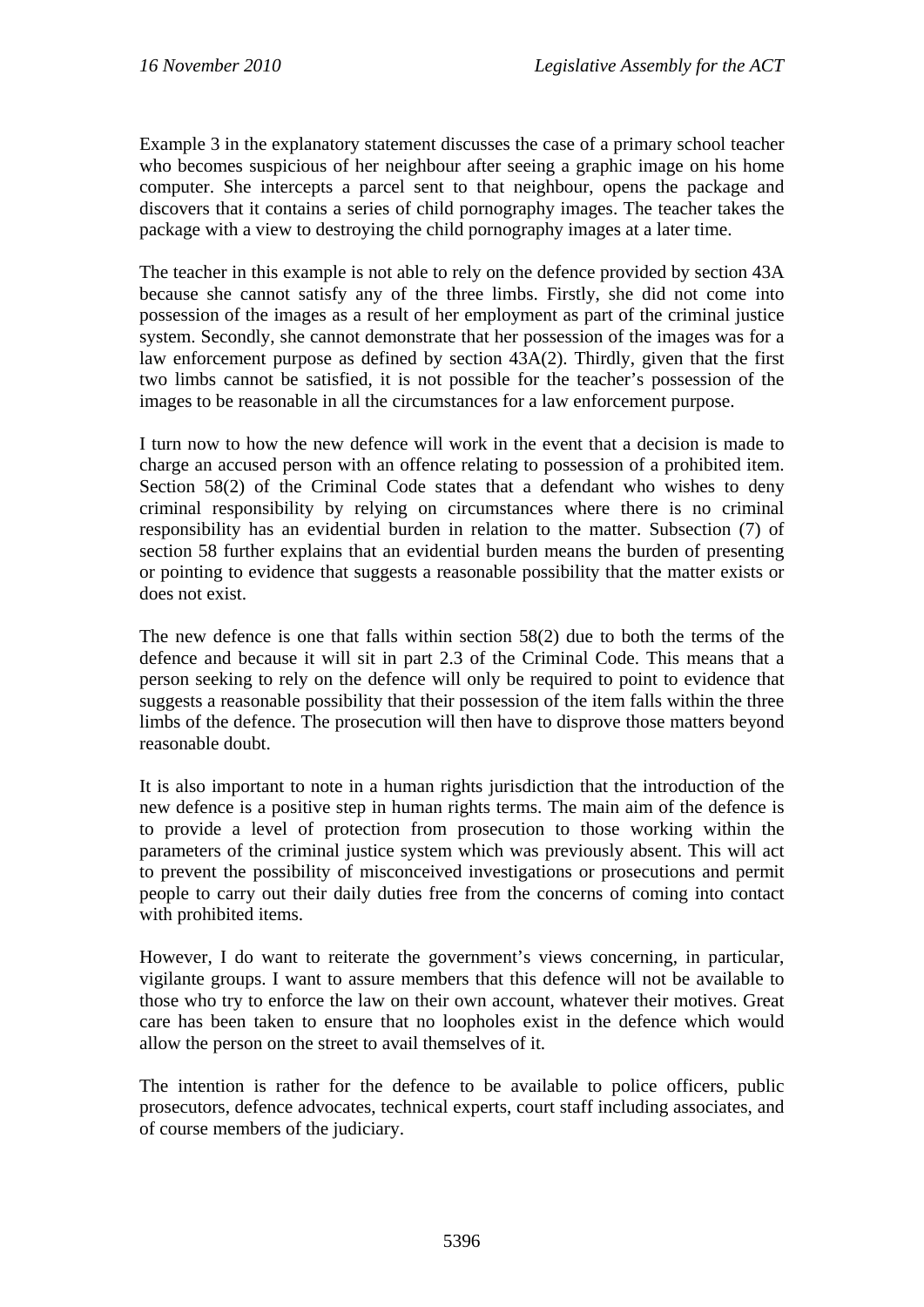The government was very conscious of the need for the defence to be broad enough to protect the targeted groups of people whilst excluding those who might seek to exploit it improperly. During the drafting process, officers in my department consulted with officers from ACT Policing, the Director of Public Prosecutions and the Legal Aid Office of the ACT. This has produced a defence that actually covers the situation that had been highlighted as a concern without providing "loopholes" to those who may seek to misuse it.

Further, in considering the need for this defence, my department looked carefully at whether existing powers of seizure were sufficient to address the area of concern. While legal powers of seizure also create an implied power to possess a seized item, such powers are not available in all the circumstances that needed to be addressed by this defence. Generally speaking, powers of seizure are restricted to those engaged in law enforcement, such as police officers. This defence will operate more widely in the sense that it will allow prohibited items to be handled beyond the original seizure in appropriate circumstances.

Before I conclude, I would like to reiterate the importance of the forthcoming Australian National Victim Image Library and the ACT's participation in its operation. The need for national and international collaboration in online child exploitation investigations has been apparent for some time now. The Australian National Victim Image Library will ensure that all Australian jurisdictions, including the ACT, have an improved ability to identify and rescue child victims of abuse and to identify offenders. The new lawful possession offence will ensure that all those involved from an ACT perspective in this project will be able to do so, confident that they are protected by the law.

I thank members for their support of the bill, and I commend it to the Assembly.

Question resolved in the affirmative.

Bill agreed to in principle.

Leave granted to dispense with the detail stage.

Bill agreed to.

# <span id="page-15-0"></span>**Crimes (Child Sex Offenders) Amendment Bill 2010**

Debate resumed from 28 October 2010, on motion by **Mr Corbell**:

That this bill be agreed to in principle.

**MRS DUNNE** (Ginninderra) (10.33): The opposition will support this very important bill, and we will support it notwithstanding this Attorney-General's continuing mistreatment of the ACT Assembly's conventions in relation to the bringing on of bills that have been only recently tabled. He introduced this bill only on 28 October that is, on the last day of the last sitting period. Who knows how long he had to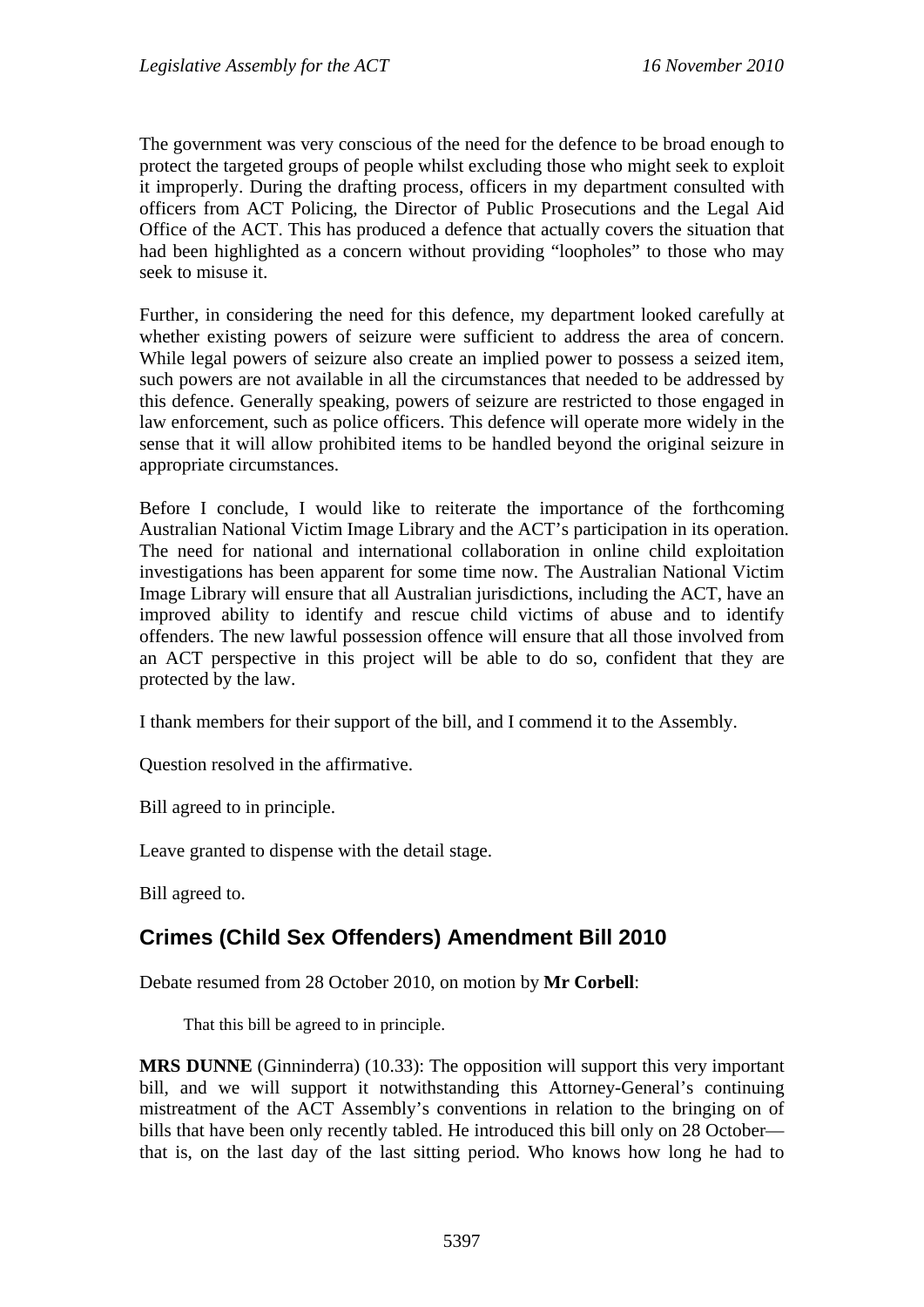consider and develop the bill, and yet he expects the opposition and the crossbench parties to consider and debate this bill in less than three weeks. Last week Mr Corbell had the temerity to lecture me about giving notice for business to be conducted in the Assembly but, clearly, his philosophy is one of "do as I say and not as I do".

We have here an important bill that goes to the protection of our city's future: our children—some of the most vulnerable people in our community. Mr Corbell has been talking about this at police ministers councils and through his department and, presumably, through other justice agencies. He has spent time drafting the bill making sure it complements the laws in other jurisdictions—embracing the laws of the commonwealth, getting it through the cabinet process and, finally, introducing it to the Assembly. Then he asks us, as well as the scrutiny of bills committee, with our limited resources, to give appropriate review and consideration to a bill of considerable importance in less than three weeks. Given Mr Corbell's outburst in the government business meeting last week, I consider this hypocrisy at its worst. Mr Corbell should remember the fragility of the glass house in which he is standing before he starts throwing stones.

That said, the Crimes (Child Sex Offenders) Amendment Bill is an important one because it updates the provisions of the act to keep pace with the safeguards that have been put in place at a national level to protect children not only in Australia but around the world. It is a sad fact of life that there are those who would prey on the vulnerability of children. We saw in the *Canberra Times* only last week a report of a case involving child pornography, grooming of children, deception and a range of other child sex offences. So there is no reason why we should think that Canberra should be somehow immune from these kinds of activities.

Our children are our future. We must do everything we can to protect them. People who prey on children are the worst kind of offenders. We must keep up with and indeed be ahead of the ability of child sex offenders to invent ways of satisfying their salacious appetites. This bill reflects a national approach and deserves support. We will give it that support. Perhaps if this government and Mr Corbell were more open with other parties in this place on these kinds of issues, they might pass through this place in a more collegiate manner.

**MR RATTENBURY** (Molonglo) (10.37): The Greens will be supporting this bill today. The bill updates the list of offences which trigger the requirement for an offender to be listed on the ACT's child sex offenders register. On the one hand, the bill today makes straightforward, administrative amendments that are required following the passage of a bill through federal parliament. On the other hand, it is a bill which deals with the incredibly important, complex and emotionally charged problem of child sex offenders. It is a problem which is being grappled with by governments and parliaments globally.

So, notwithstanding the relatively simple nature of the amendments, the bill deals with significant issues and deserves the appropriate level of analysis. In 2005, when the ACT legislated to create the child sex offenders register, the decision was taken to list each individual commonwealth offence which would trigger the ACT legislation. At that stage, there were 18 offences under commonwealth law and included crimes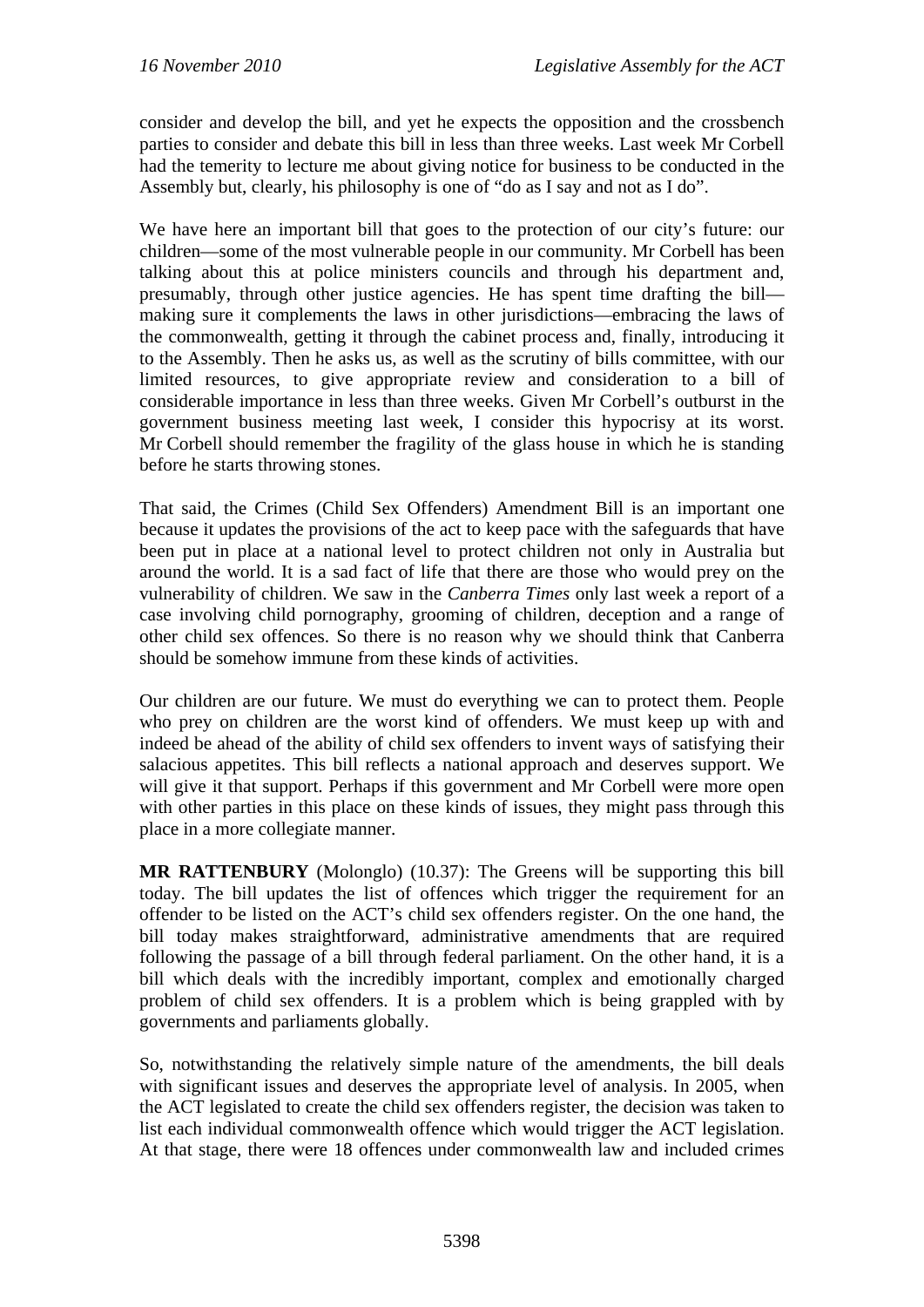such as sexual conduct with a child while outside Australia and profiting from child sex tourism. The bill today will significantly expand the list so that it will now include 48 separate commonwealth child sex offences.

The new crimes were created earlier this year by federal parliament. They have taken a broader view of the problem of child sexual abuse. Whereas the legislation five years ago focused on actual sexual intercourse and sex tourism offences, there are now new crimes such as grooming a child for sex and using the internet to distribute child abuse material. These new offences follow an international trend of legislating to outlaw the use of the internet for child abuse purposes and the grooming of children for sex. As the Minister for Justice said in federal parliament earlier this year when debating the bill:

We have a duty to ensure that with overseas travel commonplace, and the internet making information about destinations more accessible, Commonwealth laws provide a significant deterrent to abuse and a sound basis for prosecuting offenders.

Equally, rapidly changing technologies and the anonymity that the internet provides have resulted in unprecedented opportunities for child sex offenders. Our laws need to keep pace with the speed of technological change.

So the federal parliament has taken a more sophisticated approach to child sexual abuse. The new offences target more discrete aspects of the overall problem.

Turning to the bill being debated today in the Assembly, the policy question up for debate is whether this new suite of commonwealth crimes warrants an offender being registered on the child sex offenders register. Are the new crimes of the same magnitude as the existing offences and should they be treated equally? Put another way, is grooming a child for sex as serious as actual intercourse with a child or profiting from child sex tourism? The Greens see them as essentially the same type of behaviour. The new crimes all put children in imminent danger and we agree that they are sufficiently serious to trigger the ACT legislation. On that basis, the Greens support the bill.

It is worth noting there has been recent commentary on the overall effectiveness of the ACT's register and how well it actually prevents the chances of reoffending. The debate is around what level of intervention in the life of an offender is warranted. Currently, the key intervention authorised by the act is to prevent a registered offender from working with children. Questions have been raised about whether the ACT should have more power to dictate other aspects of an offender's life, such as who they live with and who they spend time with.

For the Greens' part, we are interested in having a clearer understanding of what police are currently doing with the information kept on the register, what risk assessments they currently perform and what their powers of intervention are. We would also be interested to see evidence from other states of how their schemes are operating. We believe this additional information is important so that we may remain at the forefront, in the ACT, in ensuring that we protect these vulnerable members of our community.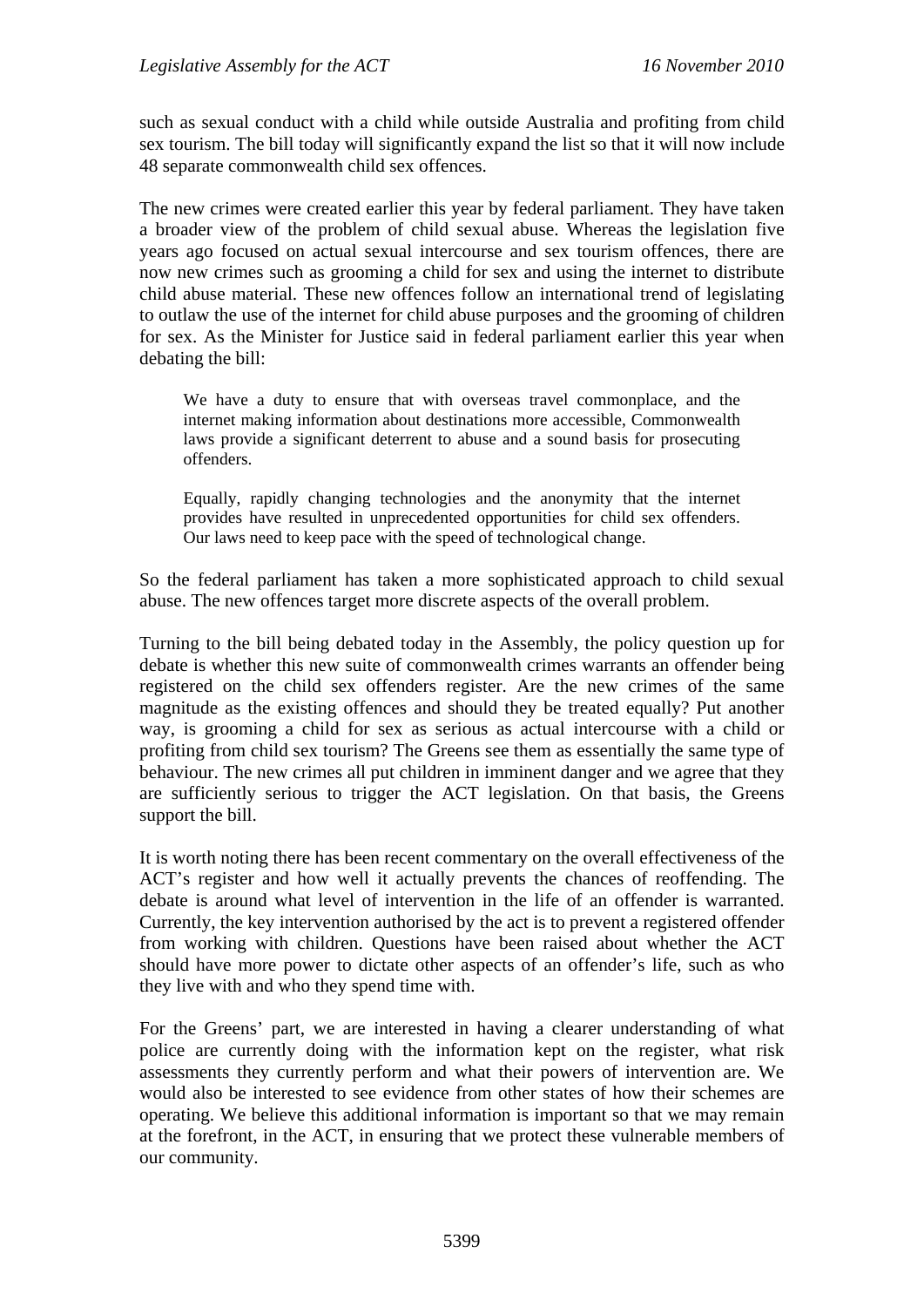To conclude, this is an incredibly important, complex and emotionally charged problem. The Greens believe it deserves nothing less than the closest scrutiny in light of all the available evidence. As the Attorney-General has said previously, this bill is about our most vulnerable and valuable residents, our children, and any scheme that seeks to protect them deserves our full attention and our full support.

**MS GALLAGHER** (Molonglo—Deputy Chief Minister, Treasurer, Minister for Health and Minister for Industrial Relations) (10.41): On 28 October, the government introduced the Crimes (Child Sex Offenders) Amendment Bill 2010 to the Assembly. This bill updates the Crimes (Child Sex Offenders) Act 2005 by amending the list of offences that require a person to be registered on the ACT's register of child sex offenders following the person's conviction for a scheduled offence.

The ACT government is strongly committed to the protection of our children. Those traits which we cherish in our own children—their innocence, trust and vulnerability—are also qualities that are preyed upon by offenders with the most evil of intentions. Sexual crimes committed against children create immeasurable consequences for the victim, their family and our community. These crimes warrant the specific monitoring and reporting measures imposed by our child sex offender register, which requires offenders to keep police informed of personal information for a period of between four years and life when they are released into the community.

This personal information includes the offender's name, date of birth, address, the names and ages of children that the person generally lives with and any child the offender has regular unsupervised contact with. The information on the register also extends to employment details, any clubs that the offender is affiliated with, tattoos or permanent markings, travel plans, vehicle details and details of any corresponding offences. Apart from the reporting obligations in the Crimes (Child Sex Offenders) Act 2005, the act creates specific offences to prevent registered people from engaging in certain conduct. The act prevents registered child sex offenders from working in child-related employment and offences for failing to report to police.

The commonwealth government is responsible for criminalising the sexual assault and exploitation of children that occurs across Australian jurisdictions and internationally. Recently, the commonwealth has extended its criminal offences relating to sexual offences against children. The commonwealth has introduced new offences for Australians who deal in child pornography and child abuse material overseas. The commonwealth has also strengthened child sex tourism offences by introducing new offences for the preparation steps that precede sexual activity with a child.

As a result of the commonwealth amendment, the ACT must now amend our act to ensure that the new and amended commonwealth offences are included on our schedules of registrable offences. Otherwise, those offenders convicted of the new and reformed commonwealth offences will not be eligible for registration in the ACT. Such offenders would be, in the absence of these amendments, able to travel under the radar.

This bill proposes amendments to the class 1 and class 2 schedules of registrable offences in the Crimes (Child Sex Offenders) Act 2005. The amendments include the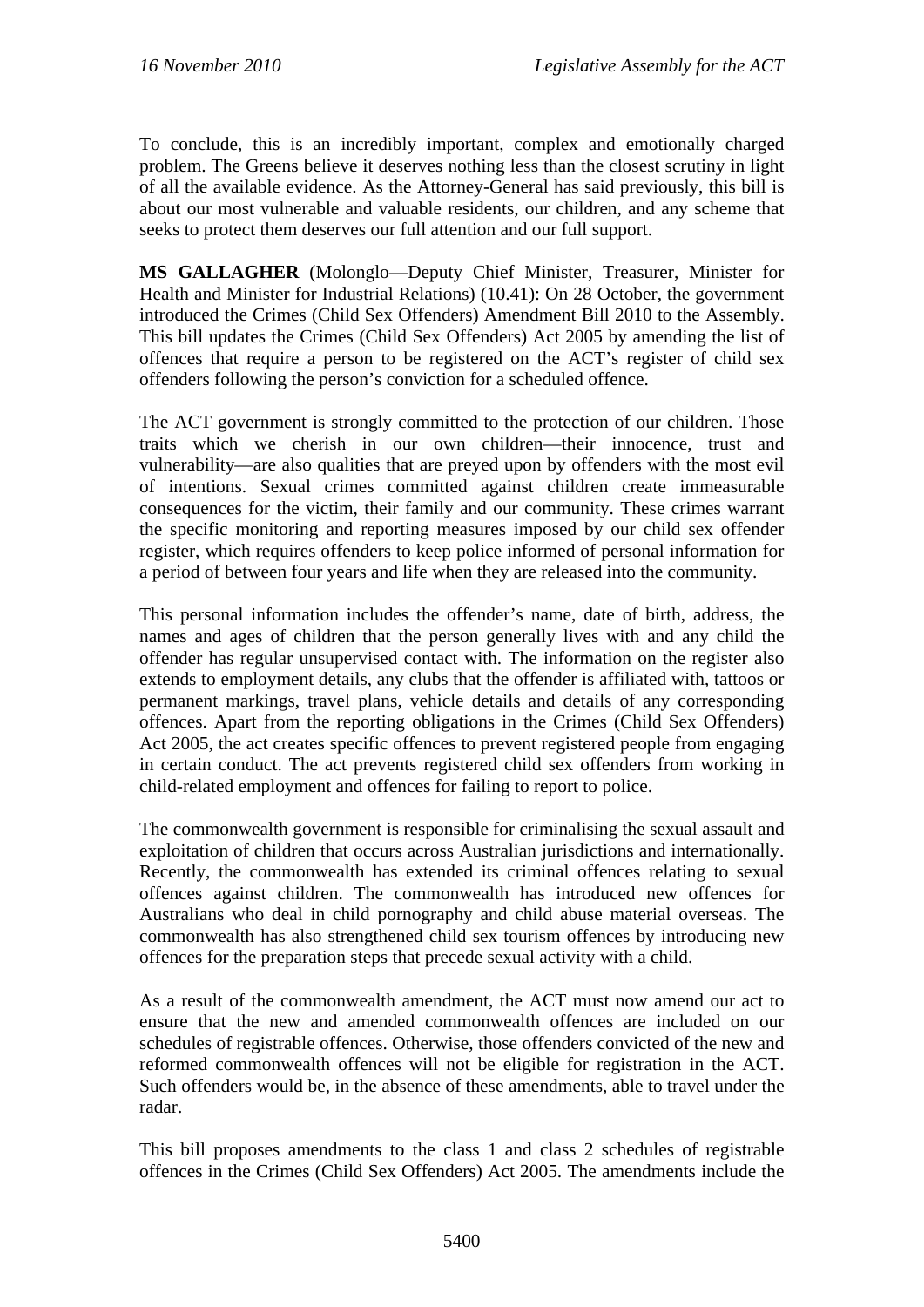revision and introduction of seven class 1 offences. Class 1 offences are serious offences that include sexual intercourse offences with a child or the sexual abuse or murder of a child, where the murder involves an express sexual element. The bill also proposes the inclusion and revision of 28 class 2 offences. These offences include sexual activity with a child outside Australia, procuring a child to engage in sexual activity outside Australia, and preparing to engage in child sex tourism.

The updating of the schedules of offences which require a convicted offender to be included on the child sex offender register sends a strong message that criminal conduct involving sexual offences against children is not tolerated, and that the consequences of this offending will extend many years beyond a prison sentence. I commend the bill to the Assembly.

**MR CORBELL** (Molonglo—Attorney-General, Minister for the Environment, Climate Change and Water, Minister for Energy and Minister for Police and Emergency Services) (10.45), in reply: I would like to thank members for their support of this bill. The government is strongly committed to ensuring that our laws effectively manage convicted child sex offenders.

As has been described to the Assembly, the bill updates the lists of offences that require a person to be included on the ACT's child sex offender register following their conviction for a scheduled offence. This bill is one of a suite of recent reforms in the territory to ensure that we have a robust child sex offender legislative scheme.

The bill updates the list of registrable offences in the Crimes (Child Sex Offenders) Act 2005. If a person is convicted of a registrable offence, the person is required to be included on the ACT's register of child sex offenders.

These are essential amendments that will allow police in the ACT to effectively monitor and supervise convicted child sex offenders. It is critical that our own child sex offender register keeps pace with commonwealth developments, given the growing use of the internet to groom children and to procure sexual activity with children, including such offences taking place outside Australia.

This amendment follows the recent changes to the Crimes (Child Sex Offender Register) Regulation 2005. This regulation was amended to prescribe a number of authorised entities to whom police can disclose information from the child sex offender register. This information can only be disclosed in certain circumstances, including for the purposes of verifying information on the register or for the investigation and prosecution of offences.

The amendment to the Crimes (Child Sex Offender Register) Regulation 2005 also removed any doubt about the disclosure of information between Australian police agencies and to the Australian Customs and Border Protection Service.

The ACT government is dedicated to protecting children from unthinkable sexual abuse. In addition to prescribing the entities to whom the information may be disclosed, the government has also recently tabled the Criminal Code Amendment Bill 2010. This bill inserted a general defence of lawful possession in chapter 2 of the Criminal Code. This is the bill that the Assembly has just dealt with.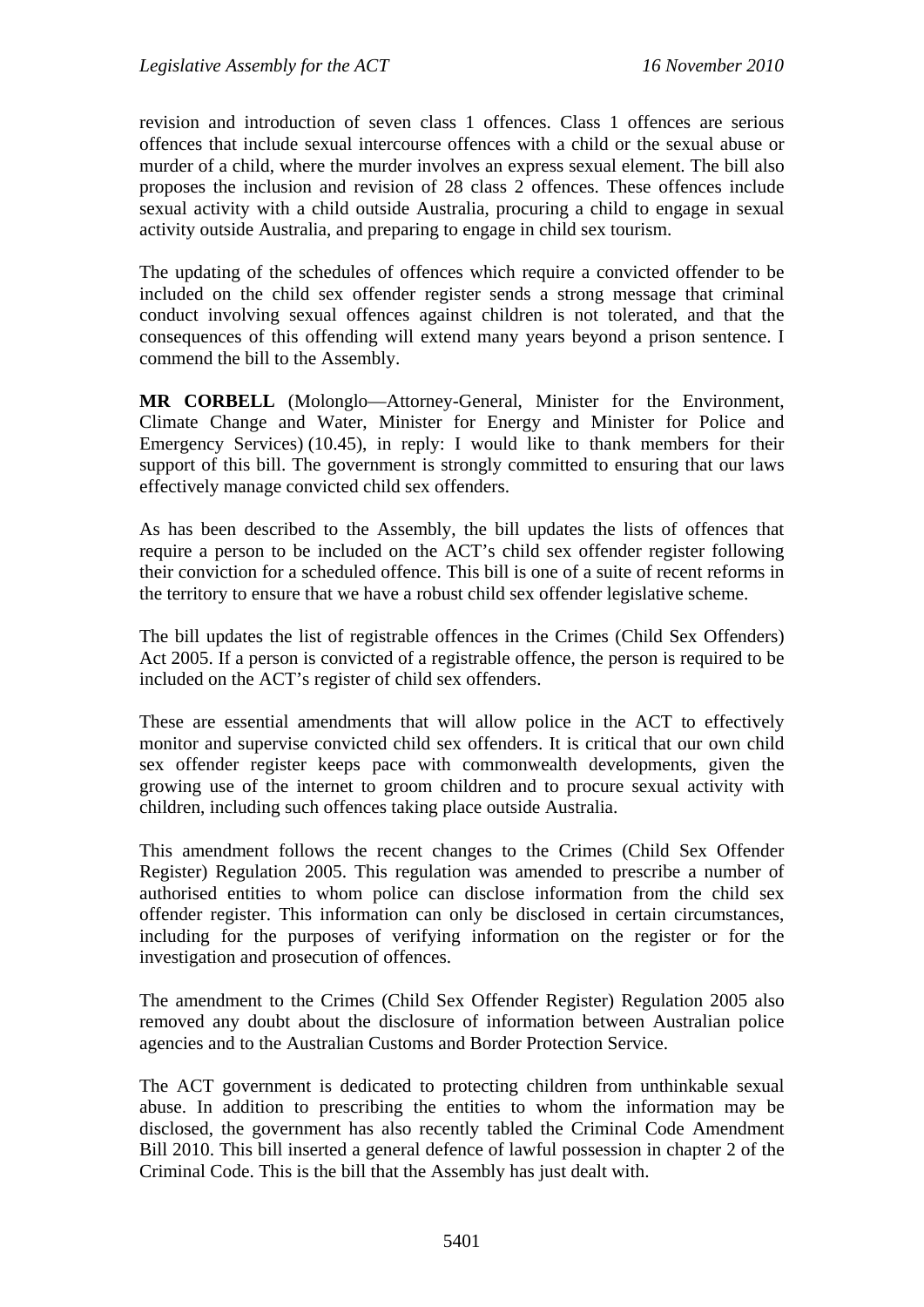The new defence of lawful possession will apply specifically to those people whose work contributes to the operation of the criminal justice system, and who, through their work, are required to be in possession of child exploitation material.

One of the reasons for establishing this offence is the establishment of a national child exploitation tracking system and the Australian National Victim Image Library. The National Victim Image Library is a tool to combat online paedophilia, which will aid the identification of child victims and offenders.

These recent reforms are evidence of the ACT government's commitment to protect our most valuable citizens, our children, from the most horrendous of crimes. The government will continue to update and reform our legislation to ensure that the ACT continues to have effective child protection legislation.

At this point, it is also worth making some observations about the work of ACT Policing in this area. I am very pleased to see that ACT Policing continues to provide dedicated information and education programs in our school environments, teaching both primary and high school students about the risks and hazards of participating in the online environment and what steps they need to take to keep themselves safe.

In particular, I commend ACT Policing for the work they are undertaking through the "ThinkUKnow" initiative, which outlines to young people and children, indeed primary school children as well as high school age young people, the risks involved in participating in online social media, how they need to protect their personal details and information, how they need to be aware of the types of images that they post online and the impact they can have, and how they can act to prevent themselves from becoming a victim of abuse from online social media. This is a very important initiative and supports hand-in-hand the law enforcement activity that is engaged in by our police and other law enforcement agencies, and which is supported by this legislation.

The government maintains a strong interest in continuing to reform and enhance existing legislative measures to address child sex offender behaviour. As we speak, the government is participating in national discussions to determine if further reform is required to the existing child sex offender registers across Australia. Given that these registers rely on mutual recognition, it is imperative that issues of uniformity of laws are discussed and resolved at the national level.

I would observe that there has been some commentary in the media recently about some differences that have emerged in these schemes between and across jurisdictions. About half of the states and territories have enacted some differences to the national scheme, which is leading to observations from the Ombudsman and others that some elements of the ACT scheme are not consistent with elements of schemes in place in other jurisdictions. This is, indeed, the case, but, unfortunately, it is because some jurisdictions have chosen to move beyond the nationally agreed reforms that are coordinated through the ministerial council on police, on which I represent the ACT.

The government remains committed to implementing nationally consistent laws to protect our young people and children from child sex offences and to monitor and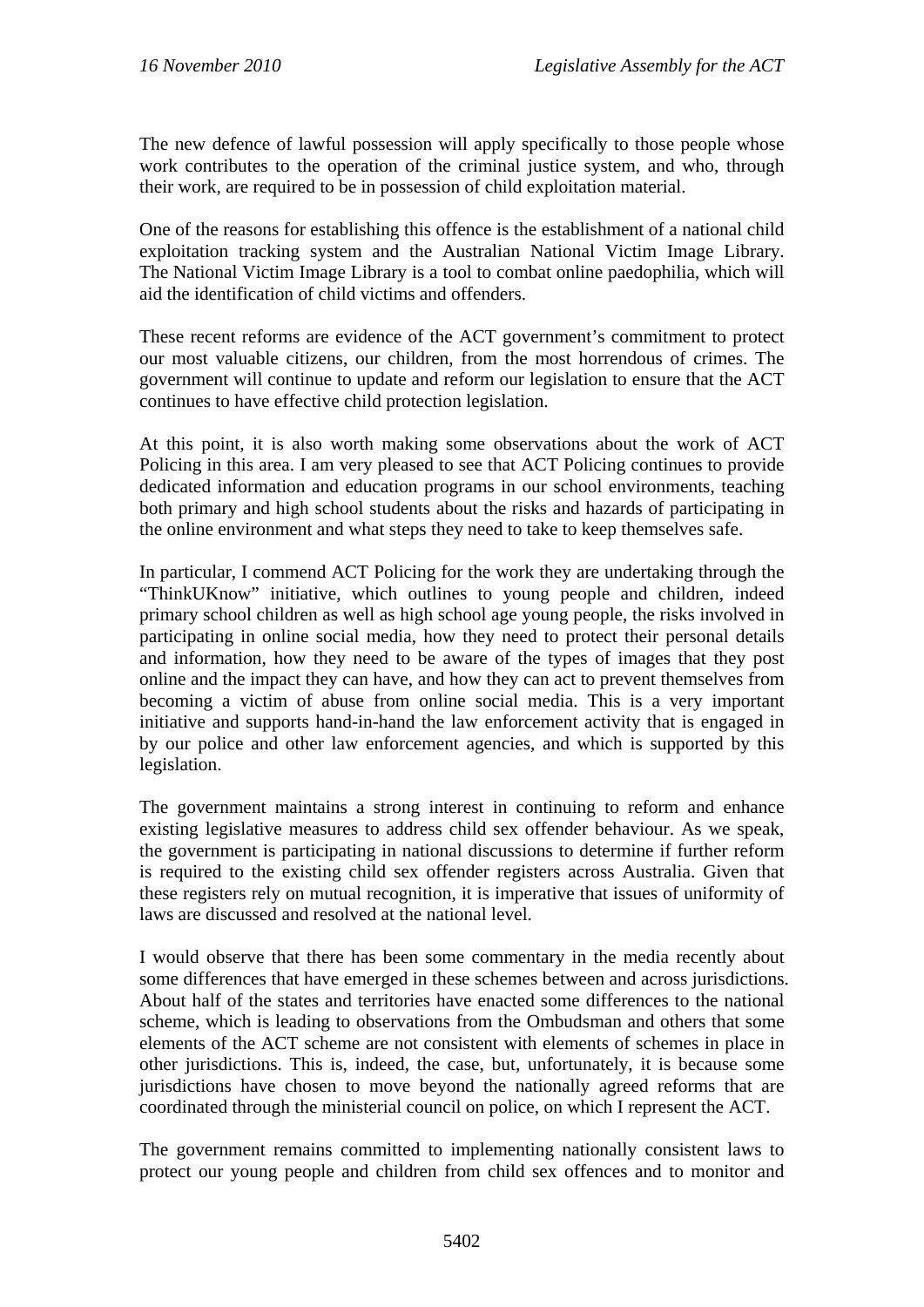keep under appropriate observation those convicted of child sex offences. For this reason, and because of the need to ensure mutual recognition of laws across state and territory boundaries, the territory will continue to adopt the position that any changes to our laws should be done on a nationally consistent basis to ensure that laws remain operable and easy to understand across all jurisdictions and can be most effectively implemented by police as a result.

Therefore, at the conclusion of a national discussion on these matters, the government expects to be in a position to take a decision on whether further amendments to our child sex offences are required. I will be pleased to keep the Assembly informed of progress.

These are important reforms and changes to our laws when it comes to the monitoring and addressing of child sex offenders related legislation. I would like to thank members for their support of the bill and I commend it to the Assembly.

Question resolved in the affirmative.

Bill agreed to in principle.

Leave granted to dispense with the detail stage.

Bill agreed to.

## <span id="page-21-0"></span>**First Home Owner Grant Amendment Bill 2010**

Debate resumed from 28 October 2010, on motion by **Ms Gallagher**:

That this bill be agreed to in principle.

**MR SMYTH** (Brindabella) (10.53): The opposition will be supporting this bill. I would like to thank the Treasurer's office for arranging a very useful briefing on this bill, and the staff that attended and supplied a great deal of information.

This bill contains three amendments. Each of the amendments is related to the objective of implementing a national first homeowner grant scheme, and given the emerging issues in achieving a national occupational health and safety scheme, we trust that this exercise will be successful. It is important not only to have consistency across the jurisdictions but to ensure that people cannot abuse a program by taking advantage of differences between jurisdictions.

The first amendment deals with an applicant for a grant who does not satisfy the conditions under which a grant can be approved. In principle, if an applicant does not satisfy one or more of the conditions attaching to the making of a grant, that person is obliged to tell the Revenue Office what has happened and to repay the grant. If the applicant does repay the grant and also repays any penalties, including interest, that person is eligible then to reapply for a grant. In such a situation, the person would not be liable to be convicted of an offence.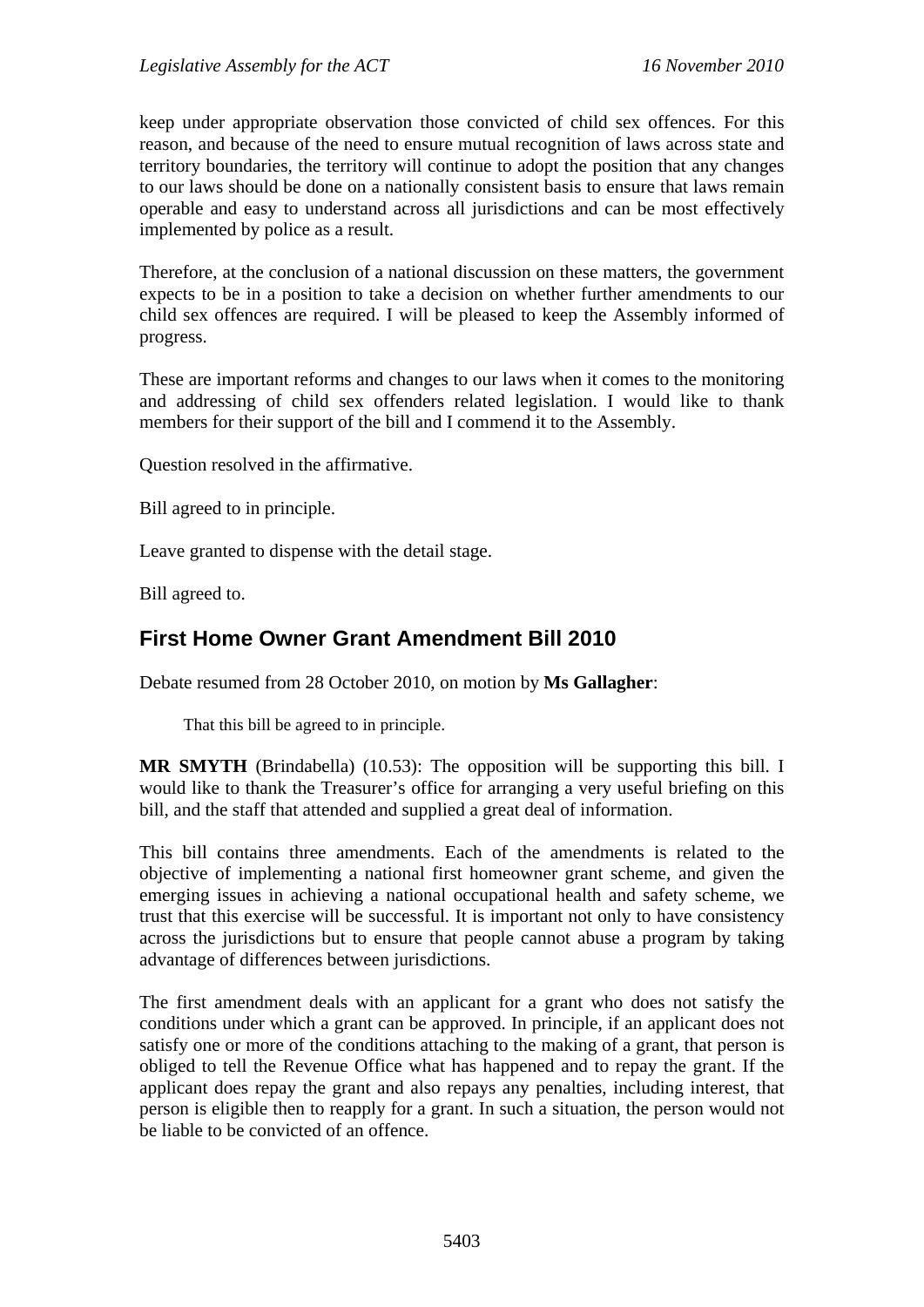An important feature of this amendment is that, if the person failed to satisfy the conditions for a grant in another jurisdiction and then made appropriate reparation, the person could reapply for a grant in the ACT. That person benefits from acknowledging the problems that arose with the initial grant by being able to reapply in any jurisdiction.

I should note that we were told that the ACT is the last jurisdiction to implement this provision, and, in principle, of course, we would support the notion of having uniform programs across Australia.

The second amendment concerns a person who knowingly breaks the law. A person who applies for a grant and who provides false or misleading information in either the application process or in relation to the conditions that must be satisfied after receiving the grant is liable to be convicted of an offence. If a person is so convicted, that person will be unable to reapply for a grant in any jurisdiction. Again, this provision is clearly intended to apply across Australia and, in this instance, the ACT will be the second jurisdiction after Western Australia to put this provision in place.

I did raise the question of whether there was a national register of people who had been convicted of an offence with respect to first homeowner grant schemes. The advice I have received is that there are various national databases that can be accessed to check whether a person has been convicted of an offence in another jurisdiction. There is also a national online database with details of all grants that have been paid in Australia and details of grants that have been repaid and associated penalties and court action.

As well, the Revenue Office monitors relevant court decisions and also uses its own national revenue office network to exchange information on the first homeowner scheme.

The third amendment will place a ceiling or cap on the maximum value of a property for which a first homeowner grant can be sought. This amendment derives from the intergovernmental agreement on federal financial relations under which all jurisdictions agreed that caps should be introduced. This agreement specifies that a property value cap cannot be less than 1.4 times the median house price in the capital city of the jurisdiction. It is proposed that the cap in the ACT will be \$750,000. That is the same cap for all other states except South Australia, where the cap is \$575,000. I would suggest that that perhaps reflects the value of homes in that state.

If this bill is passed, the cap provisions will apply from 1 January 2011. I did raise the issue of how many applications would be subject to the cap. The advice that I received was that in most years there have been between one and 13 applicants for properties with a value over \$750,000. In the most recent financial year, however, there have been 28 properties that exceeded \$750,000, or 0.9 per cent of all applications.

I have to say that I had some concerns that imposing a cap might simply be a substantial increase in regulation for a small gain. On reflection, one can see the logic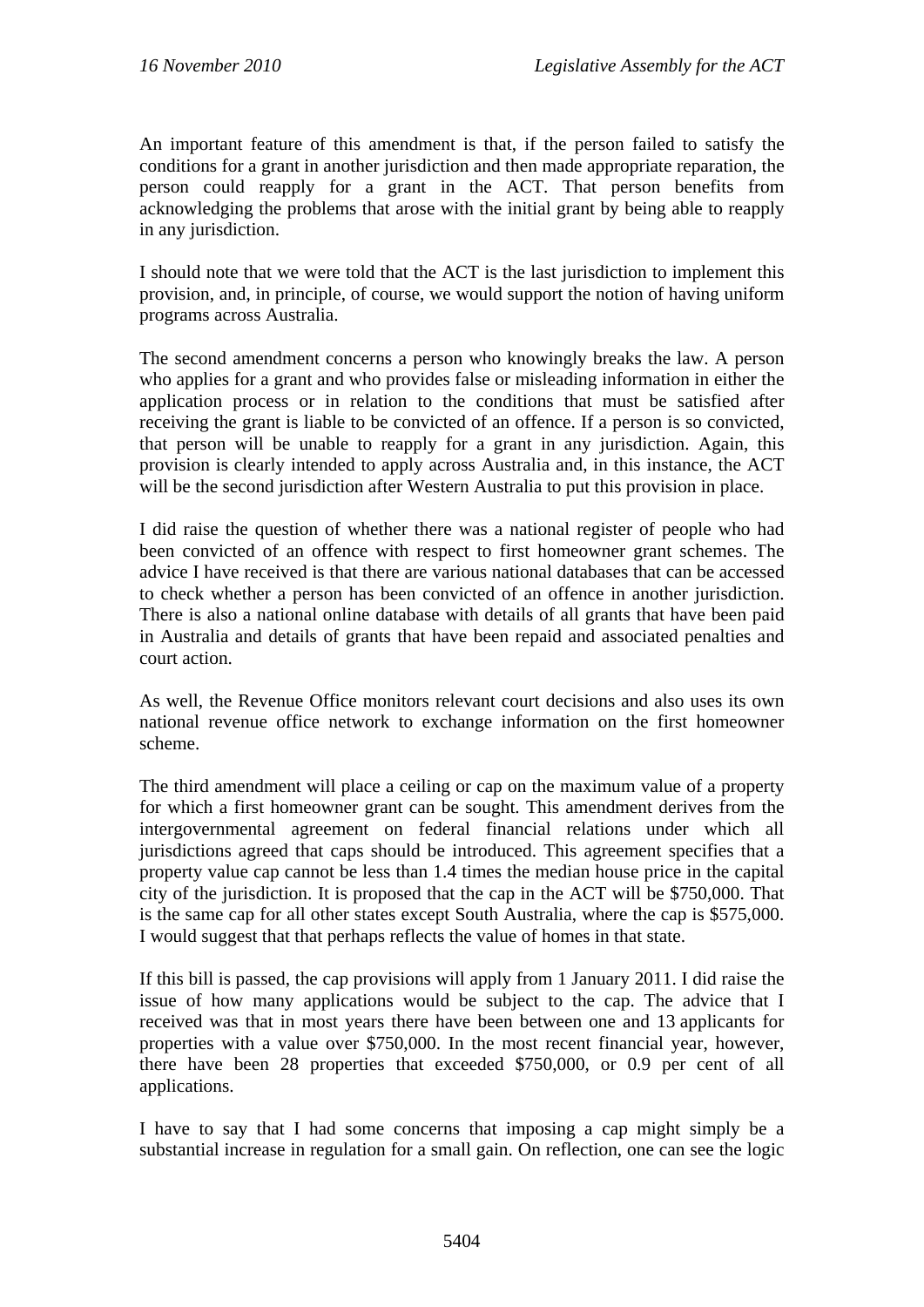of the proposal. It is interesting, though, that when you go through them year by year, in the 2000-01 financial year there was one; in 2001-02 there were two applications; in 2002-03 there was one application that got over the threshold; in 2003-04 it was six; in 2004-05 it was six applications; in the 2005-06 financial year it was five applications; in 2006-07 it was seven; in the 2007-08 year it was 13; in 2008-09 it was eight; and in 2009-10 it was 28. So they are relatively small numbers.

I did ask the question: was there any analysis of whether these were rich people or rich kids or kids of rich people or whether, in that number, there were people of modest means who, through thrift and hard work, had managed to purchase the home of their dream in a more desirable location? Unfortunately, that data has not been available. Given that it is a national approach, it is logical that the ACT accept that approach at the same level that has been set in other states.

I note that the government wishes this bill to be dealt with in the sitting following the introduction of the bill. In this case, I am prepared to support this approach, as the proposals are relatively minor, and their implementation from 1 January 2011 will facilitate a national uniform scheme, and this will benefit prospective applicants across Australia.

I also note that we agree with the government's proposed amendments to clarify that each of these three amendments will apply from 1 January 2011. Mr Speaker, we support the bill.

**MS HUNTER** (Ginninderra—Parliamentary Convenor, ACT Greens) (10.59): The first homeowner grant scheme is an initiative with a very interesting history. The scheme has been the subject of considerable criticism and controversy, including the very important High Court case on freedom of information, McKinnon v Secretary Department of Treasury in 2004. The then federal Treasurer Peter Costello's decision to issue a conclusive certificate on Treasury data on the scheme gave rise to significant concerns about the scheme very early on. We now know after 10 years of operation that the scheme has not been successful and has not assisted those who really need it.

Ten years on, with more than \$10 billion spent nationally by state and territory governments, \$187 million of that here in the ACT, and with the benefit of reports from the Senate Select Committee on Housing Affordability in Australia, the Productivity Commission and now the OECD, it is appropriate that we carefully consider the efficacy of the scheme and have a serious look at whether this expensive scheme is actually delivering a benefit to the community.

All these reports I mentioned found that the scheme is not as successful as it had hoped to be. Most recently, the OECD report found that "subsidies to demand benefiting first homebuyers should be phased out, and redirected to raising supply". If our objective is affordable housing, as it should be, what this means is that we should use these funds for initiatives that actually increase the availability of affordable housing and do not just inflate the cost of housing for everyone.

The Greens support capping the scheme, so we will be supporting the bill today. We also support the other small changes to make the eligibility requirements the same as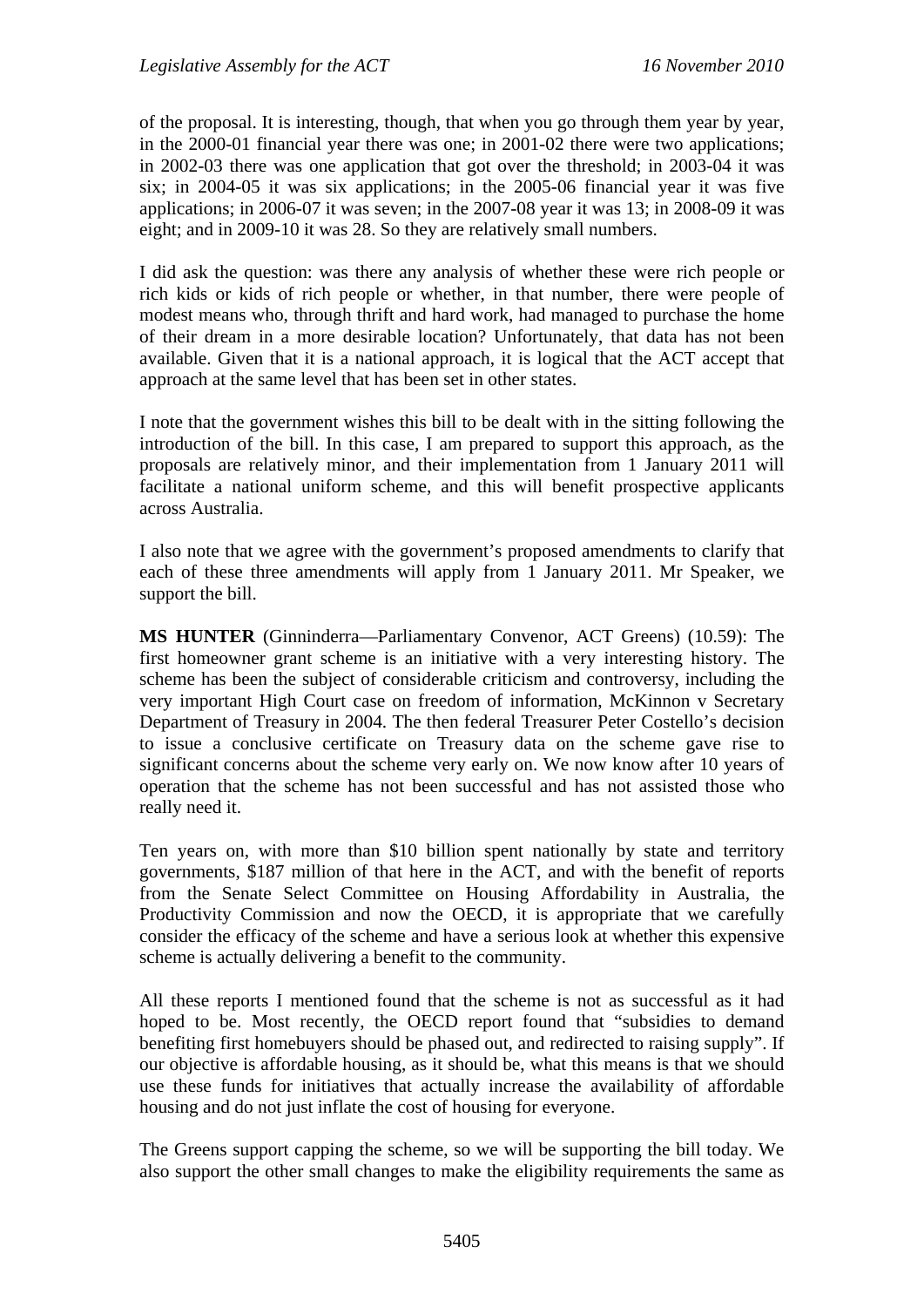in other states. However, whilst we are pleased that a cap is being imposed, our view is that it should be lower than what is being proposed. In the detail stage I will be moving an amendment to the proposed cap.

The Greens also support means testing the scheme. It defies common sense that the intergovernmental agreement specifically provides against means testing, and I ask the minister to justify why it is that first homebuyers fall into a particular category that warrants a government handout irrespective of their income or other assets. What is the reason for this and how does it help the ACT community? I can see no justification for an open-ended scheme that hands out money to people irrespective of whether they actually need it or not.

The first homeowner grant scheme was introduced on 1 July 2000. The original justification was to offset the effect of the GST on homeownership. In 2008-09, 80 per cent of the grants paid in the ACT were for existing homes. I think nationally the number is closer to 90 per cent. As no GST is payable on the purchase of existing houses and there is no evidence that GST payments indirectly affect existing house prices, it is hard to see how it could possibly be said that the function of the scheme is to compensate for the GST.

The accepted policy objective now is to encourage and assist homeownership and help first homebuyers get into the market. In the last financial year the ACT spent around \$23 million on a scheme that the Productivity Commission, along with every other economic commentator I could find, found has increased house prices. The Productivity Commission also said "the case for providing direct financial assistance to foster homeownership is not strong". As I said, the OECD has since gone one step further and said the grants should be phased out altogether.

The Senate committee recommended that there should be a comprehensive review of all government initiatives aimed at improving housing affordability. In addition, the Productivity Commission also found that, while conceived as compensation to first homebuyers for the introduction of the GST, the funding might provide a greater return to the community were it redirected to support the housing needs of low income households in rental, public or community housing.

If governments wish to continue to assist first homebuyers directly, a scheme along the lines of the existing first homeowner grant has attractions in terms of administrative simplicity and flexibility. But a greater impact on homeownership levels could be achieved if that assistance were better targeted at lower income households, with assistance rates commensurately increased. Targeting would be best implemented by limiting support to those purchasing homes valued below regionally differentiated price ceilings.

It is somewhat concerning that the limit being proposed in this bill directly contradicts this finding by aligning us with other state caps for no real reason and not focusing on the actual price of homes in Canberra. Again, this is from the Productivity Commission:

Measures that increase purchasing power will tend to increase house prices, particularly if there is limited capacity to augment supply in response to the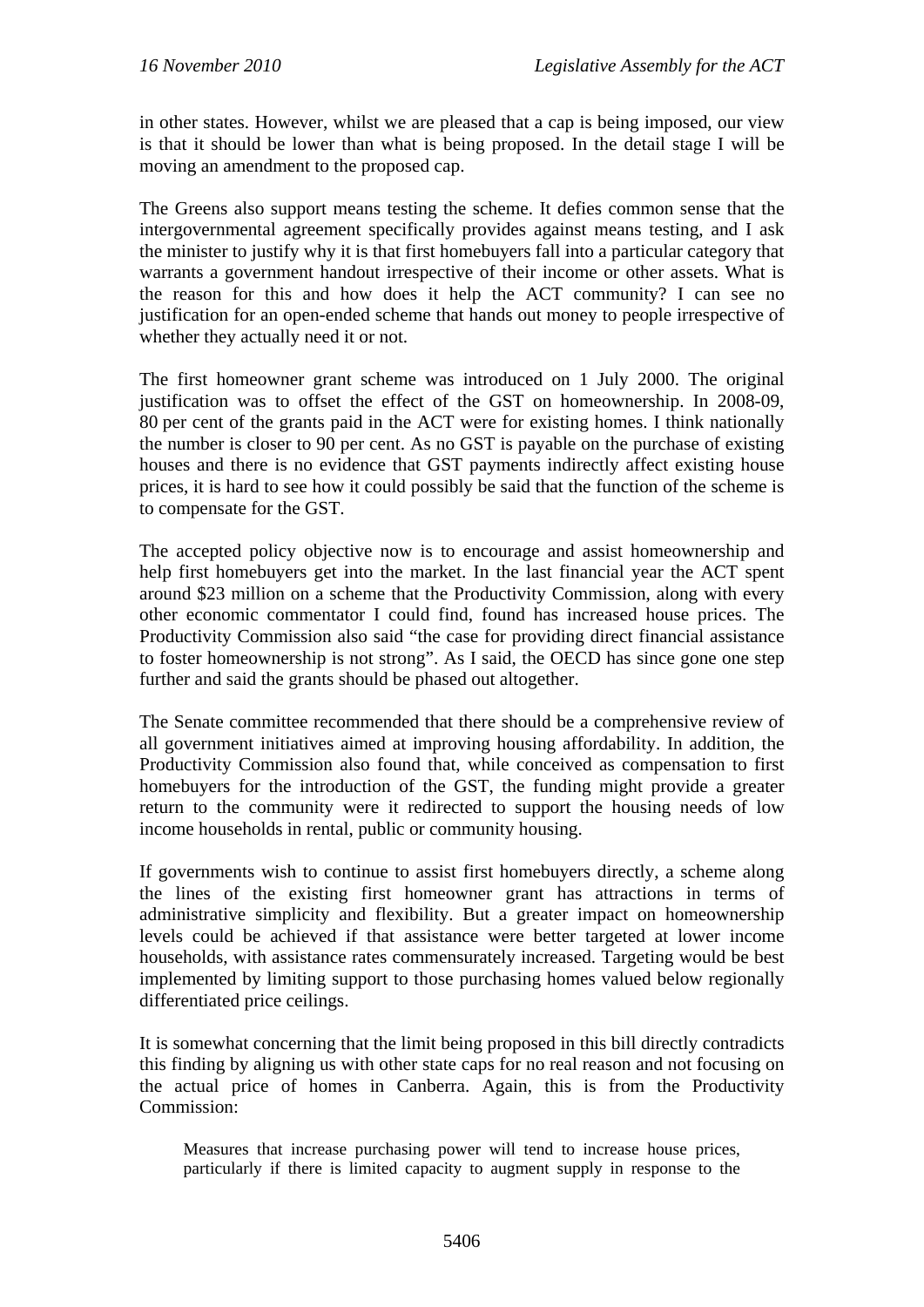ensuing increase in demand. This will benefit existing home owners at the expense of those seeking to purchase, including first home buyers.

The Reserve Bank in their evidence to the Senate committee inquiry agreed with this statement and argued that, as a supply strategy, the first homeowner grant is inefficient and inflationary. The Reserve Bank said:

… it is now widely accepted that policies that simply give people more money to spend on housing are likely to be capitalised into higher housing prices.

The Australian Council of Social Service CEO, Clare Martin, has also raised concerns about the impacts and equity of the scheme. The Greens share these concerns and highlight the Productivity Commission finding that a greater community benefit would be realised if it were redirected to support the housing needs of low income households in rental, public or community housing. The scheme has not delivered higher rates of homeownership and has done absolutely nothing to assist those who simply cannot afford to buy a home.

This is significant expenditure, and I would very much like to ask what analysis has been done and what are the costs and benefits to the ACT of this scheme. It seems to me that we are just blindly following and no-one has been listening to the chorus of criticism from some of the most highly respected economic minds in the country and now internationally.

The irrationality of the expenditure is only augmented by the economic climate we find ourselves in. Global uncertainty and now a reduced GST revenue forecast for the ACT mean we need to be even more careful in our expenditure decisions. An open-ended scheme with no demonstrable benefits seems far from prudent economic management.

The Greens do not oppose the grant entirely, but, given the overwhelming evidence, our view is that we must evaluate the scheme in the context of our broader affordable housing strategy. The opportunity cost of the scheme is significant. Think what could be done for public housing with that money and the impact that would have on rental demand and rental affordability.

The government is currently undertaking an internal review of its affordable housing strategy, and the Greens agree that a comprehensive review needs to be undertaken. We do need to have a comprehensive look at our strategy. This should be a public process, and it should include all the initiatives around both homeownership and rental affordability. This includes the first homeowners grant and the stamp duty concession scheme, as well as other government charges and assistance schemes.

The Greens support initiatives that assist people to move into homeownership, and we would very much like to see a comprehensive plan that is effective, efficient, targeted, proportionate and actually assists people improve their circumstances and enjoy the benefits of homeownership.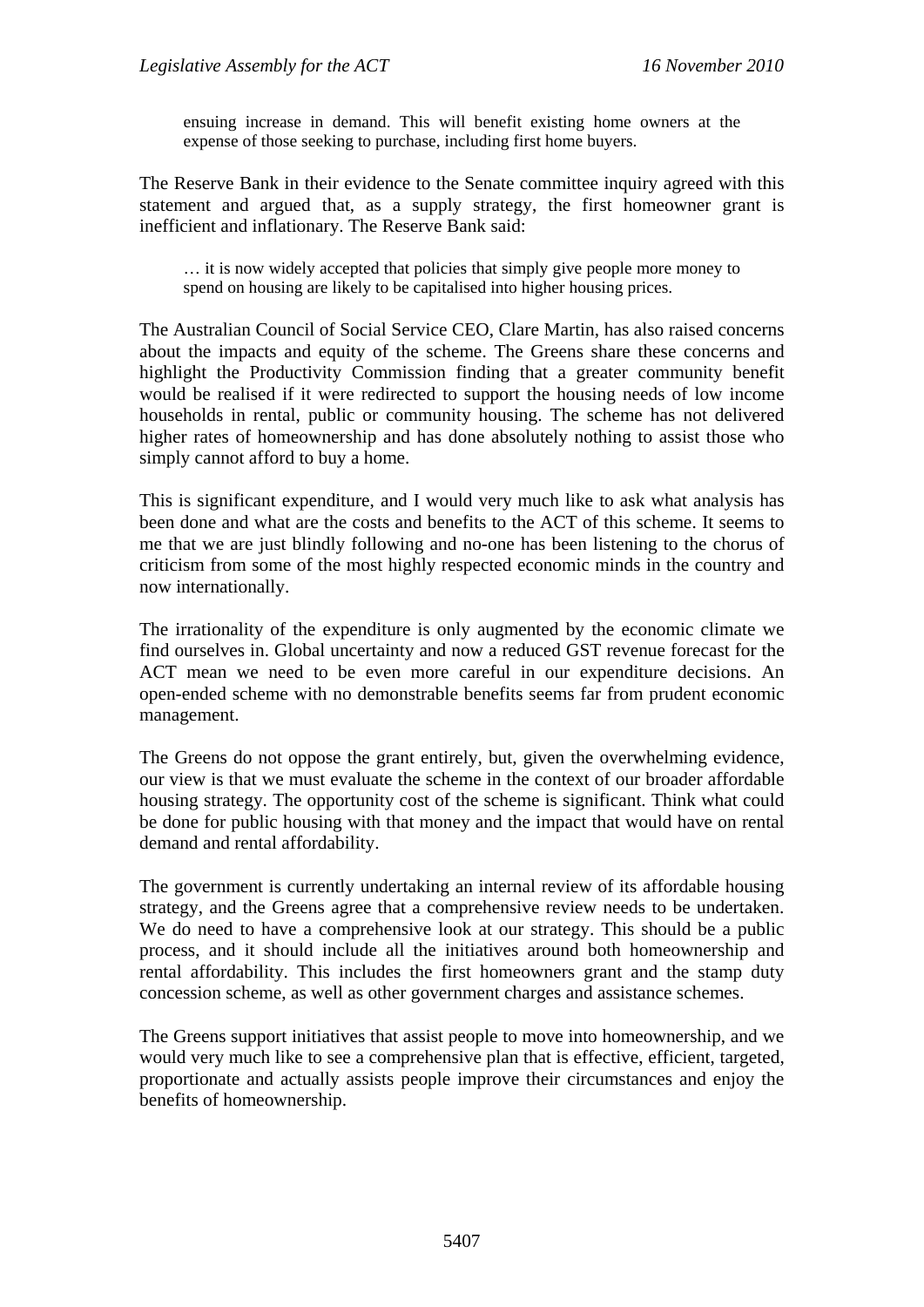The ACT already has a much more targeted and effective assistance scheme. That is the stamp duty concession scheme. The scheme is capped at the median price and is means tested. This is a much more effective way of providing assistance.

I asked the government in a briefing about the links between these two schemes, and their response was that they had no idea. The information is on separate databases and no cross-referencing has been done. It does seem odd that we would not want to know who is accessing the respective schemes and how much crossover there is.

As I said, a cap on the scheme is a good first step. What we need to do now is have a genuine and thorough inquiry into affordable housing in the ACT, including inquiring into the effectiveness of the first homeowners grant.

**MS GALLAGHER**: (Molonglo—Deputy Chief Minister, Treasurer, Minister for Health and Minister for Industrial Relations) (11.08), in reply: I thank members for their comments and for their support for this bill. This bill makes three changes to the First Home Owner Grant Act 2000. The changes to the First Home Owner Grant Act are designed to ensure the grant remains available to first homebuyers in the ACT most in need and that the administration of the scheme continues, where possible, to be uniform across jurisdictions.

These changes are also consistent with the principles of the intergovernmental agreement on federal financial relations, and the ACT government continues to provide various housing affordability initiatives, such as the homebuyer duty concession scheme, deferred duty options, land rent and mortgage relief. These financial concessions to first homebuyers help to ease the up-front costs of homeownership in these difficult times.

Housing affordability remains a priority for this government. Since the release of the affordable housing action plan in 2007, the government has successfully worked together with the community and industry to deliver all 62 initiatives. We have seen record releases of residential land, with 20 per cent of all new developments now required to deliver house and land packages for \$328,000 or less. The homebuyer concession scheme and the pensioner duty concession scheme are updated every six months to ensure they remain current. A \$40 million equity boost has been injected into community housing, and a \$50 million loan facility will allow more Canberrans to access affordable housing.

The government is continuing to build on these achievements to meet the housing needs of older Canberrans and the homeless. The first amendment to the First Home Owner Grant Act will allow an applicant to be eligible to apply for a further grant if the original grant, together with any penalties and interest, has been repaid. An applicant is still required to meet other eligibility criteria of the grant.

The second amendment is aimed at discouraging homebuyers from providing false or misleading information. If an applicant has previously been convicted of an offence under the ACT's First Home Owner Grant Act or a first homeowner grant act in another jurisdiction, they are ineligible to receive a further grant.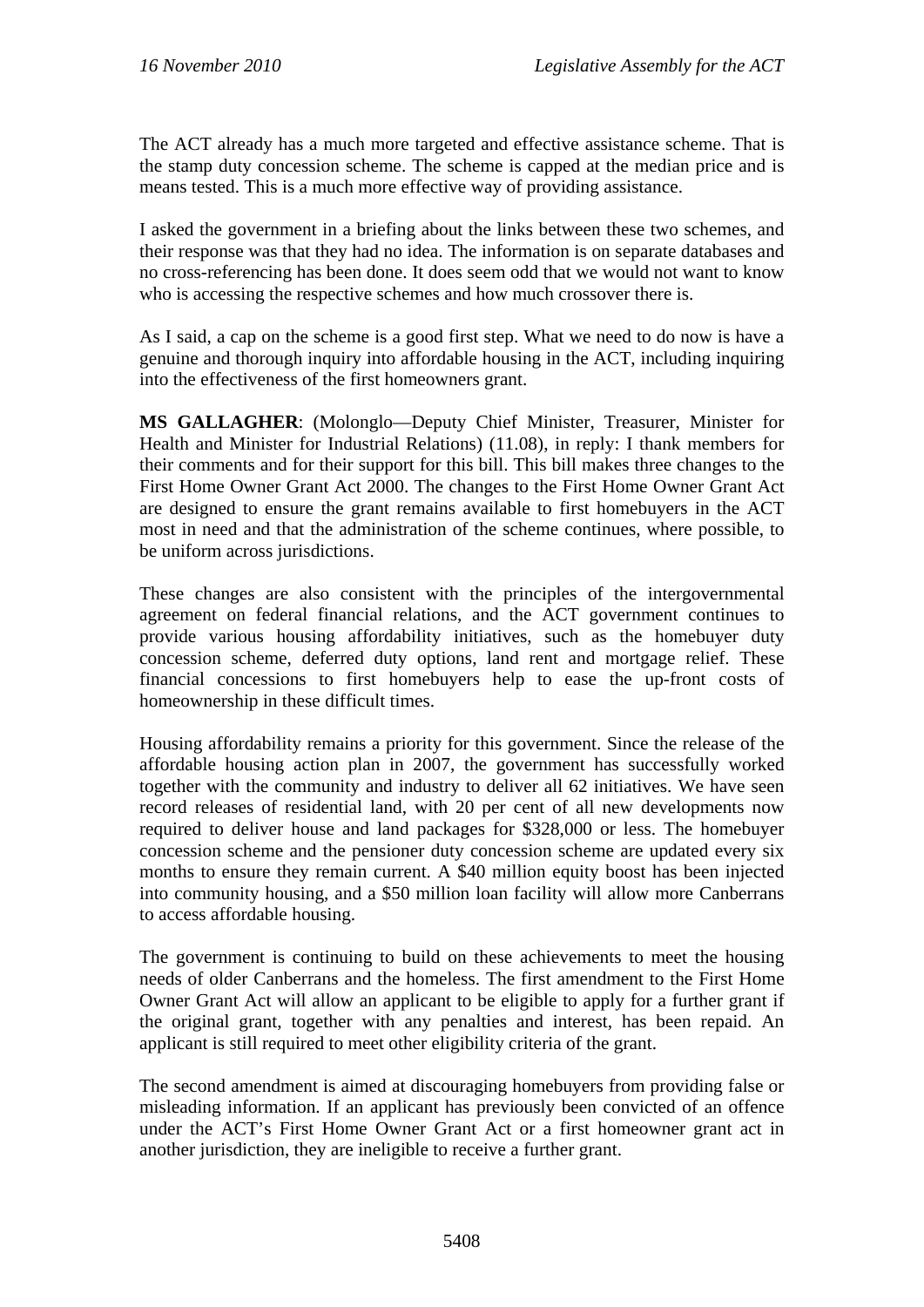The final amendment introduces a first homeowner grant property value cap of \$750,000. This is equal with New South Wales, Victoria, Queensland, Western Australia and the Northern Territory. South Australia has introduced a property value cap of \$575,000. This amendment will also ensure that the scheme is more targeted to the first homebuyer in need of assistance. The ACT first homeowner grant cap applies to eligible transactions that commence on or after 1 January 2001. I commend the First Home Owner Grant Amendment Bill to the Assembly.

Question resolved in the affirmative.

Bill agreed to in principle.

## **Detail stage**

Clauses 1 to 4, by leave, taken together and agreed to.

Clause 5.

**MS GALLAGHER** (Molonglo—Deputy Chief Minister, Treasurer, Minister for Health and Minister for Industrial Relations) (11.12): Pursuant to standing order 182A(b), I seek leave to move an amendment to this clause. It is minor and technical in nature.

Leave granted.

**MS GALLAGHER**: I move amendment No 1 circulated in my name and table a supplementary explanatory statement to the government amendment *[see schedule 1 at page 5486]*.

This amendment is technical in nature and clarifies the policy intention. The only change to this provision is that it inserts a commencement date for the new provision and clarifies the operation of the provision for eligible transactions before the commencement of the amendment.

Amendment agreed to.

Clause 5, as amended, agreed to.

Clause 6 agreed to.

Clause 7.

**MS HUNTER** (Ginninderra—Parliamentary Convenor, ACT Greens) (11.13): I move amendment No 1 circulated in my name *[see schedule 2 at page 5486]*.

As I said in the in-principle debate, there is a significant concern about the efficacy of the scheme. It does not achieve the aim now assigned to it. The scheme costs the ACT a significant amount of money at a time when we particularly need to be prudent in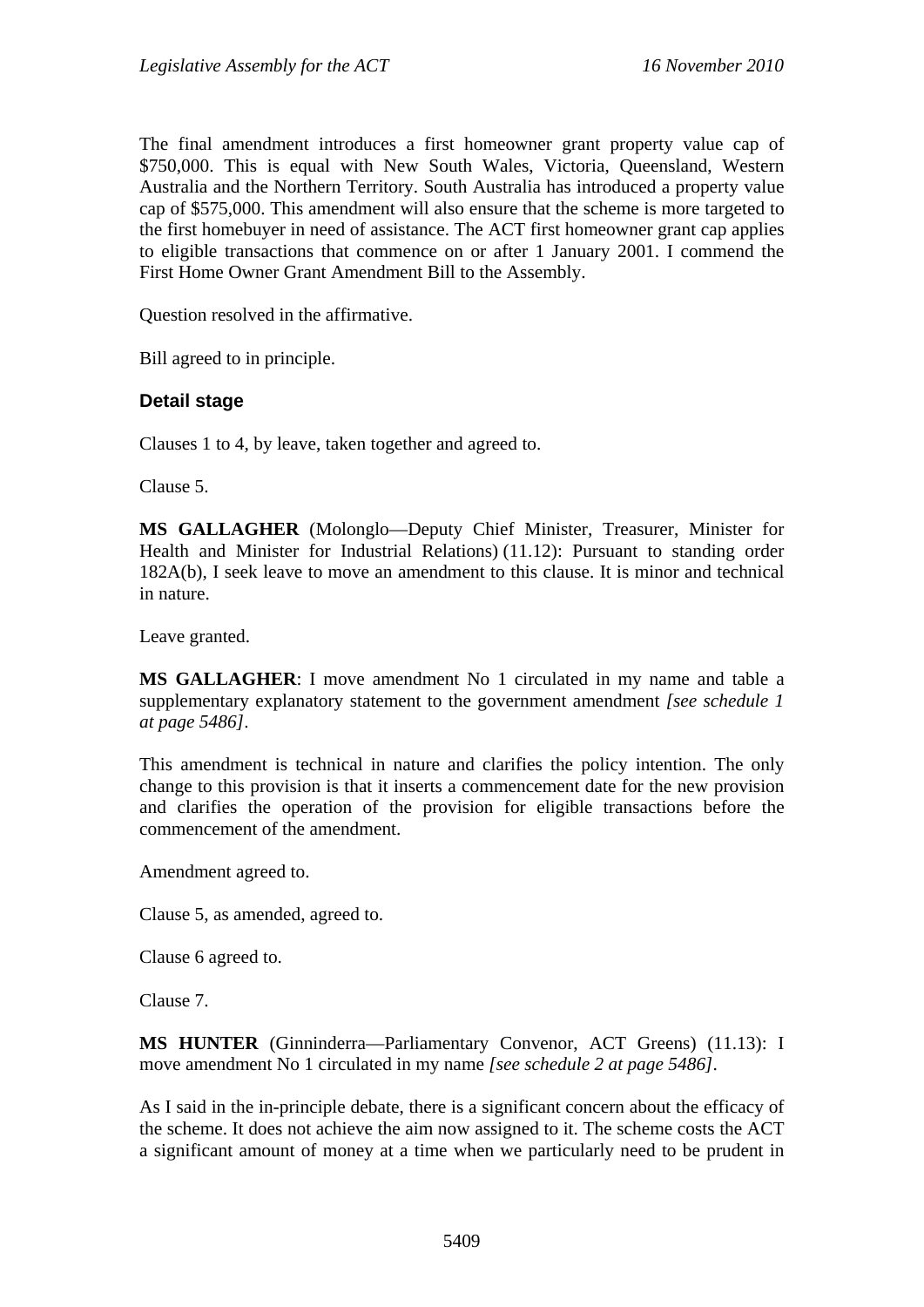our expenditure decisions. This is money that could be put to a far better use that would make a real difference for many Canberrans who need it most.

It is well accepted that the grants have had an inflationary effect on house prices. Given that house prices have risen very significantly during the life of the grant scheme, it is not possible to determine how much of the rise can be attributed to each of the various factors, but it has been almost universally accepted that the scheme has played a part in inflating house prices. The median price of established house transfers in Canberra is \$550,000, according to the Australian Bureau of Statistics March quarter 2010 report, which is the most recent available as June quarter results have not yet been published.

What the scheme should do is help those who would not otherwise be able to purchase a home. Above the median house price, the grant makes no difference as to whether or not someone would buy a home. Below that price, it can at least be reasonably argued that it does make a difference to realising homeownership. The amendment will save around \$2 million annually, which could be better spent on alternative housing initiatives that deliver real benefits to those who are in real need of housing assistance here in Canberra.

It is universally recognised that the scheme should be more targeted. What this amendment does is restrict the grant payments to a level where at least it can be argued that it will make a difference. We know that a whole range of initiatives will be necessary to tackle housing affordability and this is just the first step that identifies some money that could be better allocated to tackle that issue.

As I said, what we should do now is ensure that the scheme is part of a comprehensive review of our affordable housing strategy. The finding of that review can then inform the debate on further amendment to the scheme, as well as other affordability strategies to ensure that we have an effective, consistent and cohesive scheme that delivers real outcomes for Canberrans.

The proposed amendment recognises the overwhelming weight of evidence that unequivocally says that the scheme should be wound back, or phased out completely, in favour of more effective and targeted policies that would deliver a far greater benefit to the Canberra community. But, of course, in this case, my amendment is to lower that cap. I hope that other members in the Assembly will support the amendment.

**MS GALLAGHER** (Molonglo—Deputy Chief Minister, Treasurer, Minister for Health and Minister for Industrial Relations) (11.16): The government will not support the amendment to cap the value of the grant at a property value of \$550,000. We did move the amendment to the act to have \$750,000 put in it as the cap. This was done in relation to some consistency across jurisdictions. It was not being implemented as a way to minimise significant access to the first homeowner scheme. I think that if you extended it to \$550,000, you would affect hundreds of transactions every year. The first homeowner scheme usually involves around 2,900 applicants and those over 750 are very minor—I think about one per cent of the applicants. If you are extending it right down to 550, you would deny potentially hundreds of first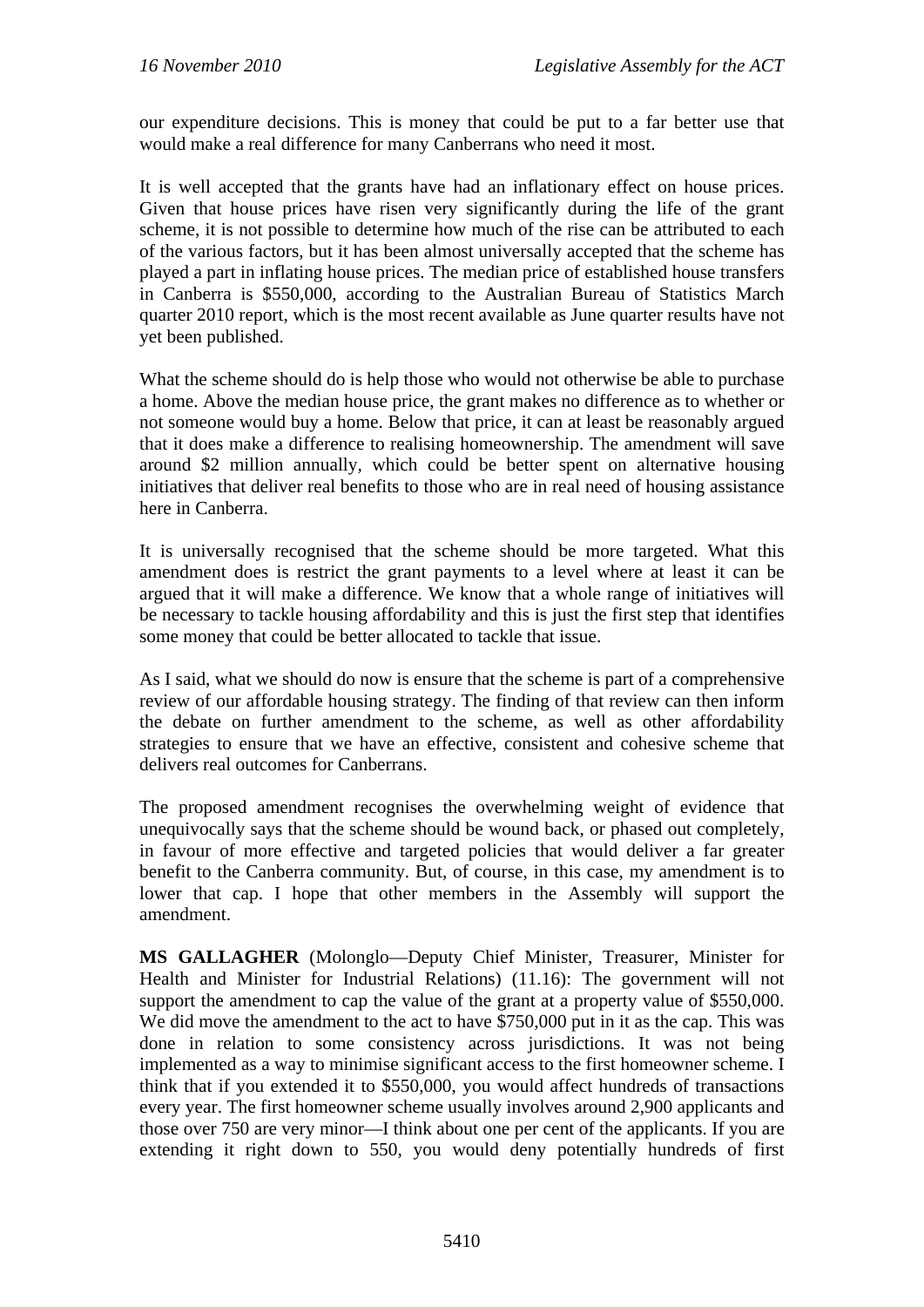homeowners the opportunity to get an up-front payment to support the costs of getting into homeownership.

It would also be against the IGA, which the ACT government is a signatory to, which allows the states and territories to set a first homeowner grant property value cap at not less than 1.4 times the relevant jurisdiction's capital city median house price. For this, the lowest cap we could introduce would be \$672,000, which is 1.4 times \$480,000, which is the median house price in Canberra based on the ACTPLA sales data at the end of June 2010. The Greens' amendment to cap it at 550 is clearly well below this limit and would not meet the terms of the IGA. I think the government's intention was not necessarily to restrict access to the scheme. The amendment was around providing consistency across jurisdictions for access to the scheme. This is what is achieved by a cap of \$750,000.

Apparently in my closing speech I said that the amendment would commence on or after 2001, instead of 2011. I just clarify that for members.

**MR SMYTH** (Brindabella) (11.19): We are very relieved at that correction. The opposition will not be supporting this amendment. Ms Hunter, in her speech, challenged the Treasurer to present the data in her analysis. I would challenge Ms Hunter to do the same. We hear bold assertions, but we are never given the benefit of the data to back up those assertions. It would be interesting to see if Ms Hunter can back up what she has just said.

I raise the point: if you wanted to purchase your first home in the inner city, it would be far more expensive than perhaps a block at the bottom of Tuggeranong or the top of Gungahlin. If you make a decision, for instance, that you want to be a one-car family or a no-car family, which apparently is dear to the Greens' hearts, and therefore you choose a location that allows you to be close to public transport, to the schools of your choice, to the shops of your choice and to the community of your choice, often that will be in and around the city, and that is a far more expensive place to purchase a home.

If you have actually struggled and done the right thing and you want to make choices based on some of the things that apparently the Greens hold dear, you will have to pay a higher price for those locations. It is logical. We all know the prices in those locations are much higher than in the outer suburbs. But, according to this amendment, you are then excluded from the assistance to achieve that. It is important that if the Greens are going to put forward these amendments they actually back it up with data.

Where is the analysis on the cost of getting into the inner city as opposed to getting into the outer suburbs? I have not seen that. If we are serious about encouraging people to be one or no-car families, should they not get some assistance as well? There are many questions that are raised by the Greens' amendment. I assume at the time it probably sounded sane, it looked good and it might have even made you feel good, but if we are trying to encourage families to live a different lifestyle then perhaps some assistance in that regard might be useful to those families to meet those ends. In that regard we will not be supporting the amendment.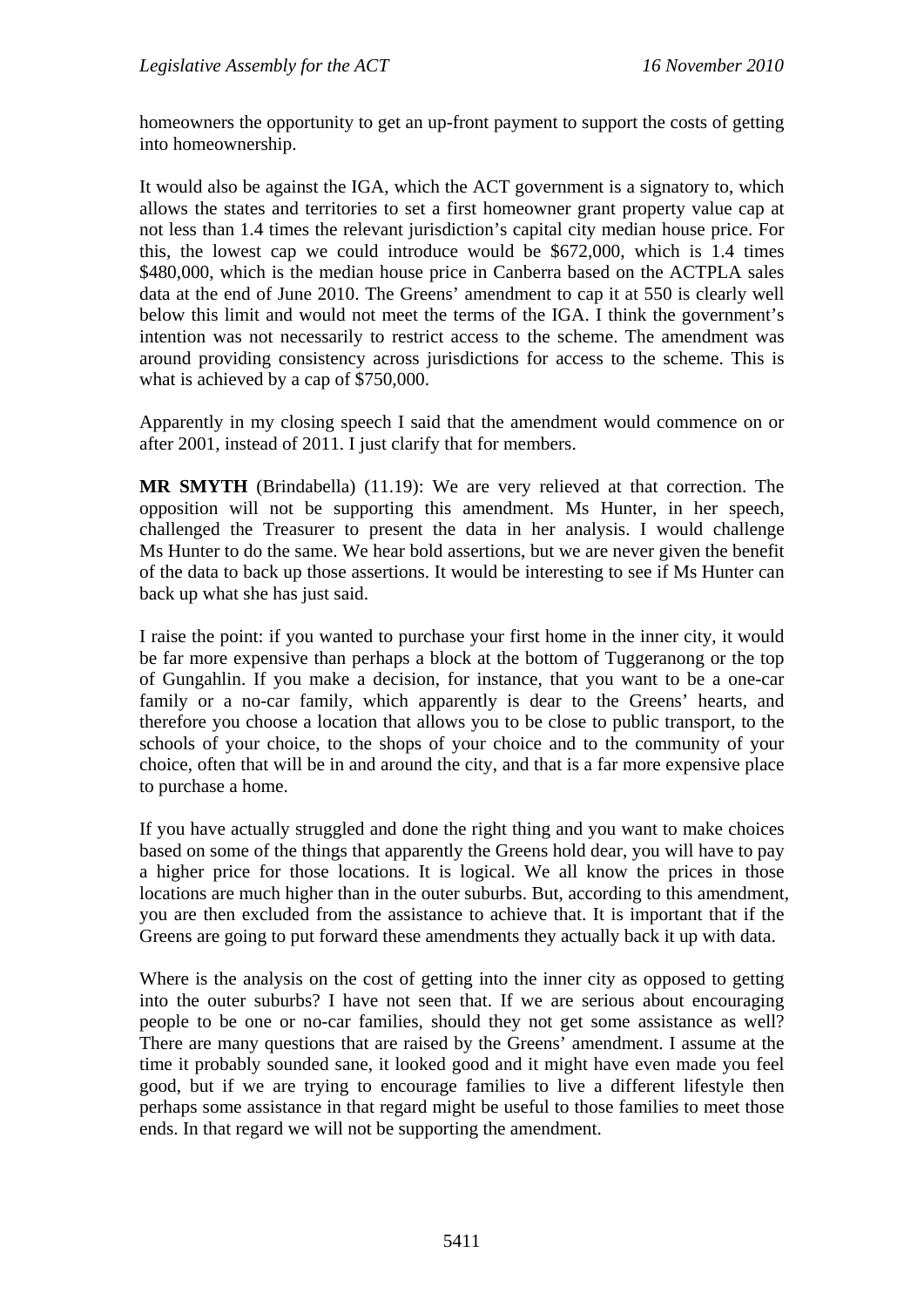**MS BRESNAN** (Brindabella) (11.21): I want to respond to some of the points which have been raised by the Treasurer and Mr Smyth. Firstly, there was a point made that this was done to have consistency under the intergovernmental agreement. We have deviated from these agreements in the past. An example is the national registration accreditation scheme for health. We have put in our own provisions there. There are also other instances. In terms of the industrial relations harmonisation with New South Wales, they are going down a different path. There are actually provisions for us to do this with intergovernmental agreements.

I think the issue we need to consider, which Ms Hunter raised in her speech, is that we have an obligation to the ACT to act in the best interests of the ACT. All the evidence on this scheme shows that it is not in the best interests of the ACT community. We have an obligation to act on that evidence. We have not had any evidence put forward to say how this is in the best interests of the ACT. I think the question that we have to ask is: why is it in our best interests, given the evidence which Ms Hunter has outlined? Mr Smyth has said, "The Greens don't have any evidence about this." Well, we have the Reserve Bank of Australia coming out about this scheme. We have the Productivity Commission, the OECD and the Senate inquiry—

**Mr Smyth**: No; I asked for your analysis on the \$550,000 cap.

**MS BRESNAN**: There is your evidence, Mr Smyth. Are you saying that you do not—

#### **MR SPEAKER**: Order, Mr Smyth!

**MS BRESNAN**: There is your evidence, Mr Smyth—

**Mr Smyth**: Just twist it again. Twist it to suit yourself.

**MS BRESNAN**: Are you saying that you do not respect the work of these organisations—that they are not good enough to provide evidence to you?

**Mr Smyth**: No, no, no. You didn't listen. I talked about the 550 cap. You should listen.

#### **MR SPEAKER**: Order!

**MS BRESNAN**: Thank you, Mr Speaker. No, I did listen to you, Mr Smyth—

**Mr Smyth**: No, no, no. You didn't.

**MS BRESNAN**: And I am just reiterating—

**Mr Smyth**: Clearly not.

**MS BRESNAN**: I am just reiterating the organisations which Ms Hunter has outlined. So there is your evidence. Again, on the point of the intergovernmental agreement, it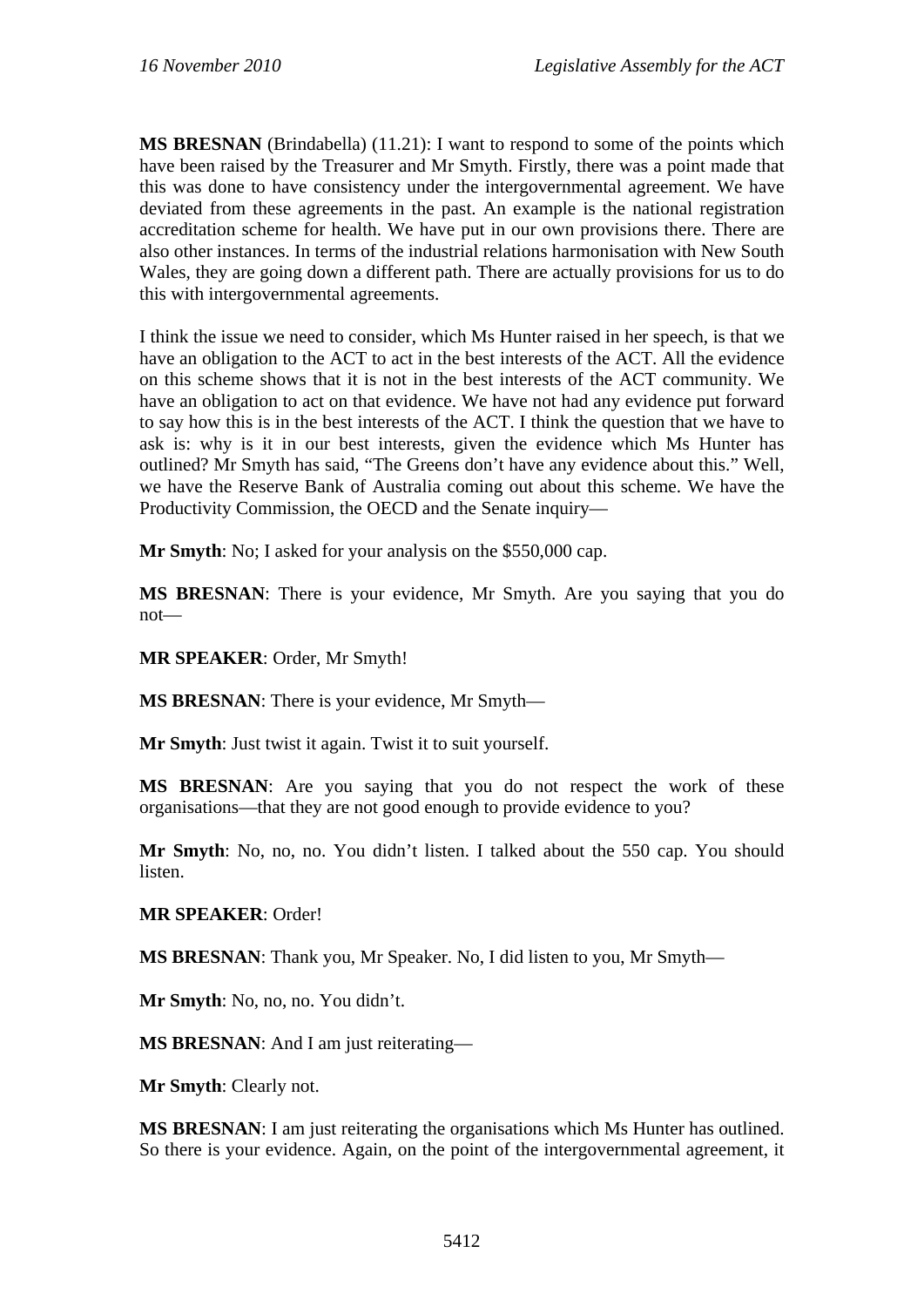is something we have deviated from before so it is not a reason to be used as to why we should be signing up to this scheme.

Amendment negatived.

Clause 7 agreed to.

Remainder of bill, by leave, taken as a whole and agreed to.

Bill, as amended, agreed to.

## <span id="page-31-0"></span>**Housing—public and community Ministerial statement**

**MS BURCH** (Brindabella—Minister for Disability, Housing and Community Services, Minister for Children and Young People, Minister for Ageing, Minister for Multicultural Affairs and Minister for Women), by leave: Arising from the budget estimates hearings in May of this year, I undertook to address the Assembly on public and community housing in the ACT and the various approaches of other states and territories.

There are approximately 360,000 units of social housing in Australia made up of 320,000 public housing stock and 40,000 community housing stock, including Aboriginal-managed housing. This is a huge national asset and it needs to be well managed.

The national investment in housing provided under the national affordable housing agreement and its associated national partnership agreement is almost \$10 billion over five years. An additional \$5.64 billion has also been provided to states and territories through the nation building and job plans, an unprecedented level of investment in social housing.

These agreements commit governments at all levels to deliver fundamental reform of the social housing and homelessness landscape. Housing ministers have already provided a substantial report to the Council of Australian Governments on the progress of the reform under the national affordable housing agreement, and I commend the report to members, which is available on the COAG website.

Today I will focus on two key areas of this national reform agenda. The first is the ACT and other jurisdictions' approach to the growth of community housing as required under the national affordable housing agreement. The second is the increased targeting of public housing nationally and the financial and social pressures this targeting puts on the public housing system.

I will go on to outline how the ACT has argued for funding reforms to address these pressures and show how the ACT has maintained stock numbers and, indeed, grown stock numbers despite the perverse incentives that the commonwealth provides to reduce stock numbers. The conclusion the Assembly must draw is that the ACT continues to be at the forefront of the reform agenda, providing improved housing and support services, more housing and better outcomes for clients.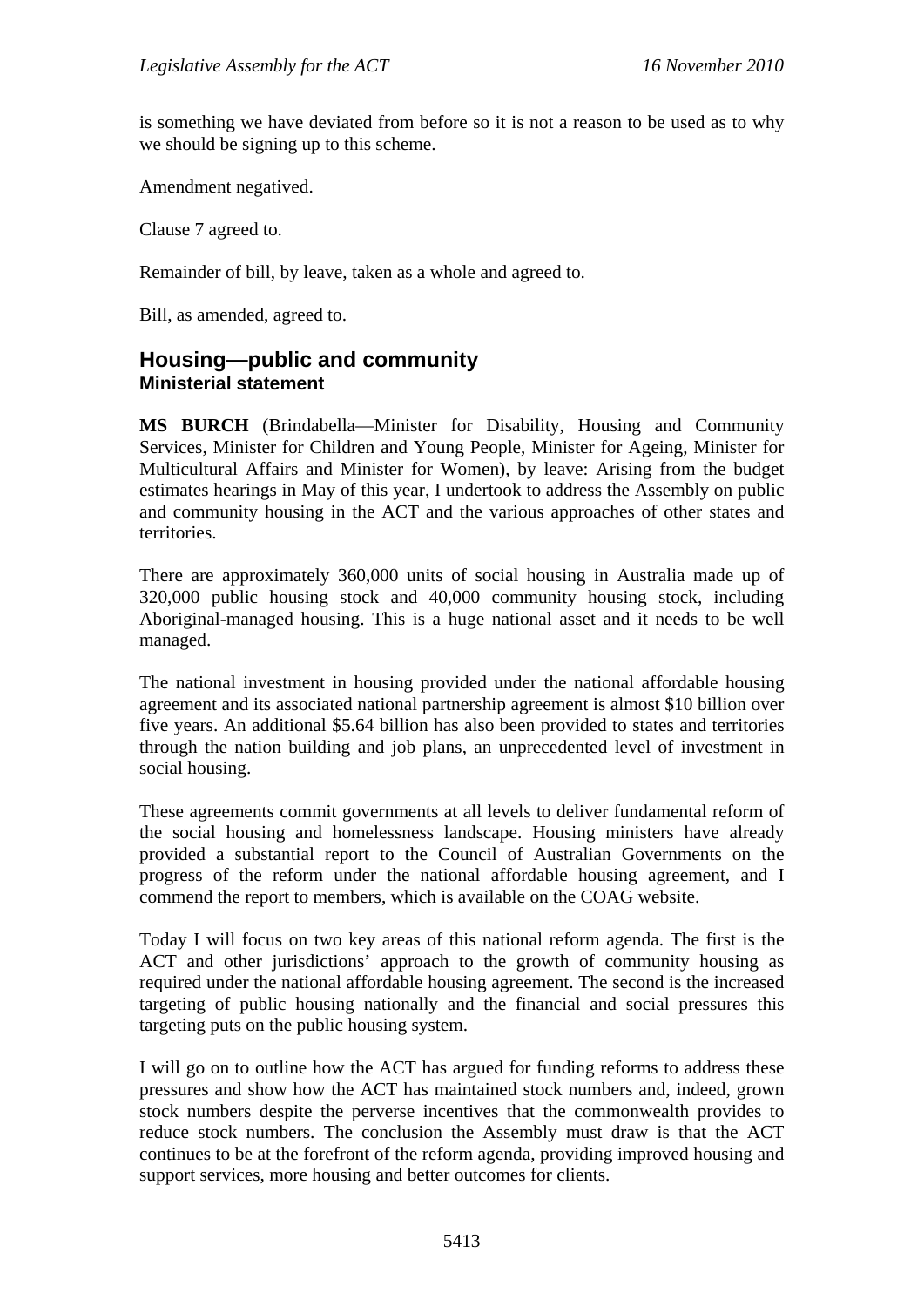Strengthening and growing the community housing sector is an explicit objective of the reforms agreed by COAG, which are being delivered by housing ministers under the national affordable housing agreement. Housing ministers have agreed that up to 75 per cent of housing stock constructed under stage 2 of the \$5.64 billion nation building and jobs plan will be transferred to the community housing providers by 30 July 2014, and that jurisdictions and the commonwealth will develop over time a large-scale, not-for-profit sector in Australia comprising up to 35 per cent of social housing by 2014.

My predecessor, John Hargreaves, strongly represented the interests of small jurisdictions on this issue and achieved the following important concessions: that community housing growth should not occur through the loss of overall stock numbers in public housing, that public housing must still be viable, and that there should be no reduction in the capacity overall to house priority clients into the future.

These are ambitious targets for growth, and to achieve it, there is a significant focus on strengthening the role and capacity of community housing in the not-for-profit sector nationally. The community housing sector in each jurisdiction varies greatly, and the commonwealth has acknowledged that each jurisdiction will require individual plans for community housing growth in recognition of the specific circumstances in each jurisdiction.

The sector in the ACT is very small, with fewer than 400 tenancies compared to the 11,200 tenancies in public housing. This arrangement is largely historical and reflects the vital role of public housing in building the Canberra community. The aim of these reforms is to develop a strong, vibrant community housing sector that affords customers the opportunity to make a genuine choice over their landlord and to drive up the quality of service delivery by introducing competition, including competition for capital funding. The growth in social housing stock will also be supported through the higher rents charges—up to 75 per cent of market rent, tenant access to commonwealth rent assistance and lower taxation arrangements through exemptions from income tax and GST.

There will be new players in this space who have expertise in other types of social housing and other types of supportive housing. The commonwealth's national rental affordability scheme has attracted several large welfare and church organisations for whom social housing has not to date been a core part of their business. These organisations bring considerable capability and substantial assets, including land holdings, which would accelerate growth across the sector.

There are now a small number of growth providers in community housing, and they have grown steadily over the past three years and will receive a significant boost through the national rental affordability scheme and the transfer of stock funded under the social housing initiative and the nation building economic stimulus plan. These two measures alone will roughly double the number of community housing dwellings and take a proportion of social housing stock in community housing hands to around 15 per cent nationally. This will provide a solid base for further expansion of the sector.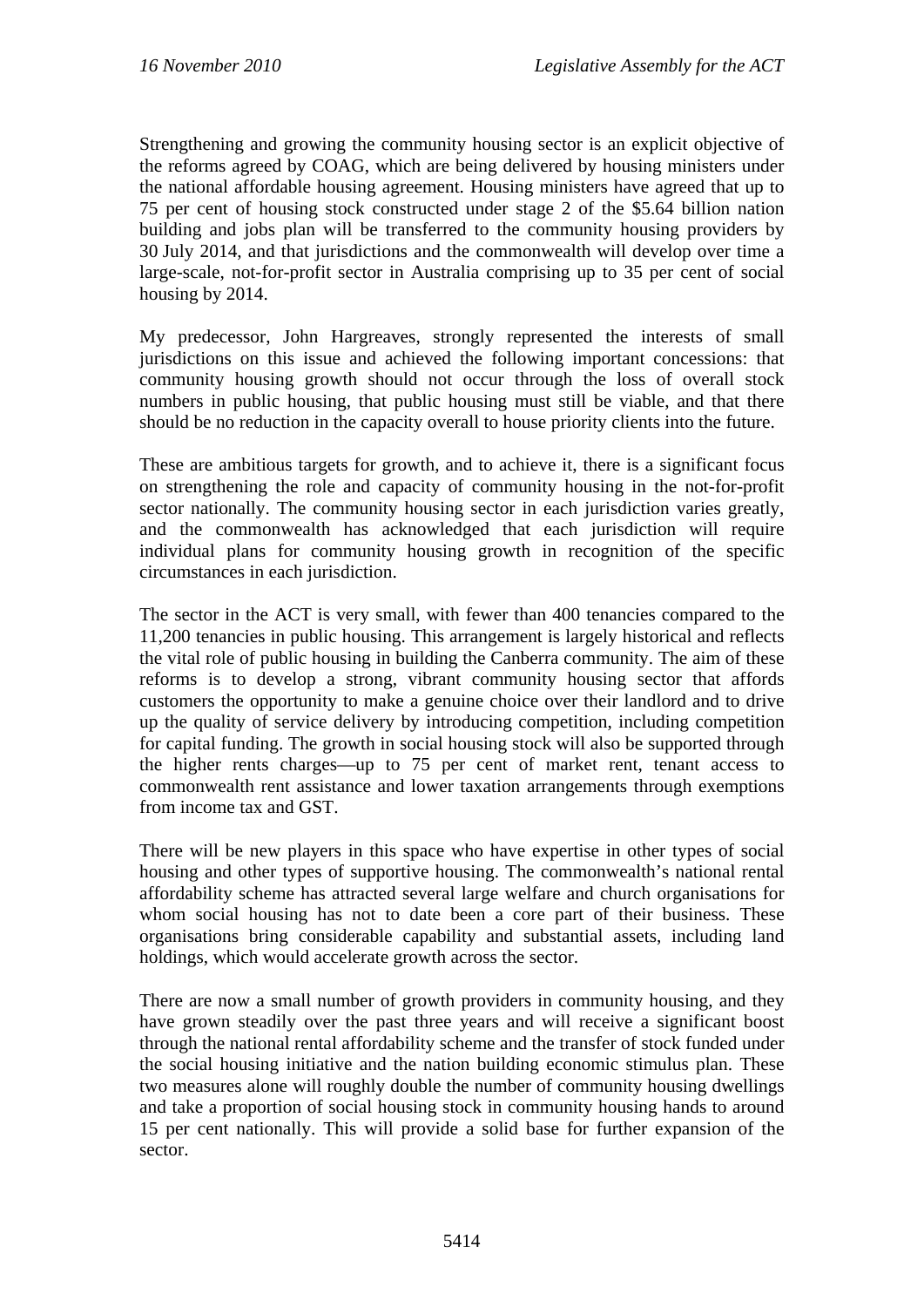However, the objective of creating a diverse and growing community housing sector will need to be carefully balanced against the risks of transferring title of potentially up to \$20 billion worth of public housing asset to community housing providers nationally. This investment in the community housing sector must deliver sustainable growth. Sustainable growth means that providers are able to provide high quality and responsive housing services into the future and have the portfolio and rent structures to enable it.

It means that providers are able to maintain and manage their assets. It also means that they are able to utilise their rental income stream and asset base to increase their portfolio. The best option will be a phased-in approach of community housing progressively assuming responsibility for a tenancy management role up to 35 per cent of social housing stock over the next five years, with transfer of title contemplated once effective regulatory systems are firmly in place and providers establish a clear record against agreed performance benchmarks.

Substantially greater tenancy management responsibility will need to be underpinned by a strong regulatory framework and integrated waiting lists for social housing at each place in each jurisdiction. The ACT, like other jurisdictions, will grow the community housing sector under the national building economic stimulus plan, and the ACT is one of the first jurisdictions in Australia to pass legislation for a regulatory framework, preceded only by Victoria and New South Wales.

The framework will oversight support provided to CHC Affordable Housing under the government's affordable housing action plan 2007. It will also protect the dwellings constructed and/or managed by affordable and community housing providers under the nation building and jobs package.

These measures will provide protection for government assets, tenants and the viability of the sector and provide reassurance to investors. The ACT's focus for community housing is to ensure viability and capacity for growth, which contributes to increased housing supply overall, underpinned by strong regulation. This is consistent with the ACT's own affordable housing action plan.

Using the commonwealth's stimulus funding and the land provided for free by the ACT government, Housing ACT will deliver an additional 421 dwellings by July 2011. With the targeting of Housing ACT's normal capital program, the total number of dwellings delivered increases to 507. Two hundred and ninety seven of the dwellings will be constructed on the community facilities land transferred to Housing ACT from the ACT government at no cost to Housing ACT. Control of 109 of these newly constructed units on the community facilities land will pass to the community housing sector. This will provide a significant injection of properties into the community housing sector and enable new, national providers to enter the ACT market and enhance sector capacity. This includes the Salvation Army and Blue CHP.

We must be clear that the stock transfer alone will not deliver effective and efficient community housing. There is considerable work still to be undertaken both within the ACT and nationally to ensure the quality of community housing is adequate and that it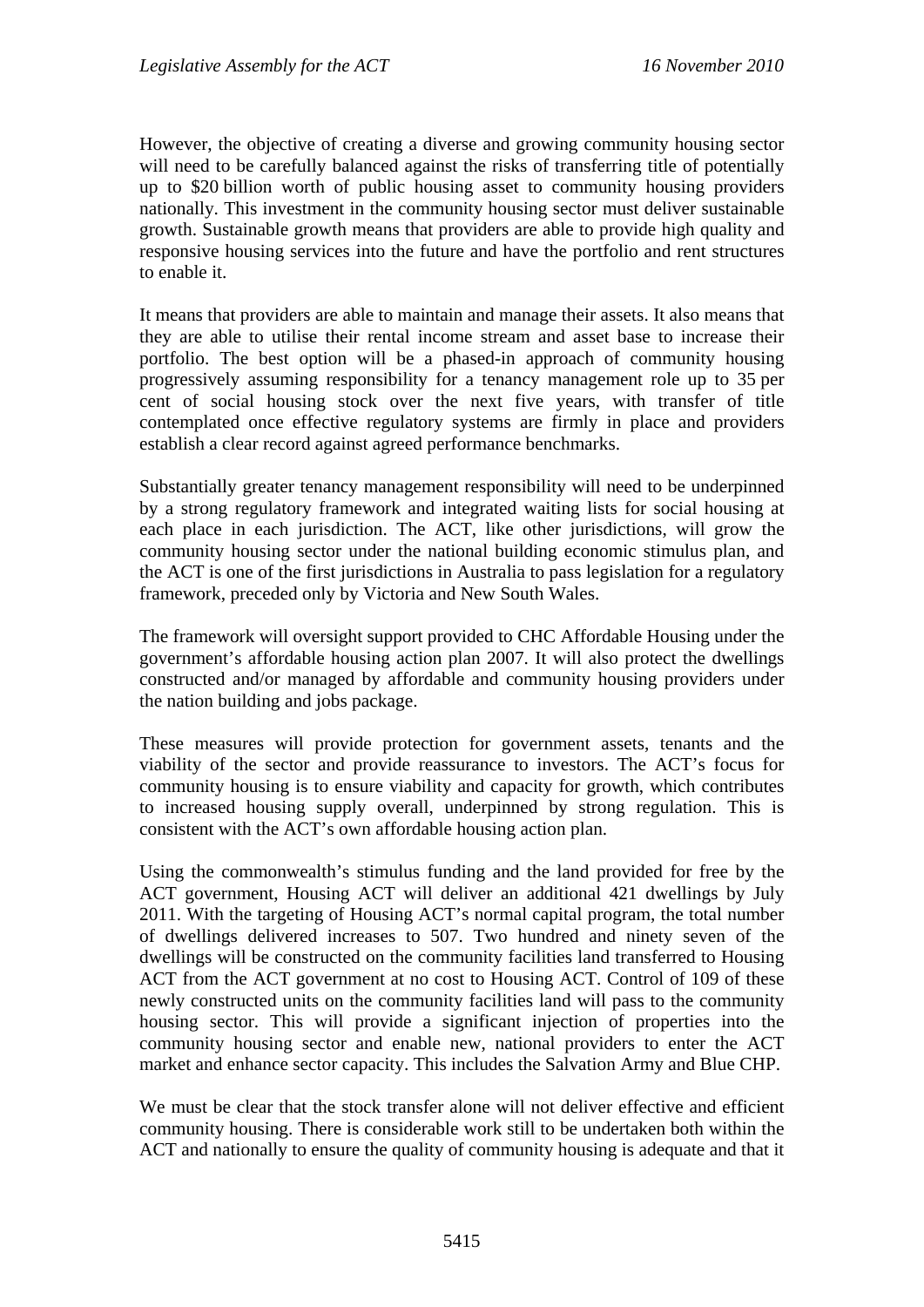operates as a viable sector, not reliant on government funding alone to deliver additional properties. The ACT has a strong legislative regulatory framework, and providers receiving nation building properties will become registered and take allocations from the social housing register.

So what is happening elsewhere in Australia? South Australia has entered into an agreement with the commonwealth that it will transfer up to 75 per cent of stage 2 of nation building and jobs plan stock to preferred growth providers by 2012, and in July 2009, 18 organisations accepted the offer of preferred growth provider status. These properties will not receive any ongoing government subsidy, and the growth providers will be able to retain 100 per cent of the rental income and fund maintenance and operating costs through the rental income received.

Queensland has identified two options for increasing the scale of the not-for-profit sector: firstly, capital grants to non-government organisations and head leasing or title transfer to non-government organisations; and, secondly, transfer of existing social housing currently directly managed by the state to the not-for-profit sector. Combining strategies could accelerate growth.

The not-for-profit sector in Queensland is mainly small organisations with very small numbers of properties. Queensland has over 300 registered providers. Outside the remote communities, only a handful of organisations have more than 200 properties under management. There are very few organisations solely dedicated to the provision of social and affordable housing. While the nation building and jobs plan injection for a small number of organisations will result in rapid growth, it is not without risk, both for the organisation and for social housing in Queensland.

Under the nation building jobs plan, over 4,000 new additional dwellings will be added to Queensland's social housing stock. Queensland must focus on ensuring the new homes are built in areas of unmet need for social housing, which has resulted in the state maximising the stimulus effort right across the state, particularly in regional areas. Through this process, Queensland has gained the greatest level of involvement of the not-for-profit sector in the development and construction of new dwellings in all jurisdictions across Australia.

The sector is providing a contribution of over \$50 million in value to the Queensland program. The sector will own approximately one-third of the properties from the outset, and the balance will initially be owned by the department and head leased to organisations with a view to transferring title in the future. At the affordable housing end, of course, the Brisbane Housing Company is well known as a vehicle of the Queensland government and the Brisbane City Council.

Western Australia is finalising its five-year community housing growth strategy. Western Australia is attracted to the community housing sector's ability to unlock the equity in its housing assets to attract finance from bank and other investors and its access to a number of other cash flows and tax benefits which support the growth agenda. The Western Australian Treasury Corporation modelling has identified that for every \$1 of investment provided by government, the community housing sector can provide \$1.20 return by way of making additional social and affordable housing.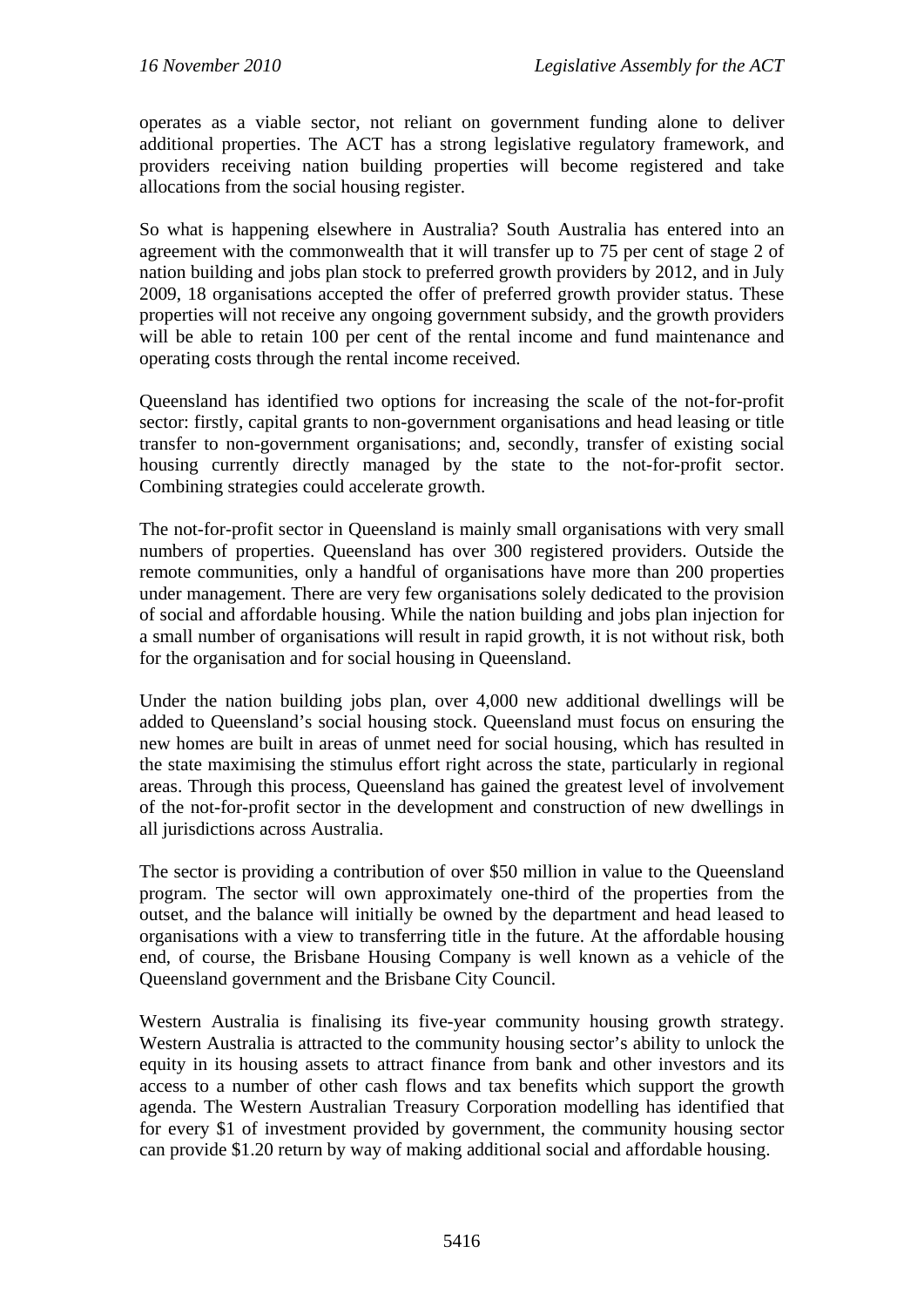Up to 75 per cent of stage 2 stimulus housing will be transferred to the community housing sector for the purpose of growth through the request for proposal and transfer of freehold title of social housing initiative dwellings to community housing organisations. The WA Department of Housing registered growth and preferred providers were invited to bid for six packages, divided by geographical region, and clearly outline how they would achieve growth in social and affordable housing from each of these packages.

Western Australia is concerned that it does not yet have the regulatory framework to manage the risk associated with the title transfer. Western Australia is also using direct funding grants to community housing providers for stage 2 stimulus construction. In addition, it is also working with community housing providers and developers who have formed strong partnerships.

Victoria and New South Wales have legislation in place to regulate their community housing providers and are homes to the few national growth providers. Victoria has a very robust regulatory framework which has been in operation for over four years. The Victorian regulatory system has extensive intervention powers, including the power to order mergers between providers.

Approximately half of the community units in Victoria are leased from the Victorian government, while providers hold title to the remainder, mostly subject to a director's interest held by the Victorian Director of Housing. In Victoria, community housing providers are developing approximately 2,400 units under the nation building plan which they have title to, subject to a director's interest. This amounts to approximately 52 per cent of Victoria's nation building units. There is also potential for some additional units to be transferred to the sector by the Director of Housing. Given the size and capacity of their sectors, this additional investment will create a strong platform for growth.

A regulatory framework commenced operations in New South Wales in 2009, and has so far registered 116 organisations, with a further 219 organisations to be assessed by May 2011. New South Wales amended its legislation this year to introduce some intervention powers, enabling it to require organisations to appoint special advisers to their boards in particular circumstances. New South Wales has 20,000 units under community housing management, 15,000 on lease from the New South Wales government and 5,000 rented on the private market with a rental and management subsidy from the New South Wales government. The total number managed by community providers will grow to approximately 26,000 by late 2011, due to further transfers from public housing. New South Wales will transfer most of its nation building properties to the community housing sector.

We all want a strong and vibrant community housing sector and we all want to provide choice for tenants. It is therefore crucial that community housing be able to meet the depth and breadth of need, including serious and complex need. This, of course, brings me to the largest service provider for complex need—our public housing system.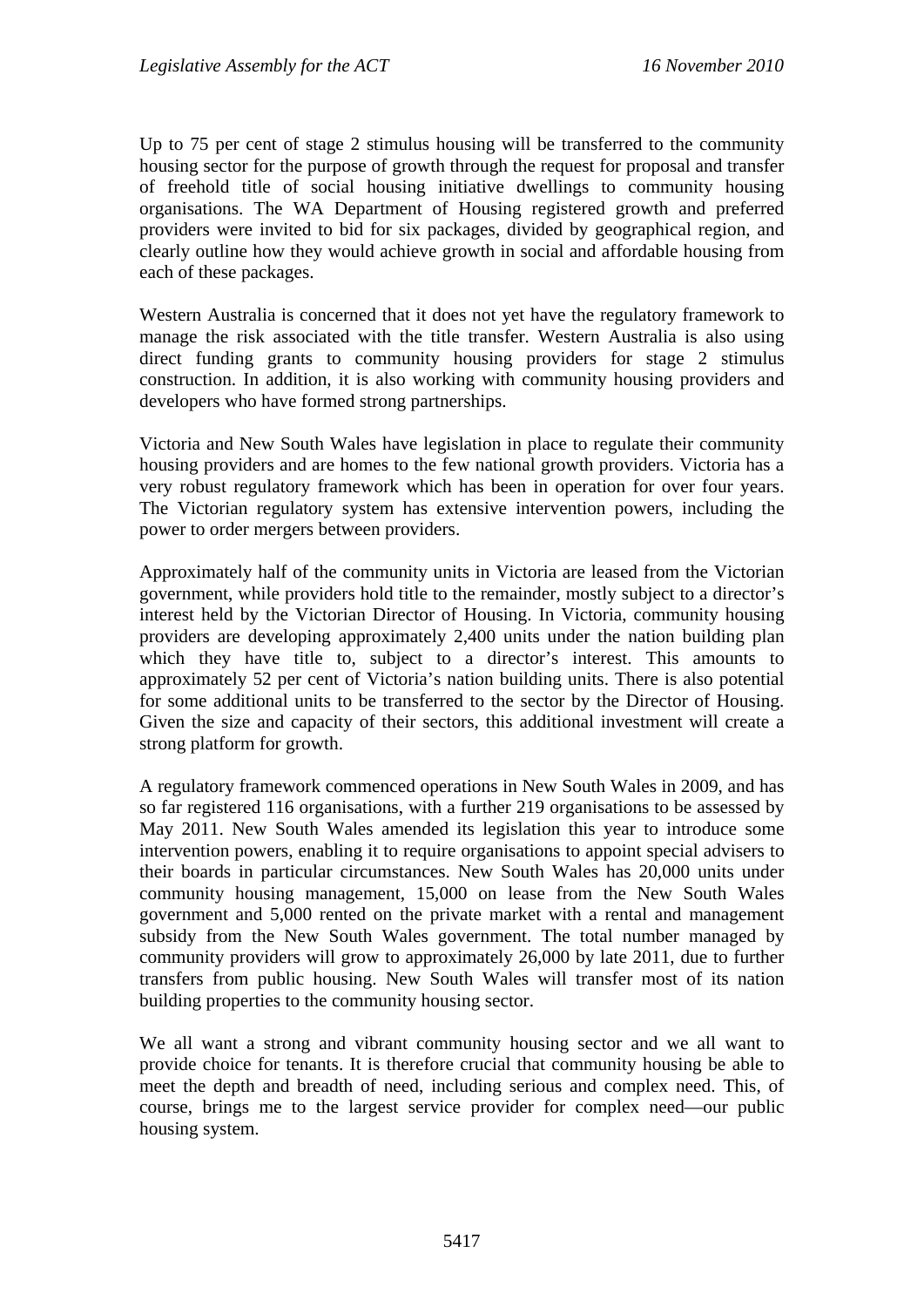Public housing is a finite resource—320,000 properties nationally, five per cent of the total housing stock in Australia. In the ACT, public housing accounts for eight per cent of stock. To allocate it in a fair and transparent way, all housing authorities have criteria for allocation and they all have waiting lists. States and territories continue to target public housing to those most in need. Housing is allocated across all jurisdictions on a priority needs basis. As a consequence, the proportion of newly assisted households that are in the greatest need has steadily risen.

The ACT has created 557 new public housing tenancies in 2009-10, and 89.2 per cent of these were allocated to people in the greatest need from the public housing register. This rate of priority allocation was second only to Tasmania, which allocated 94.8 per cent of its 291 new allocations to people in the greatest need. This targeting to highest need also influences the ability of housing organisations to be responsive to people's changing housing needs over time. So when we look at the total number of people housed in the ACT for 2009-10, we see that 83 per cent of these were people off the priority or high-needs housing list. This means that clients must have crisis or priority response needs to move.

The national average for priority allocations was 74.9 per cent, with Queensland at 87.7 per cent and South Australia at 80.3 per cent—also above the national average— Victoria at 72 per cent, New South Wales at 69.5 per cent, Western Australia at 61 per cent and Northern Territory at 45.7 per cent. They are all well below the national average. New South Wales created the most new households in 2009-10 with 5,851. Victoria established 3,799, Queensland 3,886, Western Australia 2,400, South Australia 2,249, and the Northern Territory 467.

The increased targeting of public housing has led to a more complex tenant population in public housing. In 2009-10 the ACT reached a level where 90 per cent of its tenant population was on a rebated rent. This means their incomes are so low that their rent was more than 25 per cent of their income, so they got a rental rebate from Housing ACT. All jurisdictions face similar pressures, with New South Wales also at 90 per cent and other jurisdictions having a rebated rental population higher than 83 per cent of their total tenant population.

The largest average rebate of \$224.70 per week belongs to the ACT, which is \$97.50 over the national average of \$127.20. Let us stop for a minute to think about that. Public housing tenants in the ACT on average receive rent assistance from Housing ACT each week worth \$224.70. That is a significant level of support, and I am proud to be able to provide it to individuals and families who need it. The New South Wales average rental rebate is \$145.20, by way of comparison, and the Northern Territory's average rebate is \$157.70.

Over time, increased targeting to the most disadvantaged has placed two critical pressures on our system. The targeting of clients, in effect, puts extreme pressure on the rental revenue stream. The complexity of this client group also places upward pressure on the cost of service. Additional resources are required to assess and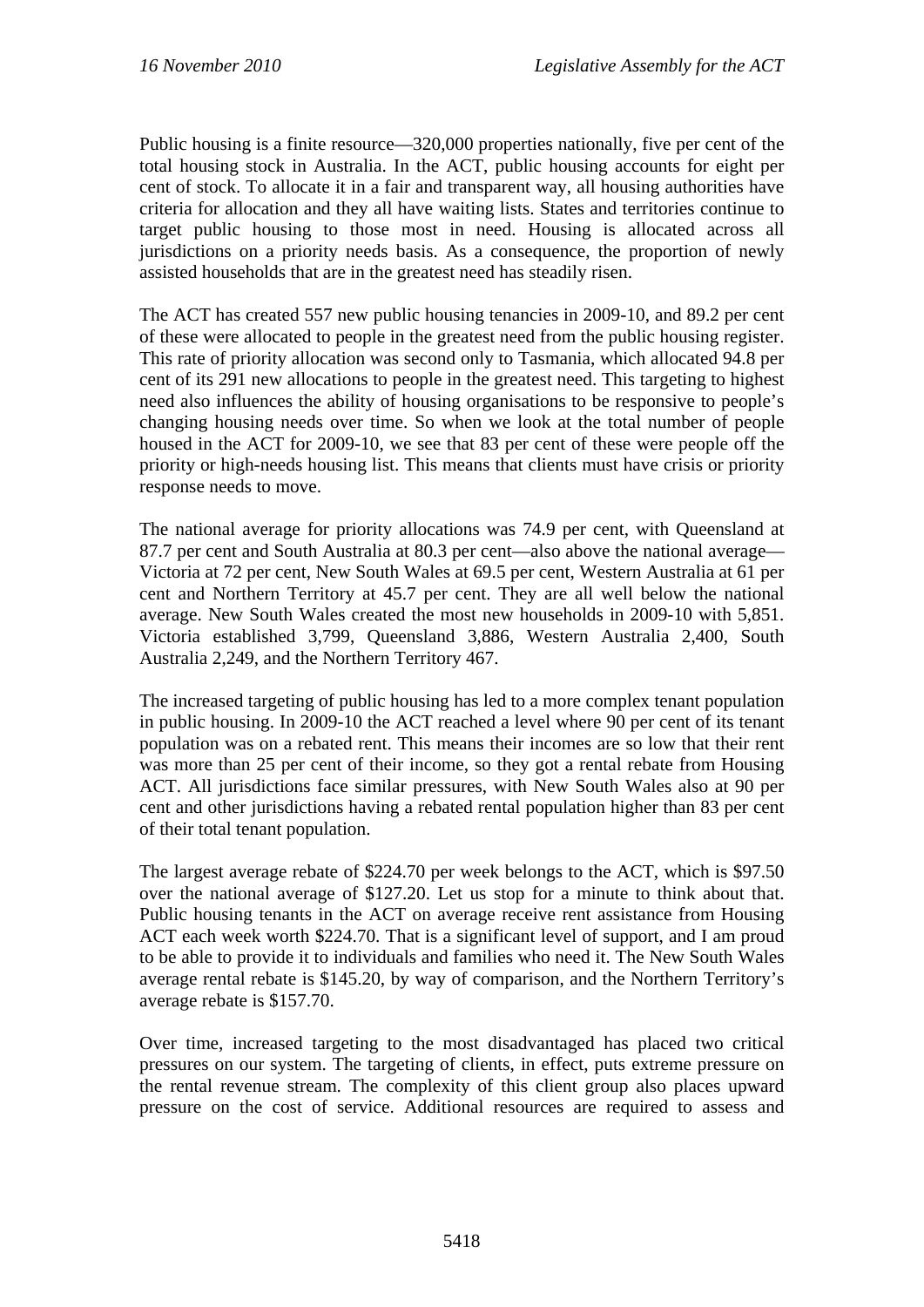manage complex tenancies and their impact on the community, as well as increased costs for maintaining, repairing and upgrading stock portfolio. For the majority of jurisdictions in Australia, except the ACT, the response to these pressures has been to sell properties in order to reduce maintenance and property costs and fund ongoing operational costs. The ACT government has not taken this approach. Stock numbers have been maintained over the life of this government. By the end of the nation building program, we will add over 500 new houses to our stock.

The national funding system provides perverse incentives for jurisdictions to sell stock, and there is no penalty for jurisdictions that have reduced their portfolio over time. The commonwealth government funding of states and territories is allocated on a per capita basis, rather than the proportion of public housing dwellings managed. So the less stock you have, the higher per property share of the available funding there is to maintain stock and support tenancies. This funding system significantly disadvantages the ACT, as we have the highest ratio of public housing stock in Australia and a commitment to maintain the stock numbers.

The 11,500 properties owned by Housing ACT are almost eight per cent of the total dwellings in Canberra, which gives the ACT the highest ratio of public housing in Australia. The ACT continues to press the case for funding reform to remove those perverse incentives to reduce stock numbers, and the funding issue is under discussion and negotiation as part of the ongoing work of the housing ministers under the national affordable housing agreement.

In summary, I have provided a broad overview of some of the major reforms and issues I am progressing with my colleagues under the national affordable housing agreement. With respect to community housing, we are growing and supporting the sector. I have also painted the picture of increasing targeting of public housing and the impact that has on the rental revenue stream of all state and territory housing authorities and the social impact as well.

From creating vibrant community housing organisations to growing social housing stock and supporting tenants and applicants most in need, it is clear that this government is at the forefront of progressive social change.

# **Planning, Public Works and Territory and Municipal Services—Standing Committee Report 8**

**MS PORTER** (Ginninderra) (11.47): I present the following report:

Planning, Public Works and Territory and Municipal Services—Standing Committee—Report 8—Variation to the Territory Plan No 298—Holt Section 99 Part Block 11 (Belconnen Golf Course)—Structure Plan, Concept Plan and Zone Changes, dated 3 November 2010, including additional comments (Ms Le Couteur), together with the transmittal letter and a copy of the extracts of the relevant minutes of proceedings.

I move: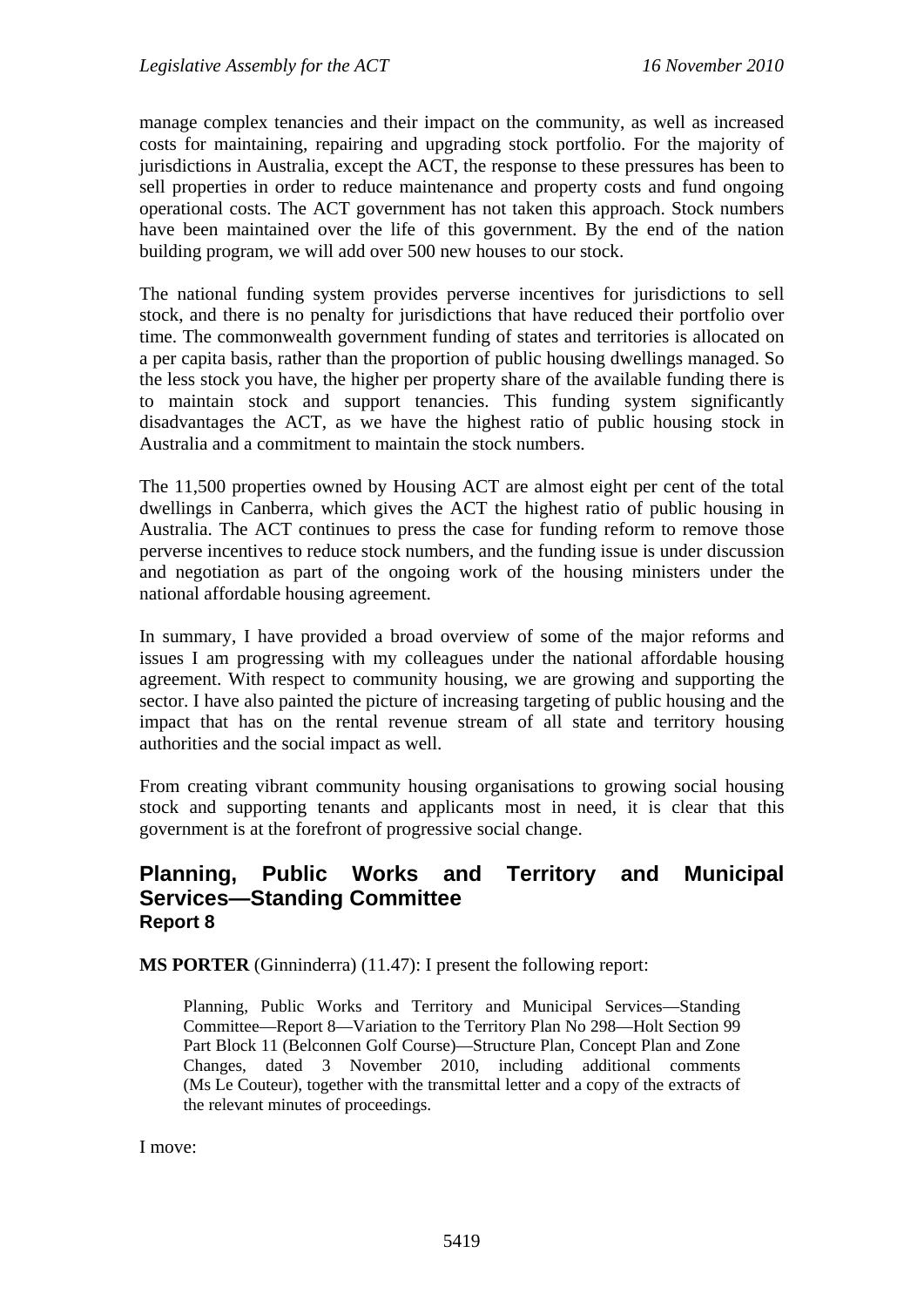That the report be noted.

I am pleased to be able to table this report and the recommendations of the Standing Committee on Planning, Public Works and Municipal Services in relation to the draft variation of territory plan No 298, which proposes to amend the territory plan by changing the PRZ2 restricted access recreation zone on a section of the Belconnen golf course to residential RZ1 zoning. This report was circulated out of session. The change, if approved, will enable a future development application to be considered for a residential development of around 330 aged-targeted dwellings on the site.

The committee received 12 submissions and two additional comments in relation to this matter and held two public hearings. After considering the submissions and the evidence presented to it, the committee formed a view that it was generally supportive of the draft variation.

As I mentioned, the proposed development for the site, if the variation is approved, is to be aged targeted. Therefore, the committee particularly focused its recommendations on ensuring that any future estate development is bus accessible and that ACTION bus services are offered to the estate. The committee also recommended that open space provisions be adequate for the number of dwellings proposed in any estate, that the solar orientation of any development is maximised for block and dwelling design and that mature remnant native trees in good condition are retained. The committee recommended that the variation proceed, subject to the committee's other recommendations as I have just mentioned.

I would like to thank all those who put forward submissions and those who appeared before the committee. I would also like to thank my fellow committee members Ms Le Couteur and Mr Coe, the committee secretary, Mrs Kosseck, and the Committee Office staff for their support. I commend this report to the Assembly.

**MS LE COUTEUR** (Molonglo) (11.50): I would like to echo the chair's words in thanking the secretary, Nicola Kosseck, and Lydia Chung and my fellow committee members for their contributions on this.

In looking at the proposed development in Holt, I think the planning committee has made a valuable contribution towards better development on that site. I agree with the six recommendations that the committee has made and I have had additional recommendations to make as well.

Starting first with the six recommendations that the committee agreed with, we looked at maximising solar orientation. As members may be aware, the draft territory plan variations which would hopefully enforce this are still a long way off. As members may recall, the Greens have a proposal to facilitate more solar access in the ACT through territory plan variations, but the government has not yet chosen to look at a way of moving the solar access away from the more controversial parts of its proposal.

The second recommendation was that there be sufficient open space provisions, which, of course, are clearly necessary. The third and fourth are about bus services. That is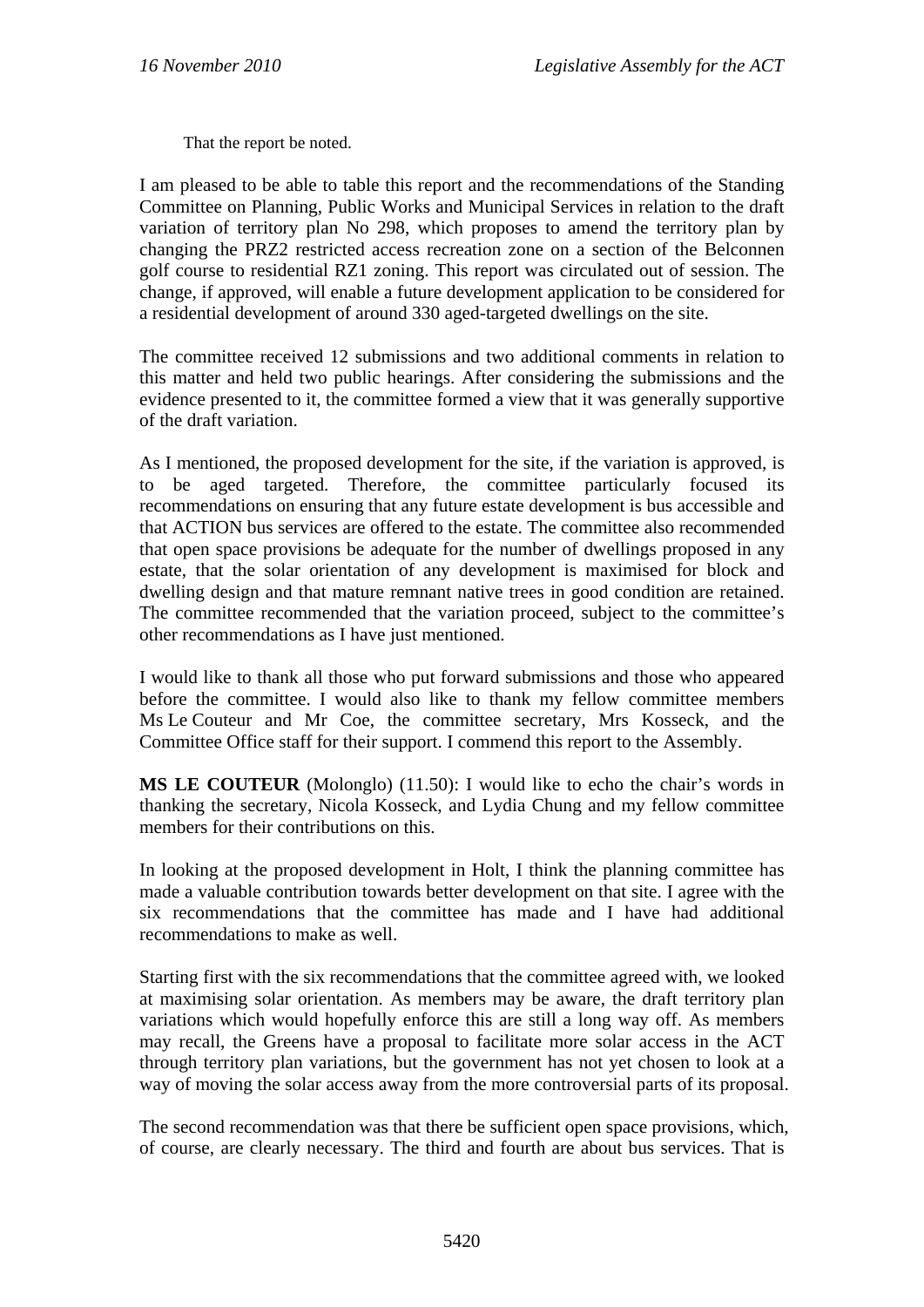the area where I have most concerns. As this estate is currently planned, no bus services will go into it. There will be a footpath, but it will be over a kilometre from many houses to that bus stop, and it is not a very frequent bus stop. We also recommended that the mature remnant native trees be retained.

Getting back to the major issue around the bus provision, basically, this development does not meet ACTPLA's normal requirements for bus provision, as is detailed in the report. The report spends a couple of pages going through the estate development rules, which say that you need to have a bus stop within 400 metres of the vast majority of development. We do not have that in this development, and we did not have it in the earlier development in Holt that goes between the two parts of the golf course. So I strongly feel that this development should be modified to allow a bus service and that a bus service should be provided.

I note that last month the Assembly passed legislation committing the ACT to a 40 per cent reduction in greenhouse gas emissions by 2020. As the debate made clear, this, while quite possible, is an ambitious target. I think we are going in the wrong direction if we continue to do new developments which do not have public transport provision. Given that the Assembly has recognised the importance of greenhouse gas, it is imperative that we act on this in the future and make sure that we do not plan places that do not have public transport.

The other comments that I made were, as Ms Porter mentioned, that the marketing of this is designed to be age specific. I would be much happier to see a mix of household and dwelling types. I think that in the long run the place would be a lot more sustainable, a lot more vibrant and have a lot better community if there was a mix of people.

I have mentioned that I am concerned about greenhouse gas emissions and public transport. Finally, I think that the development will be considerably improved if the planning minister takes up the recommendations of both my additional comments and those of the committee as a whole.

Question resolved in the affirmative.

### **Sitting suspended from 11.54 am to 2 pm.**

## **Document—tabling Statement by Speaker**

**MR SPEAKER**: Members, I would like to make a brief statement regarding standing order 213. On 28 October, Ms Burch was ordered to table a document she quoted from, pursuant to standing order 213. In my statement to the Assembly that day I referred to the practical difficulties posed by the standing order and the broader question of what constitutes a document.

Mr Corbell also referred to the potential impact the implementation of the standing order may have on the effective operation of question time should minsters be liable to table their question time briefs. In addressing Mr Corbell's concern, I draw to the Assembly's attention a quote by a minister in 1995: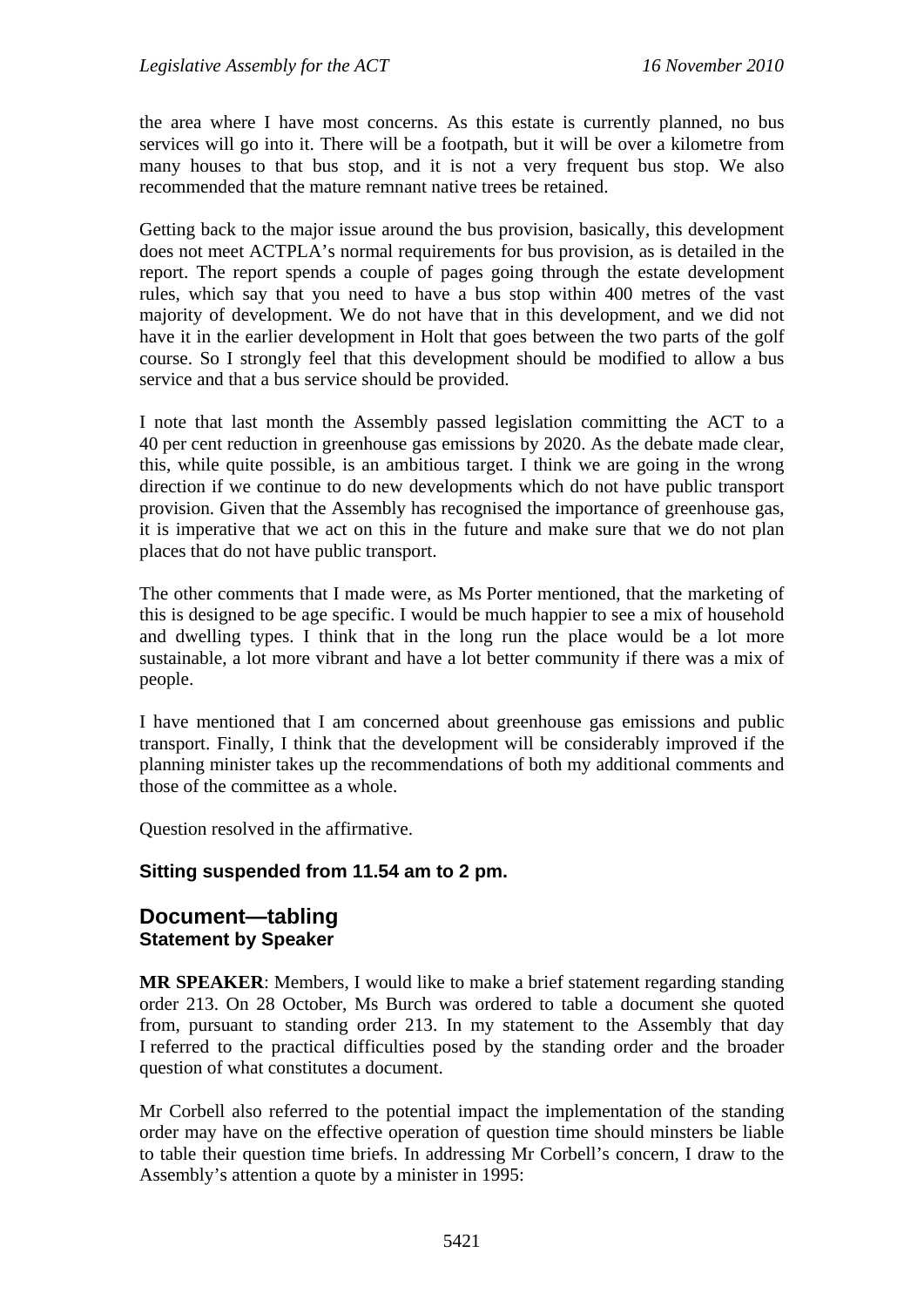There has been an informal agreement in this place that members are entitled to read from briefs or speaking notes without having to table those notes. Where a member reads from, say, a letter or a document, that is another matter. Members would certainly expect to have to table that document if they use it on the floor of the House.

Having reflected on this, I believe that the standing order quite rightly places no restriction on what constitutes a document. It should be open to the Assembly, on a case-by-case basis, to insist that a document quoted from be tabled so that others may judge the veracity of the claims made during the member's speech. However, that decision should be an informed one and, in reaching its decision, the Assembly should take into account the nature of the document and any arguments put forward for not tabling. It does rest upon the member being asked to table the document to make a clear case why the document should not be tabled if that is that member's position so that the Assembly can vote in an informed way on the motion. The member should be explicit about the exact nature of the document.

I accept Mr Corbell's concern and past convention and agree that the standing order generally should apply to a class of documents that are public or official in nature, rather than private speech notes and briefing papers. My intervention on 28 October was solely based on the fact that Ms Burch had evidently not tabled the complete document, contrary to the will of the Assembly. As its stands, the standing order does not give the chair any discretion or guidance once a member moves for the tabling of a document. The decision on whether or not the motion to table is agreed to is a vote of the Assembly. Should members wish to revisit this standing order, the appropriate forum would be the Administration and Procedure Committee.

This discussion has also caused some members to ask what happens in the event a member is ordered to table a document, and that member was in fact reading that document from a laptop computer. My view is that the practical and commonsense response should simply be that, where a member is so ordered, that member should, in a timely manner, arrange for the document or web page to be printed, then return to the chamber and table the print-out as soon as reasonably practicable.

## **Questions without notice Planning—answers to questions on notice**

**MR SESELJA**: My question is to the Minister for Planning. Minister, I refer to question on notice No 551. This question asked a range of budget-related questions that arose during estimates committee this year. In answer to this question, minister, you wrote: "The answers to these questions have been provided in QON 693 and QON 647."

Question on notice 647 provides part of an answer for one of the points in the question from a previous year, but many others are unanswered and no current details are supplied. Question on notice 693 states:

The Government is not prepared to invest the significant time required to address such questions as it would be too resource intensive and time consuming.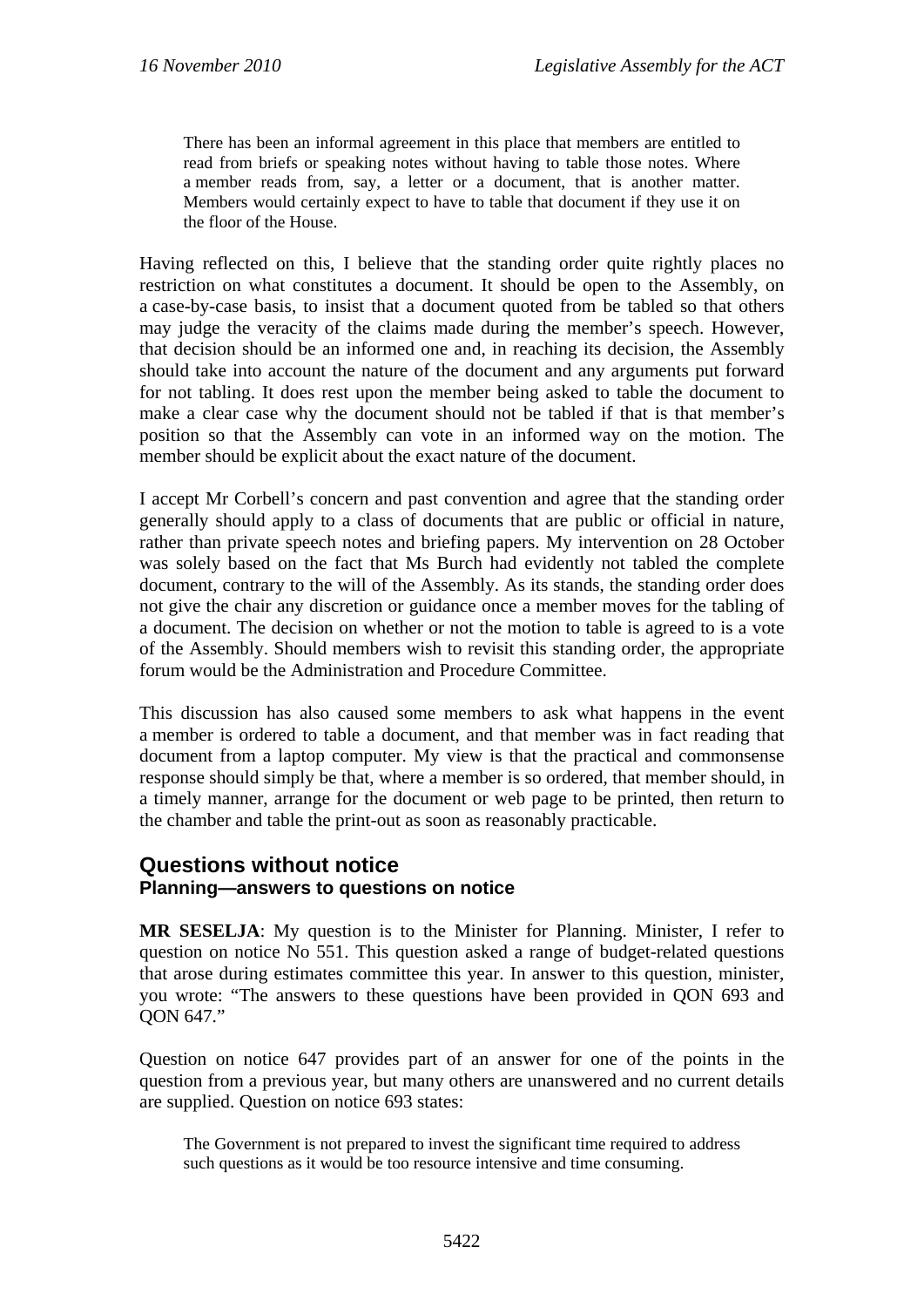Minister, the question available on the Assembly committee's website has track changes enabled on it. By using this function, it indicates that a complete answer to the question actually was prepared but then deleted. The electronic records appear to indicate that the answer was deleted by an ACT public servant working in your office. Minister, what justification can you provide for an answer to an estimates question to be prepared by your department and then deleted by a public servant working in your office?

**MR BARR:** I will have a look at the questions—I do not have them in front of me and I will come back to the Assembly.

**MR SPEAKER**: Supplementary, Mr Seselja?

**MR SESELJA**: Yes, thank you, Mr Speaker. Minister, did you issue instructions that the answer prepared by your department be deleted? Was it a member of your personal staff or was it the public service deleting answers without authorisation?

**MR BARR**: It is difficult, without having the questions in front of me, to be able to ascertain that. I will have a look. Of course it is up to the minister how questions on notice are answered, and I will investigate those questions.

*Mr Seselja interjecting—* 

**MR BARR**: I will investigate those questions that the member has raised and get back to the Assembly.

**MR SMYTH**: A supplementary, Mr Speaker.

**MR SPEAKER**: Yes, Mr Smyth.

**MR SMYTH**: Thank you, Mr Speaker. Minister, was the question deleted because the answers were embarrassing or was it deleted merely to frustrate and hold in contempt the processes of accountability of the Assembly?

**MR BARR**: Neither, Mr Speaker.

**MR SMYTH**: A supplementary, Mr Speaker.

*Members interjecting—* 

**MR SPEAKER**: Order! Mr Smyth has the floor.

**MR SMYTH**: Thank you, Mr Speaker. Minister, how many other answers to questions on notice have been deleted by your office?

**MR BARR**: None, Mr Speaker.

#### **Children—foster and kinship carers**

**MS HUNTER**: My question is to the Minister for Children and Young People and concerns the new financial subsidy arrangements that were recently implemented for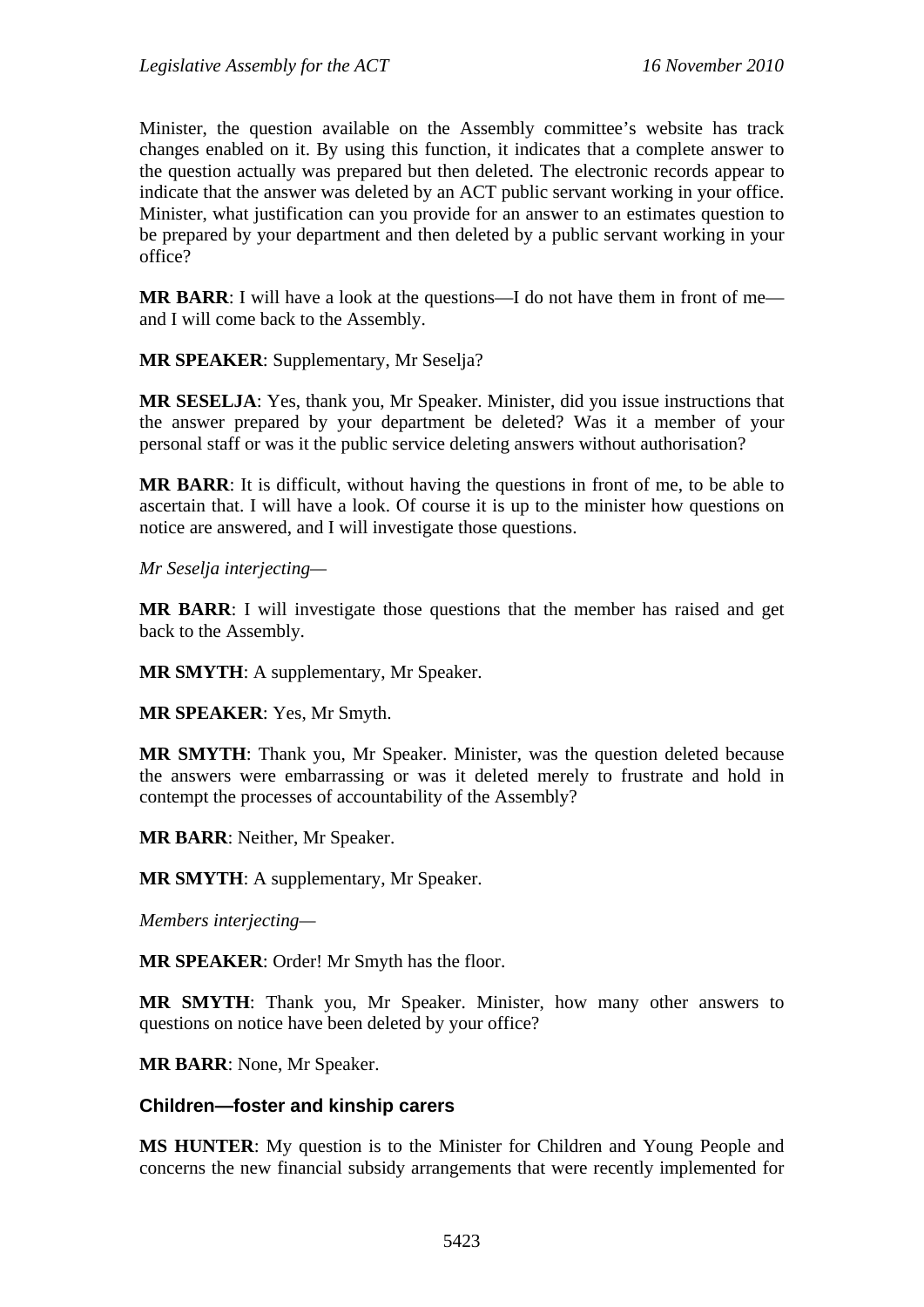foster and kinship carers. Minister, can you confirm that costs associated with tutoring, medical expenses, including doctors' fees, and medication costs are now all rolled into the new financial subsidy? If so, how much is the subsidy being increased by?

**MS BURCH**: I thank Ms Hunter for her question. Certainly the costs for out-of-home care have been recently reviewed. We looked at other states. I think New South Wales was the key comparator to look at, and we had to bear in mind that different states had structured their payments somewhat differently. So, if we looked at a global sense of what New South Wales were paying through out-of-home care subsidies and contingencies and support payments and ours, we think ours are comparable or indeed slightly above those of New South Wales.

To the question of elements line by line, I would assume that those existing known common components of caring for a child in out-of-home care components and placements are indeed included in one of those strata of payment formats.

**MS HUNTER**: A supplementary.

**MR SPEAKER**: Yes, Ms Hunter.

**MS HUNTER**: Minister, does your department have a formal mechanism to review any carer's situation if, under the new subsidy arrangements, those carers are disadvantaged or worse off than under previous arrangements?

**MS BURCH**: The department works closely, through both the kinship carers and the foster carers, and they were part and parcel of the review of the contingencies and subsidies payment. I know there were a number of meetings and a number of discussions through those groups and the department to clarify and to outline our process and how the calculations came to be. If an individual carer is facing financial difficulties, I would hope they would raise that with their case manager in the department and so that, as appropriate—

**Ms Hunter**: Mr Speaker, I have a point of order around answering the question directly. The question was actually about whether there was a formal mechanism to review any carers who, under the new subsidy arrangements, find that they are disadvantaged or worse off than they were under the previous arrangements.

**Mr Hargreaves**: On the point of order, Mr Speaker, I think it is reasonable in this place for any minister to rise in this place and to put a context about the response. Sometimes it is not possible to just say yes or no. I would just ask that members allow that sort of thing.

#### **MR SESELJA**: Ms Burch?

**MS BURCH**: I was getting to that. If there was a carer who felt disadvantaged, they could raise it with the case manager. But the context was that the carer groups have been involved and have been well briefed on how we constructed the new costing arrangements.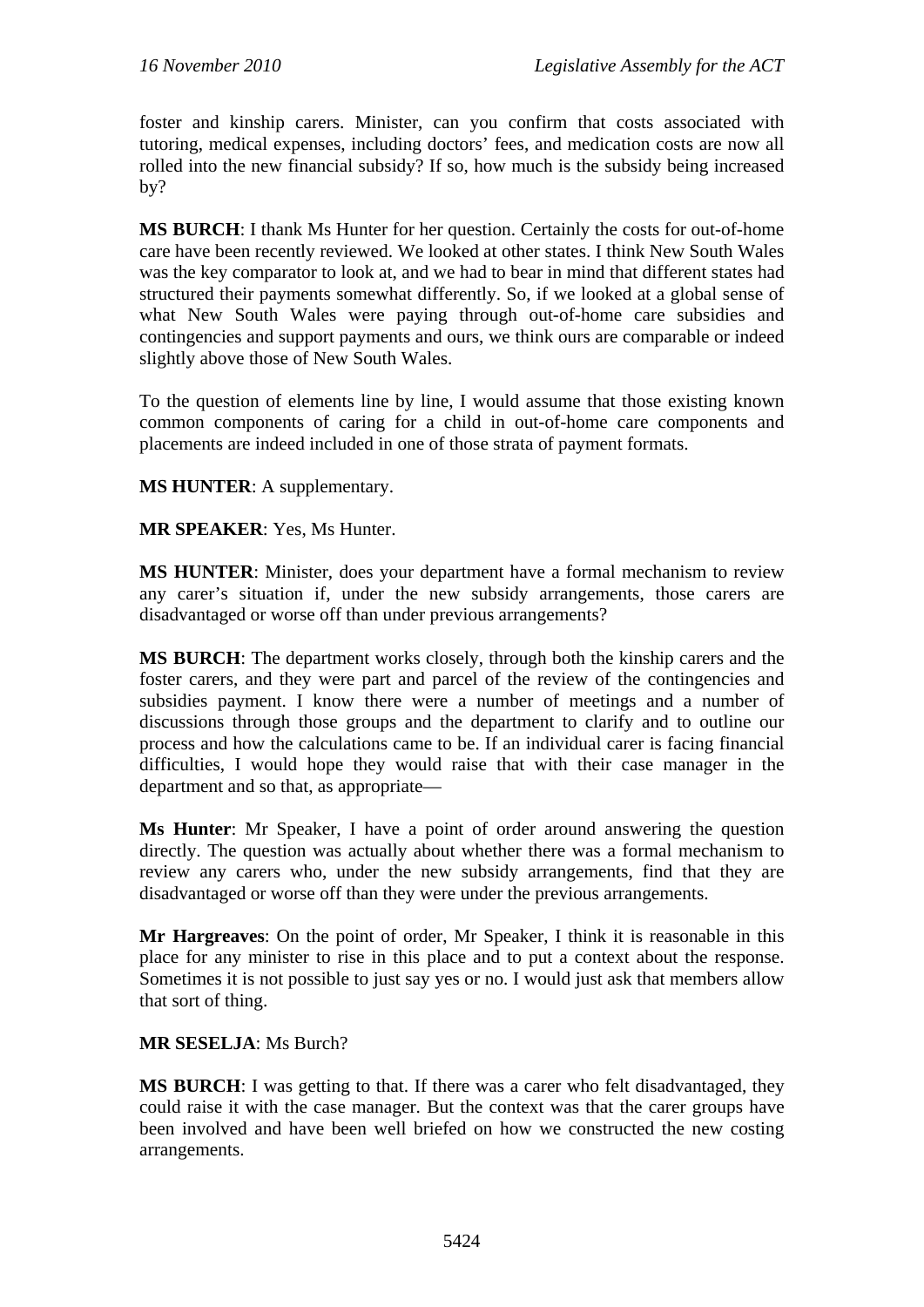**MR SPEAKER**: A supplementary, Ms Le Couteur?

**MS LE COUTEUR**: Yes, Mr Speaker. Minister, was ACT specific analysis undertaken in determining the payments? If so, could you provide the Assembly with a copy? If not, how was the payment schedule developed?

**MS BURCH**: It is my understanding—and I am quite happy to come back with some advice—that we did look at our existing cost structures and we also compared them with other jurisdictions. As I said, I think we looked to New South Wales most particularly. Being an island state within New South Wales, it makes sense to do that. It is certainly my understanding that our global fee structures, or payment structures, for carers are indeed in excess of New South Wales.

**MS BRESNAN**: A supplementary, Mr Speaker.

**MR SPEAKER**: Yes, Ms Bresnan.

**MS BRESNAN**: Thank you, Mr Speaker. Minister, could you explain why it is appropriate that the territory as a parent discharge its financial responsibility for the medical care of children and young people and rely on its carers to pay for visits to the doctor and the cost of prescriptions?

**MS BURCH**: I am happy to take some advice and come back. I do not think the territory as a parent would abrogate any of its responsibilities. The new cost structures have been reviewed and they have created a new global cost structure for care and out-of-home placements. I am quite happy to take that level of detail, but as a territory parent, as a principal, we would not abrogate any responsibilities.

### **Tourism—Asian market**

**MR SMYTH**: My question is to the minister for tourism. Minister, on 12 March 2007, you decided to "pull advertising resources out of the Chinese market". Minister, on 31 December 2009, following a "market review", you closed the Singapore office of Australian Capital Tourism. This office had been operating since 2004 with the intention of tapping into the tourist markets of South-East Asia. Minister, yesterday, the Tourism Forecasting Committee, in the latest *State of the industry report*, said that China would contribute almost 30 per cent of the aggregate growth in tourism export dollars over the period to 2020. Minister, why have you turned your back on Asia as a source of tourists for the ACT?

**MR BARR**: I have not, and the member would be aware, of course, that having a direct flight into your city is an important aspect of tourism promotion. So until the Canberra airport begins its international operations, decisions were taken that it would be best to devote our limited resources in tourism marketing to areas of domestic marketing. However, we do recognise that there will be new opportunities that will open up for the city if international flights come directly to Canberra airport. I understand that—

**Mr Hanson**: Did you have a direct flight to Spain, Jon?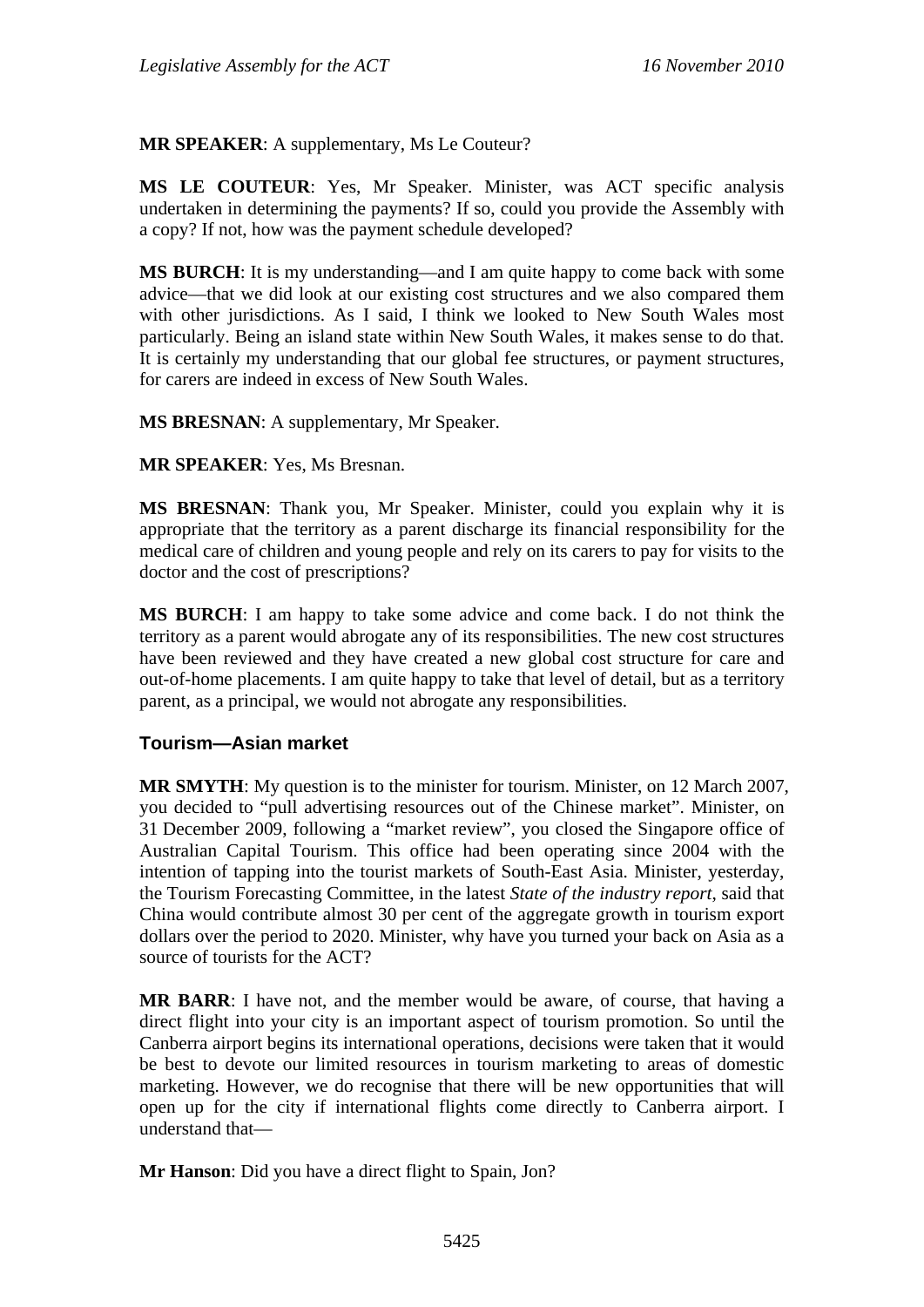**MR SPEAKER**: Order, Mr Hanson, thank you. Mr Barr is actually answering the question that Mr Smyth asked.

**MR BARR**: You seem surprised, Mr Speaker.

**MR SPEAKER**: Not at all, Mr Barr.

*Opposition members interjecting—* 

**MR SPEAKER**: Order! Let us hear the minister in silence.

**MR BARR**: Thank you, Mr Speaker. Members would be aware that Canberra airport and the airlines are closely examining the possibility of direct flights between Canberra and a number of New Zealand cities, and Singapore and Hong Kong are also being considered. So in that context, and in line with Australian Capital Tourism's five-year strategic plan, we will be looking again at international marketing once the airport goes international.

**MR SPEAKER**: A supplementary question, Mr Smyth?

**MR SMYTH**: Thank you, Mr Speaker. Minister, what is your analysis of the forecast that China will contribute almost one-third of all of Australia's tourism export dollars growth in that period to 2020, particularly in providing tourism business for the ACT?

**MR BARR**: I understand that that research was released yesterday. The Tourism Directions Conference was held here in Canberra, at Parliament House, yesterday. It is clearly the subject of a considered Australia wide response in terms of the national long-term tourism strategy, of which the ACT is a willing participant. However, our marketing budget is limited, Mr Speaker, as I am sure you would understand. China is a massive market. Our capacity to have any market penetration in China with the budget that we have is very limited, so our work would need to be in partnership with Tourism Australia. That is the appropriate way for the ACT to engage in an international market of that size and we will be focusing any future international marketing exercises based on cities and countries that have direct flights into Canberra once the Canberra airport goes international.

**MR HARGREAVES**: A supplementary, Mr Speaker.

**MR SPEAKER**: Yes, Mr Hargreaves.

**MR HARGREAVES**: Thank you very much, Mr Speaker. In the context of international tourism particularly, minister, do you believe that it would be the responsibility of places like this Assembly to start talking up the territorial aspects of tourism as opposed to the national aspects of tourism and that, in fact, talking it down will actually work contrary to the interests of the territory?

**Mrs Dunne**: On a point of order, Mr Speaker. Mr Hargreaves asked Mr Barr whether he believed something was the case. I believe that is an expression of opinion and not in accordance with the standing orders.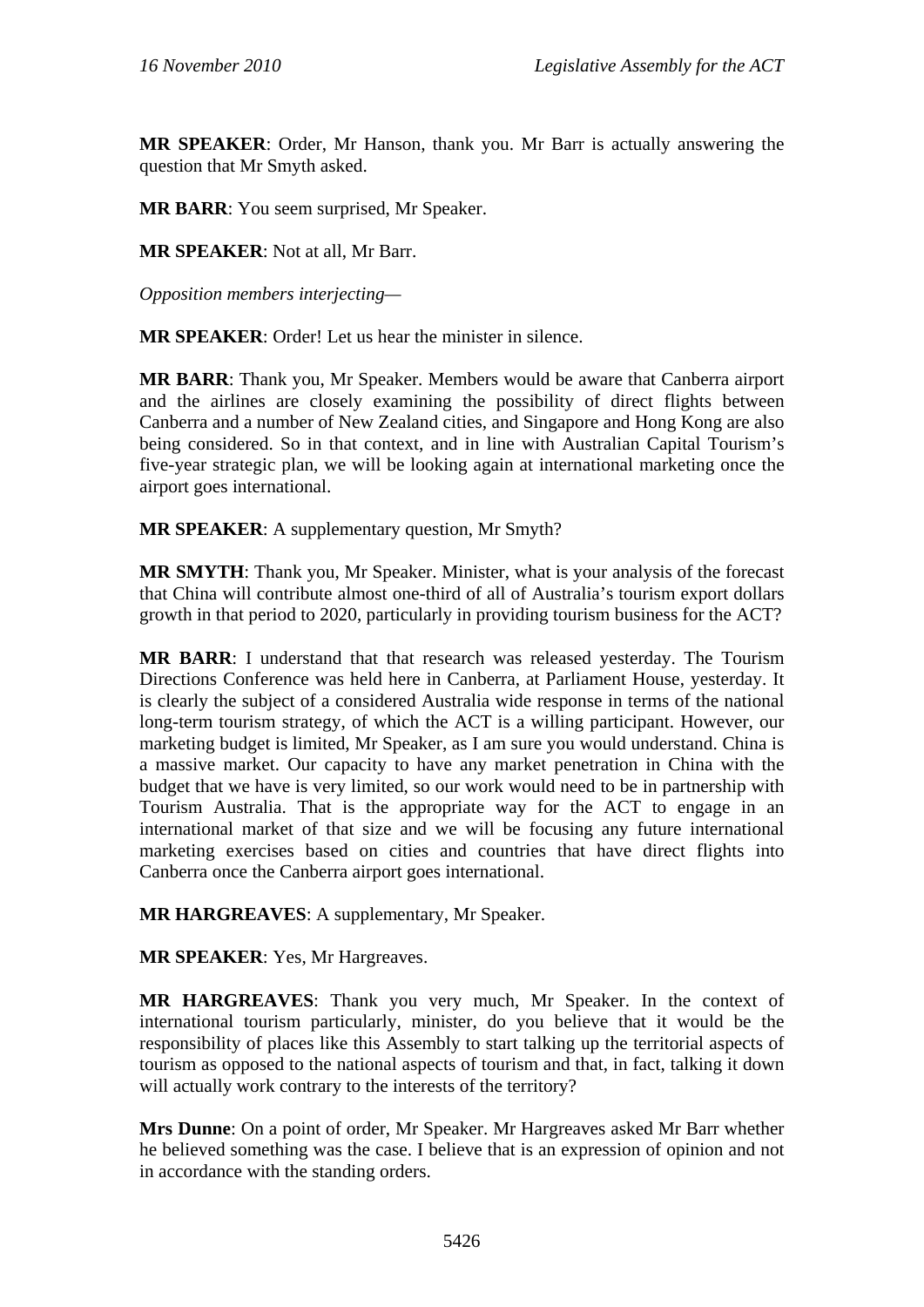**Mr Hargreaves**: On the point of order, Mr Speaker—

#### **MR SPEAKER**: Yes.

**Mr Hargreaves**: I have not asked for an expression of opinion at all. Mr Barr is the minister responsible for tourism and I want an expert opinion on it.

#### *Members interjecting—*

**MR SPEAKER**: Order! There is no point of order, Mrs Dunne. I think that ministers are often asked questions in this place which might be considered an opinion. I think that to uphold the point of order we would have a very narrow interpretation of how this place is conducted. Mr Barr.

**MR BARR**: Thank you, Mr Speaker. I thank Mr Hargreaves for the supplementary. Indeed, it would be a welcome change if there was some unanimity in this place in relation to the marketing of this city. I do note that we did have a rare breakout of unanimity on the matter of the GWS partnership. That was, I think, an encouraging sign for the future possibilities of marketing our city.

I know that Mr Smyth and a number of other members attended the recent Canberra Business Council's annual dinner where the concept of city-wide branding was discussed. I think a number of members would recognise the value in there being a consensus to the marketing of our city. One would hope that, particularly when the airport moves into its next phase of international operations, there can again be agreement on our international marketing efforts.

**MR DOSZPOT**: A supplementary, Mr Speaker?

**MR SPEAKER**: Yes, Mr Doszpot.

**MR DOSZPOT**: Minister, what action are you taking to market ACT tourism in China and is the ACT considering targeting any other emerging tourism markets in Asia, such as India?

**MR BARR**: I recently led a delegation to Shanghai, in September, focusing mainly on education but we did take—

**Mr Coe**: On a direct flight?

**MR BARR**: We went via Sydney, actually, like you have to do. For inbound tourists coming the other way, the additional flight is, indeed, quite a barrier to—

**Mr Coe**: I have never seen a Chinese tourist in Canberra.

**MR BARR**: It is quite a barrier to attracting that extra level of visitation, outside of organised tour groups.

**Mr Coe**: You can't fly to the Blue Mountains but they still go there.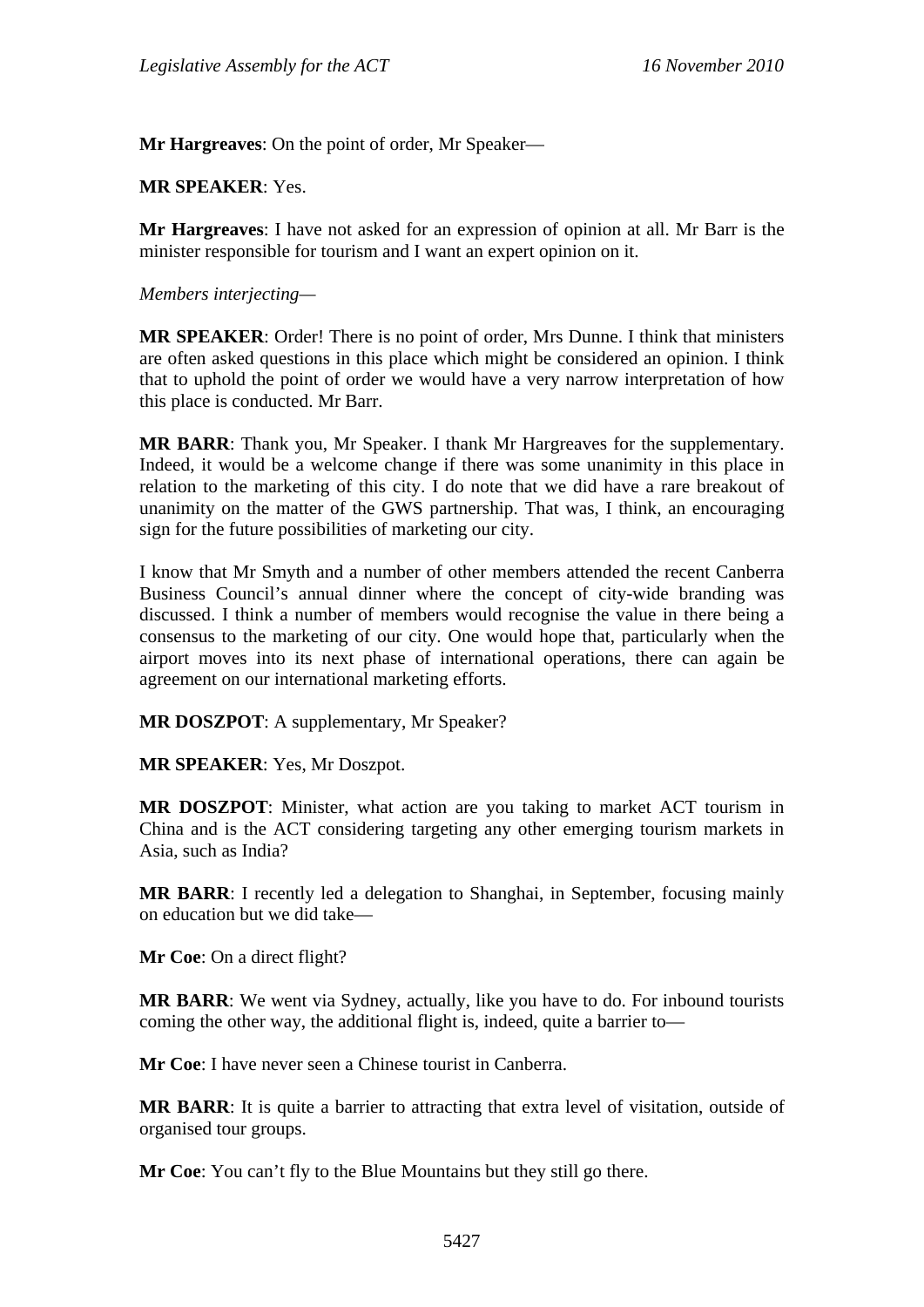**MR SPEAKER**: Mr Coe, you are now warned for repeated interjections.

**MR BARR**: Given the sheer volume of the Chinese market, all regions within Australia clearly benefit from Tourism Australia's marketing efforts in China. Anyone who has been to that country would appreciate that the sort of money required to have a tourism campaign of any effect is well beyond the means of the territory. So we would have to work in partnership with our international marketing arm, and that is Tourism Australia.

### **Taxation—change of use**

**MR HANSON**: My question is to the Minister for Planning. I refer to a question on notice No 1173 which asked:

What was the average amount of change of use charge paid by developers, per unit, from (a) 2003 to May 2010 and (b) May 2010 to date, and how many units has this been applied to.

In response, you answered that "no change of use charge for residential development has been paid since May 2010". Minister, on 28 October this year you made a statement that contradicted the clear and unequivocal answer to the question on notice. You said, "\$2.8 million in charges have been paid since May 2010." Leaving aside your transparent attempt to wriggle out of this contradiction by referring to the time that the charges were assessed, can you explain the obvious contradiction between your written answer that stated no charges were paid when in fact \$2.8 million was paid during the period in question?

**MR BARR**: As I indicated to the Assembly at the time, the question from the Leader of the Opposition related to particular dates in relation to rectification of change of use charge, so I interpreted the question as seeking information in relation to change of use charge paid after the period of rectification had begun. It is an ongoing matter, as amounts are paid on a regular basis. I recognised that there could be some confusion in relation to that answer, so I came back to the Assembly and sought to clarify that information and have subsequently provided full detail, a full reconciliation, of all change of use charge paid, both residential and commercial.

The question that Mr Seselja initially asked appears to refer to residential change of use charge and he was not interested in commercial. Mr Hanson appears to have quoted an amount in his question that relates in fact to commercial and residential. But, just to clarify matters for everyone, I have provided a full table of all commercial and residential change of use charge, both in terms of when the assessment was made and when the amount was actually paid. There is often a period of some months between when an assessment is made and when a change of use charge is actually paid. That information is on the public record and is there for all to see.

**MR SPEAKER**: A supplementary, Mr Hanson?

**MR HANSON**: Thank you, Mr Speaker. Minister, given that you did today provide a written response that outlines in precise detail how much was paid, how can you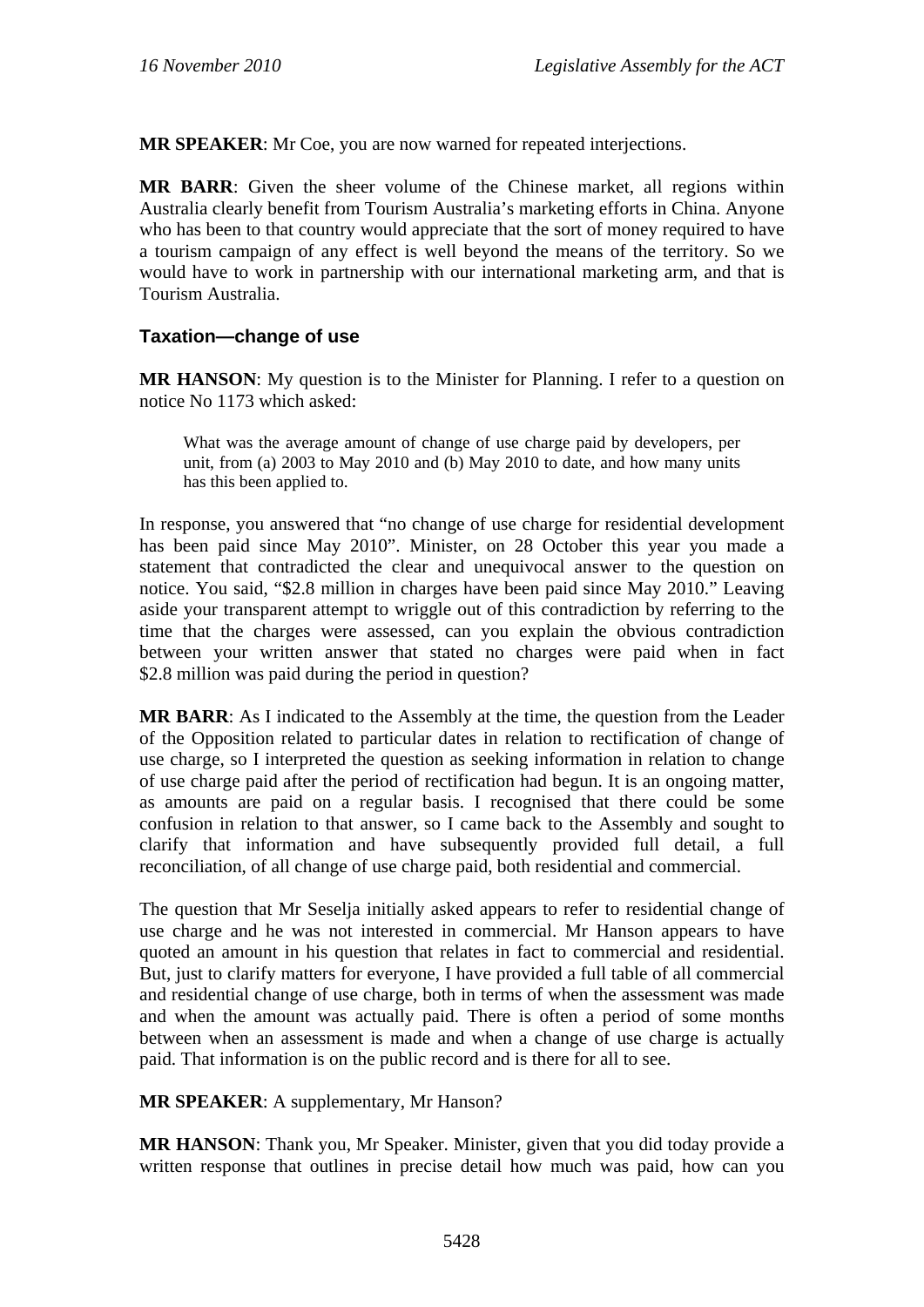explain the obviously incorrect answer that you provided in the response to the question on notice?

**MR BARR**: In fact, I have provided more information than was requested in the question. The question simply asked for information on change of use charge paid on units. I have now provided, to ensure that the information is there for all to see, information on all change of use charge paid. I accept that in interpreting Mr Seselja's question—

**Mr Seselja**: It is as clear as day.

**MR BARR**: No, it is not as clear as day. But, in order to ensure that there can be no issue on any questions raised about any matter of change of use charge, both commercial and residential, I have provided a full table and a full reconciliation of all of the change of use charge paid in the period.

**MR SPEAKER**: A supplementary, Mr Seselja?

**MR SESELJA**: Thank you, Mr Speaker. Minister, when you provided your first written answer, were you advised by your department that no fees had been paid, or was this incorrect answer generated in your office?

**MR BARR**: As my office has no role in the collection of the change of use charge, all of the information came from the Planning and Land Authority.

**MR SPEAKER:** Mr Seselia, a supplementary?

**MR SESELJA**: Minister, will you now accept that your written answer was incorrect and, therefore, misleading and will you apologise to this Assembly as required by the rules and practices of this place?

**MR BARR**: I did seek, in the previous sitting, to provide further clarity. I have now gone even further and provided a full list of the information. If it would help members opposite, I apologise for the confusion in relation to Mr Seselja's question. I have taken steps to provide the Assembly with all the information.

#### **Waste—management**

**MS LE COUTEUR**: My question is to the minister for the environment and it concerns waste management in the ACT. Last Friday, two experts on waste management and soil spoke at the Assembly about recycling organic and green waste, explaining why and how the ACT can do it. Does the government accept—as the experts said—that providing organic recycling in the ACT is achievable and that it would bring enormous environmental, economic and social benefits to the ACT?

**MR CORBELL**: I thank Ms Le Couteur for the question. The government does indeed recognise that the next step in achieving further reductions of waste to landfill is to target organic or wet wastes in the domestic waste stream. This is a very important part of our future planning for waste here in the territory.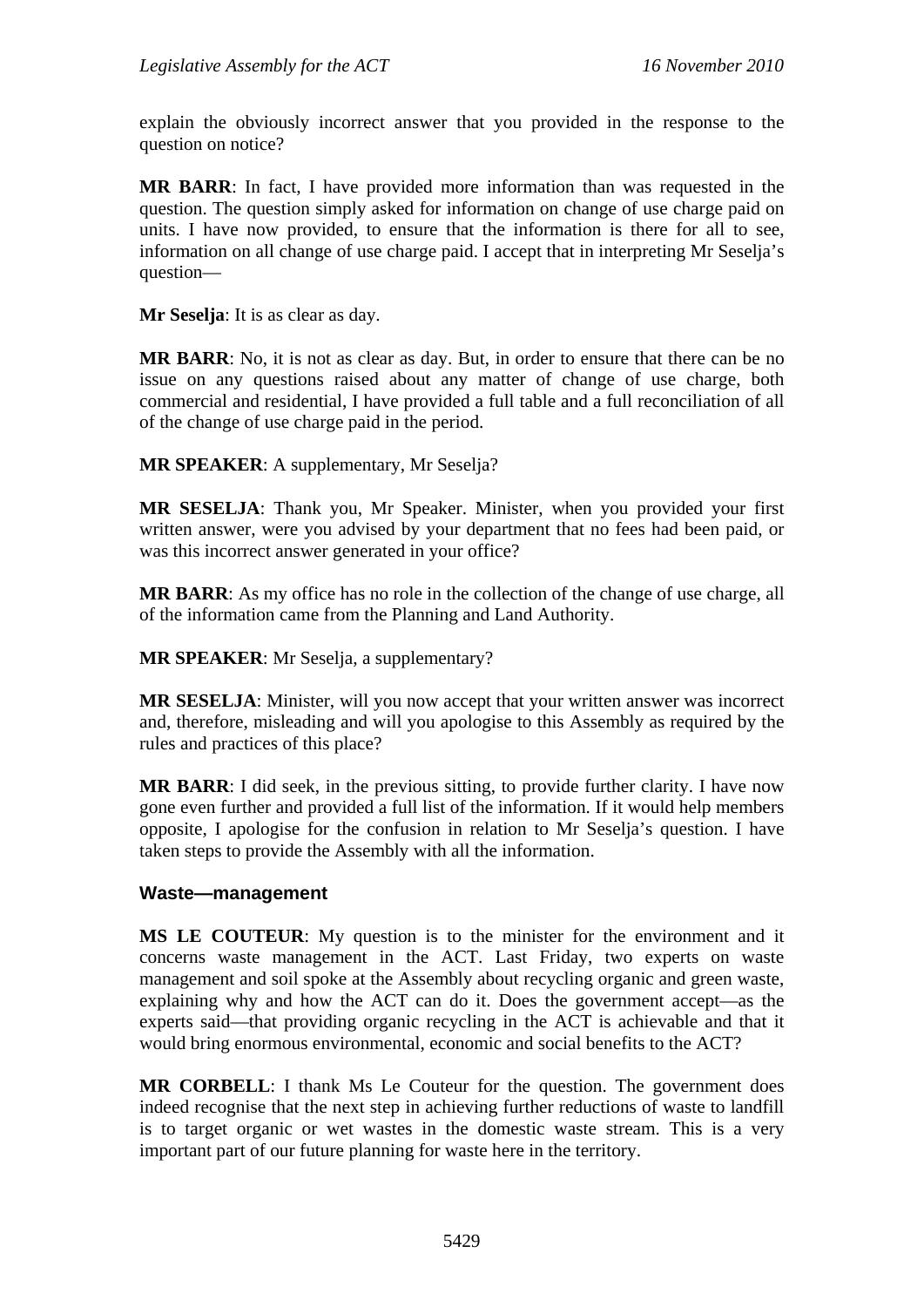The government is currently finalising its consideration of a draft waste strategy to provide for public comment, which will outline a range of measures to address and tackle the issue of separating more waste out of the domestic waste stream in particular, particularly those organic or wet wastes—the food scraps, for example, that comprise a significant component of domestic waste from households—and measures to provide for the reuse of that waste, and diverting it away from landfill. It is certainly an issue of significant attention by the government at this time.

**MR SPEAKER**: A supplementary, Ms Le Couteur?

**MS LE COUTEUR**: Thank you, Mr Speaker. Minister, are you aware that for other cities providing organic waste recycling the service has turned out to be cost neutral or even cost positive?

**MR CORBELL**: I am aware that there are a range of technologies available to provide for the capture and reuse of organic waste from households. The territory's draft waste strategy, which will be released for public comment later this year, will outline the detailed cost-benefit that the territory has already undertaken in relation to the range of methodologies that could be used to capture organic wastes and to reuse them. We will put that information out to the broader community and ask for their views on those issues. We will identify in the draft waste strategy how we believe organic waste can be most cost effectively captured and reused and therefore diverted from landfill. That material will be made available as part of the government's consultation on its draft waste strategy.

**MS BRESNAN**: A supplementary?

**MR SPEAKER**: Yes, Ms Bresnan.

**MS BRESNAN**: Minister, given that the previous waste strategy expired at the beginning of the year and there is still nothing to replace it, what impact is the delay having on the government's ability to address our growing waste problems?

**MR CORBELL**: I do not know whether Ms Bresnan heard my previous answer but it is quite clear that the government has not been sitting on its hands on this issue. A detailed waste strategy is close to finalisation, for public comment, and I will be very happy to provide a detailed briefing to members to demonstrate the extent of the government's thinking as we move forward and provide an innovative and forward-thinking waste strategy which will achieve further reductions to landfill.

**Ms Le Couteur**: On a point of order, Mr Speaker, the question was about the impact on current waste operations and recycling, not on whether or not a draft strategy is being prepared.

**MR SPEAKER**: Yes. Mr Corbell?

**MR CORBELL**: As far as I am aware, there has been no impact on current waste operations.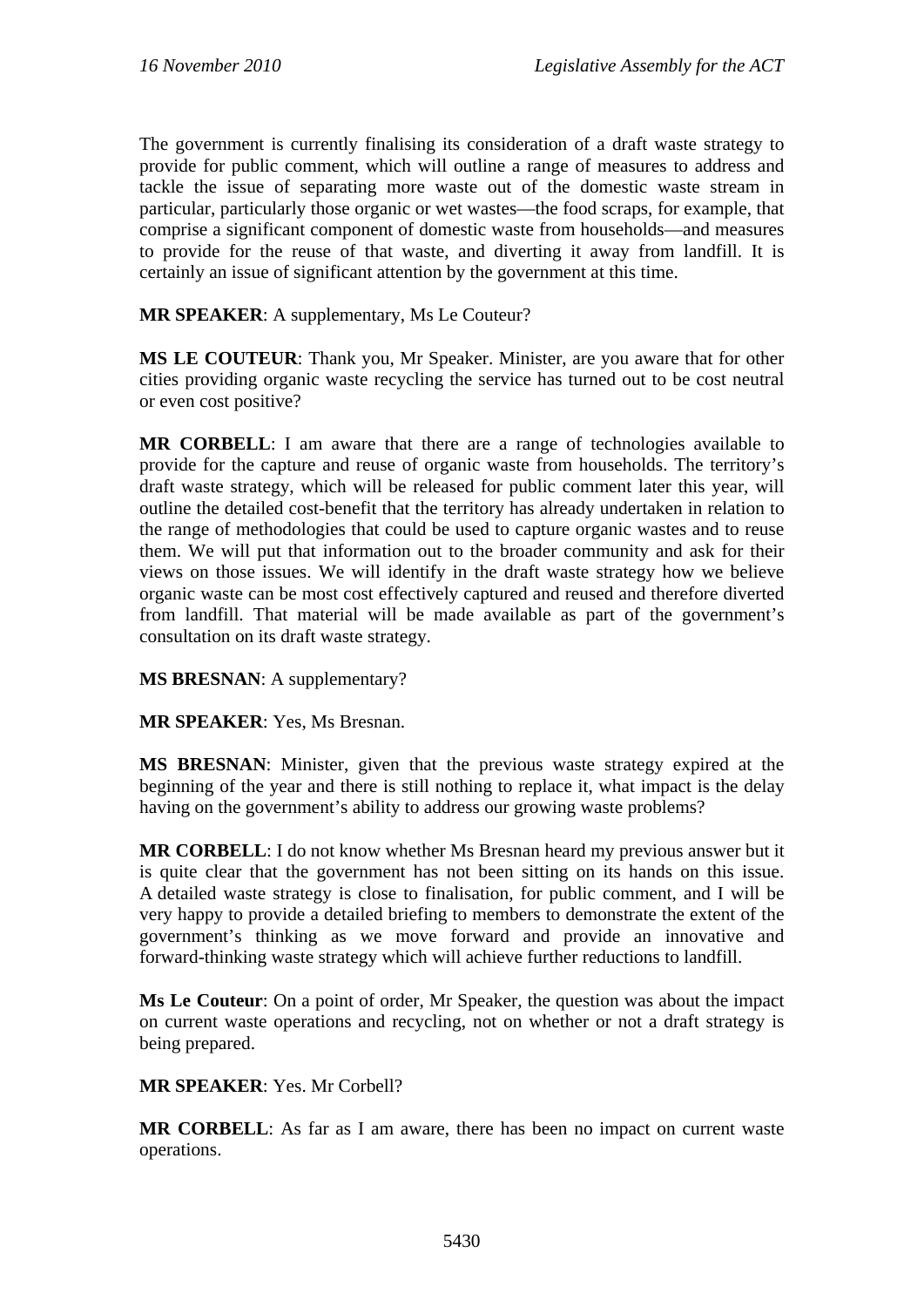**MS HUNTER**: A supplementary.

**MR SPEAKER**: Yes, Ms Hunter.

**MS HUNTER**: Minister, can you update the Assembly on how you have used the commercial sector waste reduction work done by the Conservation Council which you funded and also launched last year?

**MR CORBELL:** I will have to take the question on notice. I have not seen any information on that program recently.

### **Planning—variation 2010-31**

**MR COE**: My question is to the Minister for Planning. Minister, when exactly and why exactly did ACTPLA initiate planning variation 2010-31, and when did it first inform the Land Development Agency and the Department of Land and Property Services?

**MR BARR**: I will have to take the detail of that question on notice. I presume that it would have come the other way—that there would have been a request for the Planning and Land Authority from a referral agency, in fact, rather than going back the other way. That is generally the nature of these sorts of variations.

**MR SPEAKER**: Mr Coe, a supplementary?

**MR COE**: Thank you. Minister, on what basis was the decision made to delete ovals from the plans of Casey and Crace and was any consultation completed with Canberrans that had already purchased houses or land in Casey?

**MR BARR**: I think this provides an important opportunity to address a particular misnomer that is out there as a result of some fairly hysterical beat-up from Mr Smyth. The sport and recreation department has been working on the community recreation irrigated park model for some time. Members who have attended estimates and annual reports hearings for the department have even asked questions in relation to what is proposed with this new model.

For the benefit of members, it might be worth while tabling a diagram of what a community recreation irrigated park looks like. The suburbs of Crace and Casey are not losing recreation facilities; they are getting enhanced recreation facilities, including, amongst other things, structured court spaces, barbecue areas and a range of other enhanced facilities. I think it is worth noting in the context of the accusations about those areas having less public space—

**Mr Hanson**: Where is the oval?

**MR BARR**: It is right in the middle of the community recreation irrigated park, Mr Hanson. I am happy to table this for members, who might benefit from actually understanding what is proposed. I table the following paper: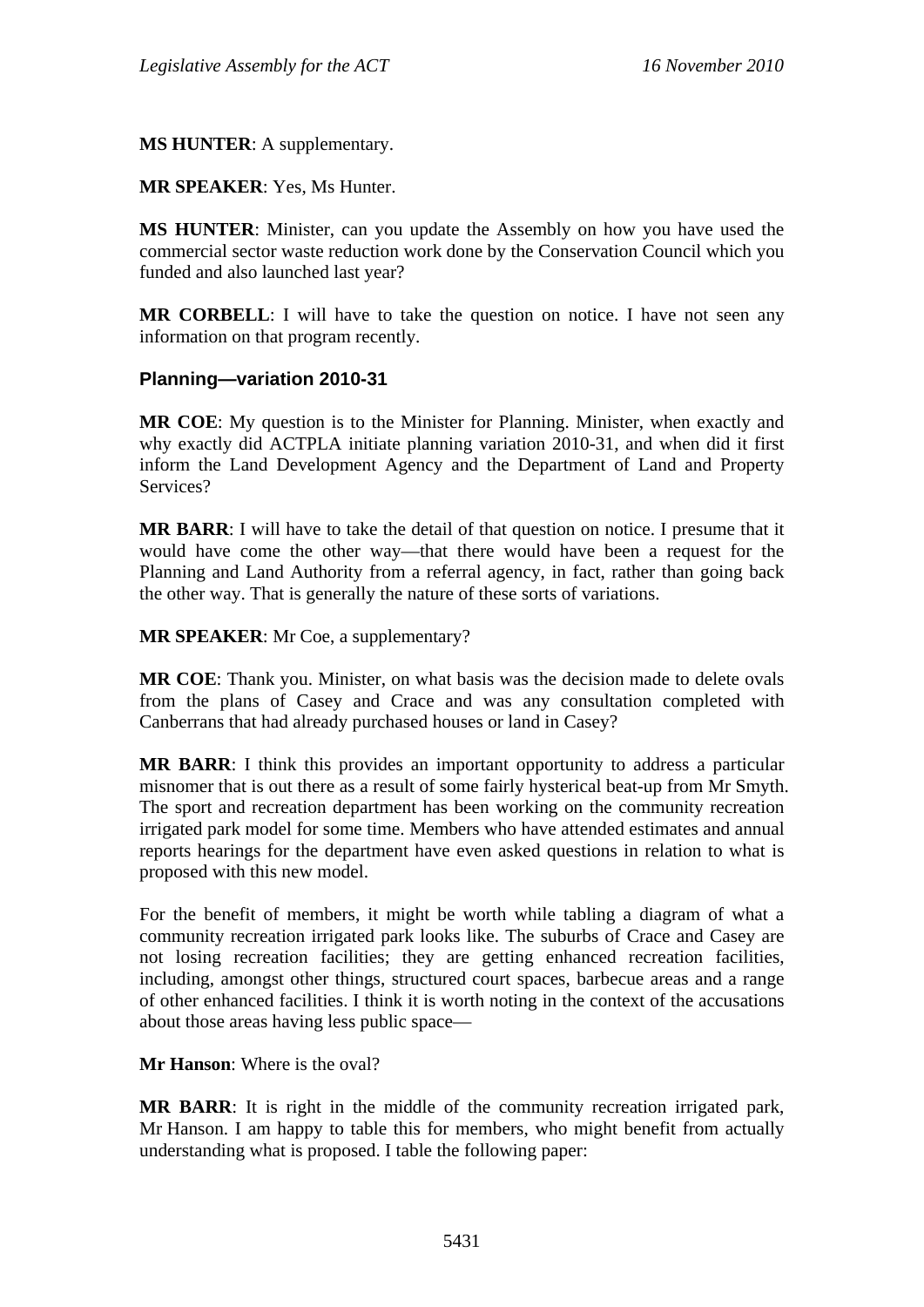Crace Estate—Landscape sketch design, dated 22 September 2010.

**MR BARR**: I think it is worth noting that the amount of public space in these suburbs is significantly greater than the amount of public space in many existing suburbs. In relation to Crace and Casey, we are talking about 25 per cent of the suburb being open space, and that compares with about seven per cent in Palmerston and six per cent in the suburb of Torrens.

**MR SPEAKER**: Mr Seselja, a supplementary question?

**MR SESELJA**: Minister, Gungahlin is currently struggling to service the number of junior sport participants in the area, with limited access to formal ovals. How will this policy change by your department assist in this problem for Gungahlin families?

**MR BARR**: The policy change relates to the provision of much more substantial district playing fields. Mr Seselja might be aware that the Harrison district playing fields have recently opened. In partnership with the commonwealth government, two new world-class synthetic facilities have opened in Nicholls. They are on the shared campus of Gold Creek and Holy Spirit schools. There is, of course, work underway on the Gungahlin enclosed oval and the Throsby district playing field.

Recognition of the needs of sport and recreation organisations and the capacity to run organised sport on weekends requires a number of fields to be co-located to maximise the benefit of volunteers' time and the capacity to run organised sport and recreation competitions. We are focusing on district-level playing fields for organised sport and, within a suburban area, a community recreation, irrigated park that provides more than just an oval. It provides picnic spaces. It provides wetlands. It provides basketball courts, tennis courts and a range of other facilities that are valuable at a suburban level.

**MR HARGREAVES**: A supplementary, Mr Speaker.

**MR SPEAKER**: Yes, Mr Hargreaves.

**MR HARGREAVES**: Thank you very much, Mr Speaker. Minister, is it not true that when you were considering the educational needs of Gungahlin, not long after you assumed the ministry, in fact, you raised the issue of the sporting fields and the sporting facilities in Gungahlin and that every bit needs to be folded into that consideration? Are we not talking about something which is a couple of years old now? Don't you find it a bit rich for people to criticise you—

**MR SPEAKER**: Mr Hargreaves, please sit down.

**MR HARGREAVES:** who do not know where Gungahlin is?

**Mr Smyth**: On a point of order, Mr Speaker, it is clearly not—

**MR SPEAKER**: I have just sat Mr Hargreaves down, Mr Smyth.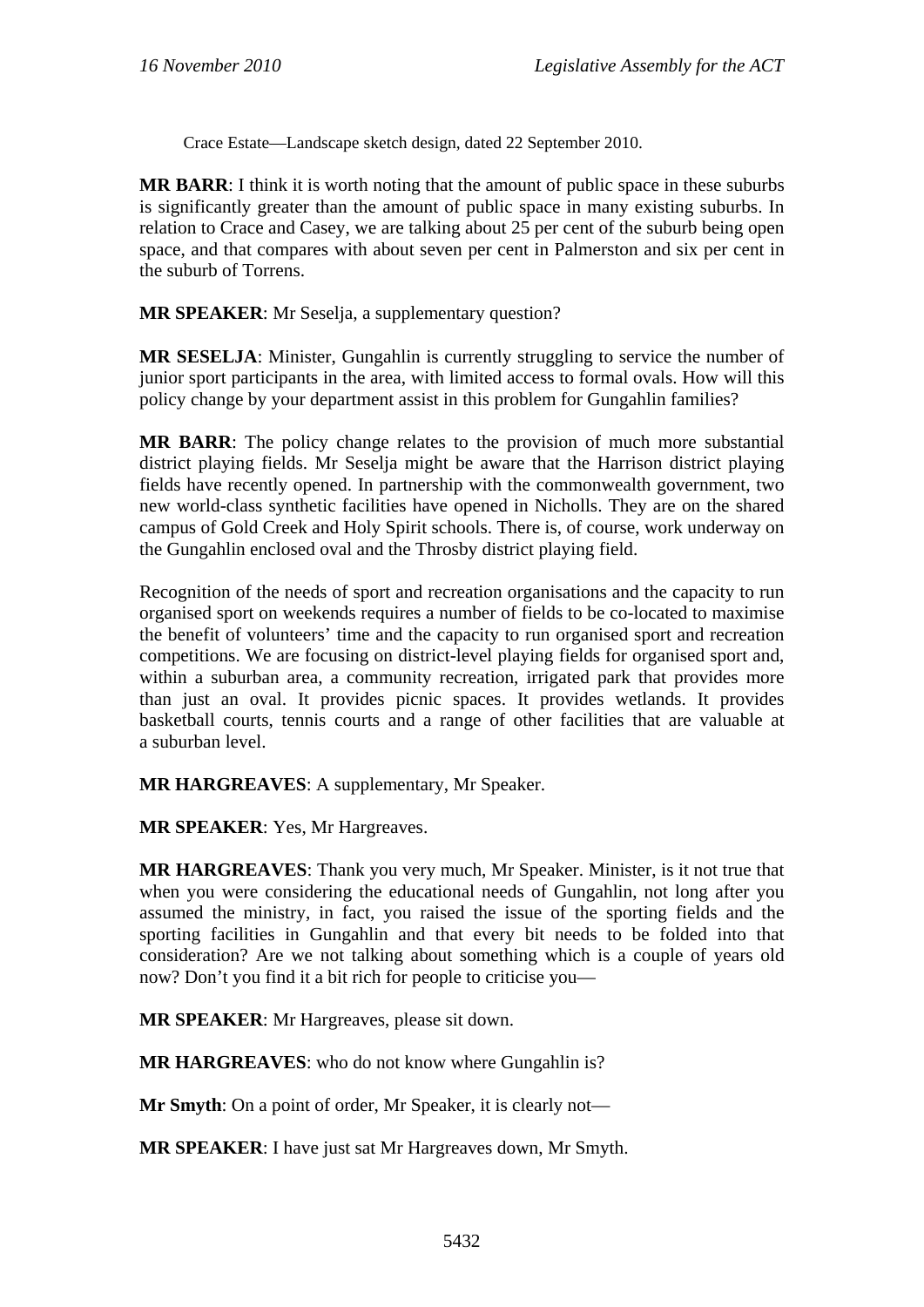**Mr Smyth**: May I have the supplementary? Are you ruling the supplementary out of order?

**MR SPEAKER**: No, I am not. I asked him to sit down. He had asked his question.

**Mr Smyth**: On a point of order on the supplementary. The supplementary was about variations to the Casey concept plan, not about education in Gungahlin. I would ask that you consider whether or not it is in order.

**Mr Hargreaves**: On the point of order, Mr Speaker, the supplementary to the supplementary wandered off into sporting facilities for young people in Gungahlin.

*Members interjecting—* 

**MR SPEAKER**: Order! Thank you, members. I sought to confirm my recollection. Mr Seselja's question, I think, did branch out into the broader aspect of sporting facilities and on that basis Mr Hargreaves's question is in order.

**MR BARR**: Thank you, Mr Speaker. As members would be aware, the integration of education and sport and recreational facilities in Gungahlin is important and indeed valued by that community. It is, I think, recognition of a long-term goal for both the ACT and other Australian jurisdictions to be able to unlock the gates of school sporting infrastructure to make that more available for the community. You see, for example, in the design of the Gungahlin college that those facilities are designed in a way to be accessible to the community outside of school hours. There are similar arrangements around Harrison and, of course, with the new facilities at Nicholls. They are just some examples of the sort of work that the government is undertaking in this area in order to ensure that we get good utilisation of this important community infrastructure.

### **Housing—shared equity scheme**

**MR HARGREAVES**: My question is to the Minister for Housing, and I have a reasonable abiding interest in this, not unlike Ms Porter's abiding interest in education.

**MR SPEAKER**: Mr Hargreaves, your question.

**MR HARGREAVES**: I am indeed, I hope, allowed a preamble.

**MR SPEAKER**: Mr Hargreaves, your question.

**MR HARGREAVES**: My question is to the Minister for Housing. Could the minister please inform the Assembly of the current progress with the shared equity scheme?

**MS BURCH**: I do thank Mr Hargreaves for his ongoing interest in innovative schemes for home ownership. The shared equity program is an innovative program that is affording home ownership to people for whom home ownership would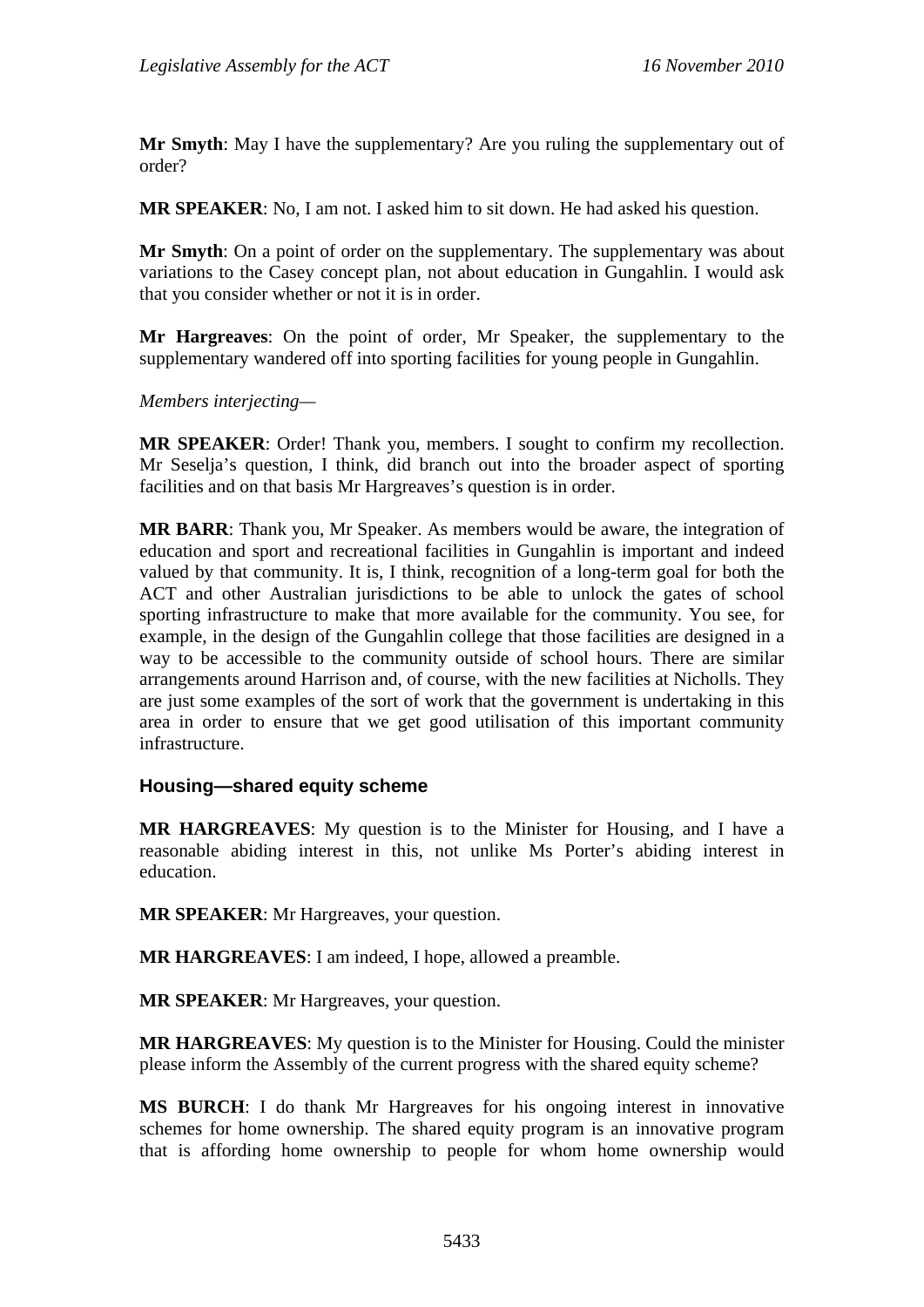otherwise be out of reach. The shared equity scheme means that the benefits of home ownership are available to many in our community who were previously excluded because they could not get over the initial financial hurdle.

There have been some very positive developments since I announced that IMB, one of Australia's most established building funds, was to be Housing ACT's partner in the shared equity scheme.

To briefly outline how the scheme works, people will be required to purchase at least 70 per cent of their property using funds provided from IMB. The outstanding 30 per cent equity share will then progressively be purchased. A minimum of two purchases, at five years and 15 years, is required. It is expected that people will move to purchase the remainder of the property, buying out Housing ACT's share, sooner, increasing their equity and moving to full ownership.

Money raised by the sale of properties under the shared equity scheme will be reinvested into public housing.

Public information sessions were held in May of this year for interested public housing tenants, and the response has been very positive. An information session was also held for the ACT Law Society to provide information to the legal profession who may act for public housing tenants purchasing a property under the shared equity scheme.

Since the shared equity scheme commenced in May of 2010, 48 applications have been received, six applications have settled and 14 applications are ongoing in the purchase stream.

This scheme is just part of a range of initiatives developed by the ACT government to make home ownership attainable for more Canberrans and it is part of the government's goal of developing a housing continuum, supporting people to transition from homelessness to long-term sustainable housing, and in this case to home ownership.

**MR HARGREAVES**: Mr Speaker, a supplementary?

**MR SPEAKER**: Yes, Mr Hargreaves.

**MR HARGREAVES**: Minister, to assist me to be able to respond to the many inquiries I get around the purchasing of government housing, could you please outline any other initiatives that enable public housing tenants to own their own home?

**MS BURCH**: Thank you, Mr Hargreaves. The shared equity scheme is, in fact, an extension of the ACT's very successful sale to tenant scheme which has been operating since 1991. The sale to tenant scheme is aimed at providing a home ownership opportunity to public housing tenants and, under the sale to tenant scheme, public housing tenants purchase the home they are living in outright from Housing ACT. There are no restrictions on which financial institution can be used to provide any finance that might be necessary.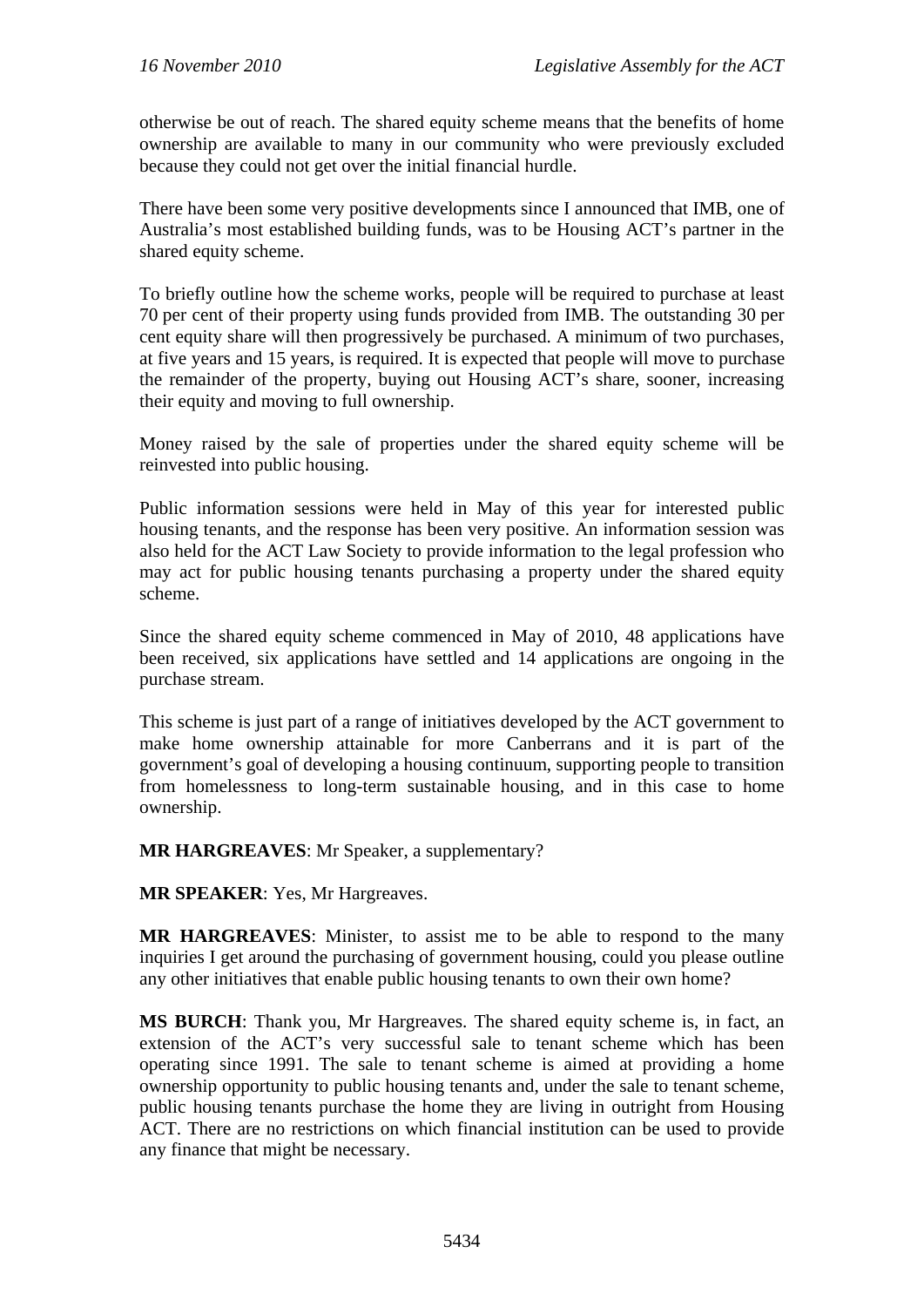The sale to tenant scheme aims to encourage higher income earning tenants to consider purchasing their home and gives Housing ACT an opportunity to refresh and review its housing stock, as money raised by the sale is reinvested in public housing stock. Sale to tenant is a wonderful example of how this government provides housing assistance across the continuum from crisis to home ownership.

Not all public housing properties are for sale under the scheme. Public housing tenants can apply only to purchase the home that they live in, for example. In regard to the properties sold under the sale to tenant scheme, in 2007 there were 54, in 2008 there were 17, in 2009 there were 29. So far this year there have been 13, with seven others still being active in that purchase stream. Public housing tenants also need to satisfy eligibility criteria. For example, they need to be head tenants and have been public housing tenants for at least three years. They are just two of the initiatives that we have in the ACT.

**MS PORTER**: A supplementary, Mr Speaker.

**MR SPEAKER**: Ms Porter.

**MS PORTER**: Thank you, Mr Speaker. Minister, can you inform the Assembly of any other initiatives within your portfolio that help Canberrans along the housing continuum?

**MS BURCH**: I thank Ms Porter for her interest in public housing. The two schemes I have just mentioned are but some of the initiatives this government has implemented to support Canberrans along the housing continuum. One area where we have done a lot of work in recent years has been in strengthening the community housing sector. In April 2007, the government announced an expansion of community and affordable housing in the territory. Community housing is a small but important element of the social housing mix here in the ACT, meeting important social needs and providing critical support to people experiencing housing stress. It also provides an alternative to public housing and additional housing options in the system.

The expansion of community housing has seen Community Housing Canberra become a major provider of affordable housing in the ACT. This is a not-for-profit company that operates as both a community housing asset manager as well as a provider of affordable housing.

The ACT government has provided Community Housing Canberra with an injection of equity of \$40 million through the final transfer of title of 135 properties already under CHC's control. We have also provided CHC with land at market rates and a revolving \$50 million loan facility at government borrowing rates. In return, CHC will develop an additional 500 affordable dwellings over the next five years, increasing to more than 1,000 over the next 10 years. CHC has also offered a shared equity program to eligible tenants.

By supporting community housing, and through the establishment of the social housing register, which provides a single point of contact for Canberrans seeking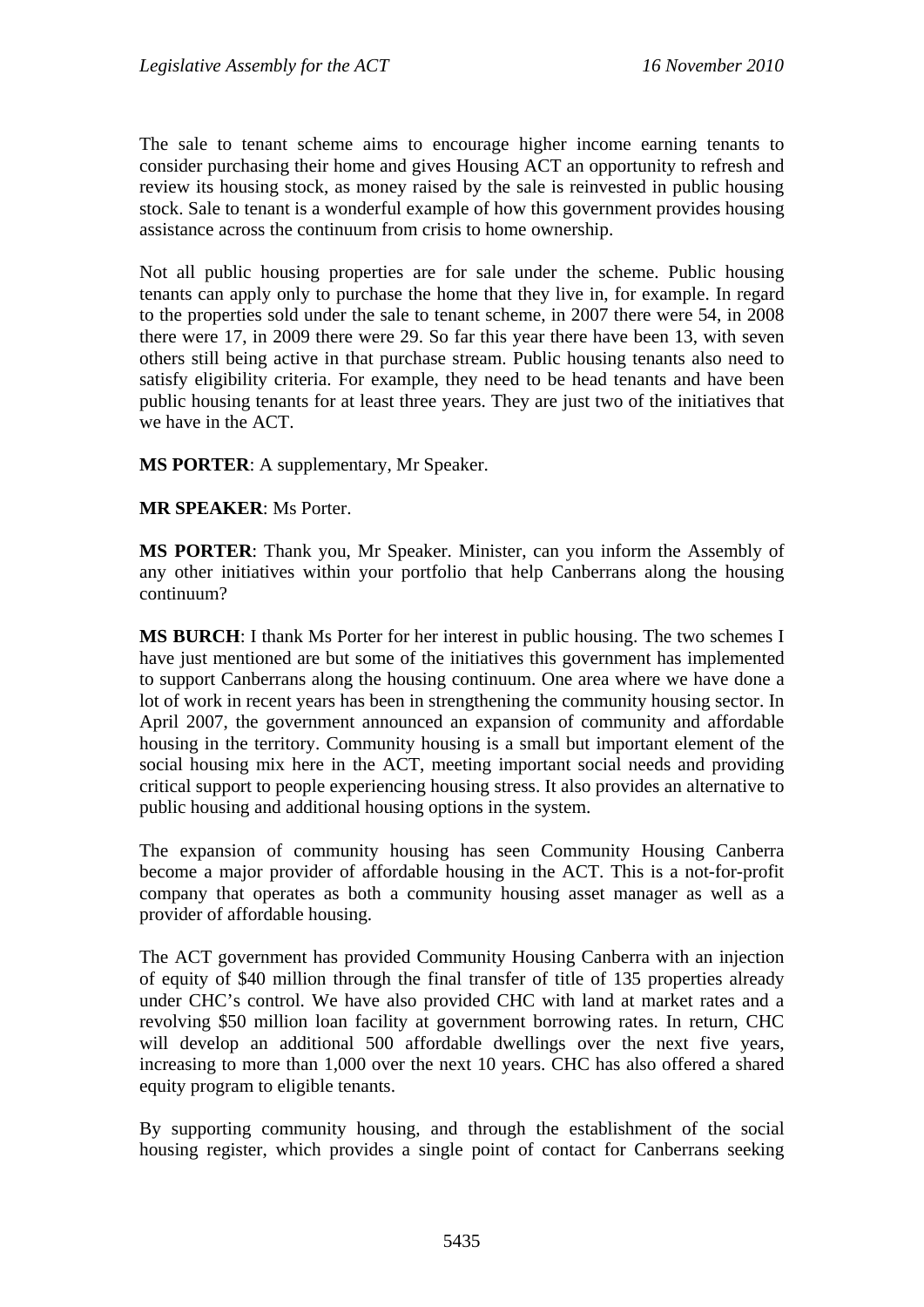access to public or community housing, we are ensuring that Canberrans have greater options when it comes to housing.

**MR COE**: Supplementary, Mr Speaker?

**MR SPEAKER**: Yes, Mr Coe.

**MR COE**: Minister, given that both the sale to tenants scheme and the shared equity scheme are based on agreed value, what strategy do you have in place to still encourage tenants of the ACT to invest in their home, to take pride in it and to hopefully do renovations but not to actually incur an extreme additional increase in the cost of the actual home when it comes to the shared equity or the sale to tenants schemes?

**MS BURCH**: The shared equity scheme is a very promising scheme and, by the numbers that I have just said, is very popular amongst tenants. Those are tenants that live in a property for a number of years and do take pride in their home. We encourage all our tenants to take pride in their property. It helps us in our asset management and certainly helps them to move from a house to creating a home.

As to equity that tenants put in through renovations or property improvements, where they are tangible and where they can be considered and quantified through either a sale to tenant program or a shared equity program, that is all put into the mix as negotiations go through.

As I said, with the shared equity program, there are three points of payment: the upfront payment and then at five and 15 years. The guidelines for the program are clearly outlined and are publicly available and anyone who has an interest in purchasing a property through that is walked through the step by step processes and obligations and responsibilities that they would have.

### **Disability services—providers**

**MS BRESNAN**: My question is to the minister for disability and is about disability service providers. Minister, in the last sitting week I asked you what the government did to engage with service providers when concerns were being raised.

**MR SPEAKER**: Order, members! There are a lot of conversations happening in the chamber. It is hard to hear Ms Bresnan. Ms Bresnan, could you start your question again?

**MS BRESNAN**: Yes, I will start again. Minister, in the last sitting week I asked you what the government did to engage with service providers when concerns were being raised. You replied that the department actively investigates any concerns that come to its attention. Minister, beyond "active investigation", how is a service provider held to account if concerns about a service are found to be true?

**MS BURCH**: Without having a detailed incident or exercise in front of me, I cannot give specifics, other than to say that we take very seriously the quality of care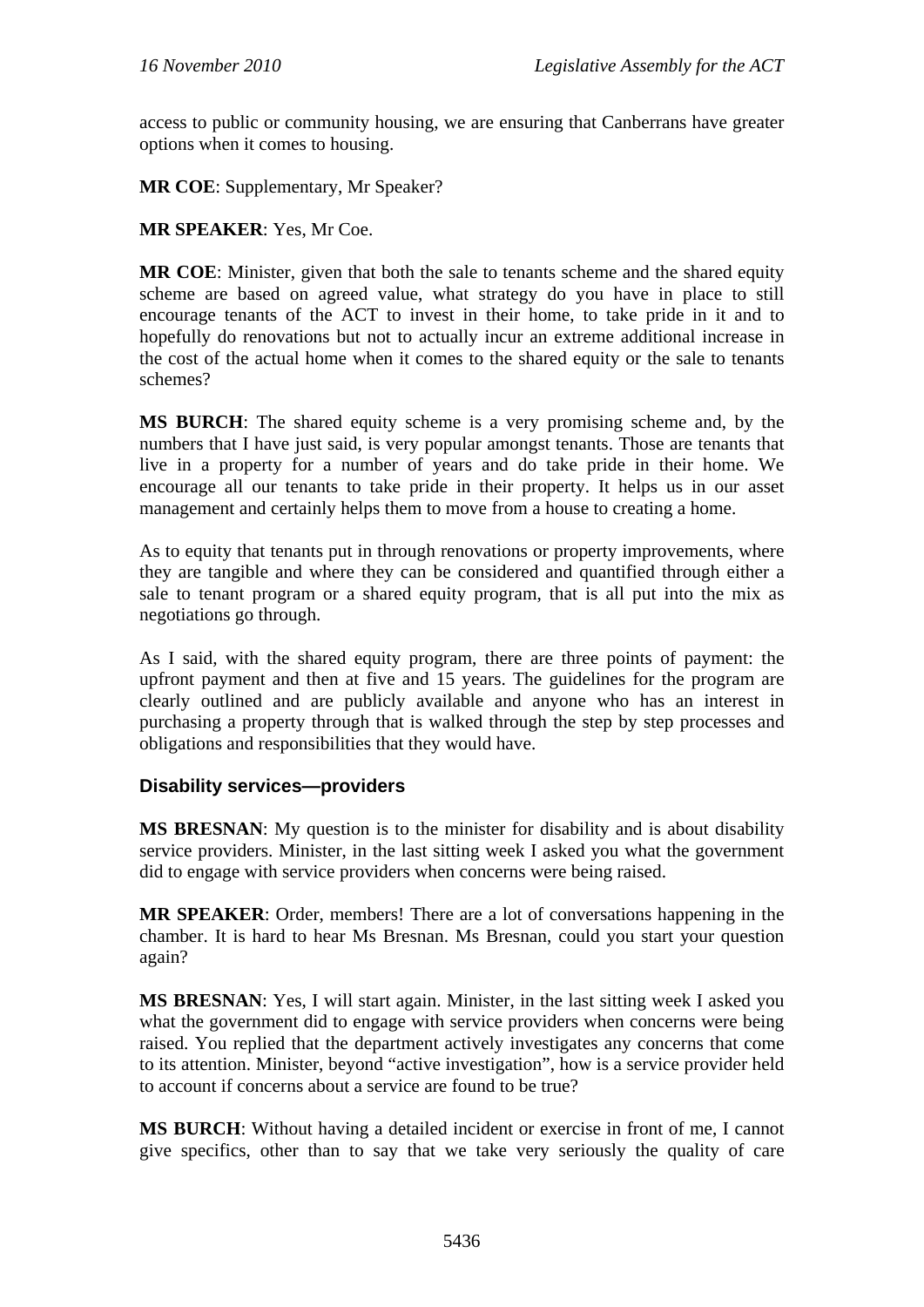provided, not only through government services but through non-government providers. I would say that every incident is thoroughly reviewed and appropriate action put in place. So the resultant response would be determined by (1) the incident; (2) the issue, complaint or comment being raised; and the results of the review that has been undertaken.

**MR SPEAKER**: A supplementary, Ms Bresnan?

**MS BRESNAN**: Thank you, Mr Speaker. Minister, what are the possible repercussions for a service provider which is found to have provided substandard care?

**MS BURCH**: I would say, following to its natural conclusion an absolutely unacceptable provision of service or incident, that under the funding agreement and their contract requirements service provision could not perhaps be pursued through that provider. But, again, without an incident and without something tangible in front of me, it is a tad hypothetical. But we do, as I said, take this stuff very seriously. There are controls and constraints within funding agreements and requirements for them to meet particular standards.

**MS HUNTER**: A supplementary?

**MR SPEAKER**: Yes, Ms Hunter.

**MS HUNTER**: Minister, when Disability ACT is investigating or has concerns about a service provider, how does Disability ACT tell the service users about the concerns that they have with the service provider?

**MS BURCH**: Again, there is a line between reviewing and looking at concerns that have been raised and substantiating those concerns. Assuming that there are valid concerns being raised and substantiated, Disability ACT would inform the providers of that service or ask the service providers themselves—and I am not quite sure which it would be—to provide that advice to their client base. But I can get some detail if that would be useful for you.

**MR HARGREAVES**: A supplementary, Mr Speaker.

**MR SPEAKER**: Yes, Mr Hargreaves.

**MR HARGREAVES**: Thank you very much, Mr Speaker. Minister, in relation to contracts which have not been provided in the way that we should see them provided, does the department use the principles of natural justice and communication when it talks to people about the administration of those contracts?

**MS BURCH**: I think that was the thread I was getting to when I was saying that some comments or some concerns can be raised and they need to be thoroughly reviewed and investigated, rather than just going out and putting some unnecessary stress or angst into families that are using that service. So the element of natural justice is clearly there but, first and foremost, we run on a principle that people receiving a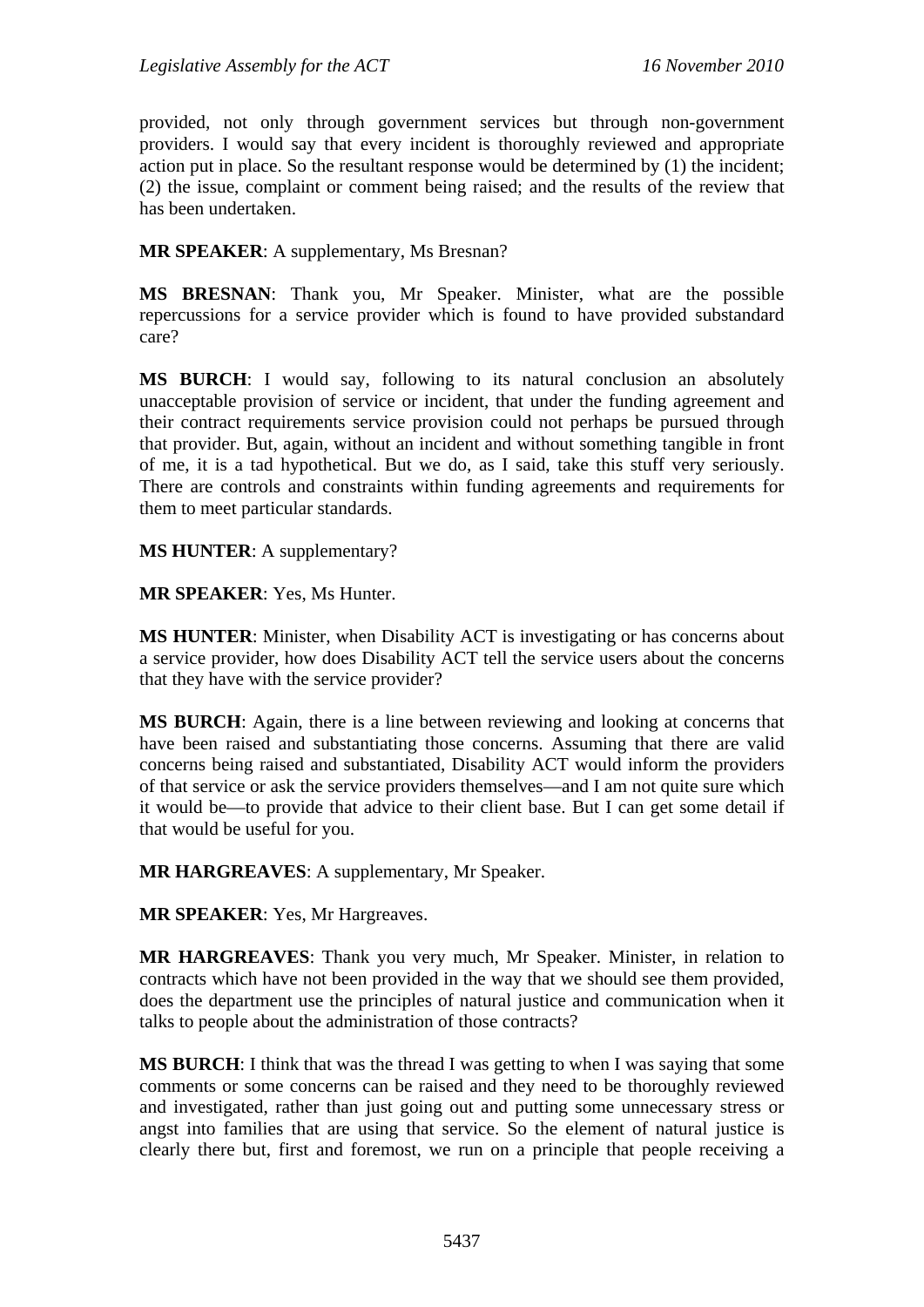service should be receiving a quality service and we will review and investigate, to the extent that we need to, to have assurance that that is indeed the case.

## **Schools—Throsby Catholic school**

**MR DOSZPOT**: My question is to the Minister for Education and Training. Minister, we have recently received representations from the Gungahlin community regarding the time frame for the prospective opening of a Catholic secondary school in Throsby. They are interested in gaining a clearer understanding of the government's time frame in relation to the development of the suburb, which is critical for the planned opening of the school in 2013. Minister, what is the time frame in relation to the development of the suburb?

**MR BARR**: I think Mr Doszpot actually should have asked that of me as Minister for Planning. There are a number of statements I can make in relation to this particular school. Firstly, I very strongly support the establishment of a Catholic high school in Gungahlin and have indicated that to the Catholic education office. I understand that the site that the Catholic education office is looking at is in the suburb of Throsby and that the development of that suburb is, of course, subject to the usual environmental assessments. So the process in terms of a time frame for the development of that suburb actually sits outside my portfolios.

I understand the Chief Minister has responded to the Catholic education office in relation to the specifics of the timing of that estate development, as that is not something that is within my portfolio responsibilities. But I can advise the member and the Assembly that, as minister for education, I am very supportive of the establishment of such a school. The planning work is complete. However, it then passes on to the estate development and land development area of government. So that is not within my portfolio responsibilities in either planning or education.

**MR SPEAKER**: A supplementary, Mr Doszpot?

**MR DOSZPOT**: Minister, can the government assure the Gungahlin community that the school will be able to commence classes by January 2013?

**MR BARR**: I cannot, because I am not building the school. Subject to the successful completion of the environmental work that is required before the suburb of Throsby is able to commence development, then, yes, I believe it is certainly very feasible for that school to be operational by then. I will be working with the Catholic education office in terms of the registration aspects of the school. The question of whether the suburb itself is ready is a matter that will be determined once the appropriate environmental processes are concluded.

**MR SPEAKER**: Supplementary, Mr Seselja?

**MR SESELJA**: Thank you, Mr Speaker. Minister, when does the government anticipate that these environmental and other approvals will be completed?

**MR BARR**: Again, I am not running that process. I can seek some advice and provide the member with that information.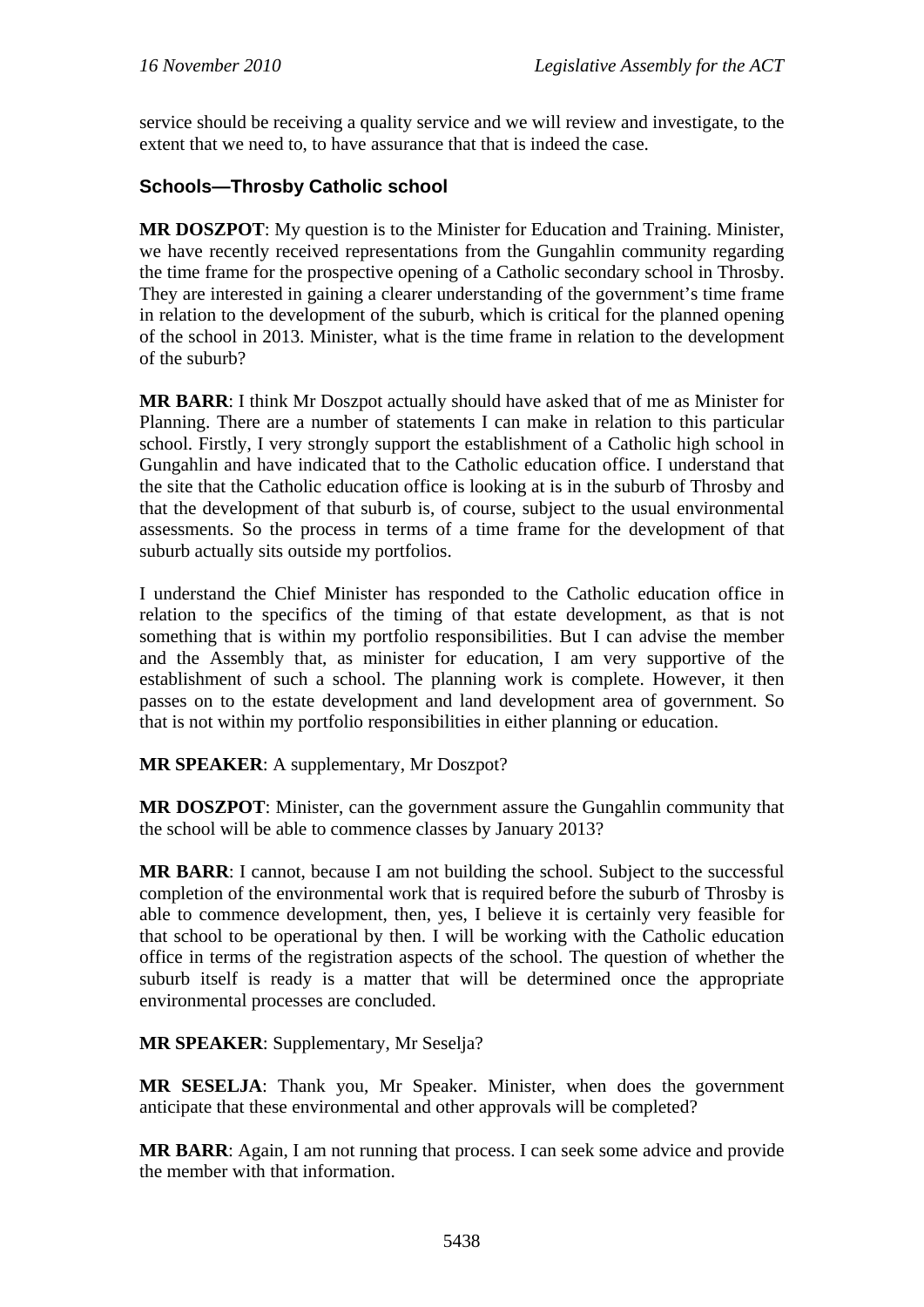**MR HANSON**: A supplementary, Mr Speaker.

**MR SPEAKER**: Yes, Mr Hanson.

**MR HANSON**: Minister, in your opinion, your expert opinion, do you think that the students at the soon to be opened Catholic college will enjoy a 50-metre pool or a 25-metre pool?

**MR SPEAKER**: The question is out of order, Mr Hanson.

### **Sport and recreation—Greater Western Sydney Football Club**

**MRS DUNNE**: My question is to the Minister for Sport and Recreation. Minister, did the government conduct a cost-benefit analysis or other economic or financial analysis before agreeing to the deal with GWS? If so, what were the outcomes? If not, why not?

**MR BARR**: Yes, the government has been engaged in this discussion, I think, for about two or three years, ever since it was apparent that an 18th franchise would be entering the AFL competition and our arrangements with North Melbourne, Melbourne and the Western Bulldogs were going to come to an end as a result of a direction from the AFL or a lack of desire by those clubs to sell matches interstate. Yes, this work has been underway for some time.

I understand, Mr Speaker, that both you and the shadow minister for sport and recreation have sought a formal briefing in relation to the details of the partnership agreement with the AFL. As I understand it, a time has been set for this Thursday morning. I am sure full details of the elements of the partnership between the government, the community and business sectors in the ACT and the AFL can be discussed at some length, including the details in relation to the economic benefits from the partnership for the territory.

I think it is interesting to note, in light of some of the commentary and positions of individuals before and after the announcement—

**Mrs Dunne**: On a point of order, Mr Speaker, I have let the minister go on for a minute and a half. My question was quite specific. It was: has the government conducted any cost-benefit or other financial or economic analysis of the deal? He has gone on for a minute and a half and has not answered that question.

#### **MR BARR**: I said yes.

**MR SPEAKER**: There is no point of order. I think Mr Barr did address that in his answer. I think he is free to give some other information as well. I think I did hear him answer it.

**MR BARR**: Thank you. To repeat for Mrs Dunne, yes. And a full briefing is being provided to the shadow minister for sport and the Greens' spokesperson on sport on Thursday morning in relation to all elements of the partnership between the ACT, our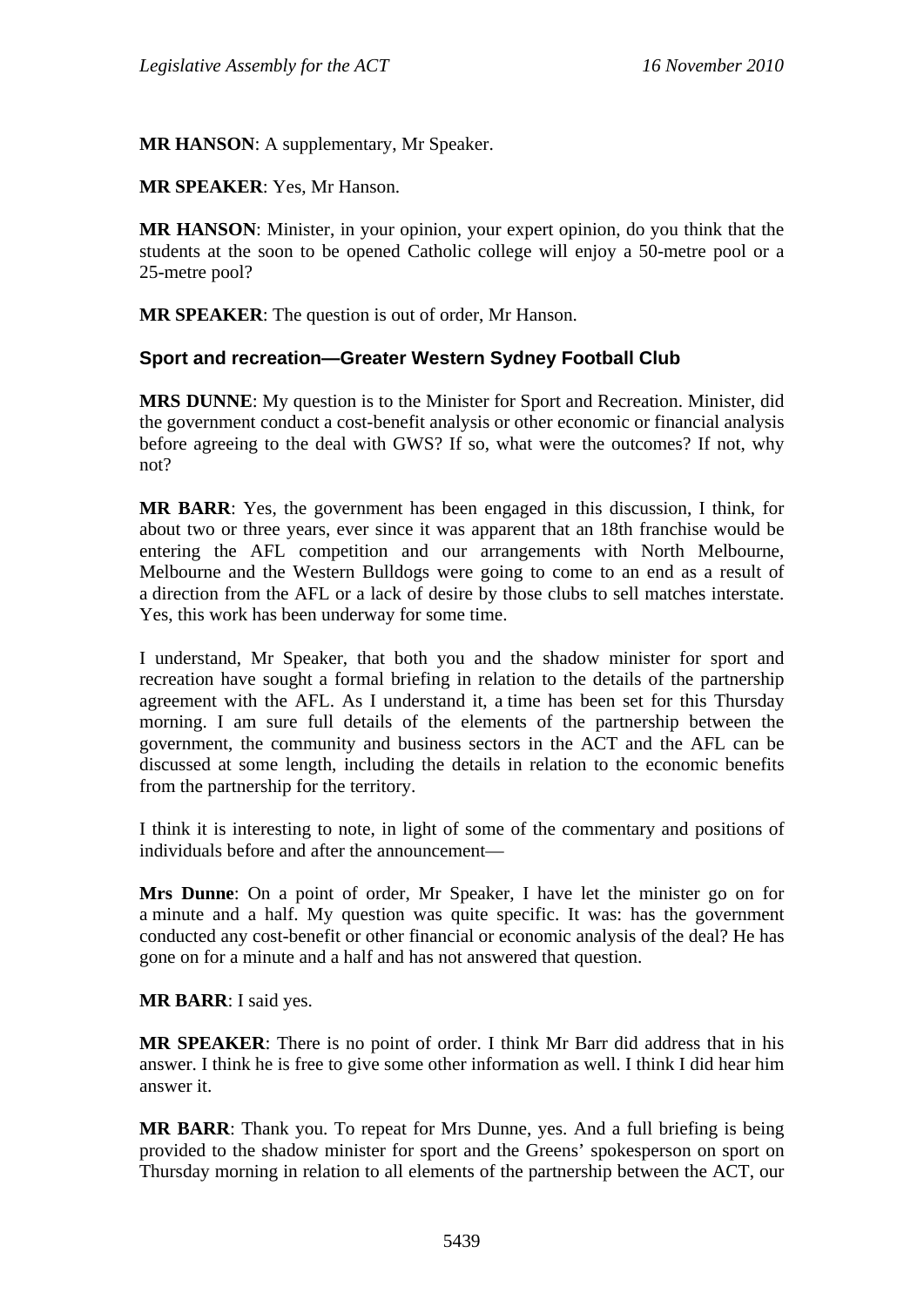community partners, the business partners, the AFL and the new Greater Western Sydney Football Club.

The point I was going to make before Mrs Dunne took the point of order was to observe that yesterday the Tasmanian government renewed their partnership with the Hawthorn Football Club .

#### **Mr Hargreaves**: Shame!

**MR BARR**: Aside from Mr Hargreaves's dislike of the Hawthorn Football Club and I understand they were the last team to beat Collingwood in 2010—that partnership was a five-year arrangement for \$18 million. The ACT arrangement over five years is more like \$11 million. Admittedly, Tasmania does have one extra premiership match as part of that partnership with Hawthorn Football Club.

But it does put into some perspective the question of the totality of the ACT package and the value for money of the ACT package when compared with the arrangements that the Tasmanian government have just renewed with the Hawthorn Football Club. One would hope that this would put some perspective on the debate that has occurred in the ACT since the ACT's announcement.

**MRS DUNNE**: A supplementary question, Mr Speaker.

**MR SPEAKER**: Yes, Mrs Dunne.

**MRS DUNNE**: Minister, what measures will be put in place to ensure that the territory gets value for money from the GWS deal?

**MR BARR**: The heads of agreement contains review provisions, and we have indicated that we will regularly look at the performance outcomes from the agreement. There are some matters, obviously, that can be readily measured in terms of attendances at matches and GWS meeting its commitments in relation to talent academies, community camps, work within schools and other aspects of the ACT community. There are clear measures there that it can be assessed against. Obviously, we have a range of tourism and promotional targets that are part of the package as well. I refer to the ACT jersey and branding for all matches—

**Mr Hargreaves**: Guernsey.

**MR BARR**: Thank you, Mr Hargreaves—and also indeed those matches that are played at Manuka Oval. There will, again, be some very clear performance measures and people will be able to see the particular benefits in relation to those elements.

**Mr Hargreaves**: A jersey's a cow.

**MR SPEAKER**: Mr Hargreaves!

**MR BARR**: Of course, Mr Speaker, we undertook analysis of the economic and tourism impacts of previous AFL matches at Manuka and they clearly informed our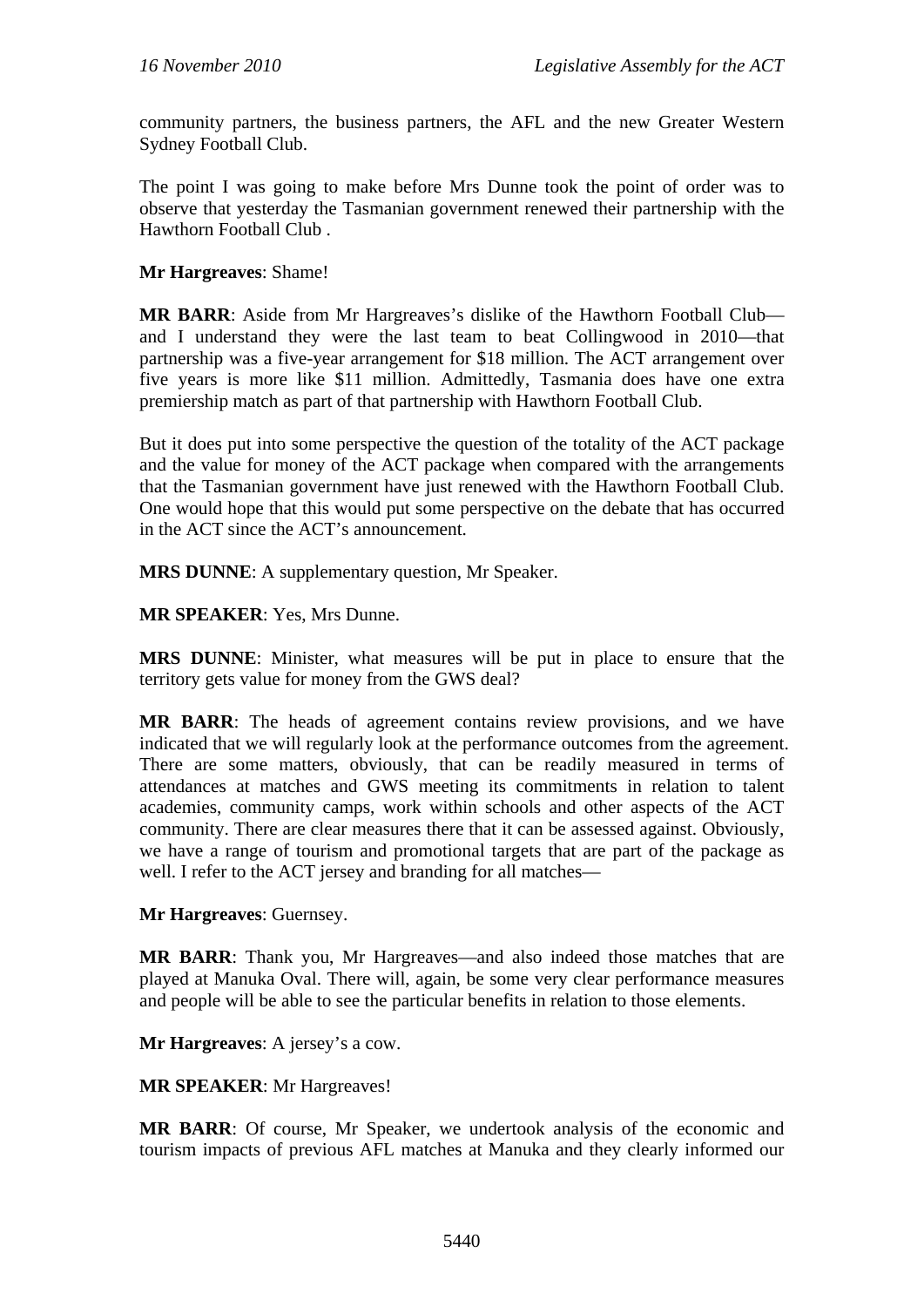decision-making process. Both the shadow minister and yourself will be briefed on behalf of your respective parties on Thursday morning.

**MS PORTER**: Supplementary question, Mr Speaker?

**MR SPEAKER**: Yes, Ms Porter.

**MS PORTER**: Thank you. Minister, is the amount of money that is being committed any different from that being considered in the Capital Football's A league campaign?

**MR BARR**: Members would be aware—I know a number were signed-up supporters of the A league or Canberra bid and the government did commit to putting \$2½ million on the table for that particular bid to see that club be established as part of an expansion of the A league competition. Unfortunately, the Football Federation Australia determined not to take up the Canberra bid, in spite of the very considerable foundation membership and other business and community partnerships that were established as part of that particular bid process. To the credit of ACT 4 GWS, they did achieve their targets of 5,000 members and their business and community involvement targets.

I do note that in this chamber only in the last sitting there was a matter of public importance moved where all members appeared to express their very strong support for this particular partnership, and I am pleased to see that that strong support has continued post the announcement of the detail, and I look forward to all members of the Assembly welcoming this wonderful new addition to the Canberra sporting landscape when they play their first matches at Manuka Oval in 2012.

**MR SPEAKER**: A supplementary, Mr Doszpot?

**MR DOSZPOT**: Thank you, Mr Speaker. Minister, in the contract between the territory and GWS, what exit clause provisions have been included for both parties?

**MR BARR**: The formal contract has not been entered into at this point. That is a matter that will be determined in the middle of next year. We have signed heads of agreement and those heads of agreement include review provisions and also the capacity for parties to seek to exit from the arrangements. They are fairly standard legal requirements.

I must say, though, that it is disappointing that a week after signing into such agreement I am being asked questions like this. I think the AFL community would feel rightly disappointed, given the nature of comments that were made in this place only a few weeks ago. I do—

*Members interjecting—* 

**MR BARR**: I will give the shadow minister the benefit of the doubt and recognise that he is just seeking due diligence in relation to these matters. We look forward to briefing him on Thursday.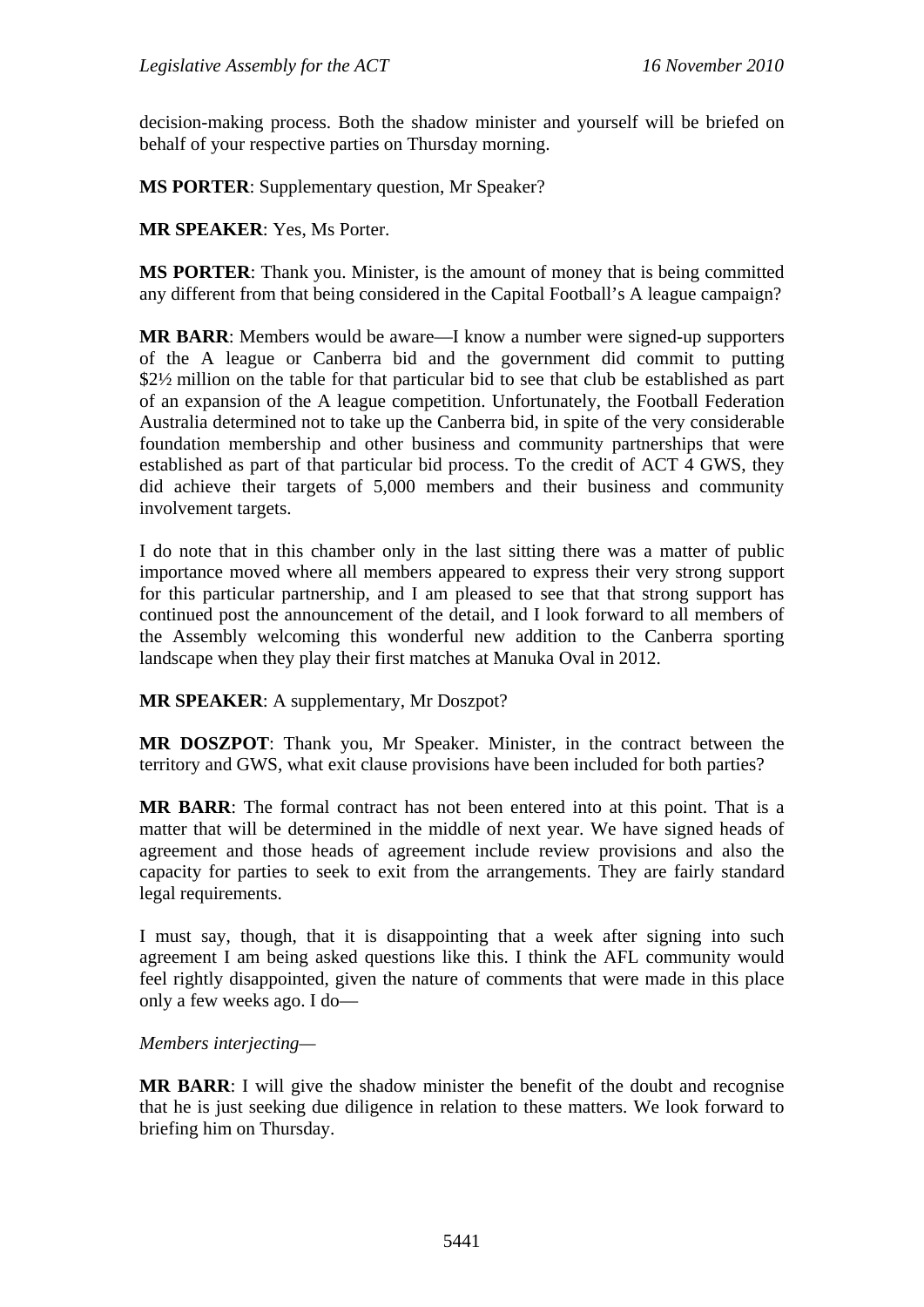## **Australian Capital Territory (Self-Government) Act**

**MS PORTER**: My question is to the Chief Minister. Chief Minister, you are on the record as advocating for a review of the self-government act. Could you inform the Assembly why such a review is important for genuine democracy and true self-government in the ACT?

**MR STANHOPE**: I thank Ms Porter for the question. It is an important question. Indeed, I think questions going to the extent of democratic rights and the strength of our democracy are fundamentally important. Indeed, at the end of the day, there is probably no more important issue for an Assembly or a parliament to address or deal with or be concerned about than the nature of its democracy, the strength of its democracy and the strength of its institutions. I think all members of this place, most particularly, would be acutely sensitive to deficiencies that we as an Assembly and as a community suffer—

**Mr Hanson**: You couldn't even be bothered to turn up for the last two sitting weeks, Jon. How can it be the most important thing you're worried about?

**MR SPEAKER**: Mr Hanson, thank you.

**MR STANHOPE**: in relation to our constitution, in relation to the self-government act. These are most pertinently relevant as a result of two bills that have been introduced into the federal parliament by the leader of the Greens federally, Senator Bob Brown. The first of those debates focuses most particularly—

**Mr Hanson**: Why didn't you send me a postcard?

**MR SPEAKER**: Mr Hanson, you are now warned for interjecting.

**MR STANHOPE**: on the removal of legislation introduced in the mid-90s in relation to proscribing the capacity of the territories—the three self-governing territories, the Australian Capital Territory, the Northern Territory and Norfolk Island—to legislate in the area of euthanasia, an area that is recognised as being, and indeed is, within the constitutional domain of the states and the territories. It is a domain that was constricted through that legislative intervention in relation to the territory. That debate has commenced. I am advised that the debate on this will continue this Thursday in the Senate.

The issue that is being debated, of course, should not be euthanasia. I fear that it will be. The issue is, as Senator Brown has said, and as I have reiterated, as have my colleagues, about the rights of the people of Canberra. It is fundamental. There is nothing more fundamental than the democratic right of a people. It is fundamental to the order, peace and good government which prevails within Australia and in all of the states and territories, but which, within the territories, is constrained by inappropriate intervention by the commonwealth post self-government in our right or capacity to legislate as we see fit.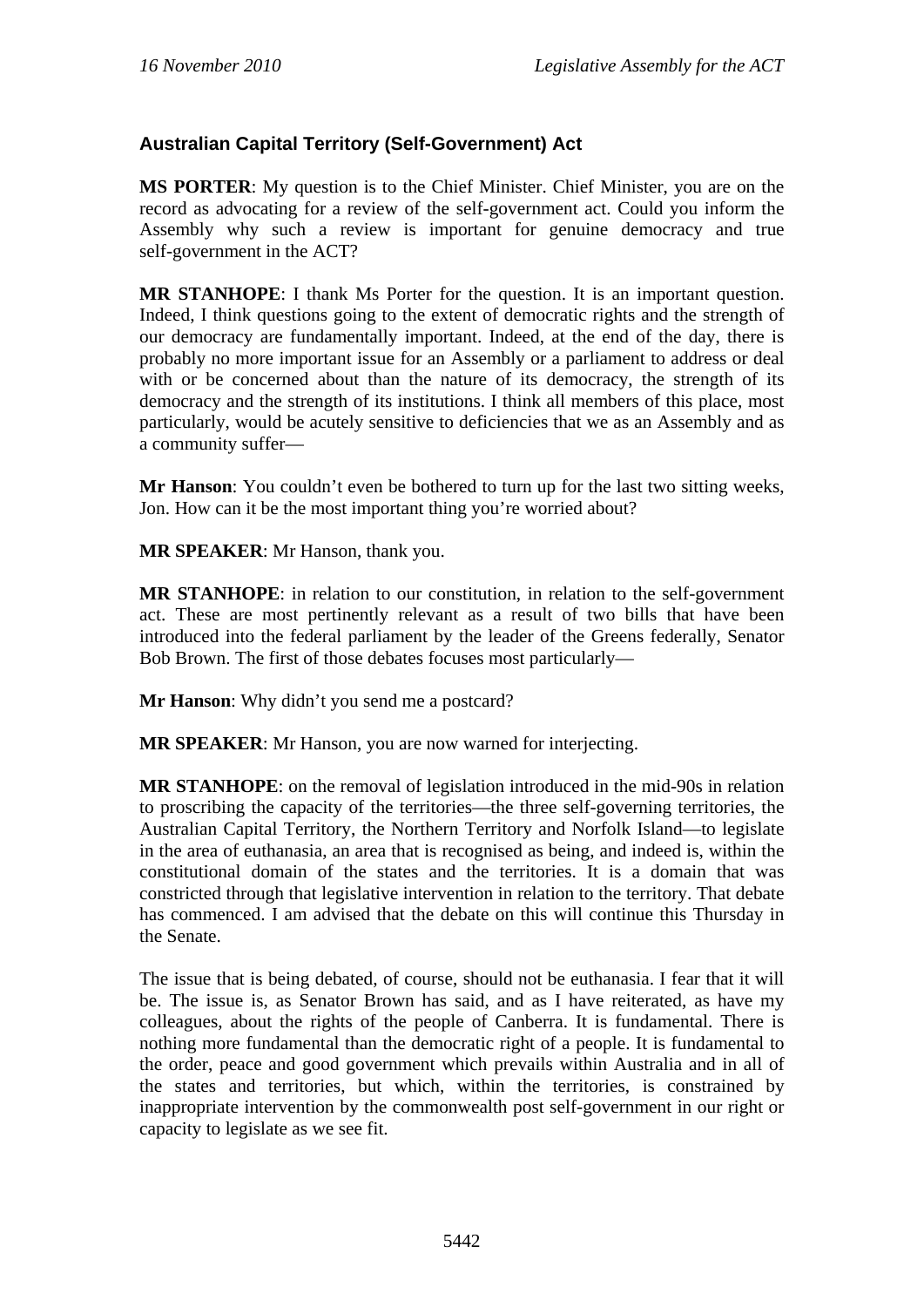We have seen two significant examples of inappropriate intervention, one in relation to euthanasia, irrespective of one's views on this issue, and the other in relation to the right of this Assembly to legislate in relation to the relationships of gay and lesbian couples within our community. These are unacceptable interferences with this place and with our constitutional right to be treated fairly, equally and on the same basis and level as all other Australians.

It is remarkable that there is a view within our federal parliament that the residents of the ACT should not be able to debate and have legislated in their name any issue in a way that, for instance, the residents of Queanbeyan can. It is as simple as that. On this side of the border, you cannot debate, within this place, certain issues. You cannot debate on behalf of your constituents certain issues. Across the border, the people of Queanbeyan expect their elected representatives to debate those issues on their part. It is as simple and as fundamental as that, and all members of this place really should do everything within their power to ensure that Senator Brown's bill is passed. *(Time expired.)*

**MS PORTER**: A supplementary, Mr Speaker.

#### **MR SPEAKER**: Yes, Ms Porter.

**MS PORTER**: Thank you very much, Mr Speaker. Minister, can you update the Assembly on the representations you have made on behalf of the government in this matter? Thank you, Chief Minister.

**MR STANHOPE**: I thank Ms Porter for the supplementary question. Indeed, one of the, I think, significant representations that were made by me was made on behalf of the Assembly when in June last year the Assembly passed a motion which achieved tripartisan support to petition the then government to undertake a review, in concert with the ACT government, of the self-government act. I passed that resolution of this place to the Prime Minister with a request that there be such a review. It is a matter of enormous regret to me that that request was not actioned and has not been actioned.

I have re-raised the issue with the current Prime Minister. Indeed, it is a representation which I have now made to each of the last three Prime Ministers. It is a representation I made regularly and continuously to Prime Minister John Howard. I made it to Prime Minister Kevin Rudd and I have now repeated that specific representation to Prime Minister Gillard on the need for the self-government act to be reviewed and the willingness of this Assembly and this government to participate in that review.

In addition to that, I have made repeated representations, most particularly in those seven years that I was Chief Minister whilst John Howard was Prime Minister, about something as simple as a review and each of the Prime Ministers was disinclined to pursue amendments of the sort that Senator Brown is now championing. Those are the sorts of amendments that I have requested repeatedly of successive governments. That is why I am being as public in my support for Senator Brown in the decision that he has taken to champion this community's rights to equal and fair treatment in relation to our capacity to rule ourselves. *(Time expired.)*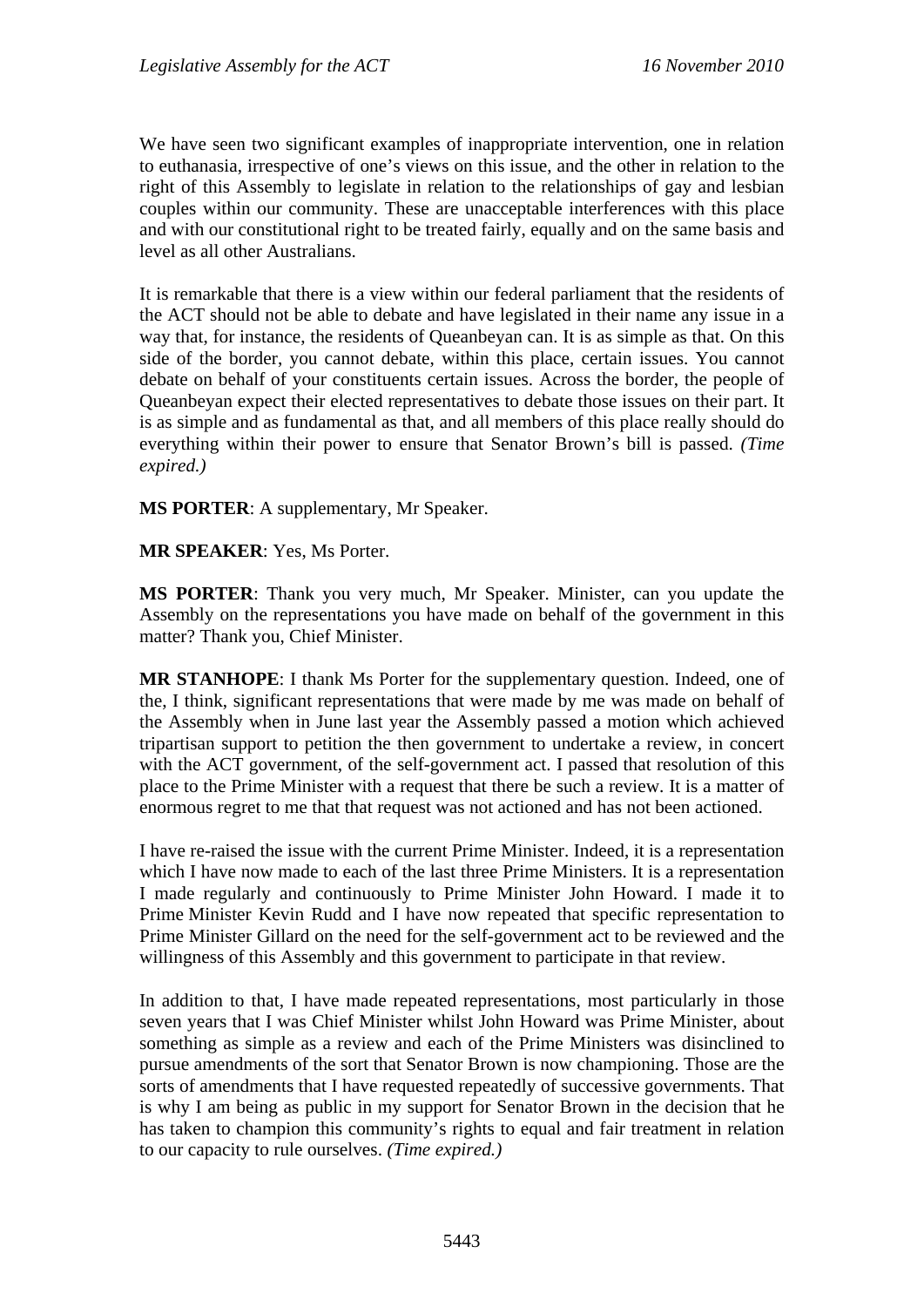**MS HUNTER**: Supplementary, Mr Speaker?

**MR SPEAKER**: Ms Hunter, a supplementary.

**MS HUNTER**: Thank you, Mr Speaker. Chief Minister, what has been the feedback from your federal colleagues about whether they will support these two bills or not?

**MR STANHOPE**: I thank Ms Hunter for the question in relation to that. At this stage I have to say, Ms Hunter—and it is similarly a matter that has caused me to reflect that my colleagues and, I believe, members of the Liberal Party, within the federal parliament have been granted a conscience vote on this issue. I have to say, and I have publicly suggested, that I believe it inappropriate on an issue such as this. The fundamental issue, the issue of principle, is our democratic rights and I have put a view strongly and in writing to every single member of the House of Representatives and the Senate that I did not accept it appropriate that this be treated as a conscience issue. It is not a conscience issue.

What is the conscience issue in relation to the rights of the people of the ACT to be treated equally and fairly? This is not a conscience issue and I have expressed the view, in writing, to each of my colleagues and indeed the Liberal members of the federal parliament that the conscience that I would wish them to bring to bear to this issue is to apply a conscience vote to the democratic rights of the people of the ACT and of this parliament to govern in the best interests of the people they represent and to be judged by the people they represent.

To suggest that a bill which at its heart is only about restoring a democratic right is a conscience issue misses the point—and misses the point completely. It actually diverts attention to the fact that the substance of the bill took away the democratic rights relating to euthanasia. If members of the federal parliament want to take a leadership role on issues like euthanasia, they can go the next step and take the lead on issues nationally such as abortion and other conscience issues.

**MR HARGREAVES**: A supplementary, Mr Speaker?

**MR SPEAKER**: Yes, Mr Hargreaves.

**MR HARGREAVES**: Chief Minister, what steps have you taken to have the ACT's interest highlighted ahead of the debate in the federal parliament this week on a private member's bill that seeks to restore the right of the ACT to legislate in the area of euthanasia—

**Mr Hanson**: He has already answered that. Did you read the wrong question, John?

**MR HARGREAVES**: Something that I know Mr Hanson is very interested in.

**MR STANHOPE**: I have taken a range of steps, including meeting, at his request, Senator Humphries. I must say that I am pleased to see Senator Humphries working quite assiduously with his colleagues federally to deal with this issue and the rights of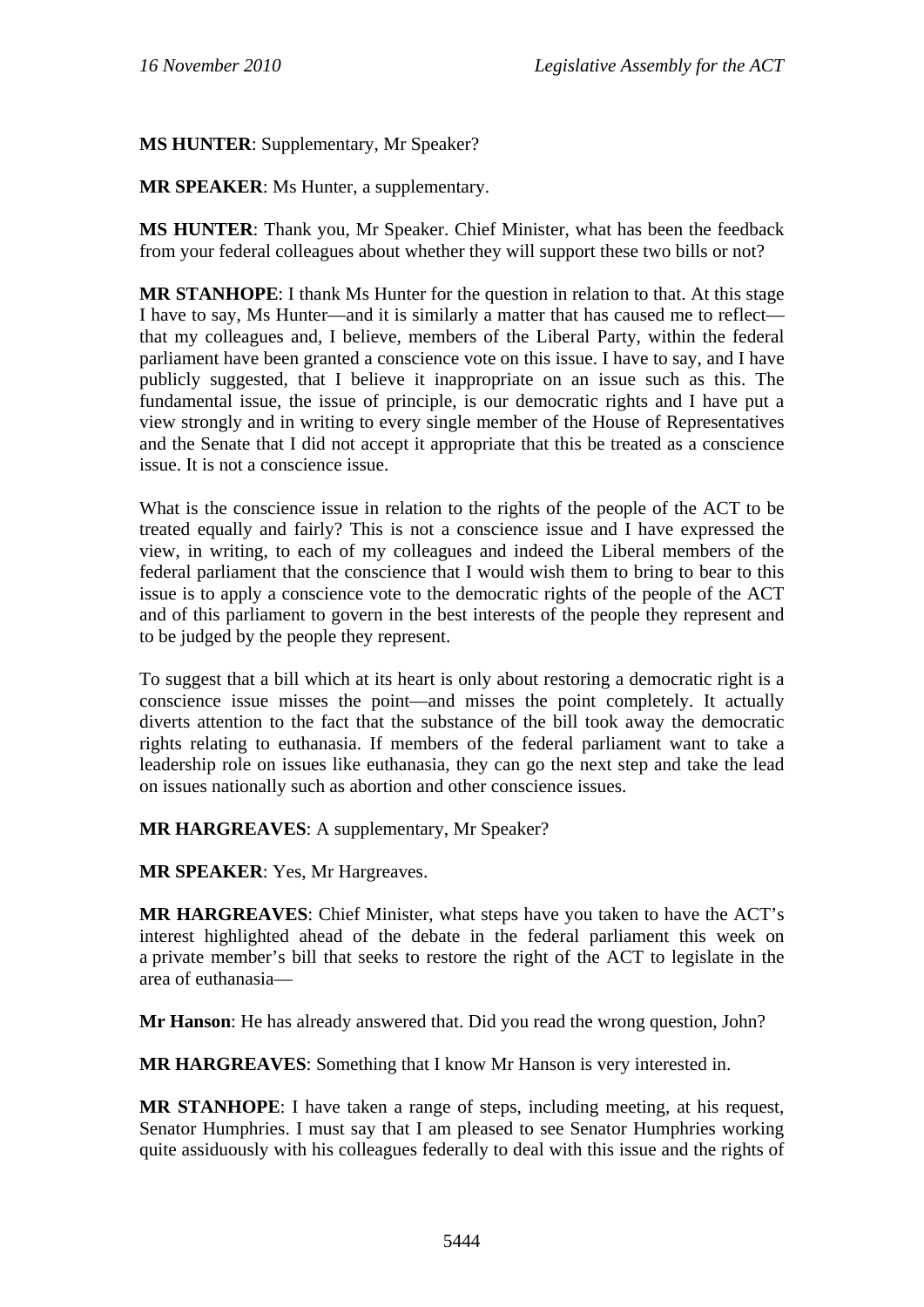the people of the ACT. Indeed, I look forward to hearing a squeak out of the Leader of the Opposition in this place or any member of the Liberal Party in this place in relation to these issues. A tiny squeak of any sort in defence of the people of the ACT and of their rights would be welcome.

There is an interesting contrast between the very productive meeting I had with Senator Humphries on this issue and the pin-drop silence that has emanated from the opposition in this place in relation to this particular issue. I have spoken with Senator Humphries about his plans and the strategy he is developing in relation to these issues.

I spoke yesterday with Senator Brown. We had a very productive meeting around his stewardship and championing of these issues and his willingness to expand the extent of the influence and the leadership he has shown on our behalf in relation to the utterly grievous shortcomings within the self-government act.

Indeed, I have written to every single member of both the House of Representatives and the Senate. The Deputy Chief Minister has made contact with colleagues. I have spoken to colleagues within the federal parliament. I have made repeated public requests of, most particularly, the federal parliament to respect the rights of the people of Canberra to be treated fairly and equally, not to be treated as second-class citizens but to be treated as Australians equal with all other Australians. *(Time expired.)* 

I ask that all further questions be placed on the notice paper.

# **Papers**

**Mr Speaker** presented the following papers:

Auditor-General Act—Auditor-General's Reports Nos—

8/2010—Delivery of Mental Health Services to Older Persons, dated 29 October 2010.

9/2010—Follow-Up Audit—Courts Administration, dated 12 November 2010.

Standing order 191—Amendments to:

Climate Change and Greenhouse Gas Reduction Bill 2010, dated 1 and 2 November 2010.

Liquor (Consequential Amendments) Bill 2010, dated 1 and 2 November 2010.

ACT Legislative Assembly Secretariat—Annual Report 2009-2010—Erratum, dated 2 November 2010.

#### **Executive contracts Papers and statement by minister**

**MR STANHOPE** (Ginninderra—Chief Minister, Minister for Transport, Minister for Territory and Municipal Services, Minister for Business and Economic Development, Minister for Aboriginal and Torres Strait Islander Affairs and Minister for the Arts and Heritage): For the information of members, I present the following papers: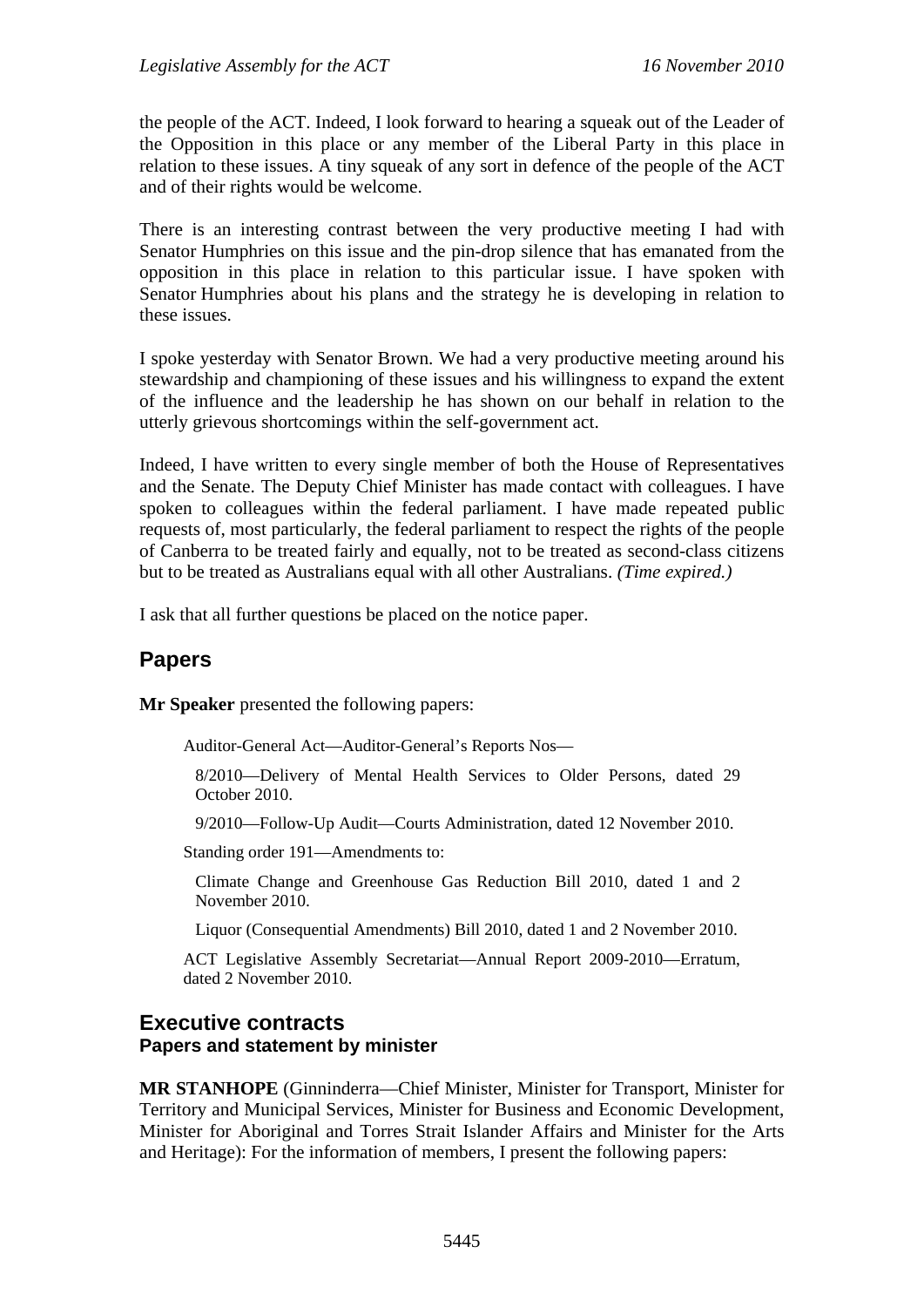Public Sector Management Act, pursuant to sections 31A and 79—Copies of executive contracts or instruments—

Long-term contracts:

David Matthews, dated 19 September 2009.

Gregory Jones, dated 29 October 2010.

Ian Hubbard, dated 11 July 2008.

Khalid Ahmed, dated 28 October 2010.

Martin Hehir, dated 13 October 2010.

Short-term contracts:

Christopher Norman, dated 29 September 2010.

Daniel Stewart, dated 8 October 2010.

David Jones, dated 21 September 2010.

David Purser, dated 22 October 2010.

Helen Shephard, dated 26 October 2010.

John Wynants, dated 1 October 2010.

Kerry Webb, dated 21 October 2010.

Linda Kohlhagen, dated 1 October 2010.

Meredith Whitten, dated 26 October 2010.

Narelle Ford, dated 30 September 2010.

Samantha Tyler, dated 29 October 2010.

Sarah Byrne, dated 16 September 2010.

Sushila Sharma, dated 19 and 20 October 2010.

Wendy Jane Cuzner, dated 24 October 2010.

Contract variations:

Anna Thornton, dated 12 October 2010.

Bronwen Overton-Clarke, dated 27 September 2010.

David Colussi, dated 27 September 2010.

Donna Mowbray, dated 3 June 2010.

Elizabeth Trickett, dated 26 October 2010.

Francis Duggan, dated 27 September 2010.

Gregory Kent, dated 29 April 2010.

Gregory Tong, dated 22 October 2010.

Lois Ford, dated 27 September and 7 October 2010.

Mark Huxley, dated 24 October 2010.

Shane Kay, dated 26 and 27 October 2010.

Vanessa Little, dated 26 October 2010—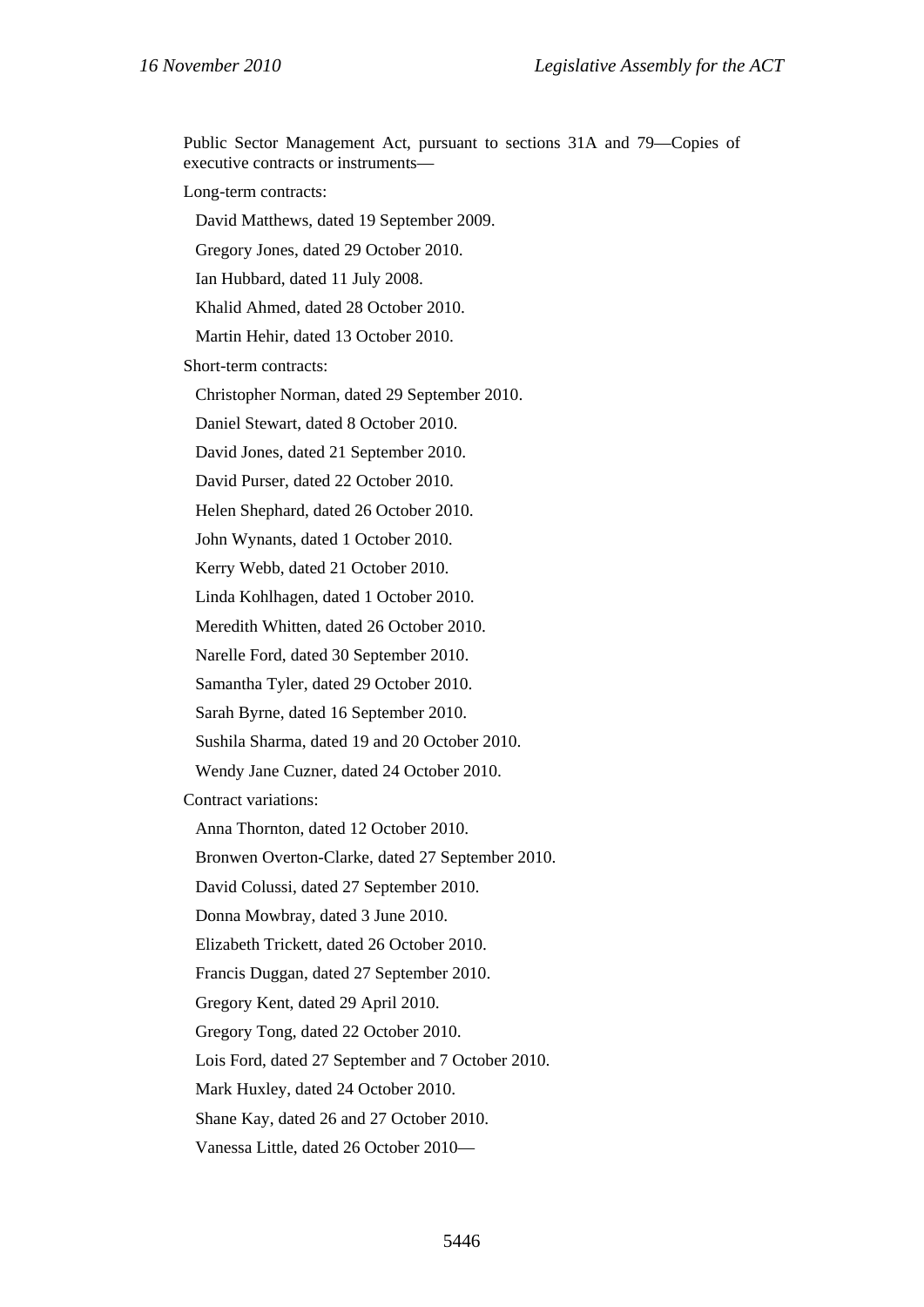I ask leave to make a statement in relation to the papers.

Leave granted.

**MR STANHOPE**: Thank you, Madam Assistant Speaker. I present another set of executive contracts. These documents are tabled in accordance with sections 31A and 79 of the Public Sector Management Act, which require the tabling of all chief executive and executive contracts and contract variations. Contracts were previously tabled on 19 October 2010. Today I present five long-term contracts, 14 short-term contracts and 12 contract variations. The details of the contracts will be circulated to members.

## **Terrorism (Extraordinary Temporary Powers) Act 2006 Paper and statement by minister**

**MR CORBELL**: (Molonglo—Attorney-General, Minister for the Environment, Climate Change and Water, Minister for Energy and Minister for Police and Emergency Services): For the information of members, I present the following paper:

Terrorism (Extraordinary Temporary Powers) Act, pursuant to subsection 100(b)—Review of the operation and effectiveness of the Act—

I seek leave to make a statement in relation to the paper.

Leave granted.

**MR CORBELL**: Thank you, Madam Assistant Speaker. Today I am tabling the government's review of the Terrorism (Extraordinary Temporary Powers) Act 2006. This review fulfils the government's statutory requirement to complete a review of the operation and effectiveness of the ACT's terrorism act, which must be tabled in the Assembly before 19 November 2010.

Before I outline the eight recommendations arising from the review, I will provide members with an overview of the circumstances behind the enactment of the ACT's terrorism act. In 2008, Australia's national approach to terrorism was formalised by the intergovernmental agreement on Australia's national counter-terrorism arrangements. As a result of the agreement, in 2003 the states referred their powers to legislate for terrorism offences to the commonwealth. This resulted in the commonwealth enacting comprehensive national terrorism offences.

In late 2005, following the London terrorist attacks, it was necessary to review Australia's terrorism laws to assess Australia's ability to respond to a similar attack. The London attacks highlighted a change in the strategy of terrorist organisations, because the planning and implementation of the attacks was from within the United Kingdom.

Consequently, the Council of Australian Governments counter-terrorism summit agreed that state and territory governments would enact further laws to combat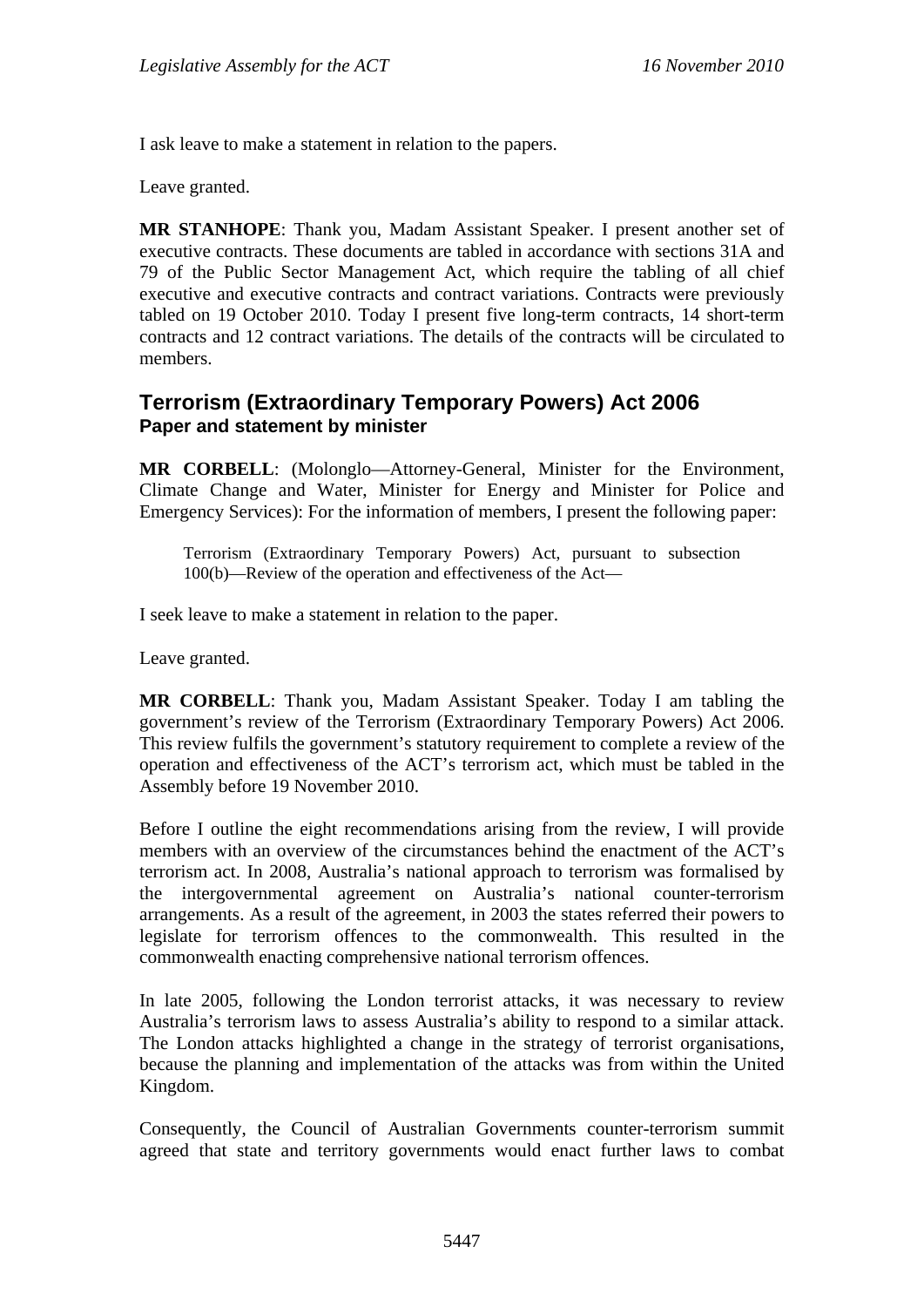terrorism, which the commonwealth could not enact due to constitutional constraints. These new laws were deemed necessary as they provide specific powers to police to respond should a terrorist attack be organised and executed within Australia.

The ACT's terrorism act commenced on 19 November 2006. It allows for the preventative detention of a person for up to 14 days to prevent an imminent terrorist attack or to preserve evidence relating to the commission of terrorist acts. The act also provides police with special stop, search and seizure powers to be used in response to, and in the investigation of, terrorist acts.

The review makes eight recommendations, which I will now describe for members. Firstly, the review recommends that the terrorism act continue past the expiry date of 11 November 2011. This conclusion is based on an analysis of terrorism assessments conducted by the commonwealth government, the Australian Security Intelligence Organisation and the reviews of similar legislative schemes conducted by governments across Australia.

It is important to note that, due to the cross-jurisdictional challenges presented by terrorism, Australia's response relies on the complementary roles between the commonwealth, states and territories. Significantly, our counterparts across Australian jurisdictions who have reviewed their counter-terrorism legislative schemes have all recommended that their legislation continue.

The recommendations from our interstate counterparts to continue their respective acts was despite the fact that, like the ACT, many of the jurisdictions have not exercised the powers in their counter-terrorism legislative schemes. This is apart from Victoria, who have exercised their powers on various occasions to support counter-terrorism investigations.

The continuation of the ACT's terrorism act is therefore necessary because it supports the national legislative approach and, furthermore, because of the specific threat to the ACT. As the ACT houses the seat of government and approximately 90 diplomatic missions, it is a potential target for a terrorist act. This is evidenced by the fact that the Israeli embassy was the target of the publicised planned but aborted terrorist act in 2000.

Australians continue to face the threats of terrorism. The current security assessment, conducted by ASIO, is medium. A medium assessment indicates that a terrorist act is feasible and could occur. ASIO have also recently reported that, in 2008-09, Australia was identified as a terrorist target by Islamic extremists. The most serious activity identified by ASIO was the alleged planning by a Melbourne-based group of extremists of an armed suicide assault on an Australian military facility.

The commonwealth government have also reported in their recent counter-terrorism white paper that 38 people have been prosecuted or are being prosecuted as a result of counter-terrorism operations. Thirty-five of these prosecutions have been for offences against the terrorism offences located in the commonwealth Criminal Code. Whilst a number of these prosecutions are ongoing, 20 people have been convicted of terrorism offences.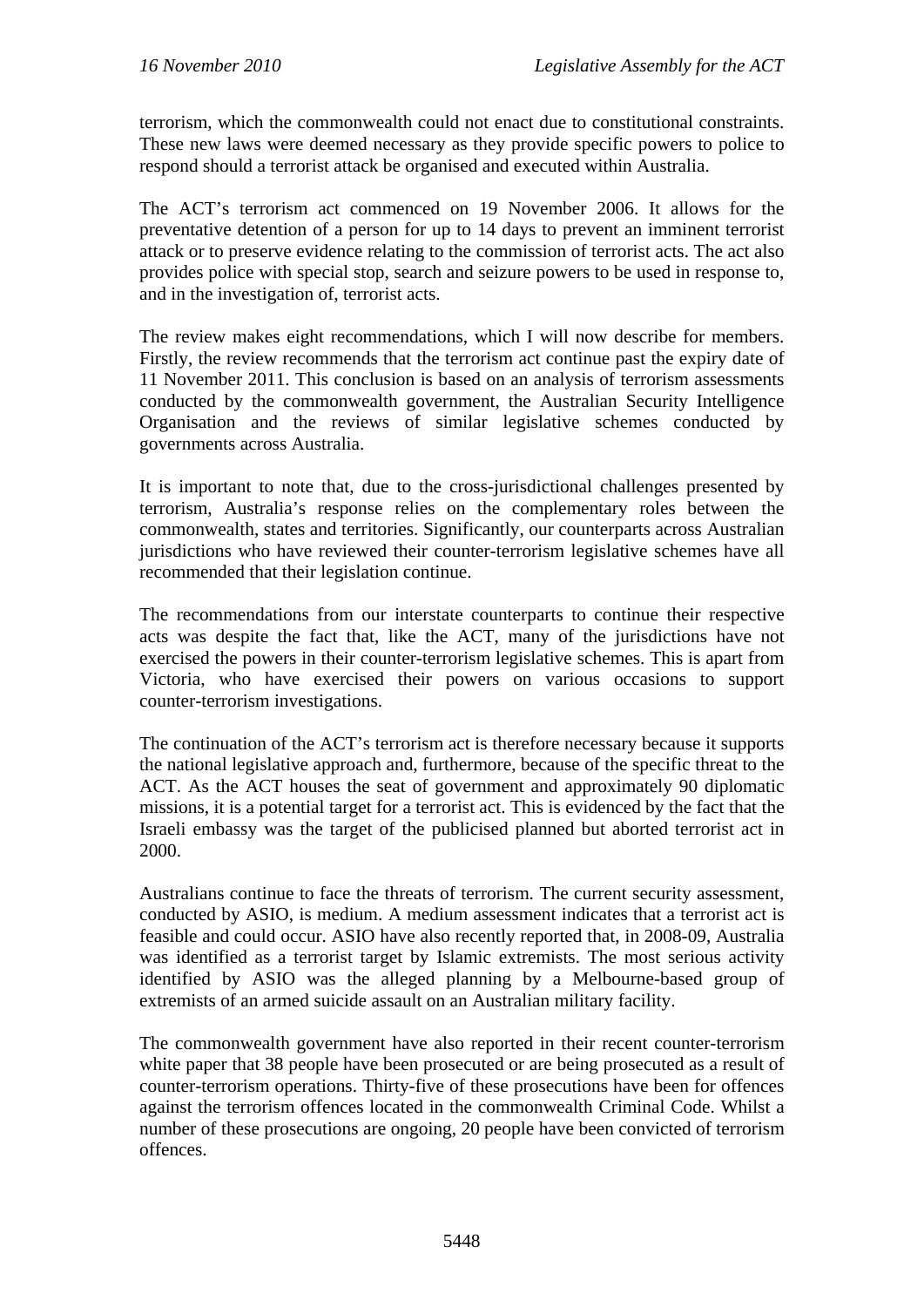The second recommendation is to extend the expiry clause, at section 101 of the terrorism act, to 11 November 2016. This expiry date will be 10 years after the commencement of the ACT's act.

The third recommendation is for a further review clause to be included at section 100. It is proposed that the second review be conducted before the end of the terrorism act's ninth year of operation.

Recommendation 4 proposes that an issue be referred to the ACT government's current review of police criminal investigative powers. It is recommended that the review considers whether a general warning should be included in ACT legislation to require police officers to warn that a failure to comply with an order or direction may amount to an offence.

Recommendations 5 to 8 propose minor amendments to the terrorism act to ensure that the act is consistent with other legislation in the ACT and that the act operates in the way the government intended.

I note that in 2011 the government intends to present a bill to the Assembly to give effect to the recommendations that are outlined in this review. I commend the paper to the Assembly.

# **Papers**

**Mr Corbell** presented the following papers:

ACT Criminal Justice—Statistical Profile 2010—September quarter.

**Subordinate legislation (including explanatory statements unless otherwise stated)** 

Legislation Act, pursuant to section 64—

Criminal Code—Criminal Code Amendment Regulation 2010 (No 1)— Subordinate Law SL2010-41 (LR, 25 October 2010).

Government Agencies (Campaign Advertising) Act—

Government Agencies (Campaign Advertising) Exemption 2010 (No 4)— Disallowable Instrument DI2010-272 (LR, 21 October 2010).

Government Agencies (Campaign Advertising) Exemption 2010 (No 5)— Disallowable Instrument DI2010-278 (LR, 28 October 2010).

Health Act—Health (Fees) Determination 2010 (No 4)—Disallowable Instrument DI2010-274 (LR, 25 October 2010).

Health Professionals Act—Health Professionals Amendment Regulation 2010 (No 2)—Subordinate Law SL2010-43 (LR, 1 November 2010).

Juries Act—Juries (Payment) Determination 2010—Disallowable Instrument DI2010-270 (LR, 21 October 2010).

Magistrates Court Act—Magistrates Court (Dangerous Goods Road Transport Infringement Notices) Regulation 2010—Subordinate Law SL2010-42 (LR, 28 October 2010).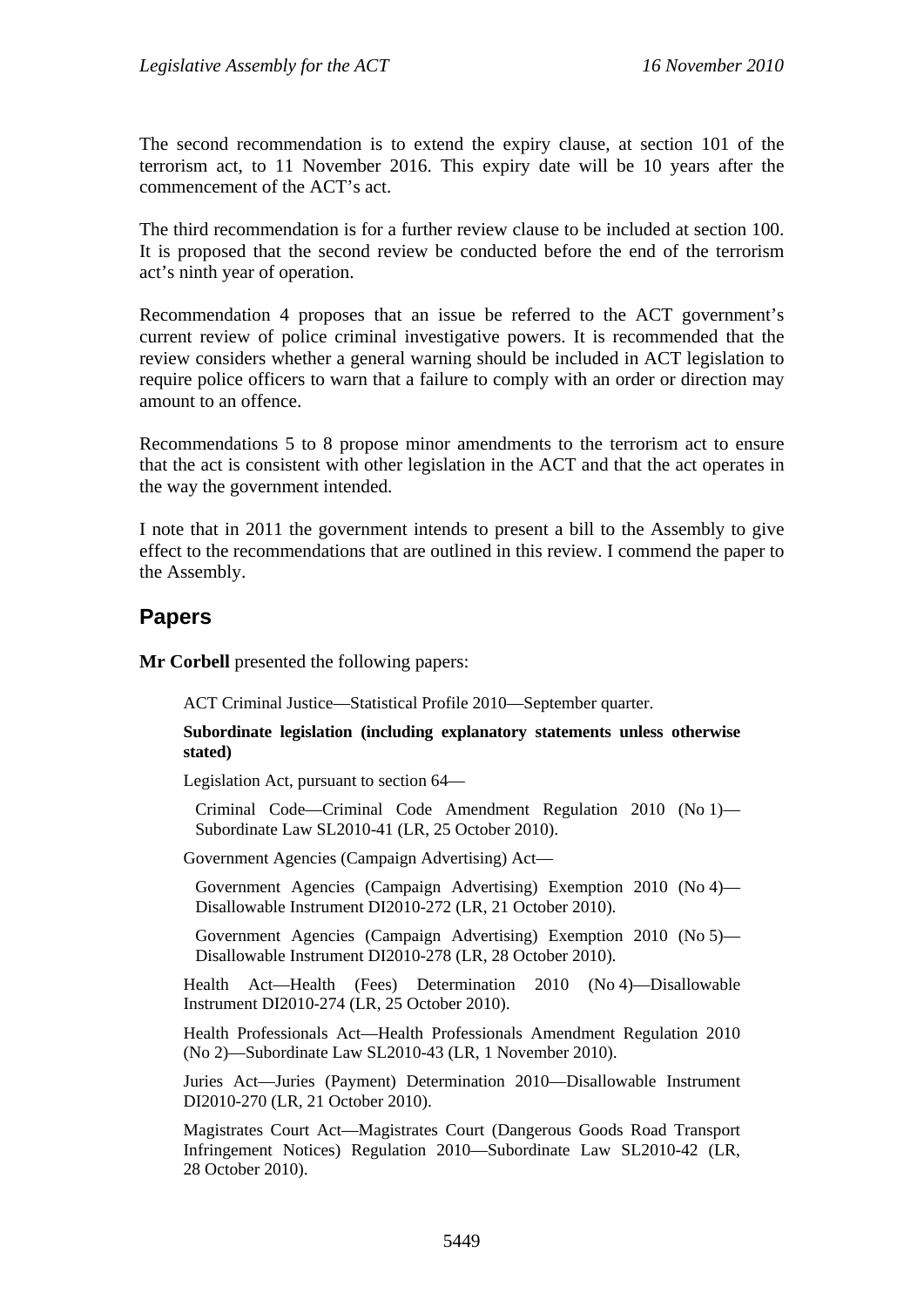Medicines, Poisons and Therapeutic Goods Act—Medicines, Poisons and Therapeutic Goods (Fees) Determination 2010 (No 1)—Disallowable Instrument DI2010-277 (LR, 28 October 2010).

Planning and Development Act—Planning and Development (Jerrabomberra Wetlands Nature Reserve) Plan of Management 2010—Disallowable Instrument DI2010-280 (LR, 28 October 2010).

Planning and Development Regulation—Planning and Development (Change of Use Charge—GP Practice Clinics) Policy Direction 2010 (No 1)—Disallowable Instrument DI2010-275 (LR, 25 October 2010).

Road Transport (General) Act—Road Transport (General) Application of Road Transport Legislation Declaration 2010 (No 8)—Disallowable Instrument DI2010-282 (LR, 31 October 2010).

Road Transport (Offences) Regulation—Road Transport (Offences) (Declaration of Holiday Period) Determination 2010 (No 1)—Disallowable Instrument DI2010-281 (LR, 1 November 2010).

Utilities Act and Utilities (Water Conservation) Regulation—Utilities Water Conservation Measures Approval 2010—Disallowable Instrument DI2010-279 (LR, 31 October 2010).

## **Financial Management Act—instrument Paper and statement by minister**

**MS GALLAGHER** (Molonglo—Deputy Chief Minister, Treasurer, Minister for Health and Minister for Industrial Relations): For the information of members, I present the following paper:

Financial Management Act, pursuant to section 14—Instrument directing a transfer of funds within the Department of Territory and Municipal Services, including a statement of reasons, dated 27 and 29 October 2010—

I ask leave to make a statement in relation to the paper.

Leave granted.

**MS GALLAGHER**: As required by the Financial Management Act, I table an instrument issued under section 14 of the act. Section 14 of the act, "Transfer of funds between appropriations", allows for the transfer of funds between appropriations as endorsed by the executive. The direction and statement of reasons for this instrument must be tabled in the Assembly within three sitting days after it is given.

This instrument transfers \$51,000 in the Department of Territory and Municipal Services net cost of outputs appropriation to departmental capital injection. The transfer is required to correct an adjustment made in the 2010-11 budget relating to a reduction in commonwealth funding. The reduction in funding was inadvertently applied to the black spot program funded through capital injection instead of the road maintenance program which is funded through net costs of out outputs. I commend the instrument to the Assembly.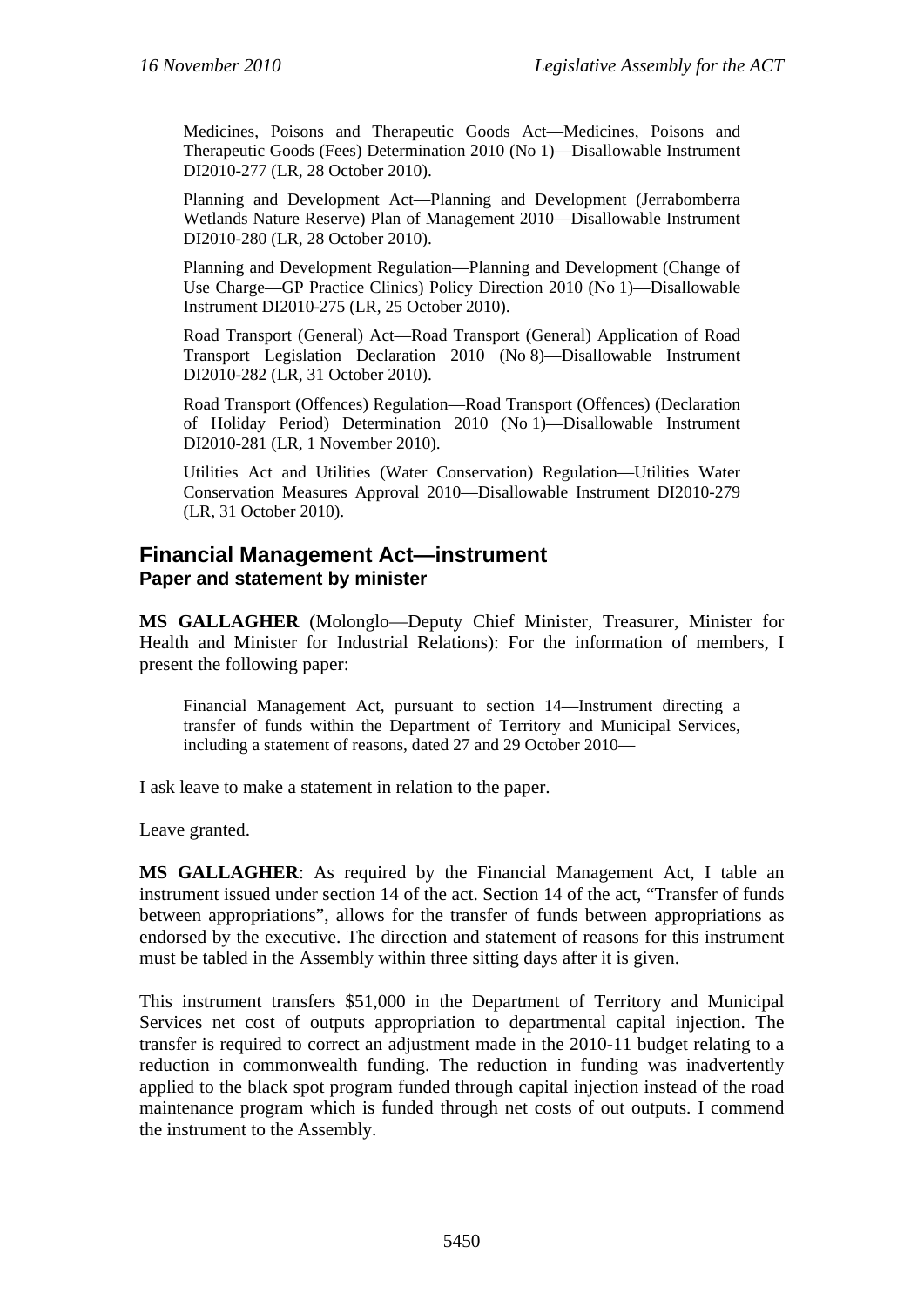## **Financial Management Act—instrument Paper and statement by minister**

**MS GALLAGHER** (Molonglo—Deputy Chief Minister, Treasurer, Minister for Health and Minister for Industrial Relations): For the information of members, I present the following paper:

Financial Management Act, pursuant to section 16—Instrument directing a transfer of appropriations from the Department of Territory and Municipal Services to the Department of Land and Property Services, including a statement of reasons, dated 3 November 2010.

I seek leave to make a statement in relation to the paper.

Leave granted.

**MS GALLAGHER**: As required by the Financial Management Act, I hereby table an instrument issued under section 16 of the act. Sections 16(1) and (2) of the Financial Management Act allow the Treasurer to authorise the transfer of appropriations for a service or a function to another entity following a change in responsibility for that service or function.

Section 16(3) of the Financial Management Act requires that within three sitting days after the day the authorisation is given the Treasurer must present a copy of the direction and associated statement of reasons to the Legislative Assembly.

This instrument facilitates the transfer of \$51.464 million in capital injection appropriation associated with the transfer of land release projects and various projects in the city centre from the Department of Territory and Municipal Services to the Department of Land and Property Services.

This transfer will centralise the delivery of land release projects within the department responsible for land release under the current administrative arrangements. The transfer is budget neutral and I commend the instrument to the Assembly.

## **Financial Management Act—instrument Paper and statement by minister**

**MS GALLAGHER** (Molonglo—Deputy Chief Minister, Treasurer, Minister for Health and Minister for Industrial Relations): For the information of members, I present the following paper:

Financial Management Act, pursuant to section 16B—Instrument authorising the rollover of undisbursed appropriation of the Department of Territory and Municipal Services, including a statement of reasons, dated 3 November 2010.

I seek leave to make a statement in relation to the paper.

Leave granted.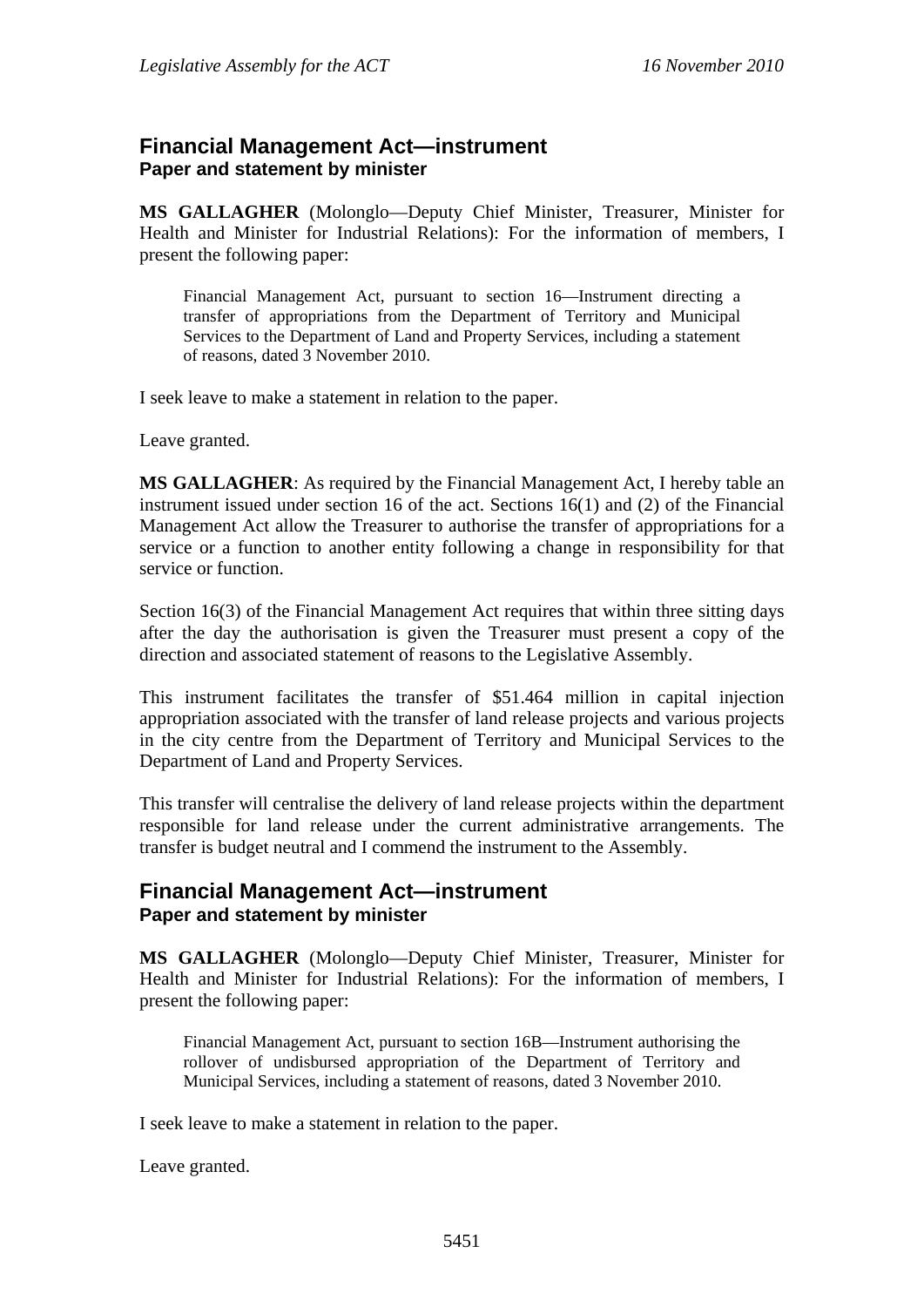**MS GALLAGHER**: Section 16B of the Financial Management Act relating to rollover of undisbursed appropriation allows for appropriations to be preserved from one financial year to the next as outlined in the instruments signed by me as Treasurer. As required by the act, I table a copy of a recent authorisation made to roll over undisbursed appropriation from 2009-10 to 2010-11.

This package includes one instrument for one project signed under 16B. The appropriation being rolled over was not disbursed during 2009-10 and is still required in 2010-11 for the completion of the project identified in the instrument. The instrument authorises a total of \$94,000 of capital injection appropriation to be rolled into 2010-11 for the Department of Territory and Municipal Services. The rollover is required for the Canberra CBD upgrade program which was delayed due to consultation outcomes.

This rollover is being made as the appropriation clearly relates to project funds where commitments have been entered into but the related cash was not required or expended during the year of appropriation, for example, where capital works projects or initiatives for which the timing of delivery has been changed or delayed, where outstanding contractual or pending claims exist or where there are delays in implementing budgeted recurrent initiatives.

Specific details regarding the rollover are included in the instrument and I commend these papers to the Assembly.

## **Financial Management Act—consolidated financial report Paper and statement by minister**

**MS GALLAGHER** (Molonglo—Deputy Chief Minister, Treasurer, Minister for Health and Minister for Industrial Relations) (3.25): For the information of members, I present the following paper:

Financial Management Act, pursuant to section 26—Consolidated Financial Report—Financial quarter ending 30 September 2010.

This report was circulated to members when the Assembly was not sitting. I seek leave to make a statement in relation to the paper.

Leave granted.

**MS GALLAGHER**: I present to the Assembly the September quarter 2010 financial report for the territory. This report is required under section 26 of the Financial Management Act. The September quarter 2010 results are in line with expectations, presenting a headline net operating balance for the general government sector of a \$107.3 million surplus against a year-to-date budgeted surplus of \$108.8 million.

The strong September year-to-date result is in line with previous September quarters and is significantly influenced by the full year recording of general rates in the first quarter in line with accounting practice.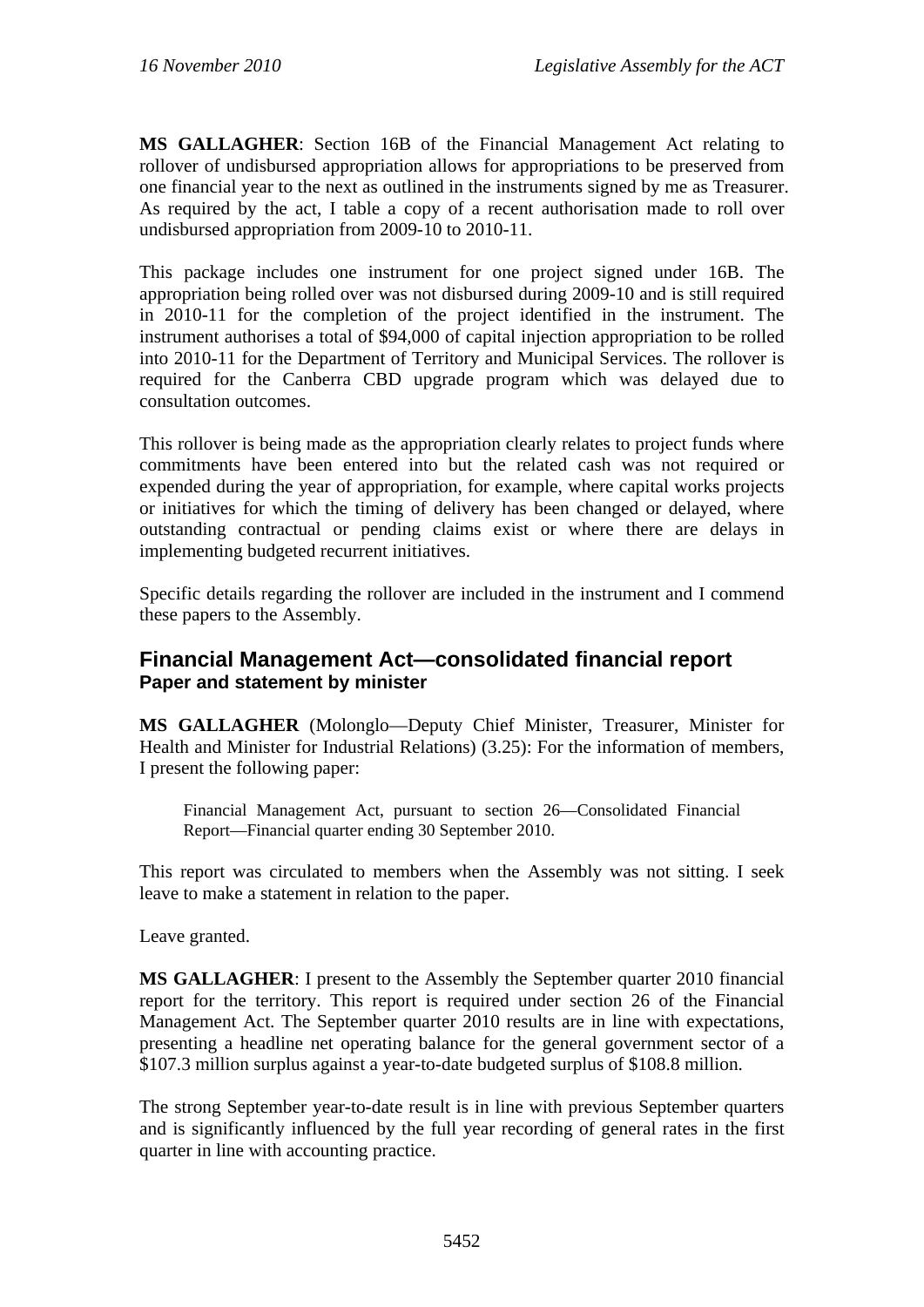The territory continues to maintain a strong balance sheet as reflected in a number of the indicators such as net worth, net financial liabilities and net debt. I commend the report to the Assembly and move:

That the Assembly take note of the paper.

**MR SMYTH** (Brindabella) (3.27): I thank the Treasurer for the tabling of the September quarter 2010 consolidated financial report.

**Ms Gallagher**: You are the only excited person about the September quarter, Brendan.

**MR SMYTH**: It is very important, and the Treasurer will no doubt surely table the consolidated annual financial statements, because it is important that the two are read in concert. I note that the consolidated financial report was released on 5 November for those that were not at the wonderful hearing that we had last week, the day after the Treasurer appeared before PAC for the annual report hearing. Some might say it was a clever strategy to avoid any questioning on this report, but the minister assured us that there was no conspiracy; it was just coincidence that it arrived the day after we had had the hearings that it may have got an airing in. Another win for openness, transparency and accountability!

If you take the September quarter report as the quarter that follows on, it is important because in a sense they complement each other because one provides a quarterly follow-on to the other's insight into the performance during the previous financial year.

I am sure the Treasurer at one level will say that it would appear that the ACT economy and fiscals are travelling very well. I am sure she would be delighted to say that—that there is no need to be concerned; everything is travelling along quite nicely and "we've got a plan". But, unfortunately, all is not what it seems from the information in this relatively benign report. What you can take at first blush is that there is absolutely no sense that this government is attempting to drive the ACT economy. It is, in fact, the economy that is driving the government. And there is no sense that this government is responding to economic developments in the way in which other jurisdictions are responding.

We know, because the Treasurer always quotes from it when it is in her favour, that the latest report on state economies from CommSec, the economic research arm of the Commonwealth Bank, concluded that the ACT and Western Australia have been the two best performing economies in Australia. One would expect that this would see the ACT budget performing as well as those in other jurisdictions—wouldn't we? especially given the strength of federal government spending in the ACT, the very strong ACT housing market and very low unemployment in the ACT.

But what is the reality? If we look at the performance of various of the other states for the 2009-10 financial year we see that even the cot case economy, New South Wales, recorded a \$2 billion turnaround, largely due to a much stronger residential property market. Victoria recorded a surplus—it was four times the original surplus estimate of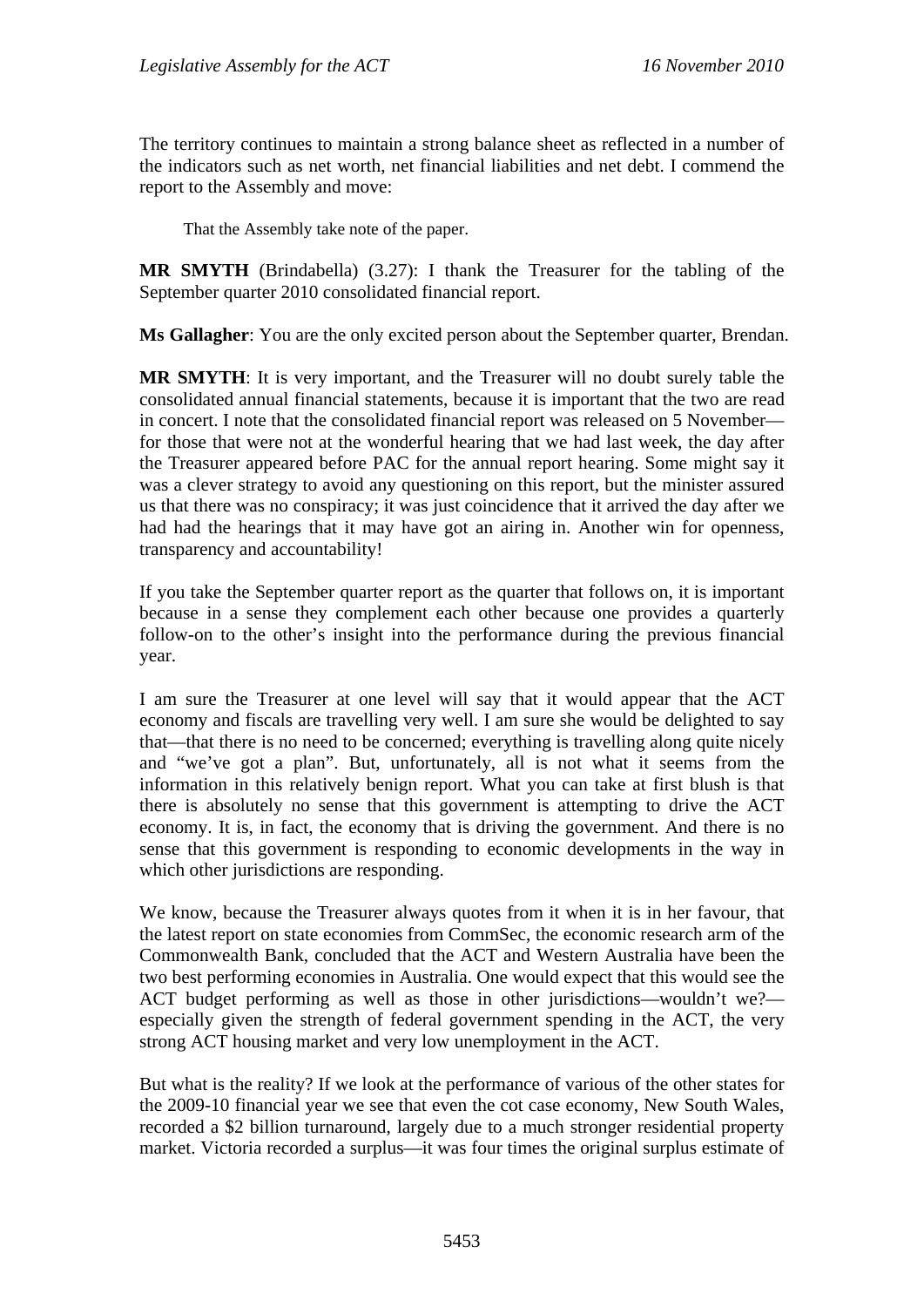\$165 million—again because of a stronger property market, increased payroll and motor vehicle taxes. Queensland, the state that had its rating downgraded, recorded a \$1.7 billion turnaround, and South Australia recorded a half-billion dollar turnaround. Western Australia doubled their estimated surplus of \$400 million, and even Tasmania recorded a turnaround of \$135 million to record a surplus.

So where is the ACT in this mix? How has the ACT, judged by CommSec to be one of the two best performing states, ranked against the other states? I look forward to the Treasurer telling us where the ACT is in this, simply because what you see is almost a steady state. There is no dramatic turn around because, again, this government is not driving the economy; the economy is simply driving itself.

There are a couple of other matters, and they both relate to superannuation. On page 34 of the consolidated report there is a reference to various transaction dealings with the payments of entitlements under the CSS and PSS schemes. I note that the payments for emerging costs increase from \$71 million in 2008-09 to \$97 million in 2009-10. It appears, however, that the ACT underpaid for these costs in 2008-09. When she rises, perhaps the Treasurer could tell the Assembly why there was such a large increase year on year in the payment for emerging costs and why such a large adjustment was required after the actuary's review of these payments.

On page 35, for instance, of the consolidated reports, there is some commentary on the superannuation liability. The assumptions on which this liability is determined are set out on page 39 for all the members who I am sure are interested in the territory's largest debt. I note that the discount rate that was used during 2009-10 was 5.16 per cent. As the general interest rate environment has started to move up in recent months, I wonder if the Treasurer could advise the Assembly what this means for the determination of the superannuation liability. I certainly look forward to the Treasurer's speech concerning the consolidated annual financial statements, and I look forward to her answers to those questions.

Question resolved in the affirmative.

# **Financial Management Act—consolidated annual financial statements 2009-2010 Paper and statement by minister**

**MS GALLAGHER** (Molonglo—Deputy Chief Minister, Treasurer, Minister for Health and Minister for Industrial Relations): For the information of members, I present the following paper:

Financial Management Act, pursuant to section 25—Consolidated Annual Financial Statements, including audit opinion—2009-2010 financial year

This report was circulated to members when the Assembly was not sitting, and I ask leave to make a short statement in relation to the paper.

Leave granted.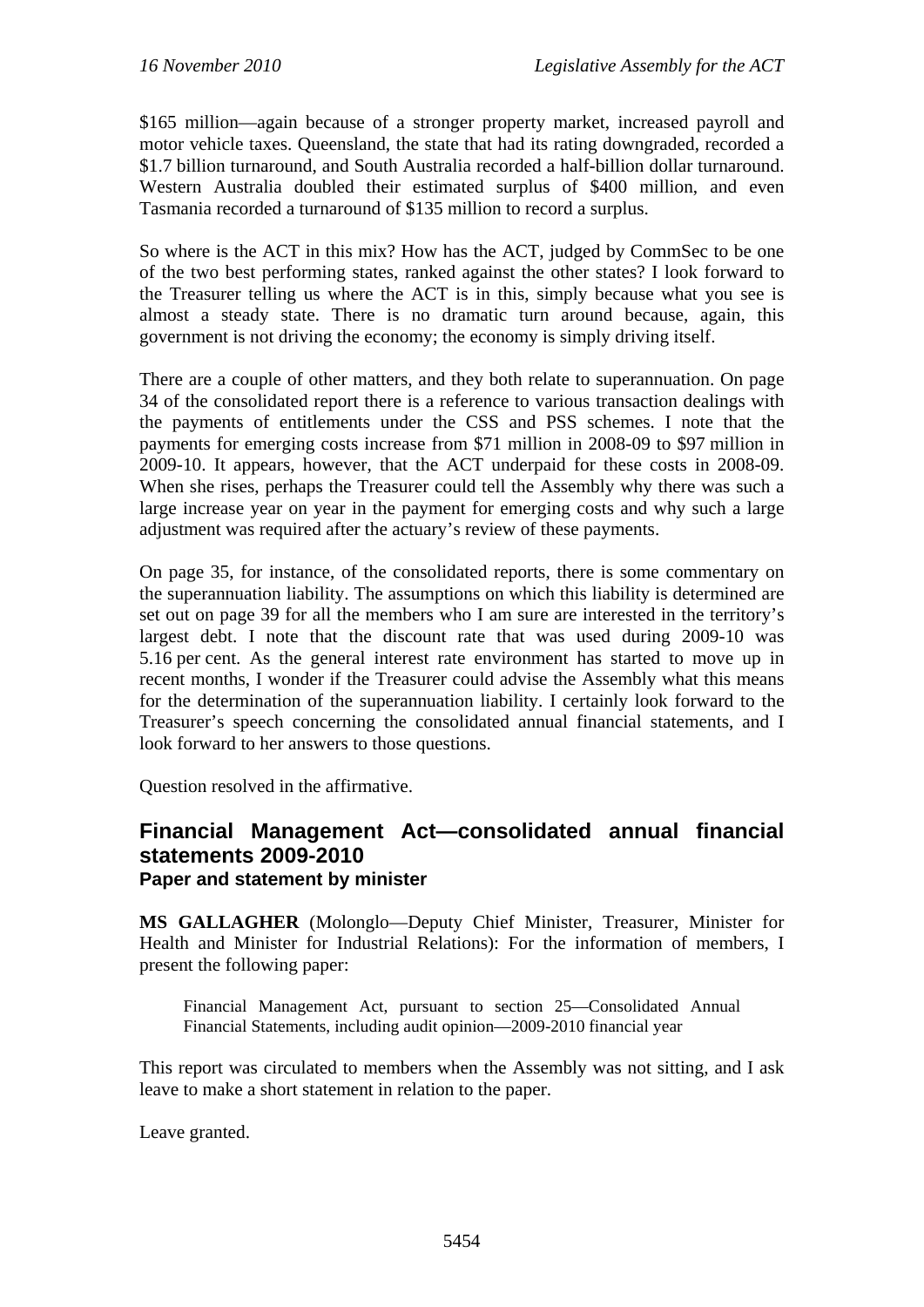**MS GALLAGHER**: I am pleased to present to the Assembly the 2009-10 consolidated annual financial statements for the territory. I am pleased to advise that the consolidated statements have received an unqualified opinion from the Auditor-General. The final 2009-10 headline net operating balance for the general government sector is a surplus of \$147.9 million. This is a positive outcome for the territory, highlighting the government's disciplined approach to management of the territory's finances and a commitment to financial control across the sector.

Key financial indicators in the balance sheet indicate that net worth has grown to \$15.4 billion, while net debt remains in a negative position, demonstrating that the territory's GGS cash reserves and investments are greater than our gross debt liabilities.

The ACT continues to have one of the strongest balance sheets of any government in Australia. Combined with our fiscal strategy to strengthen our operating position and to manage debt prudently, there are strong grounds to indicate the territory can continue to meet its liabilities as and when they full due and continue to be assigned a AAA credit rating when Standard & Poor's report on their 2010 review of the ACT. I know Mr Smyth will be eagerly awaiting that report—quietly confident, but eagerly awaiting it.

When the revenues from the commonwealth stimulus initiatives are excluded from the result, the underlying GGS net operating balance is, however, a deficit of \$6.7 billion. The commonwealth stimulus packages have been very welcome. Their initiatives, as well as our own, have been essential to support jobs and maintain confidence in the economy. The positive impact of this is seen clearly in our economic performance.

Despite the improved result in 2009-10, we do need to be mindful as the challenges outlined in the 2010-11 budget remain. The budget remains in deficit, and we need to continue with our efforts and the objectives in the budget plan to get the budget back to surplus.

The headline net operating balance improved by \$93.7 million compared to the 2009-10 estimated outcome. This improvement largely reflects a number of technical outcomes and adjustments which have occurred following the release of the budget. As previously outlined in the June interim report, these include: externally driven factors such as payments by the commonwealth for financial assistance grants brought forward to 2009-10 and those related to the sale of government goods and services; outcomes associated with the ongoing management of the territory's liabilities for superannuation and insurance; transactional variances associated with the transfer of assets between the government agencies; improved revenue from the Land Development Agency; and higher dividends from Actew as a result of the ActewAGL joint venture activities.

Additionally, other technical variations have impacted on this result since the release of the interim report and include: variations associated with the revised discount factor impacts; increased depreciation expenses associated with the write-down of the Canberra hospital car park; and the recognition of make-good provisions for fit-outs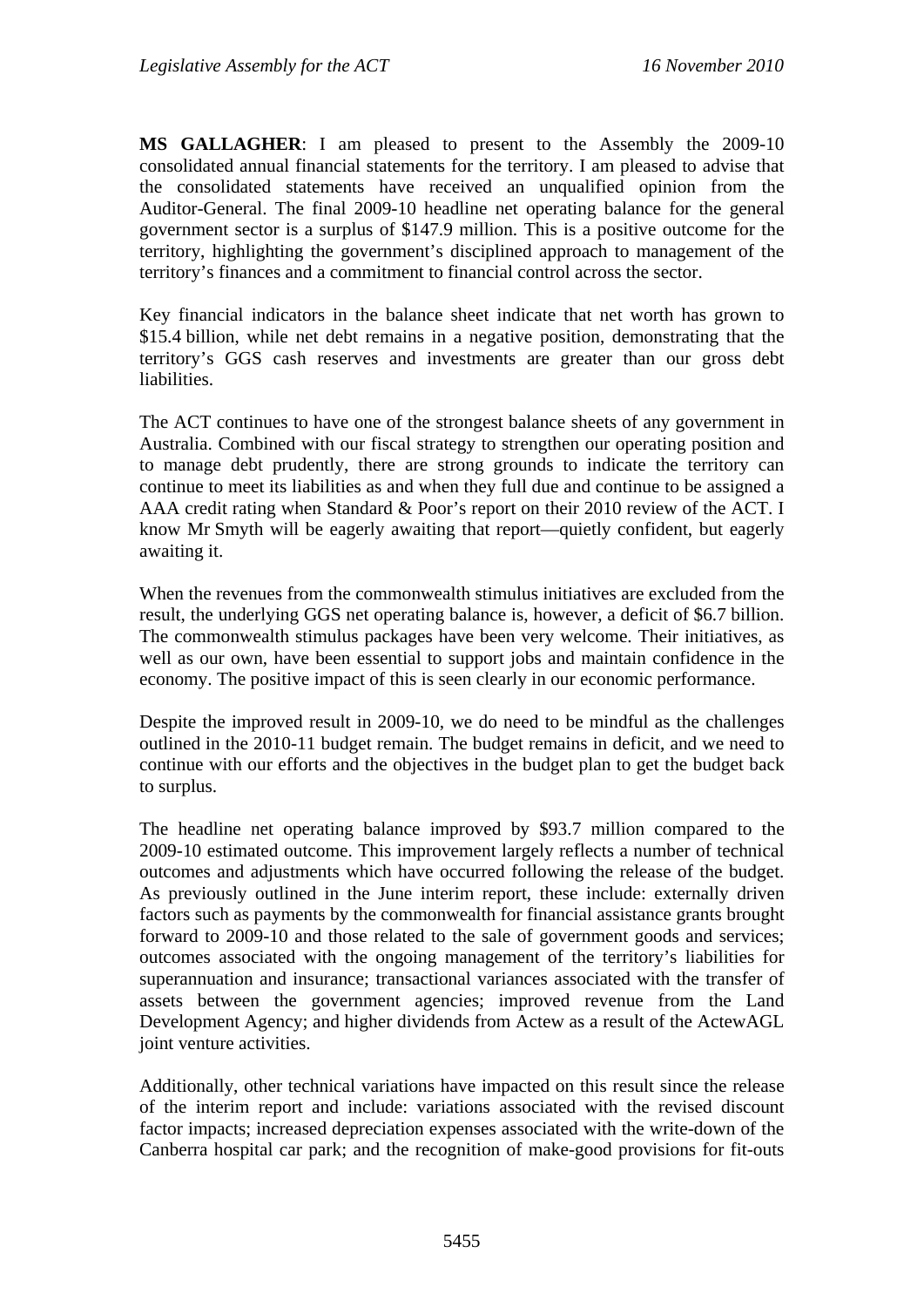in government-leased accommodation. Many of these variations are technical in nature and will not flow across the forward estimates.

I am pleased to report that our economy has seen continued improvements in growth in the latter quarter of the financial year, and prospects for the Australian and ACT economies remain positive. The territory's state final demand was 7.8 per cent in year-on-year original terms in the June quarter 2010, predominantly due to strengthening in public demand and public infrastructure investment.

Following two years of below average growth, household final consumption expenditure in 2009-10 in the ACT has increased at its fastest pace in eight years. This was supported by strong employment growth of 1.2 per cent and solid population growth of 1.9 per cent.

Private dwelling construction also increased at a solid pace, reflecting the impact of initiatives to stimulate first homebuyer activity, the relatively low official interest rate environment, solid population growth and increased land supply through our accelerated program. Even with this improved outlook, the territory still has a substantial task ahead to return the budget to surplus, and we should be mindful of the budget adjustment task of our federal counterparts and the risks this represents for the territory economy and budget moving forward.

I can advise members that the next update of the territory's financial position will be released with the budget review in February 2011—in line with Mr Smyth's preference—including a review of our revenue forecasts and impacts of the commonwealth's mid-year economic and fiscal outlook.

The financial statements I present today have been prepared in accordance with the Australian accounting standards and are in line with the requirements of the Financial Management Act.

The issue Mr Smyth raised around the superannuation liability fluctuating goes back to the issue mentioned at the previous question time, where the discount rate when the budget was put together was 5.9 per cent. A long-term average of six per cent is used, and when the budget was put together it was 5.9. It actually was 5.19, so the liability has increased. That is the chunky change in the order of \$40 million.

In terms of how we meet our liability into the future, we have our own review processes built in. If the discount rate had not changed, I am advised that we would be on target at 50 per cent of our liability being met. It is now at 45 per cent. There is a three-year review, I think, during 2011-12. We are taking a very close look at this and remain committed to our target at that point in time. I commend the statements to the Assembly.

## **Implementation plan—Future directions towards challenge 2014 Paper**

**MS BURCH** (Brindabella—Minister for Disability, Housing and Community Services, Minister for Ageing, Minister for Multicultural Affairs and Minister for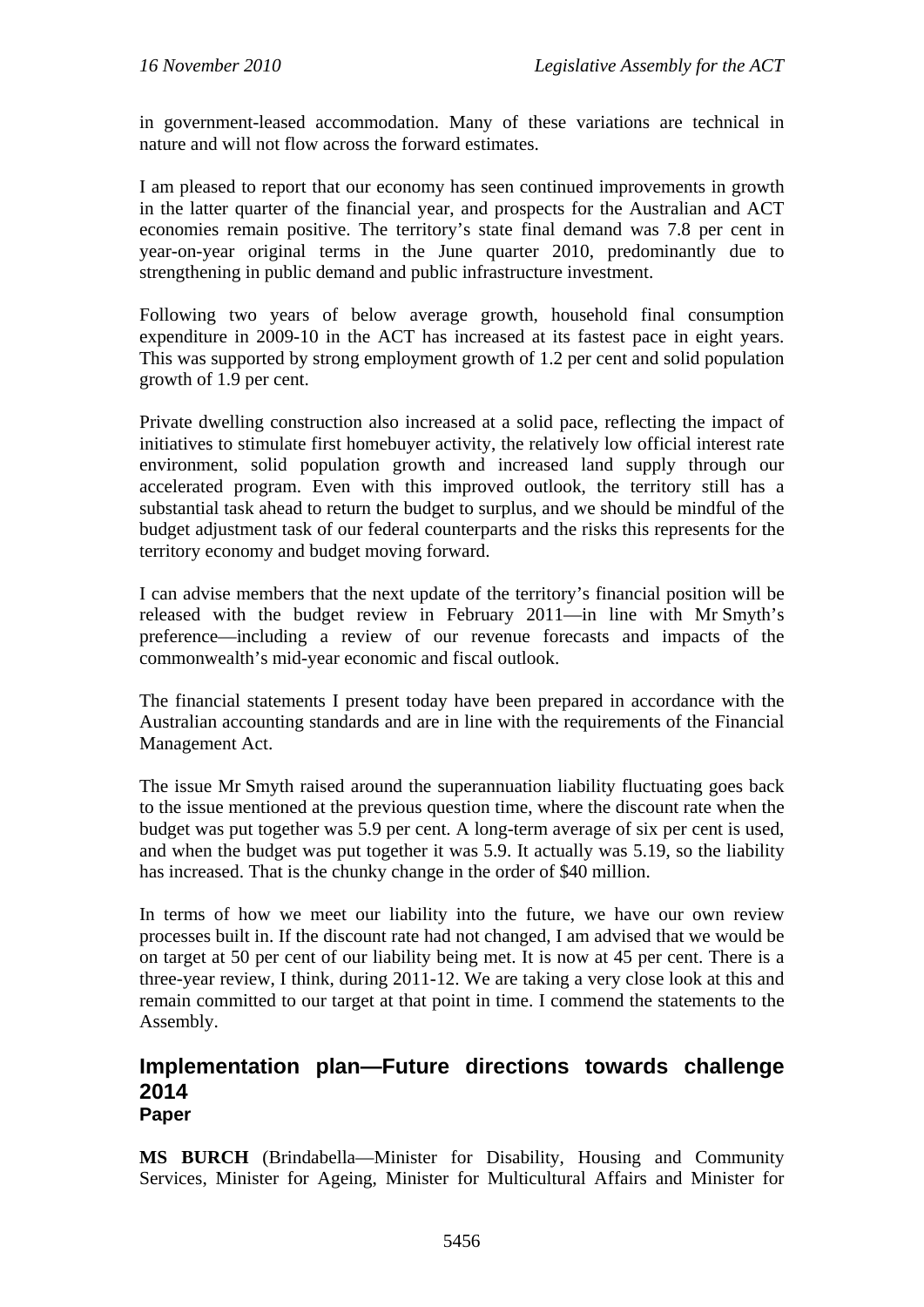Women) (3.38): For the information of members I present a paper entitled *Future directions: towards challenge 2014—implementation plan: 2010-2014.* I move:

That the Assembly take note of the paper.

I am pleased to table the ACT government's next implementation plan for people with a disability in the ACT, *Future directions: towards challenge 2014—implementation plan: 2010-2014*. This government is committed to improving outcomes and opportunities for all Canberrans with disability and achieving the vision established in 2002 that all people with a disability achieve what they want to achieve, live how they choose to live and are valued as full and equal members of the ACT community.

The 10-year vision articulated in challenge 2014 calls on the whole community, including government, to take responsibility for effective change to improve the potential for people with a disability to enjoy meaningful, valued and included lives in our ACT community.

For those of you who may not know, there are an estimated 45,000 people with a disability in the ACT. In September of 2004, this government launched *Future directions: a framework for the ACT 200420-08*. This was the first step in a collaborative, coordinated and holistic approach to achieve the vision and the rights of people with disability to self determination, respect, dignity and participation in all levels of the community. The framework delivered considerable gains for individuals, families and community services.

You would know that the ACT government has significantly increased recurrent funding for disability support since 2002-03 from \$41.5 million to \$74.1 million in 2010-11. This represents a 79 per cent increase in annual recurrent funding. As well, the government continues the reform and evaluation of how services are delivered. Along the way, we have seen innovation, courage and vision in how we do our work, and the future looks positive.

Continuing this commitment, the ACT government launched *Future directions: towards challenge 2014* in September of 2009. This document is the ACT government's guide for delivering disability policy and services over the next four years. It is a bold piece of work, crafted with the assistance of people with a disability, their carers, their families and others in the community, and it is making a real difference in the lives of people with a disability and, therefore, their families.

An important element of future directions was an initial 2009-10 plan of action. Since the launch of this first implementation plan, significant progress has been made against its 42 actions, and I would like to outline a few of these here today.

The ACT government has progressed actions that will assist people with disability to get the right support at the right time and in the right place. We have achieved this through developing policy frameworks to better support people with a disability who are ageing and Aboriginal Torres Strait Islander people with a disability, piloting direct funding approaches for people with a disability after consulting on direct payment options, implementing programs to reduce household energy and water costs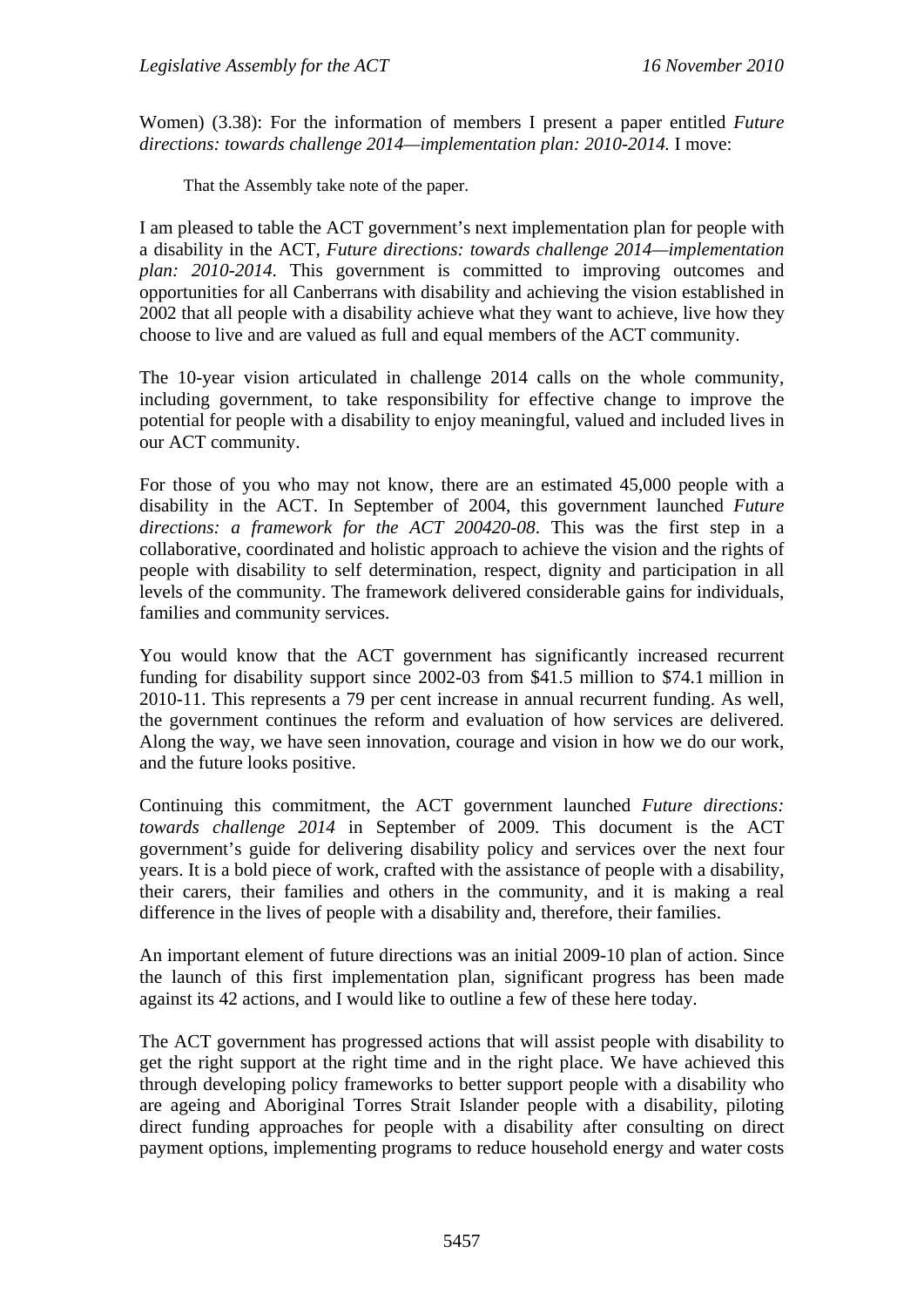for people with a disability, and implementing the policy framework for children and young people with a disability and their families.

We have taken significant steps to assist more people with disability to contribute to the community. We have achieved this through partnering with Social Ventures Australia to establish the ACT social enterprise hub, which is already enhancing self-employment opportunities for people with a disability, and the ACT government has provided funding to the ACT social enterprise hub of \$230,000 over three years; developing a disability education strategic plan 2010-13 for public schools, which was guided by the 2009 review of special education in ACT schools; establishing a transition service in 2009 which is already improving outcomes for many school leavers who need time-limited support to establish themselves into early adult lives; and forming partnerships with community and environmental groups to provide volunteering opportunities for people with a disability.

We have also taken steps to enable people with a disability to socialise and engage in the community. We have developed and supported a broad range of inclusive sports, arts and recreational activities. For example, Basketball ACT and Wheelchair Sports New South Wales have started a weekly wheelchair basketball competition at the Belconnen stadium for basketballers with a disability and able-bodied basketballers.

We have delivered disability awareness training to the Australian Federal Police and ambulance drivers and developed a disability awareness and discrimination training register. We provided innovation grants of \$200,000 for eight projects in 2009 and a further \$200,000 for seven projects in 2010. These projects support the community participation of people with a disability and showcase non-traditional approaches to support.

The ACT government has explored new ways of providing information to people with a disability and their families. Public information stalls have been held in shopping centres; the Luke 14 Launch, which is a disability awareness program for church groups, and as part of National Aboriginal and Torres Strait Islander Observance Committee—NAIDOC—Week in July 2010.

We are closer to achieving the goal that people with a disability are able to tell their story once. We are working on a no-wrong-door scheme for people to receive information about supports and services and apply for multiple supports across a service system using a web-based personal information collection tool. We are also improving the quality of the service system, providing an access guide for government, business and community, and a new workforce strategic plan for the period 2010-14.

There is still more to be done, and I turn now to the actions to be undertaken over the next four years. The next implementation plan builds on the progress achieved in 2009-10. It outlines the priority areas for ACT government action through to 2014. The implementation plan has been developed within the context of the ACT Human Rights Act 2004 and is consistent with the United Nations Convention of the Rights of Persons with a Disability.

The development of a four-year implementation plan has been overseen by the ACT disability strategic governance group. This is a unique model of shared governance,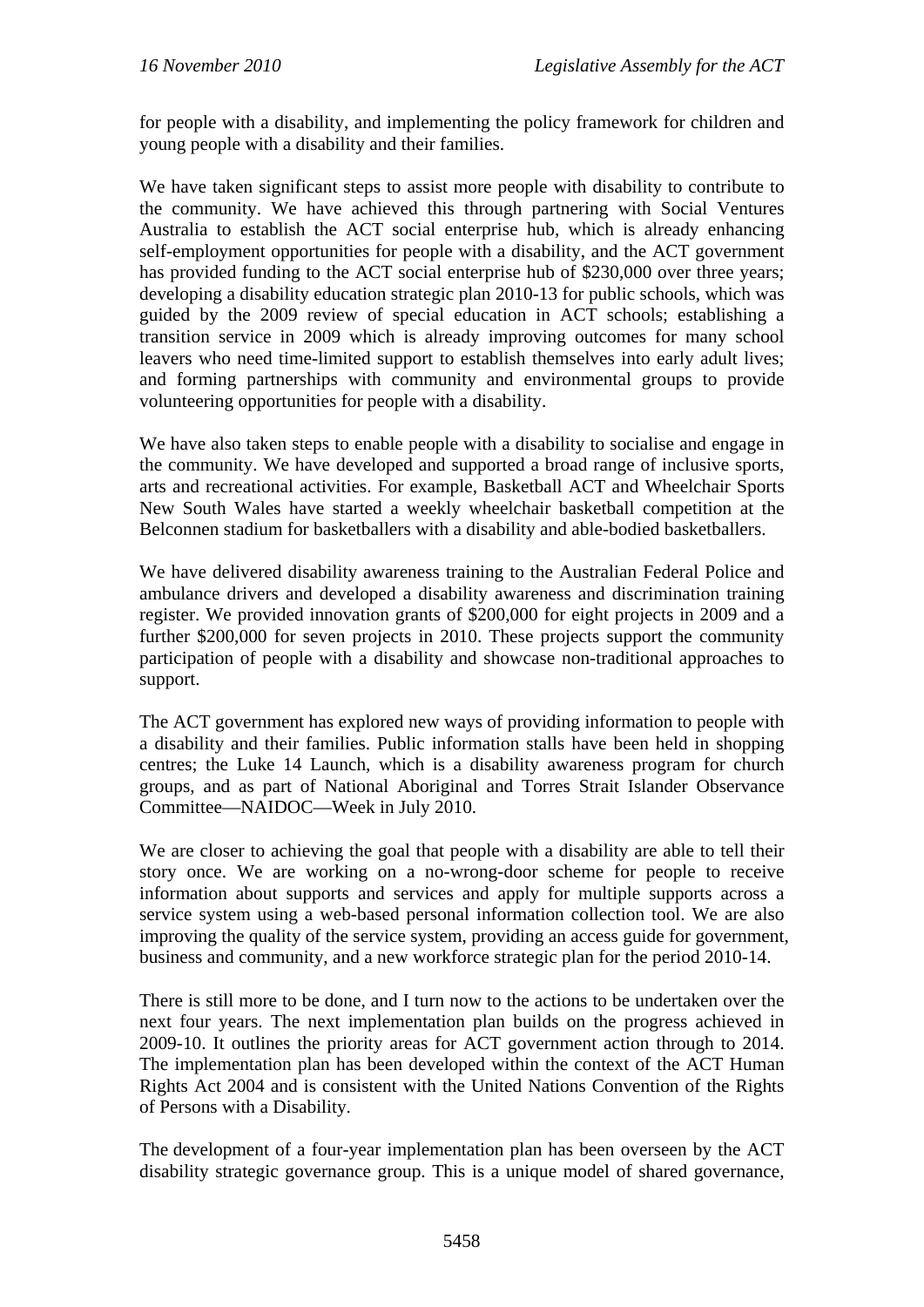partnering family, community and government members in strategic planning and decision making. I would like to thank the members of this group for their commitment to deliver this plan.

To develop the 22 actions in the plan, the strategic governance group hosted eight roundtables in the areas of inclusive communities, employment pathways, transport and parking, aids and equipment, housing, supporting families, justice and crime prevention and access to government.

A mix of people with diverse disabilities, their family members, community, business and government agencies took part in those roundtables, and I would like to thank the community members and agencies who shared their experience, knowledge and time. A report on the suggestions from the roundtables has been released by the strategic governance group, and the key message from roundtables confirm that we are on the right path to achieving the vision.

We heard about the need for concerted action by ACT and federal governments, community groups, schools and businesses. We heard that people with a disability and their families want the ACT government to invest in flexible funding models and service approaches that will give them greater choice and control over the way they obtain their support services, as well as to invest in innovative approaches to provide greater housing choices.

They told us people want the ACT and federal governments, community and businesses to work together to create opportunities for people with a disability which will lead to paid work, strengthen community networks, protect their human rights and make it easier for them to navigate and access services, supports and community activities.

They want the ACT government to take an active role in educating and supporting mainstream community groups and for employers to recognise and respect the contribution of people with a disability and to welcome them as valued family members, friends, employers, employees, clients and volunteers. The roundtable provided 183 separate suggestions for action. These have been considered in detail by the strategic governance group and ACT government agencies and form the basis of our new four-year implementation plan.

There are new areas for action. We will increase planning assistance for future housing, tenancies and support requirements, enhance access to aids and equipment, establish an ACT government disability employment strategy and enhance the promotion and protection of human rights for people with a disability. We will also strengthen and streamline access to information, support and accommodation services and implement a national quality framework.

The actions in the four-year implementation plan put the ACT at the forefront of the contemporary practice in terms of services and supports for people with a disability, in line with the reforms being pursued nationally. All Australian jurisdictions have committed, through the national disability strategy, to a whole of government effort in creating an inclusive Australian society which enables all people to fulfil their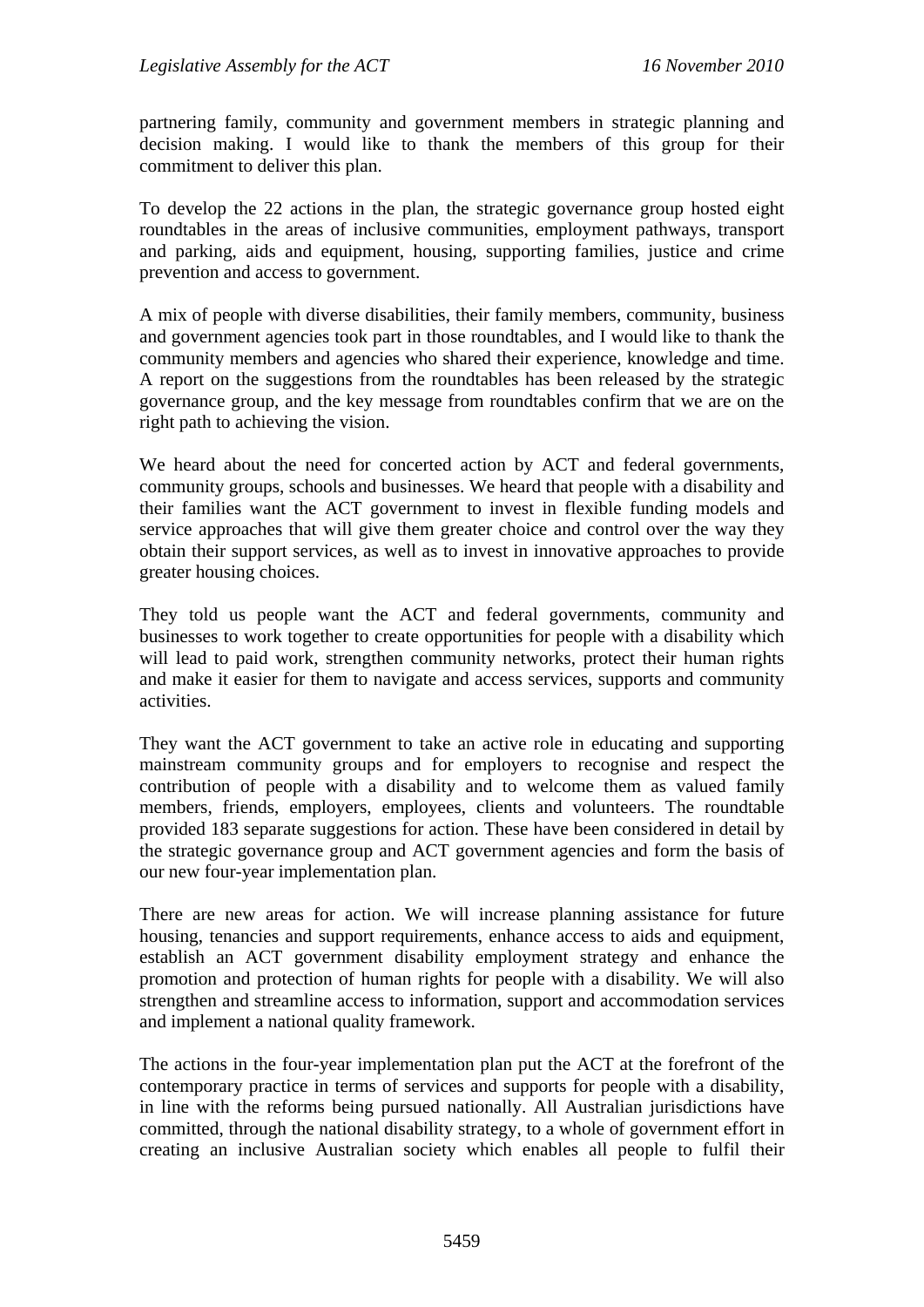potential as equal citizens. Implementing the four-year plan will enable the ACT to meet its obligations under the national disability strategy.

The strategic governance group will have a leadership role in ensuring that the outcomes envisaged by the future directions framework are achieved over the next four years. The Department of Disability, Housing and Community Services has responsibility for ensuring the actions are implemented. The strategic government group will report annually on delivery, and the first report is due shortly.

I am heartened that so many community members continue to be involved in implementing this plan, and I believe that this in itself is proof that we are on the right track as a government and as a community. The task we have set is large, but significant achievements have already been delivered through future directions.

I firmly believe that we have the tools required to continue to assist people with a disability in the ACT to live the kind of life expressed so eloquently in 2002 by people with a disability. This is nothing less than each of us would wish for ourselves. I commend the four-year implementation plan for *Future directions: towards challenge 2014* to the Assembly.

# **Movember**

# **Discussion of matter of public importance**

**MADAM DEPUTY SPEAKER**: Mr Speaker has received letters from Ms Bresnan, Mr Coe, Mr Doszpot, Mrs Dunne, Mr Hanson, Mr Hargreaves, Ms Hunter, Ms Le Couteur, Ms Porter, Mr Seselja and Mr Smyth proposing that matters of public importance be submitted to the Assembly. In accordance with standing order 79, Mr Speaker has determined that the matter proposed by Mrs Dunne be submitted to the Assembly, namely:

The importance of Movember.

**MRS DUNNE** (Ginninderra) (3.50): I am very pleased to take this opportunity today to speak about Movember and the importance of Movember and in this context to speak about the importance of men's health. I received a bit of a ribbing around this place this morning because I was the only Liberal female member and my name came out of the hat. I think it is important that we speak about men's health and I think it is very important that women speak about men's health because it is a very important issue and one that should not be diminished by jibes and humour, although humour is always part of a healthy debate and a healthy discussion.

I spent a lot of time mulling on these issues and I did spend some time mulling on these issues with my senior staff this morning. Whilst dwelling on the fact that this is an important issue not just for men but one that women should be involved in as well, I did think I would want to reflect upon men's health from what I hope is a man's perspective.

I have taken some advice from Clinton, my adviser, about some of the issues and his appreciation of men's health. His appreciation of men's health and the importance of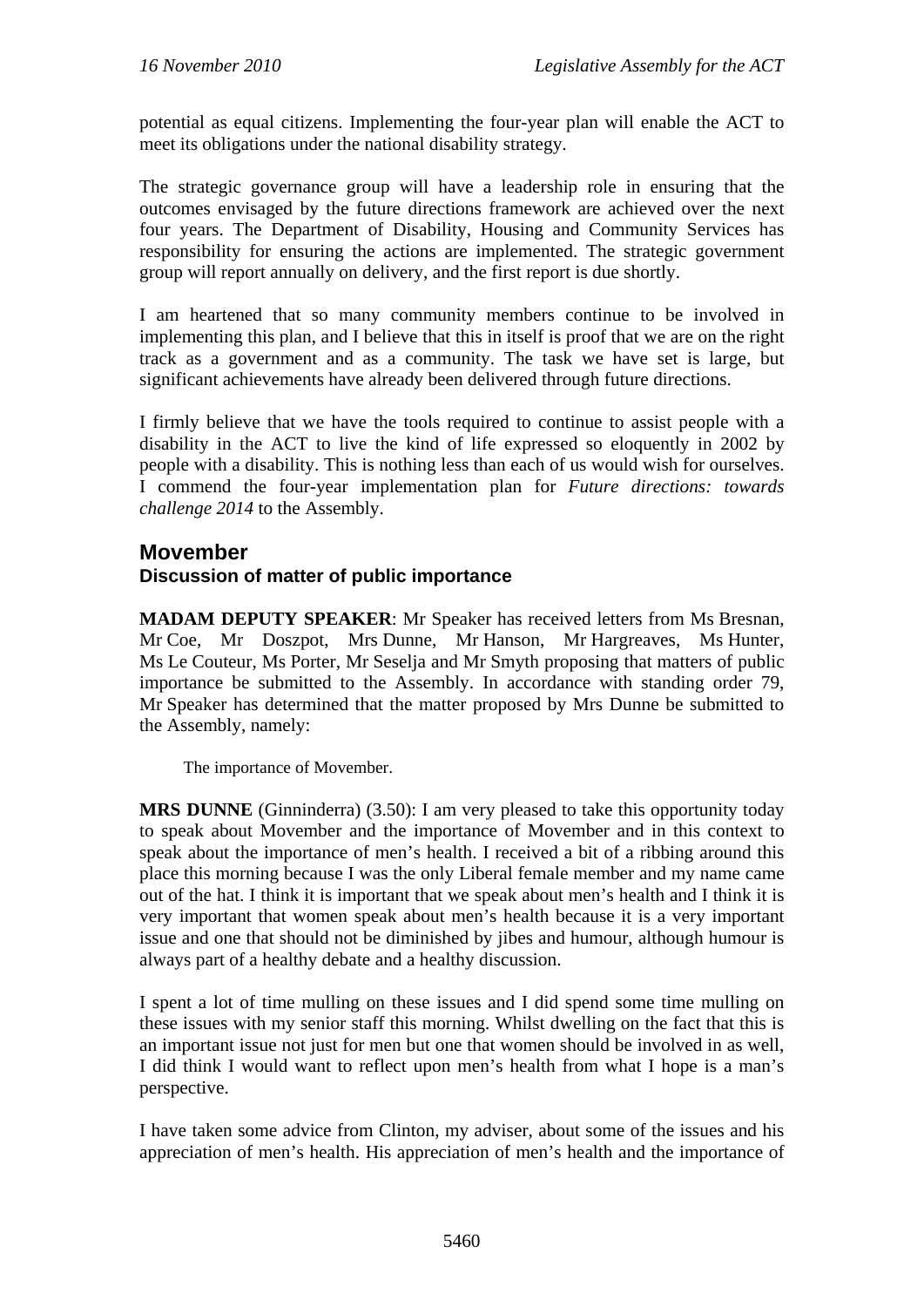Movember come from years of experience that show that the community needs to be more aware of men's health and the wellbeing issues associated with men's health. Clinton has said to me that he has an understanding of the tragedy of prostate cancer because of the experiences of his friends who have suffered from the disease. He understood only too well the consequences of testicular cancer. One of his best mates suffered from that disease when he was only in his 30s.

He understood that depression in men is one of the most debilitating illnesses that men can face, because until then men thought they had to ignore it, to be seen to be strong and to be resilient. Clinton said to me that he knew that blokes were blokes. They are tough and strong, and showing emotion is a sign of weakness. Blokes should not even hug their dads or their best mates.

I think that is very much an issue for men from a certain era, a certain age, and I think that is something that I see with my brother, my husband and people of our generation. And a lot of men in my circle never got to hug their dads. As Clinton said to me today, he never hugged his dad but he has now learned to hug his mates and their dads. And that is almost the same.

Blokes do not have society's permission to express their feelings and emotions in the way that women sometimes do. If I get teary today, that is just one of the things that Vicki does. But men are expected to bottle them up.

Clinton saw this happening in farming communities when he was growing up, when drought or financial difficulty or even government intervention ripped the heart out of generations of farming practice. He saw the statistics of farmers whose depression had put them at such a low ebb that the only way out was suicide. I note that the member for Leichhardt, the independent, Bob Katter, speaks at length and with passion about this issue.

Clinton has seen it in his own family. Many years ago a teenage cousin, seemingly happy in life, put a shotgun in his mouth and pulled the trigger. A nephew in his early 20s recently attempted to take his life because that life had become too much for him to bear. And closer to home, Clinton experienced it himself when he went through a profound feeling of failure as a bloke when his family home burned to the ground in the 2003 bushfires. It may have been an unfounded, perhaps even an imagined, failure but the feeling was real and I think it stays with him even today.

Men's health and men's wellbeing are what Movember is all about and that is why people like Clinton have participated in Movember. Back in 2006 he had the singular achievement of raising \$1,500 for the Movember cause and he promises to show me the photo of a hirsute Clinton. He said that it took a while for the mo to actually register on his face.

Working closely with someone like Clinton, I get to see some of his personal encounters. One of the reasons for that is that we share personal experiences—the good times, the bad times, the fun times and the sad times. This is good because to share is to care, and to care is to give permission, which men historically have been denied, to express their feelings—the happiness, the sadness, the successes, the failures, the satisfaction and the frustrations.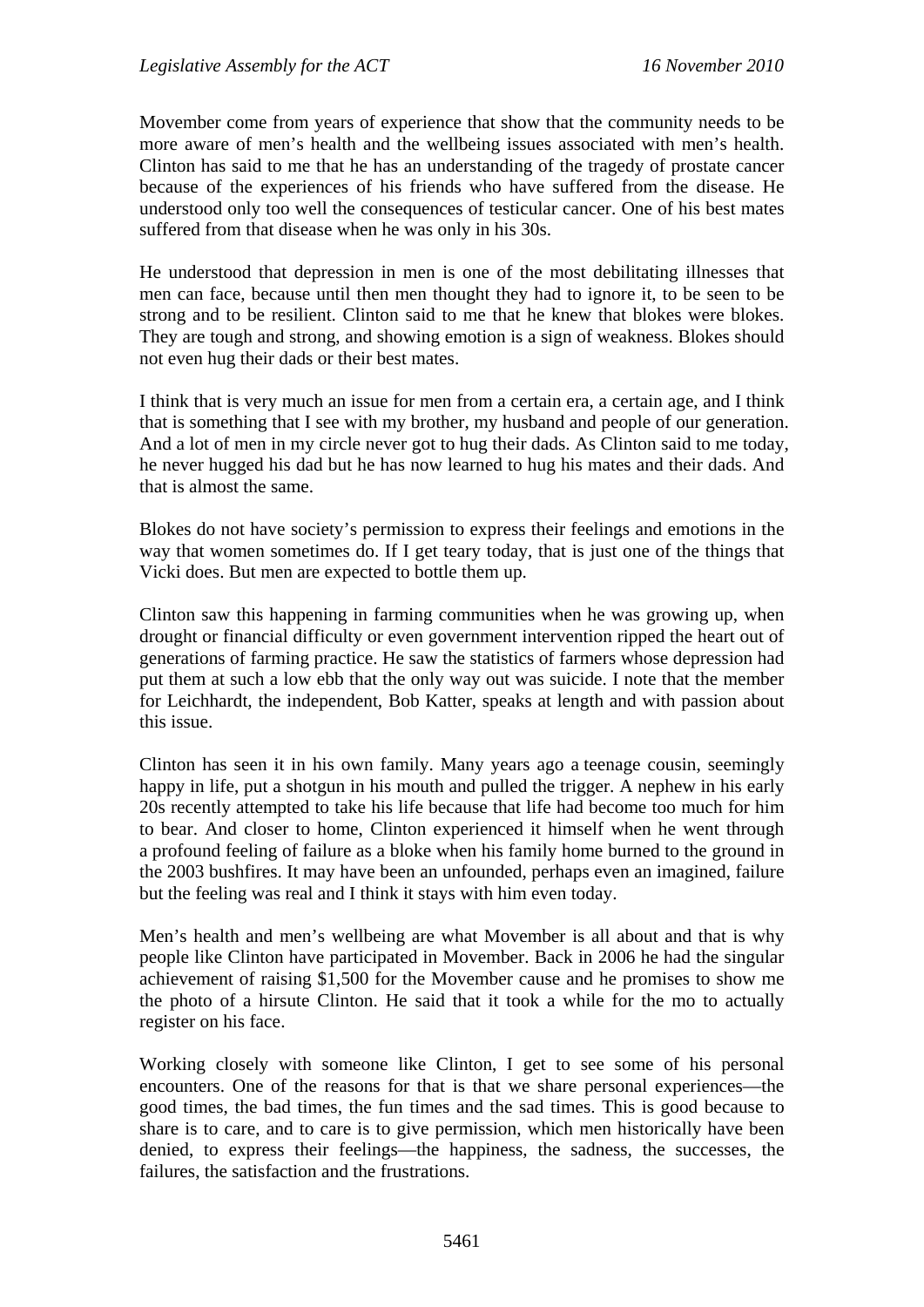It is very important for me, as a wife and a mother of sons, that we give permission to the men in our lives to be more in tune with their feelings, to be more in tune with their health and to deal with the real issues. I know my son Tom is a regular supporter of Movember, and I congratulate him and all the young men who take part in this event. I think it is a way not only of raising good and needed funds but of raising awareness amongst a new generation that it is okay, and not only okay but very important, that we take stock of our health.

My colleague Mr Hanson will give you the hard facts and the stats about the men's health issues I have already mentioned. What I want to do now is mention some of the support services that are available to men. First of all, of course, is Movember itself. It is a global campaign that actually gets men to talk about the serious subject of their health and the medical challenges that are unique to men. It does this by making fun of, and having fun with, the most manly of achievements, blokes being able to grow facial hair. The Movember website, of course, sums it up quite nicely when it says:

Men sporting Movember moustaches, known as Mo Bros, become walking, talking billboards for the 30 days of November and through their actions and words raise awareness by promoting private and public conversation around the often ignored issue of men's health.

It is often the case that you see a colleague or a friend who is suddenly growing a moustache, with varying degrees of success, at this time of the year and that does lead to a conversation about the importance of men's health that comes from that very public reminder. It goes on to say:

Supported by the women in their lives, Mo Sistas, Movember Mo Bros raise funds by seeking out sponsorship for their Mo growing efforts …

According to the Movember website, the money raised is channelled into men's health partners for a number of world-class and innovative education, research and awareness initiatives. More than \$21 million was raised in Australia alone in 2009 to advance these causes.

One of the most significant partners of Movember is beyondblue, the national depression initiative. Beyondblue's mission is:

> … to provide a national focus and community leadership to increase the capacity of the broader Australian community to prevent depression and to respond effectively.

Their aim is:

… to build a society that understands and responds to the personal and social impact of depression, works actively to prevent it, and improves the quality of life for everyone affected.

Beyondblue has an extraordinary website, packed full of information and programs and is an easy way for some of those perhaps not-so-tough or bulletproof blokes to get in there and quietly check things out.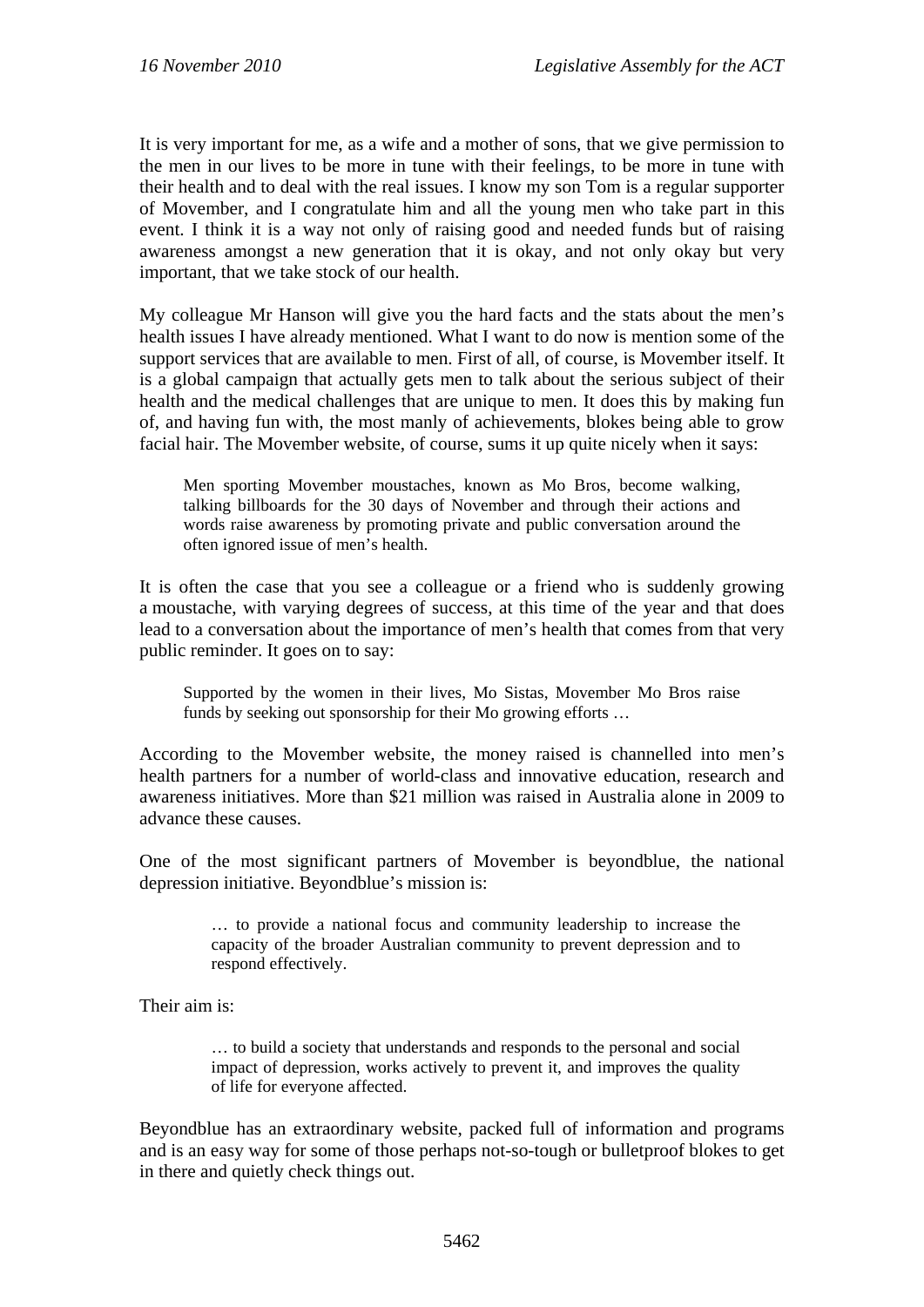Movember's other partner is the Prostate Cancer Foundation of Australia. Formed in 1996, the foundation—and I quote from their website:

> … plays a vital role in the fight against prostate cancer and devotes its resources to reducing the impact of prostate cancer on the community.

According to the website, the goals of the foundation are to:

Reduce the impact of prostate cancer on Australian men and their partners, their families and the community; and

Represent the interest of all Australian men diagnosed with prostate cancer.

The Prostate Cancer Foundation of Australia funds research into the disease, provides information, support and counselling and raises community awareness about the need for early detention and the treatment of the disease.

I note, Madam Deputy Speaker, that you, the minister and Mr Hanson participated in a recent community awareness and fund-raising sausage sizzle in support of the Prostate Cancer Foundation. Clinton and I came along, and we did pass up the vegetarian sausages on the day, although they were well intentioned.

Like the beyondblue website, the Prostate Cancer Foundation website is extensive and comprehensive and has a no-nonsense approach to providing information to men as well as links to support groups.

In the ACT there are a range of support services for men. The Canberra Men's Centre provides counselling, information, referral, outreach, support, supported accommodation for homeless men, anger management and peer support services. Men's Link promotes the value, wellbeing and social participation of men, in particular young men and boys, by providing appropriate and professional services with outreach activities, especially mentoring. The Still Ticking Men's Group is an outings-based program for active men diagnosed with dementia. The Male Carers Support Group is a forum for male carers to share and discuss stories and issues in an accepting environment.

Samaritan House offers crisis accommodation to men over the age of 18 and offers support and medium-term accommodation for men with mental illnesses who are exiting institutions. The Service Assisting Male Survivors of Sexual Assault provides support, information and referral services for survivors of male sexual assault and their supporters. The Lone Fathers Association provides self-help, educational and welfare services to lone fathers, their children and their friends, relatives, grandparents and extended family.

Men's Shed is an innovative men's support group that connects men with their communities and provides mutual support for men suffering men's health problems isolation, loneliness and depression. The unique feature of Men's Shed is that it brings men together in the ubiquitous shed environment, surrounding them with much-loved tools and machines, and encourages them to work with their hands to make a range of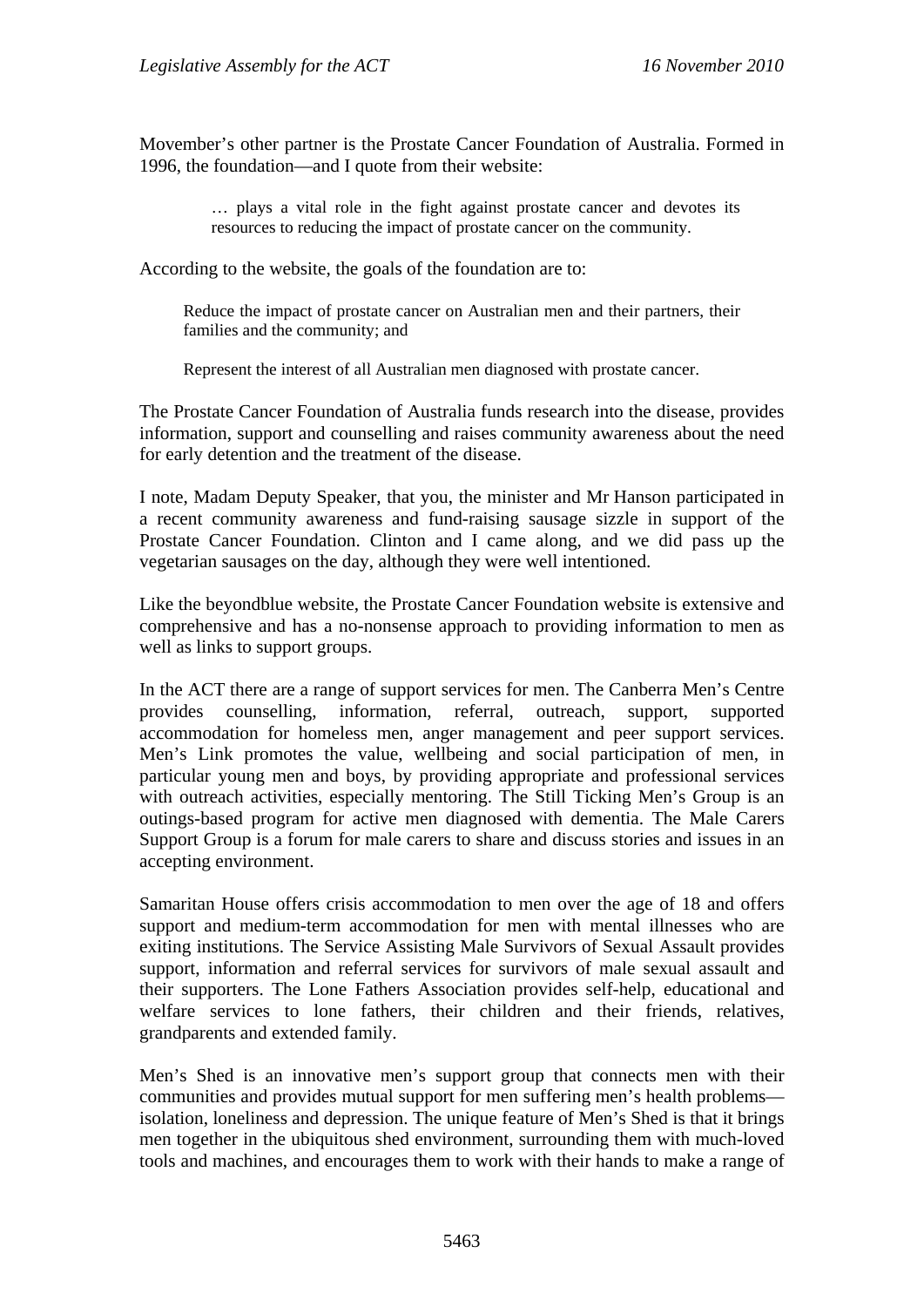useful and practical products that can help others in their communities. Through this work and the interaction it creates, Men's Shed is able to help men face their challenges and talk about them in a non-threatening environment.

Movember is a special month for the men in our community. Movember helps us to talk about the many elephants in the room: the threats to the health and wellbeing of our men. Movember helps us to raise money for research into the issues that are faced by our men. Most important of all, Movember gives our men permission to talk, to cry, to go to the doctor and to hug. I urge all to embrace the lighter side of Movember but also to realise and recognise the significant contribution it makes to making life just that little bit better for the men in our community.

**MR HARGREAVES** (Brindabella) (4.03): My first thought when rising here today was about where this month of Movember might end. It is not such a harebrained or harelip idea at all. I actually welcome this matter of public importance because men's health is an important issue. If we talk about it, perhaps men will think about it. If we talk about it in this chamber, perhaps, in fact, men generally will talk about it, and they will just talk about it with their doctor.

I had cause to wonder, however, knowing that the Liberal party room approves all items for MPI discussion, what was it that Mrs Dunne used to ensure that she could put her name on such an MPI? Was it a race to raise the importance of such an issue? Was it a race to prove that the removal of a subnasal hirsute lip and a subsequent publication might be controversial? Or was it just a case of who had the bigger moustache? I do not know. I still wonder.

I welcome this MPI, and I thank our "mo sista" over here, Mrs Dunne, for bringing it to the Assembly. I am reminded of where we finished off last year at that famous Canberra bastion and defender of men's health, King O'Malley's, here in Civic. You might remember that last year I made the supreme sacrifice and offered up my hirsute lip, my sub-proboscis forest, in support of Movember and what it supports—men's health and particularly the focus on depression, that black dog, and prostate cancer.

I must again thank the tremendous effort by Peter Barclay OAM, the managing director of King O'Malley's Irish pub. Peter has been at the forefront of the push to firmly establish Movember as the men's premier health promotion in Canberra over the past five years. I am sure that I can say on behalf of all members that we thank Peter for his tremendous efforts in hosting Movember at King O'Malley's and raising tens of thousands of dollars to support men's health issues. Members might like to know, in fact, that each of the last two years has been a record in terms of the amount of money collected. The ACT has had, for the last three or four years, the greatest amount collected per capita in support of men's health issues and, in particular, the fight against prostate cancer. A lot of it is down to Peter Barclay and his infectious commitment.

Importantly, when we arrive at the time of the month at the end of Movember when the 'tasche, the little forest, is felled, the message, Madam Deputy Speaker, remains clear and it still stands: get your act together, fellas, and talk about your health. Although some of the efforts at the end of Movember can best be described as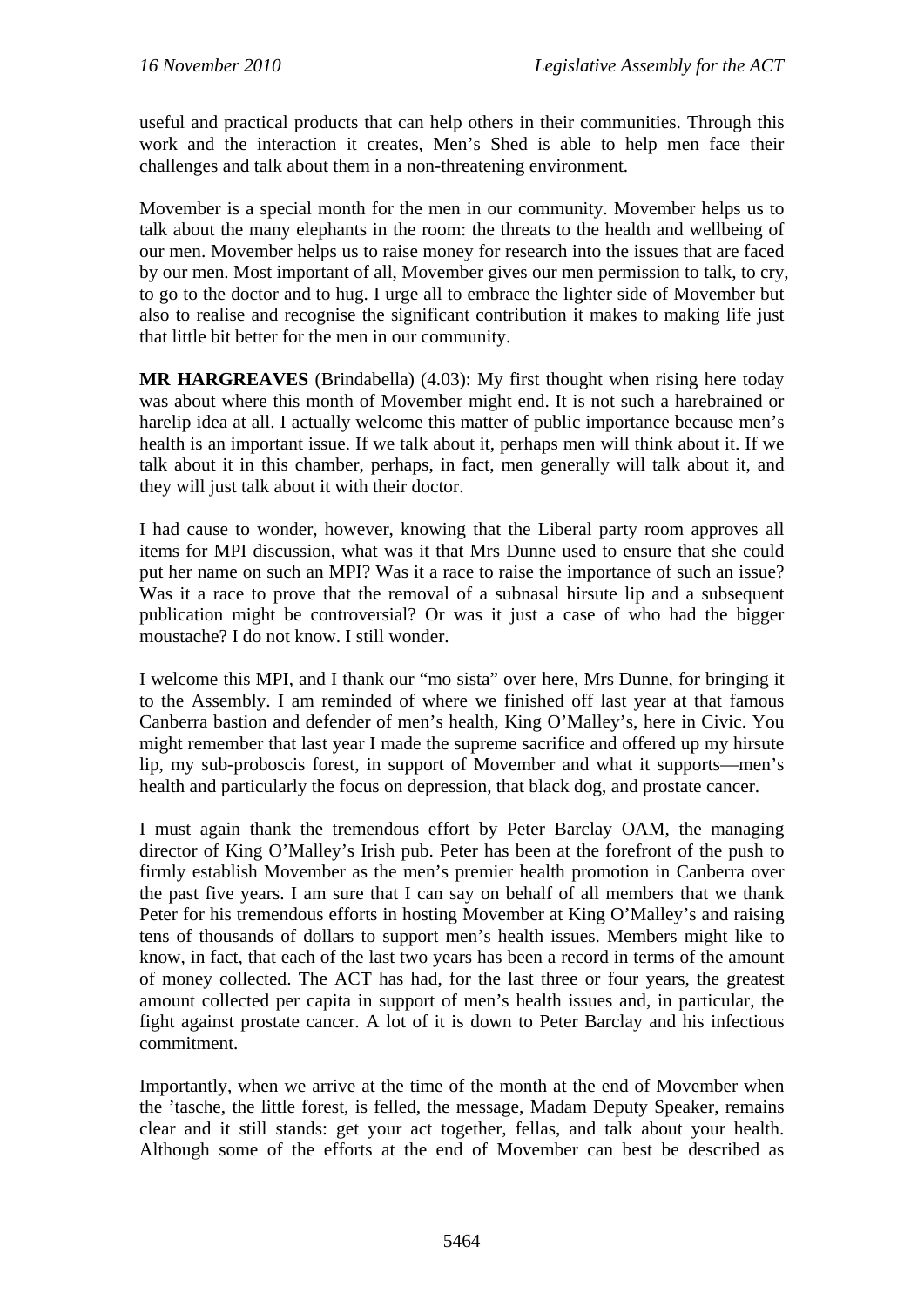feeble—I refer to Lachlan Kennedy of WIN fame, who had to put eyebrow liner on to win a bet—I have to tell you that those efforts might have been feeble, but the message was not.

Whilst the focus is on mos, beards and goatees have also been developed and subsequently sacrificed in the name of promoting men's health. Last year, as I mentioned earlier, I sacrificed both my famous mo—somebody once said to me that my moustache was more famous than I was, but I thought that was not a big ask anyway—and a grown-for-the-occasion goatee for this great cause. I make the point that not too many of my fellow male members of this place have bothered to subject themselves to the barber's razor in the interests of men's health. I would encourage them to have a go. See if you can beat Uncle Johnno's mo. I do not think they are up to it.

The money raised by Movember in Australia is shared between those two excellent and worthwhile organisations targeting prostate cancer and male depression—as Mrs Dunne quite rightly said—the Prostate Cancer Foundation of Australia and beyondblue, the national depression initiative. I do not say too many things nice about the Liberal Party, but I have to pay credit to Jeff Kennett for his effort. I really think that what he has done in respect of this has been nothing short of miraculous. I have paid credit to him on many occasions outside this chamber, and I will continue to do so.

Last year, more than \$9 million went to the Prostate Cancer Foundation, and this year Movember again looks set to raise millions of dollars for research into this important men's health issue. As men all too often ignore their health, initiatives such as Movember that tackle the problem in a unique and engaging way are important for raising awareness of issues such as prostate cancer and men's mental health. Research into men's health shows that men visit their GP less frequently than women. Duh—I think that is pretty obvious. Men will wait longer before seeking treatment for health problems and men's life expectancy is significantly shorter than women's. One wonders why.

According to the Australian Institute of Health and Welfare, prostate cancer is the most common cancer diagnosed in Australia and the second greatest cause of cancer deaths in men. We need to actually take a bit of a breath and understand that. The most common cancer diagnosed in Australia—most people would say it is breast cancer, but it is not—is prostate cancer, and it is the second greatest cause of cancer deaths in men.

Each year in Australia, close to 3,300 men die of prostate cancer, which is equal to the number of women who die of breast cancer annually. Around 20,000 new cases of prostate cancer are diagnosed in Australia every year and one in nine men in Australia will develop prostate cancer in their lifetime. Between 2002 and 2006, there were 146 deaths in the ACT due to prostate cancer. As a result of a lack of awareness around men's health issues, many blokes do not have an adequate knowledge or understanding of the risks they face and what they should do to avoid these risks. Movember encourages annual testing for prostate cancer in all men over 50 and those over 40 with a family history of prostate cancer.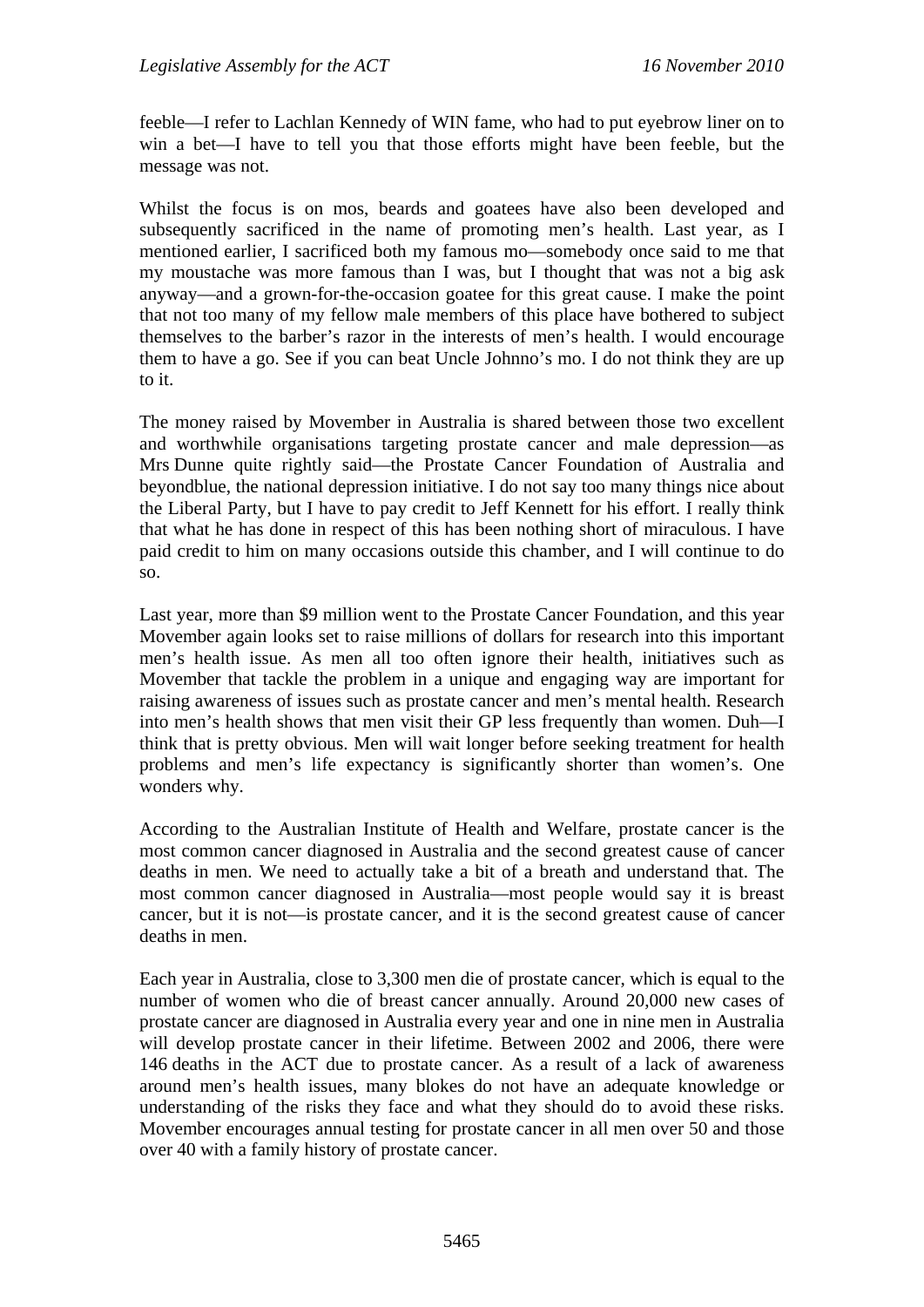Movember also promotes awareness of depression in men, so that more men with depression know that it is a disease for which they can and should seek help. Further, Movember promotes general awareness of men's health issues and the importance of regular check-ups. Men need to know that they should not wait until they are sick to see a doctor. Annual check-ups with a GP are the go and the most effective way of catching any potential problems early.

Throughout history there have been many men who have rejected the razor and have shunned the shaving cream. There are a fair few of them: Genghis Khan—just have a mind picture here, Genghis Khan's mo was a good one; Salvador Dali—that was a ripper; Friedrich Nietzsche; Billy Hughes, the little rat; Uncle Joe Stalin; Henry Lawson. And as for those complete moustaches and beards, of course, we had George Bernard Shaw; Karl Marx; Henry Parkes and Paul Watson. Paul who, you may ask? He is the slightly rotund, hirsute captain of the *Sea Shepherd*, a man who should focus on his health. He should sacrifice the facial hair in the name of Movember and go and see his doctor and try and knock off some weight. For the interest of members, I seek leave to table a photo of Captain Watson. There are enough copies for instant distribution, Madam Deputy Speaker.

Leave granted.

#### **MR HARGREAVES**: I table the following paper:

#### Captain of *Sea Shepherd*—Copy of photograph from ABC website.

I thank members. I really wanted to make the point about this Movember thing. It is about using humour and it is about using laughter to address a serious issue. Mrs Dunne actually made the point and I think it is a very valid one. We do take the micky and in doing so we are able to talk about a really serious issue. I think that is great. We also need to address the point that blokes do not go to doctors, blokes do not cry—all that sort of stuff. Well, being a bloke will not save your life either.

Mrs Dunne also made the point about depression, the black dog. It is a point particularly well taken. I actually wanted to put on the record that walking with the black dog, let me tell you, is not a fun thing to happen to anybody. I have done it. And when you have got the black dog, it is the only friend you have got. You do not need enemies when you have got a black dog. You also do not have any friends because you are internal; you are inside your own head.

You do not realise that you have got families that love you, friends that respect you, colleagues that seek your counsel, because you have got a black dog that is all-consuming. I did not seek help because I was a bloke. I was bigger than my black dog. Well, it beat me in the end, until I sought help, because I had to. But my life had been through the shredder. So you have to seek that help and, once you do, it is fine. I would like to see blokes doing it before it gets to that point. If we can take the micky out of each other and start talking about it, that would be just fantastic.

As I said, Movember is about fun. It is about laughter, silliness and saving lives. I reckon we should join with Peter Barclay and those that are at the forefront and put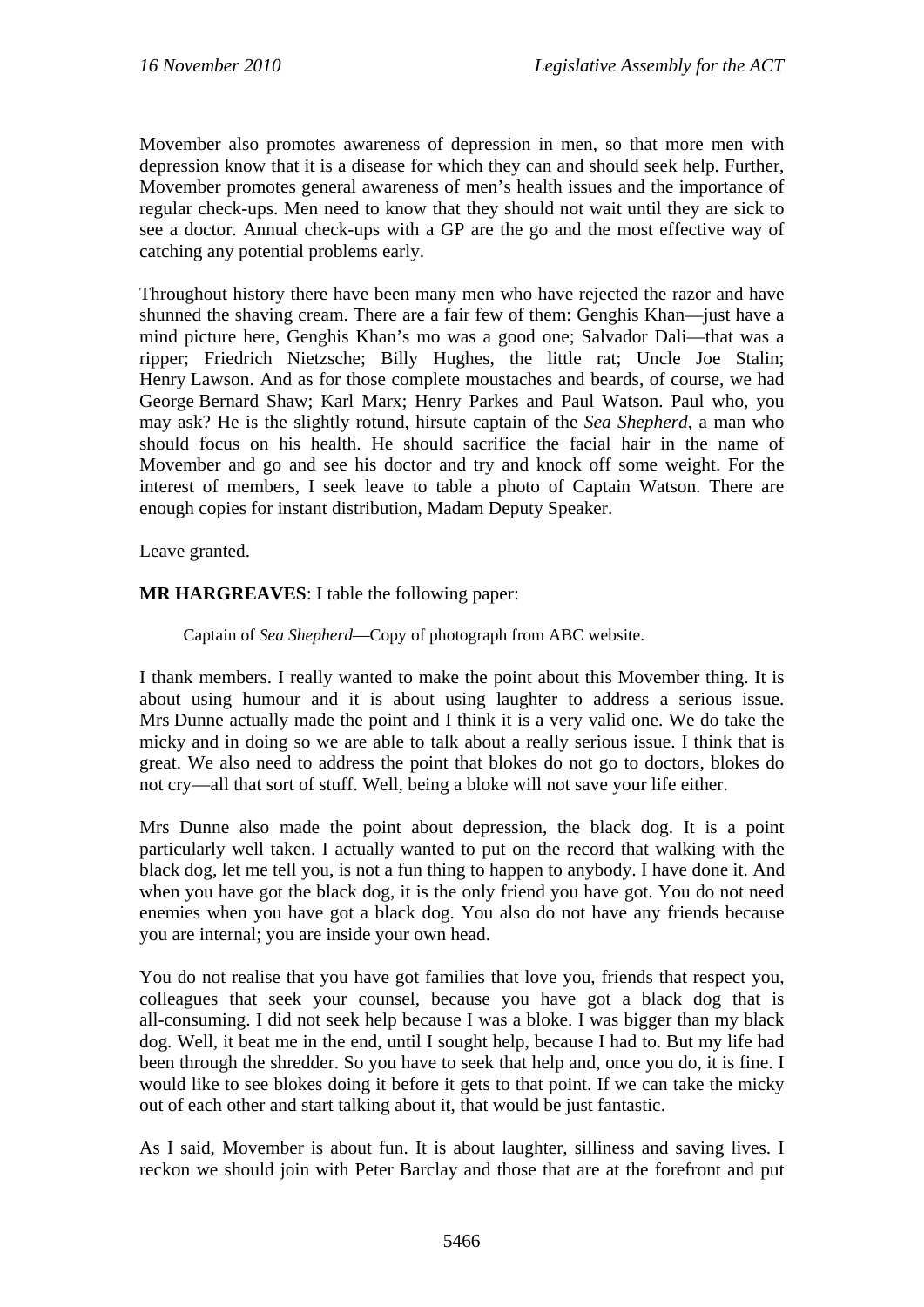the conversation around men's health into the home, into the workplace and into the clubs and pubs, because if we do not, someone will die. At the end of the day, if we do not do this, someone is going to die.

I thank Mrs Dunne very sincerely for bringing this forward. I, like everybody else, and indeed Mrs Dunne herself, had a great chuckle when it was she that drew the lottery. In the spirit of Movember, we had a lot of fun on the way up when we talked about the serious stuff. Having Mrs Dunne's name drawn out of the bucket was fantastic. It was most appropriate, because it actually showed that this place can have a lightness about a serious subject and we can join together.

One of the sad things that I have to say, though, is that, apart from Mr Hanson, Peter and I, there are no blokes in the chamber to contribute to the debate or consider it. I think that is a bit sad. I am not critical of the opposition, the government or the crossbench individually, but collectively I am not particularly impressed with all of the blokes who are sitting up in their rooms and perhaps listening to this. You might find yourself walking with a black dog. Perhaps you should be down here and contributing to this. At the end of the day, it could be you that has got depression and prostate cancer. It could be your father, it could be your brother or it could be your son.

As Mrs Dunne said in her speech, the thing strikes early. This stuff strikes early and it strikes people in their 30s. Prostate cancer is not the province of the over-60s. My former father-in-law had prostate cancer. He was told that something like 90 per cent of men over the age of 70 had got prostate cancer and most of them died with it, instead of because of it. That may be true, except that the numbers have sort of caught up a bit now. Our life expectancy has increased so people are now being affected by prostate cancer and are dying. 3,300 people with a preventable disease is 3,300 too many.

I really think that we should enjoy a chuckle and take the micky. I have been down at King O'Malley's and I have lost my mo and I have coloured my hair. I have done all sorts of silly things down there, all in the name of promoting men's health. I thought I might just throw that one in to see if Mrs Dunne would enjoy it. But all I was able to do, yet again, was reduce Mrs Dunne to tears.

**Mrs Dunne**: A paroxysm of laughter.

**MR HARGREAVES**: Seriously, there are two things about Australian men which are fantastic: we have a massive sense of humour and we are a lot of blokes. We are blokes. Every now and again when we talk about our own health, we have got to stop being blokes. We have to keep our sense of humour and stop being blokes—because maybe one day the life that you save may very well be your own.

**MS BRESNAN** (Brindabella) (4.18): I, too, would like to thank Mrs Dunne for this matter of public importance today. Movember is a very effective community action to raise awareness and funds for men's health, specifically prostate cancer and depression. As you know, I think there is quite a bit of stigma associated with both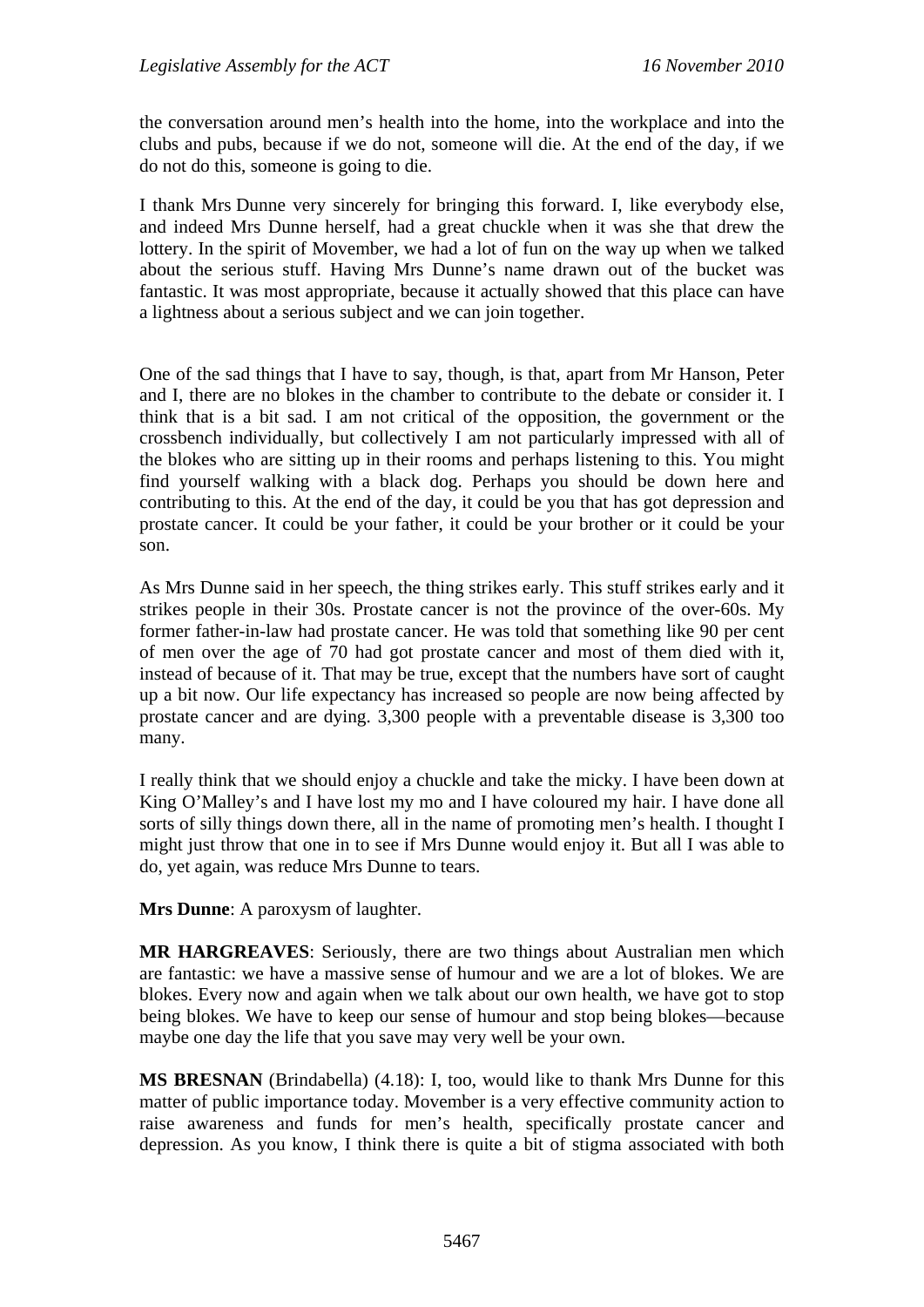those illnesses, and I think having something like this, which addresses these very serious issues in a light-hearted way, is a great way to engage in discussion about them.

It is a movement that engages men of all ages and provides an innovative way of raising money. As you walk around Canberra and, indeed, Australia at this time of year, you are likely to encounter a variety of moustaches invoking a variety of retro styles, and it brings an element of laughter into a lot of lives. As we have already talked about today, men are often less likely to discuss health matters, and having events such as Movember and approaching health issues in a light-hearted way allows for a discussion of more serious issues to occur.

Men in the ACT have a lower life expectancy than women and have a higher mortality from most serious diseases than women. This is most likely because men access health services less frequently than women, which can lessen the chance of early detection and treatment for common diseases. Recent studies have shown that men do not get regular health checks because they are embarrassed to discuss their health issues or scared it will lead to a hospital visit. Combating society's stereotypes can be hard, and some men can be quite confronted by the prospect of being unwell.

One of Movember's key aims is to inform men that they should not wait until they are sick to see a doctor; rather, men should have an annual general health check-up, as this will provide the best chance of identifying problems and hopefully preventing or lessening complications and side effects.

During the last estimates process, I was informed through the response to one of my questions on notice that the ACT government is committed to developing a male health policy that reflects the national male health policy. This is important, because the national policy recognises a holistic view of health, including physical, mental, and social aspects, and also takes into consideration the social determinants of health.

I look forward to seeing the first draft of the men's health policy and hearing what new initiatives the government proposes to better engage those men who are on a low income in particular and are suffering higher levels of health inequity. We need to engage them not only in preventative health physical activities but also programs that build their social capital and resilience.

Two of the specific illnesses that Movember is concerned with are prostate cancer and depression. According to the Australian Institute of Health and Welfare, prostate cancer is the most common cancer diagnosed in Australia and the second greatest cause of cancer deaths in men. The latest data shows that in 2010, almost 20,000 men will be diagnosed with prostate cancer and more than 3,300 will die as a direct cause of prostate cancer.

The Prostate Cancer Foundation of Australia notes that there is currently no population-based screening for prostate cancer, and this leads to confusion amongst men and their doctors. It is recommended that men talk to their doctors about prostate cancer from the age of 50, if not before, and especially if there is a history of prostate cancer in their families.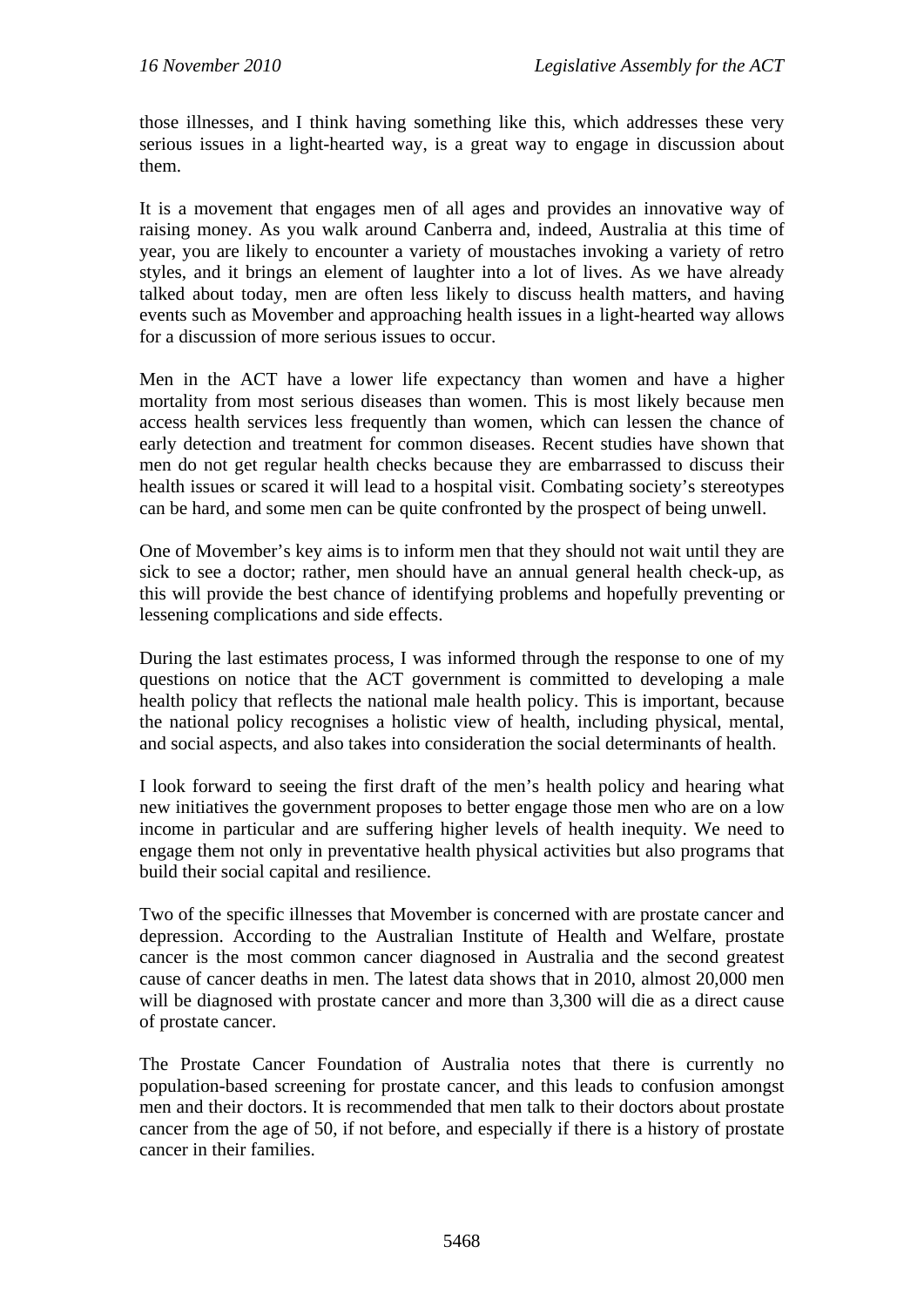In the last budget cycle, I supported a budget submission by the prostate cancer support group of the ACT region for three specialist prostate cancer nurses to be appointed and funded by ACT Health. I urge the government to invest in prostate cancer services for the ACT, both to help treat those with prostate cancer and to increase community awareness about the risks and the importance of testing.

Movember also serves to highlight another men's health issue: depression. As with prostate cancer, men can be reluctant to discuss depression with their families and friends or with their health professionals. As we well know, depression can have significant and devastating impacts on men in the community and their families and friends.

According to beyondblue, one in eight males will experience depression in their lifetime. Despite this high incidence of depression amongst men, they are far less likely to seek assistance for depression. The impacts of depression on men are typically different from those for women. Men have a higher risk of suicide than women, and depression in men can also be associated with an increased risk of a variety of disorders, including cardiovascular disease and diabetes. Men may also be more likely to turn to alcohol or drugs when they are depressed or anxious.

Beyondblue has noted some good news in that recent research conducted by beyondblue found that people's awareness of depression is growing, attitudes towards depression are improving and, importantly, awareness amongst men has increased significantly. More men are becoming aware that depression is a major mental health problem, and, among men who have experienced depression, more are seeking help.

The Movember campaign helps to build on this improvement, increase this awareness and help prevent the very negative impacts of depression for men. There are also some very important programs occurring in the ACT. Workplace mental health and suicide prevention programs include tradies tune-up and mates in construction. There is also the targeting of men's suicide prevention and mental health and wellbeing programs in Bimberi Youth Justice Centre and the Alexander Maconochie Centre.

Mrs Dunne has already talked about the Men's Shed movement, which is also an important avenue for providing men, particularly older men, with an opportunity to share their skills and knowledge and talk about issues such as depression. It is also an important means of addressing social exclusion, which often leads to depression. I have met with the men who run and attended the Tuggeranong Men's Shed, and a number of the men noted that if they did not have the Men's Shed, they would probably be at home. For many of the men, that would mean being home alone, and they admitted that that would lead to depression or unhealthy levels of alcohol consumption.

The Men's Shed is a very simple activity, but it leads to really important outcomes, particularly in areas like the ACT where it is often harder to engage with some activities. Particularly when you are older, it is really important for men to have this opportunity.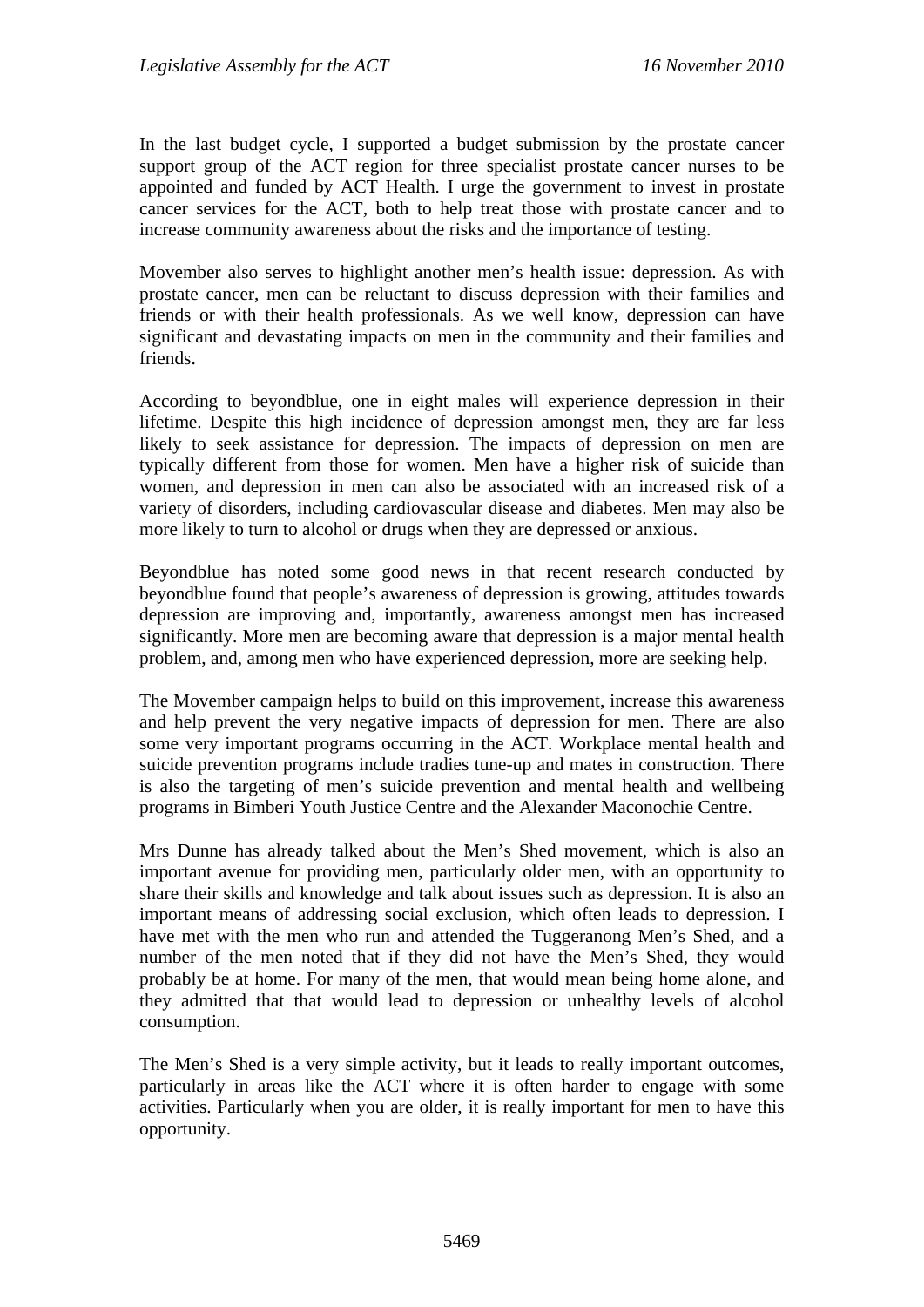The focus through Movember on depression also highlights the importance of investing in mental health and recognising the burden of disease that it accounts for in the community. This includes moving towards having 12 per cent of the health budget spent on mental health, which is something the Greens and mental health groups have been calling for for quite some time. For too long people with mental illness have gone unrecognised and unserviced. The latest ACT Chief Health Officer's report showed that the burden of disease for mental illness increased from 13 to 15 per cent.

Notably, mental disorders now make up five per cent of the mortality rate in the ACT. National figures show that, for young people, this rate is much higher, and mental illness is the biggest cause of death amongst men aged under 44. That is a very sobering statistic to keep in mind.

There are a number of campaigns that draw attention to various health issues, and each of these campaigns is welcome and important. Movember provides an engaging way to highlight serious issues for men's health, and I congratulate the Movember Foundation, its partners and all of the men involved in the campaign, which encourages men to talk and think about their health.

**MR HANSON** (Molonglo) (4.26): I would like to thank Mrs Dunne for bringing this matter of public importance before us today and also Ms Bresnan and Mr Hargreaves for their words. Mr Hargreaves, who lambasted every person who was not here, has now disappeared. That is a bit ironic, but he certainly made the unique claim that he is the only politician in the history of probably the ACT and beyond who can claim that their moustache has made a greater contribution to civic life than themselves.

It is good that we can be in this place talking about men's health. We were here in the last sitting period talking about women's health, and we did so in a collegiate fashion. It is good that we are here talking about men's health in a similar fashion. I would like to highlight, firstly, that Movember is a triumph of Aussie enterprise. Movember actually started in Australia with 30 men becoming—I quote from their website— "walking, talking billboards for the 30 days of November".

The aim of their initiative was to raise awareness and funds for the much maligned issue of men's health. Now in Australia alone, 128,000 "mo bros" and "mo sistas" participate in this event. A "mo sista", I believe, is a woman who does not shave her legs during November, so we can look forward to that next year from some of the ladies present, perhaps.

Movember has also spread to nine other countries—New Zealand, USA, Canada, the United Kingdom, Finland, Ireland, South Africa, Spain and the Netherlands. Not only does Movember provide an important vehicle for the promotion of men's health, but it has become a travelling billboard for the great Aussie can-do attitude. The organisers of Movember must be congratulated on identifying a need in the community and working hard not only to address it but to address it so successfully. We should be proud of Movember and what it has achieved so far. We should also be proud of one of our attendants, Denis Axelby, who is contributing to Movember this year, and I would like to acknowledge his efforts in doing so.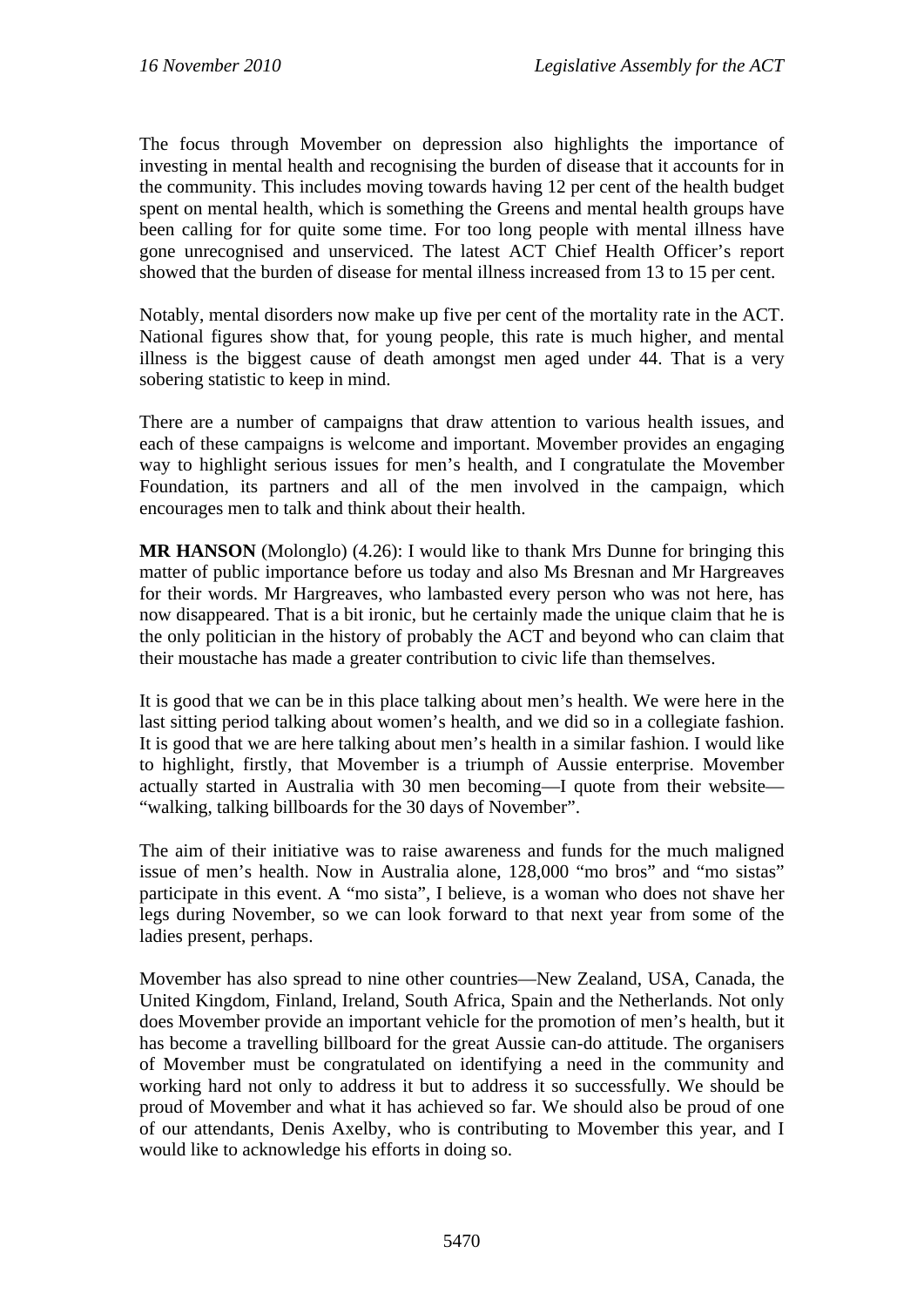Why do we need Movember? Men make up 50 per cent of the population and, as the statistics show, we make up the majority of company boards. There are also more male than female doctors. We appear to have no difficulties in talking about ourselves in the political arena. However, when it comes to our health, we are suddenly silent. Movember is aimed at abolishing this silence and making it okay for men not only to talk openly about health issues, including physical and mental health, but also to ensure that much needed funding is targeted to these causes.

Movember in Australia shares the focus that it has raised equally between two foundations—beyondblue and the Prostate Cancer Foundation of Australia, both very worthy, established organisations in the men's health arena. In 2010 prostate cancer once again, unfortunately, won itself the title of the most common cancer in Australia and the second greatest cancer killer of men in Australia. It is estimated that it will, unfortunately, take the title of the greatest cancer killer in men by 2015.

Before the end of 2010, it is estimated that 20,000 new cancers will be diagnosed in Australia alone. Sadly, of these, 3,300 men will die as a direct result of this cancer. To put that in perspective, every three hours a man dies of prostate cancer. However, this death rate can be mitigated by promotion and research. Not all prostate cancers are life threatening, and early detection is the key. A landmark Western Australian survey of over 5,000 men in October this year showed that almost 60 per cent of men were being diagnosed with prostate cancer too late. This rate was almost twice the rate of men in the USA.

The symptoms of prostate cancer are hard to detect, which is why regular check-ups for men are so important. The Cancer Council of Australia recommends that every man over the age of 50 have regular check-ups for prostate cancer. If men have a history of prostate cancer in their family, they should ensure they have regular check-ups from the age of 40. These regular check-ups are the key to the successful treatment of prostate cancer, as early detection ensures survival.

The Prostate Cancer Foundation of Australia works hard to ensure that its message gets out in the media by running campaigns and bringing in celebrity supporters like Bert Newton and Steve Waugh. They provide information in GP surgeries, in pharmacies and through other health professionals. They run men's health information days and are prominent at community events. I also have some information in my office if anyone would like some.

Prostate cancer is an unknown for many men. Due to the silence that surrounds this issue, many men do not know the risks, what they should be doing to mitigate the risks and, upon diagnosis, what treatment options are best for them. A survey conducted by the Prostate Cancer Foundation earlier this year found that nearly 40 per cent of men believe the advice given on the benefits of testing for prostate cancer was too confusing. Additionally, the survey also found that 41 per cent felt conflicted about treatment options for the disease following a diagnosis.

Awareness must be coupled with research to ensure the survival of men diagnosed. Importantly, the Prostate Cancer Foundation also invests in a broad range of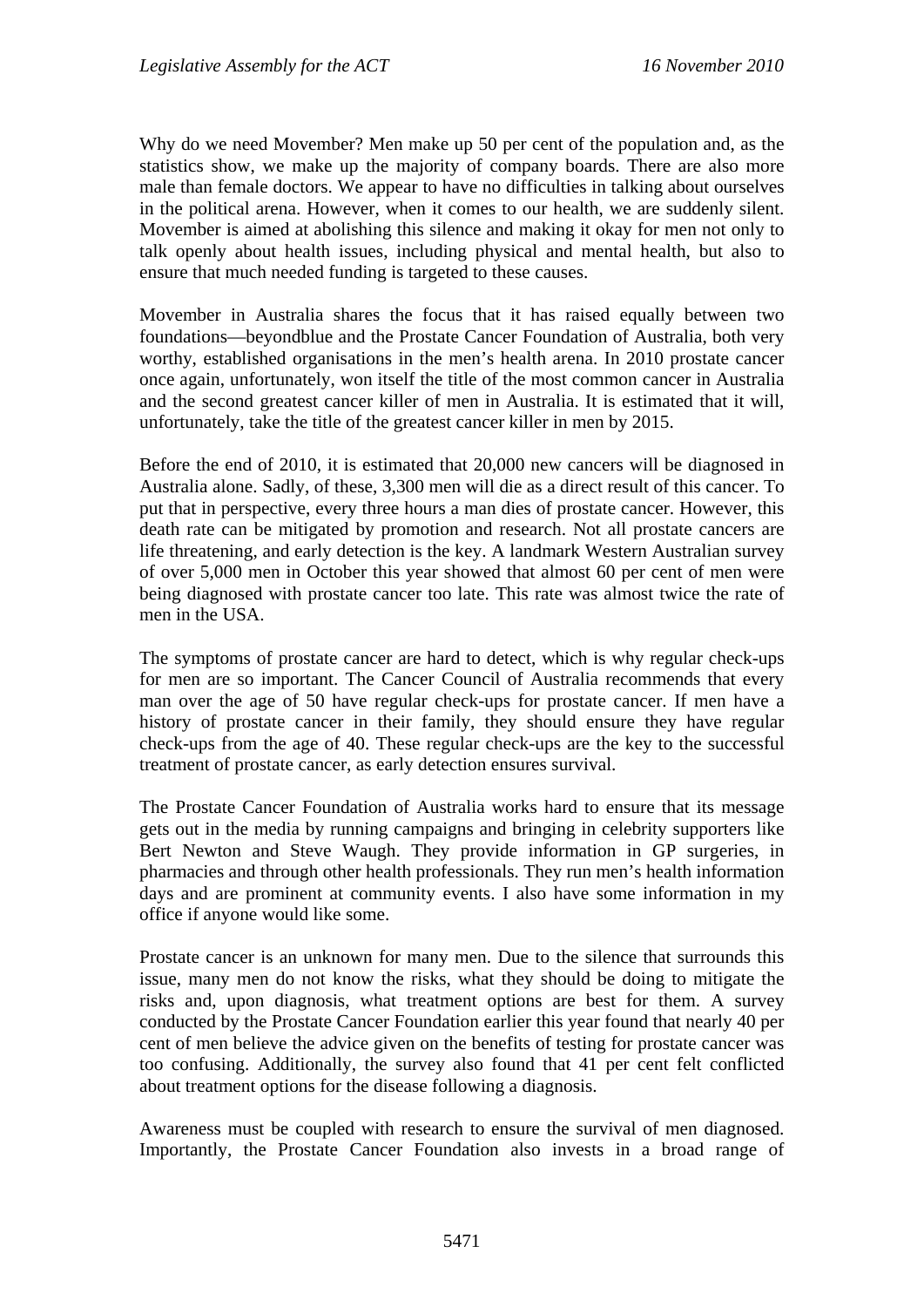innovative and world-class research. We do not know what causes prostate cancer, but we do know that it is on the increase. The research currently being funded by the foundation targets a wide range of issues. To counter the increase in prostate cancer diagnosed, research has been conducted into possible genetic triggers and links between vitamin D deficiency and the spread of cancer and boosting the immune system to allow more effective treatment.

In the war on the cancer itself, research currently funded by the foundation is developing anti-tumour drugs, detection triggers for the clues that highlight the differences between harmful and non-harmful cancers, complementary and lifestyle therapies for men living with prostate cancer and adult stem gene therapy treatment for those with advanced cancers.

It is clear that the foundation is doing amazing work. There is also much more that can be done. The Prostate Cancer Foundation of Australia receives limited funding from the government and relies heavily on corporate sponsorship and community activities. By the age of 85, one in five men will be diagnosed. This number is staggering and just highlights how hard we must work as a community to ensure that there is support for research in this area.

I certainly congratulate the minister and all the other members of the Assembly that attended the barbecue on 24 September hosted at King O'Malley's. That was supported by the President of the ACT Cancer Support Group, Peter Daley, Jim Clough and the rest of the members. I pass on to them my congratulations. I know, Madam Deputy Speaker, that you have an affinity with that group and have done work in this area also.

Movember also raises awareness and funds for beyondblue. The mission of this organisation is to provide a national focus and community leadership to increase the capacity of the broader Australian community to prevent depression and respond effectively. It is an often quoted statistic but an important one: one in five Australians will suffer from mental illness at some point in their lives. Mental illness, including depression, which is highlighted by beyondblue, can lead to a level of disability for its sufferers equivalent to other chronic diseases.

In men, the issue can be even more severe, essentially because our culture currently means that men are unwilling to admit to or identify the symptoms of mental illness. Furthermore, they are reluctant to seek treatment. Research shows that men are more likely than women to identify the symptoms of depression rather than highlight the cause. For example, they identify significant weight gain or loss, sleeping problems or digestive upsets rather than describing how they feel. This means that men will seek treatment for these symptoms without addressing the underlying cause. Often a GP is unable to address the mental health issues at the centre of the problem, because they are never alerted to the identifying triggers by the male patients.

One in 10 men experience anxiety disorders and are more likely than women to treat the issues with alcohol or drugs rather than addressing the problems. The paper published by the *Australian and New Zealand Journal of Psychiatry* in August this year showed that young people did not seek treatment for mental health issues, but are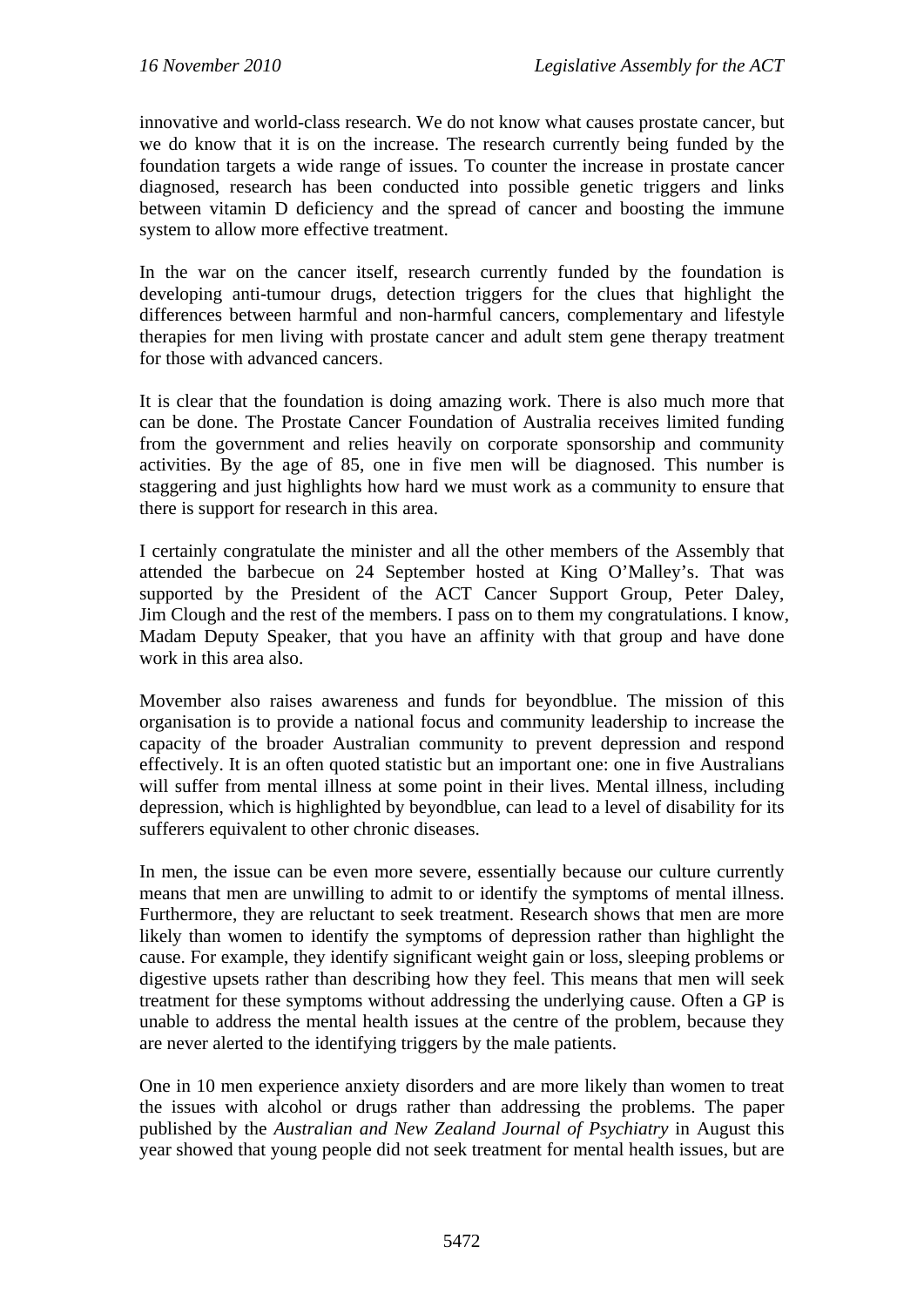also likely to be suffering from substance abuse. This paper also highlighted that, whilst young people have the highest incidence of mental illness, they have the lowest rate of receiving help. For men, this statistic was even more distressing, with just over 13 per cent receiving help.

Untreated anxiety disorders can lead to depression, marriage and family problems, financial difficulty, job loss and self-harm. Of course, one of the most distressing results of untreated mental illness is suicide. In 2005, more males committed suicide than the entire Australian road toll for that year. The highest risk group for male suicide is men aged 30 to 40 years of age, followed by men aged 40 to 45.

A recent survey of Australian attitudes towards mental illness shockingly revealed that only seven per cent of people view anxiety disorders as a major mental health problem. This is why Movember is so important. It is about men highlighting to men that it is okay to talk about mental illness and to seek treatment for it.

At the recent mental health forum that I held here at the Assembly, I met a wide range of mental health organisations and consumers. It was clear from my discussions that mental health is indiscriminate; it can affect anyone at any time. What is important is to ensure that we have a supportive culture and sufficient infrastructure in place to ensure that people seek treatment and receive treatment.

I would like to thank those "mo bros" and "mo sistas"—I know there are many in our community—who are supporting this initiative. One team that has received a lot of prominence lately is that of Peter Barclay, John Efkarpidis, David Parkes, Theo Dimarhos and Ivan Slavich. I believe there is a gala event coming up on 25 November, and I wish good luck to all those participating in that event. (*Time expired.)* 

**MS GALLAGHER**: (Molonglo—Deputy Chief Minister, Treasurer, Minister for Health and Minister for Industrial Relations) (4.36): I would like to thank Mrs Dunne for raising this very important matter today. As other members have already said, Movember is a unique and effective campaign engaging a broad section of the community in a very light-hearted way to better understand men's health needs and a way of seeking assistance.

Movember is an Australian grassroots initiative that has grown in patronage and attention over the past seven years. In November, men sign up to grow moustaches, a campaign that is now worldwide, with the aim of increasing awareness of men's health and raising funds for men's health needs.

Movember has a specific focus on prostate cancer and depression in men, has now had its millionth participant and has raised millions of dollars that have gone towards increasing awareness of men's health needs as well as establishing and contributing to research, education and the maintenance of services that reach men.

Most importantly, thousands of men and boys know about Movember and use it to draw attention to men's health needs. The reach of Movember is remarkable. We witness school teachers, sporting personalities, news readers, rock stars, other celebrities and workmates all wearing the Movember moustache, championing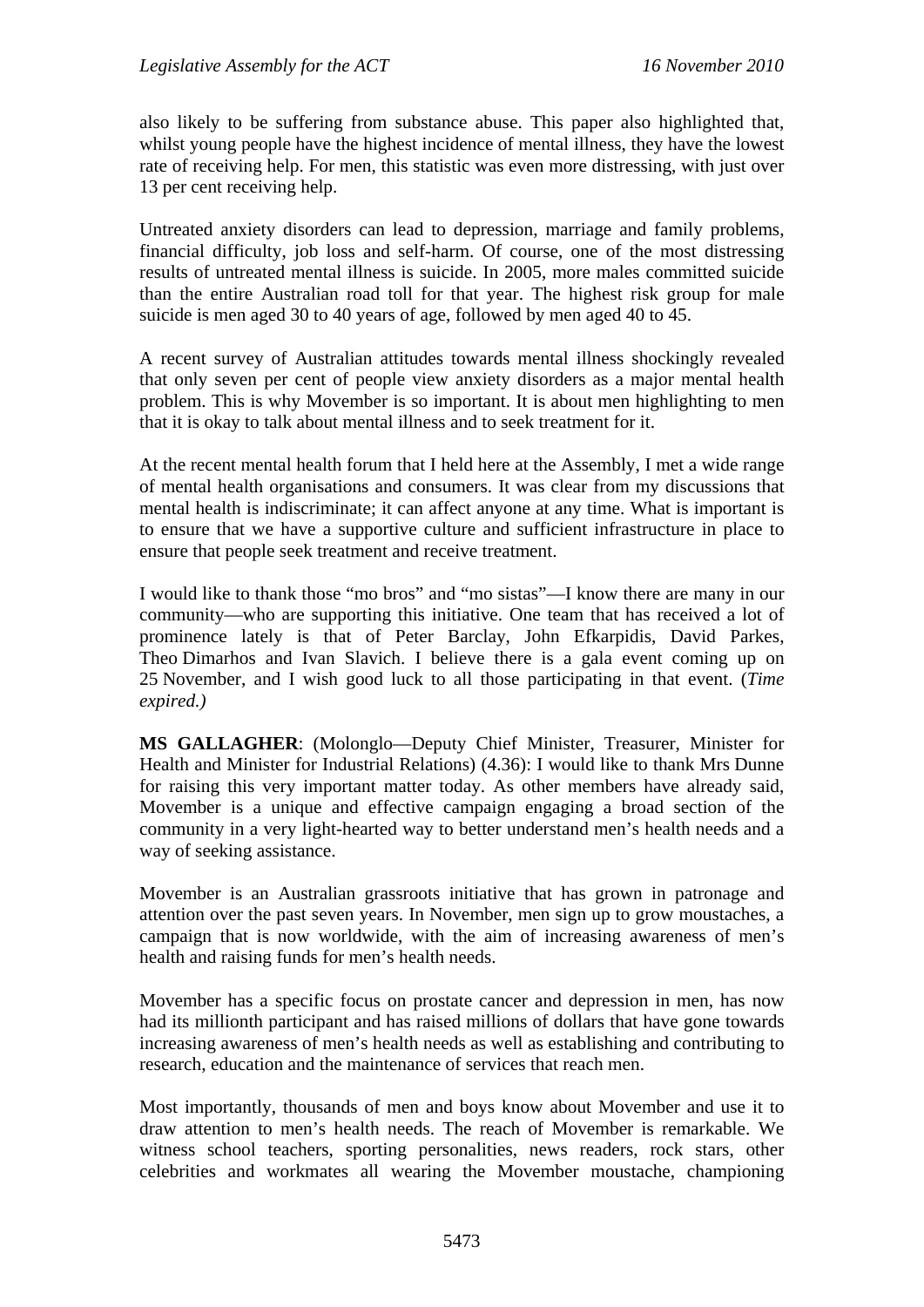attention to men's health needs across multiple domains, a signature of participation that "men's health matters".

Movember provides a real opportunity for having conversations, raising awareness about men's health and enhancing men's help-seeking behaviour, which I think all other members have commented on.

The campaign is broad enough that it is inclusive of women, allowing men to be supported by the women in their lives, aptly labelled "mo sistas", who help their Movember "mo bros" to raise funds by seeking out sponsorship for their mo-growing efforts.

The reach and fundraising from Movember are substantial and contribute a major source of funding and awareness raising for the Prostate Cancer Foundation. Funds from the Movember Foundation are used to fund a range of important prostate cancer projects. They provide the ability to undertake important research into the cause, diagnosis, prevention and treatment of prostate cancer and enable awareness raising activities to be developed and undertaken in communities about prostate cancer.

A component of the funds is also directed to beyondblue for further important work. It contributes to the development of the info line, which is a national 24/7 service providing depression information and referral services for the general public. This service was initially developed to support men in rural settings but now provides a broader service right across Australia. The helpline is well utilised by men. This service provided information referral and assistance to over 61,000 callers between January 2009 and April 2010.

The funds are also supporting men in rural communities. Beyondblue's "Don't beat around the bush!" seeks to raise awareness of depression, anxiety and related disorders in rural communities. This service also provides information on where to get help and how to access services. Movember fundraising also goes to the beyondblue information network map, which has been developed to help people in rural and remote areas to find local support services as an online service.

Efforts have also gone into enhancing the beyondblue rural workforce training sessions to businesses and organisations in rural Australia; enhancing mental health literacy and access to service providers, which includes depression and anxiety in men with prostate cancer; the development of fact sheets, DVDs and user-friendly books, resources and materials that focus on specific illnesses and disorders, as well as where to get help and stay well; and Movember funding for beyondblue is working towards providing depression awareness training in men's sheds, creating Indigenous men's spaces and community forums for men.

These are just a few of the resources and services that have been enhanced and sustained and supported because of the massive fundraising effort from a simple concept like Movember. Apart from giving men a once-in-a-year opportunity to demonstrate their ability to grow hair on their face—and let us remember that some cannot do it as well as others—and in allowing men to reveal a glint of that secret or hidden groovy personality, Movember provides an opportunity for men's health to be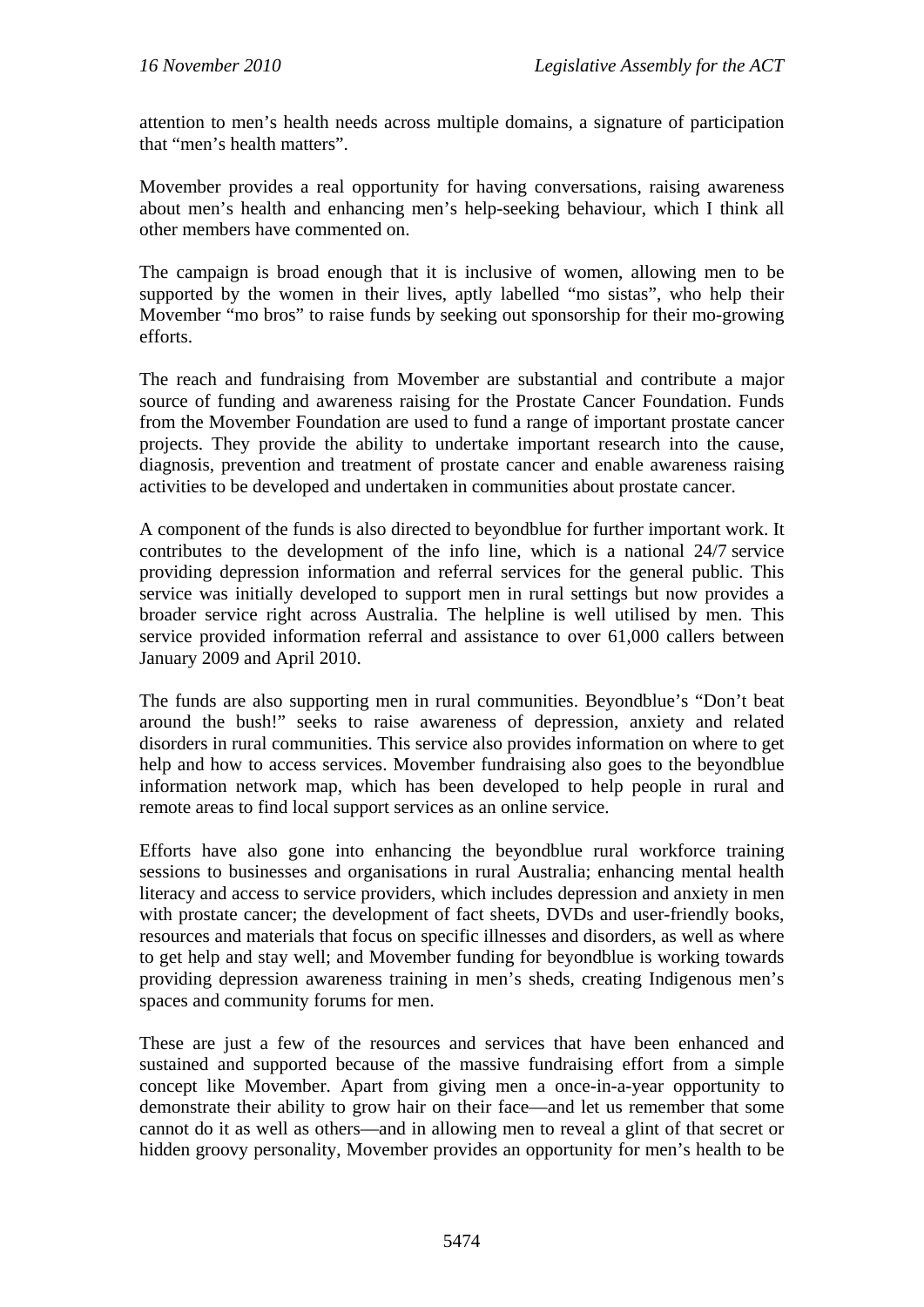cast in the spotlight for a sustained month of activity and reflection. It allows us as a community to acknowledge that our own health is important and that we must look after it through prevention and promotion activities. For some, this might be as simple as going and getting a regular health check-up.

This year we saw the national male health policy launched by the Department of Health and Ageing, focusing on the health needs of males and the social determinants that impact upon men's health—a clear and specific strategy around the health needs of men. In the ACT, building a stronger foundation, a framework for promoting mental health and wellbeing in the ACT, draws specific attention to men's mental health needs. We do know that men have significantly high suicide rates, that men have unique mental health issues and needs and that men face barriers to accessing services and support. We are working to address these issues, both in conjunction with national initiatives and in building upon our own local initiatives and services, to specifically address men's mental health needs, issues regarding stigma, literacy and barriers to access and inclusive practice.

Movember is a high impact awareness campaign that gives due emphasis to men's health needs and elicits support to talk about and address men's health needs, not just in the health arena but more broadly; it reaches right into and across the community.

**MR SESELJA** (Molonglo—Leader of the Opposition) (4.42): I thank Mrs Dunne for bringing this forward. It is a really important issue and I think it is something that has really taken off. I first became aware of Movember just after being elected to the Assembly. I had a group of uni students approach me and ask me to help them promote Movember, which I was very happy to do. Ms Gallagher touched on some of us who are follicly challenged in the facial region, and I am one of those, but it is ironic that when I look at many of the people who grow the best moustaches they often do not have much hair on their head, so it is probably one of those things that sort of balances itself out—

# **Mr Hargreaves**: Hello!

**MR SESELJA**: John Hargreaves notwithstanding. I do have a picture here, which I am happy to table, that backs up my claim. Nonetheless, I am one of those rare Croatian Australians who is facially follicly challenged. But I was very happy to support them with my fake mo, because it is a great cause, men's health. Men's suicide rates, as I have highlighted on a number of occasions in this place and other places, are far too high, as are female suicide rates.

We know that for a particular demographic of men the issue of depression is very serious and significant. What Movember does, I think, really engages men in a way that very few other fundraising events can. There is something about it—its simplicity, and the fact that it is also a bit of a challenge when some men can demonstrate just how much facial hair they can grow in a short space of time. Some are high profile examples. Tom Learoyd-Lahrs was playing for Australia on the weekend and has a set of handlebars that I think need to be seen to be believed, so he is clearly getting into the spirit. We have seen a number of the Wallabies who have far less impressive mos—nothing as impressive as Mr Hargreaves's regular mo, although I think he should be shaving it off every November.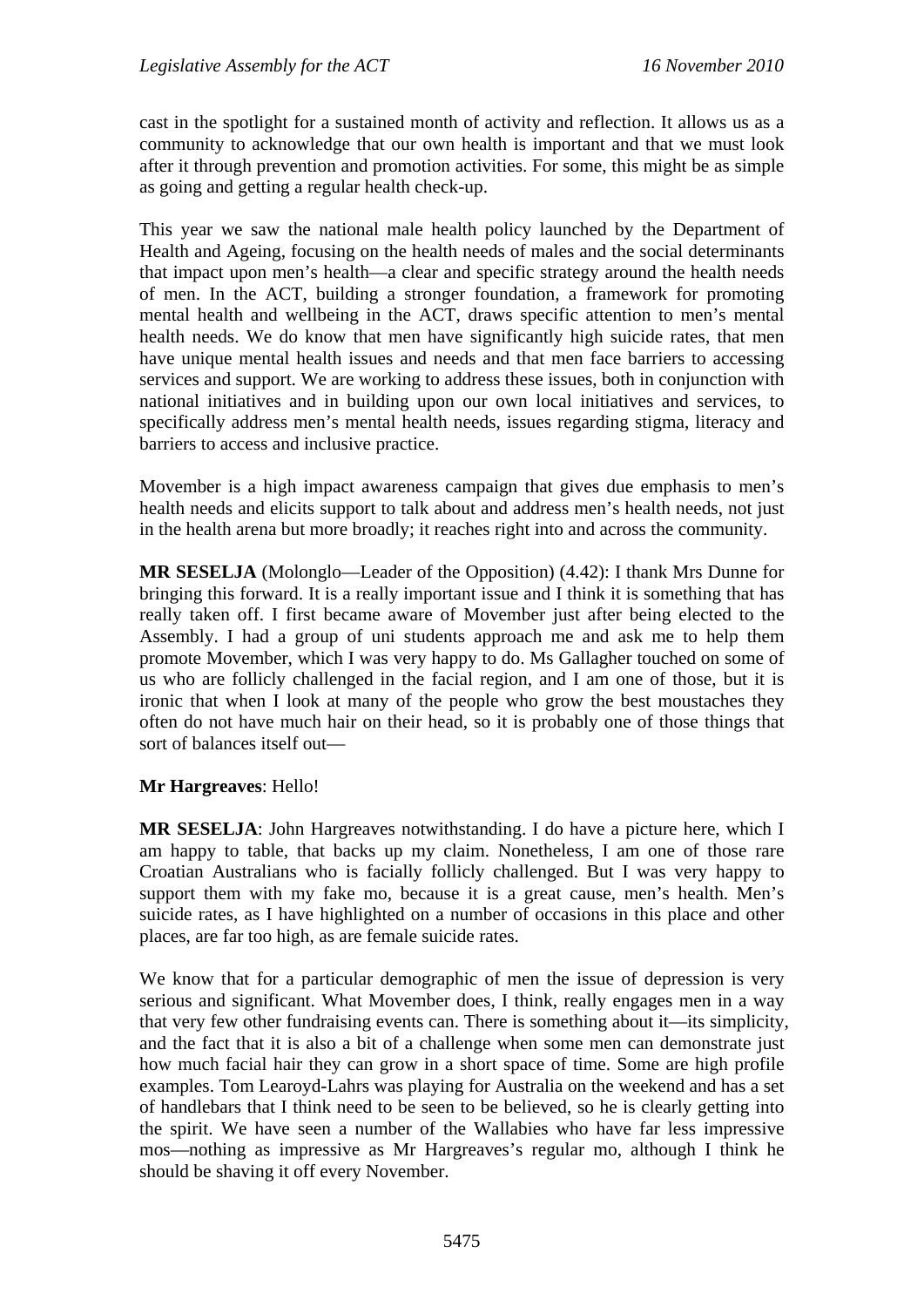I want to pick up where Mr Hanson left off, because he did not have enough time to go into some of the great work that has been done by the TransACT Rocks Movember team. There are a number of important, really active community citizens as part of that team and I just want to make a public mention of them. Ivan Slavich, who seems to be involved in so many different community events here in Canberra, who has sort of been referred to as Mr Canberra from time to time, is heading up the team. Ivan does a mountain of work in the community. I know that with the Escarpade challenge he has raised hundreds of thousands of dollars over the years and I know that this team, the TransACT Rocks Movember team, are aiming to raise \$150,000. I understand they may be around the \$50,000 mark already, so I have no doubt that they will get there, or thereabouts. So well done to Ivan Slavich, who is always involved with many of these events.

Danielle Neale, the Sybil's Closet owner, is one of the "mo sistas" and does a sensational job in the community as well. She was recently involved with the Bachelor of the Year, amongst other things. David Parkes is also part of the team, as are John Efkarpidis and Theo Dimarhos. John and Theo are both very active members of the community. As well as being part of the TransACT Rocks Movember team, they have also been supporting particularly Diabetes ACT in a number of ways. So I would just like to pay tribute to all of those. I do note that for a number of these gentlemen there is often more hair on the face than on the head. Peter Barclay is another part of the team and he is growing quite an impressive mo and of course Peter does a sensational job in the community. He is one of our businessmen who really contribute right across Canberra in a number of ways.

It is a fantastic event. It is now a worldwide phenomenon. It is something that most men will get involved with in some way. I think most men are happy to get involved. Some really go over and above in the amount of money they raise and the way that they promote this. It is for a fantastic cause and I am happy on behalf of the Canberra Liberals to lend my support to Mrs Dunne's matter of public importance today and indeed to all of the efforts to promote Movember and all of the fundraising efforts that go with that and the promotion of men's health issues.

**MADAM DEPUTY SPEAKER**: The discussion is concluded.

# **Adjournment**

Motion (by **Ms Gallagher**) proposed:

That the Assembly do now adjourn.

# **Timor-Leste**

**MR HANSON** (Molonglo) (4.47): I rise tonight to talk about an event that I attended, co-sponsored by the Ryder-Cheshire Foundation of the ACT and the Canberra Friends of Dili, at the Timor-Leste Embassy on Thursday, 28 October 2010. Timor-Leste is one of the poorest countries in the world and the work that is being done by organisations such as the Canberra Friends of Dili, the Ryder-Cheshire Foundation,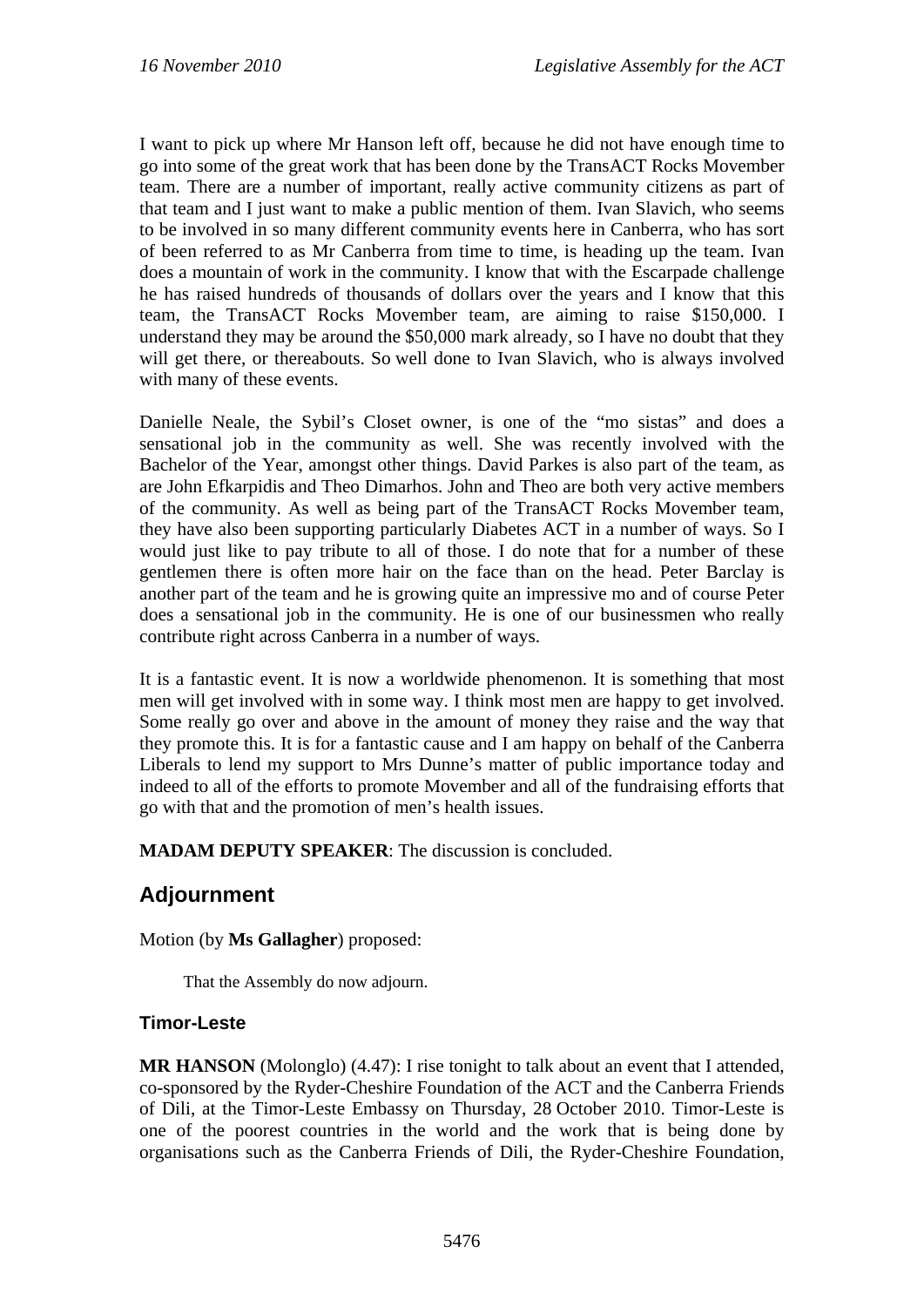Rotary and the Podmore Foundation—I know that you, Madam Deputy Speaker, have attended those dinners at the Podmore Foundation, as have I—is much needed work. I commend all of those organisations for looking after the interests of one of the poorest countries in the world and one of our nearest neighbours. The event was hosted by the ambassador and was well attended by a cross-section of the Canberra community, unified in our desire to help the good people of Timor-Leste.

I have special affection for the people of Timor-Leste, having served in what was then called East Timor in 2000, with the Australian Army, and I saw firsthand the poverty, the hardships and the trauma that had been experienced by the majority of the population.

I would like to take this opportunity to thank Robert Altamore and all of those who attended the evening and sponsored it, all the organisers for their generosity and for their ongoing support of Dili and the people of Timor-Leste.

#### **Free Rain Theatre**

**MRS DUNNE** (Ginninderra) (4.49): Last week I had the privilege of attending the Free Rain Theatre Co's final presentation of the year. It was a great shame I had not got to it earlier in the season. *Who's Afraid of Virginia Woolf?* was directed by Cate Clelland and was performed in the Canberra Courtyard Studio, in the round or at least in the three-quarters round, which made it very intimate when George and Martha had their domestic altercations. I want to congratulate the team at Free Rain Theatre on this outstanding production.

I had heard very good reports about it. I went with a friend and we went away, after three hours of up-close and personal theatre of a deeply confronting kind, blown away by Andrea Close in the role of Martha, Michael Sparks as George, Ben Williams and Hannah McCann as the young visitors and a fabulous production team headed by Cate Clelland. I want to pay tribute to Free Rain Theatre Co and the contribution that they make to life and artistic life in the ACT. With their artistic director Anne Somes at the helm, Free Rain have become the acme of theatre in the ACT.

I would like to draw to members' attention their 2011 season, the theme of which is putting colour into your life, which begins with Anne Somes directing a reprise of *Oklahoma* at the Q in February, followed by *Aunty Mame* at the Canberra Theatre Centre, which is a great space—as you would know, Madam Deputy Speaker; I have seen you there often—in April, followed by *Sweet Charity* and *The Dark Side of Midnight*, a new play for Free Rain, *The Removalists*, a perennial but great play by David Williamson, finalising the year with *Grease*. In addition, in the Courtyard Studio over the Christmas period, Free Rain will be doing *Goldilocks and the Three Bears* and, in the July break, *Beauty and the Beast* for the children.

Free Rain has got a great history in the ACT and I just want to draw to members' attention the great achievements of Free Rain by pointing out some of the people who have gone from Canberra through Free Rain and who are now active in professional theatre elsewhere. These include Alison Bell, who has gone on from Free Rain to the Sydney Theatre Co, the Melbourne Theatre Co, Belvoir as well as TV and film;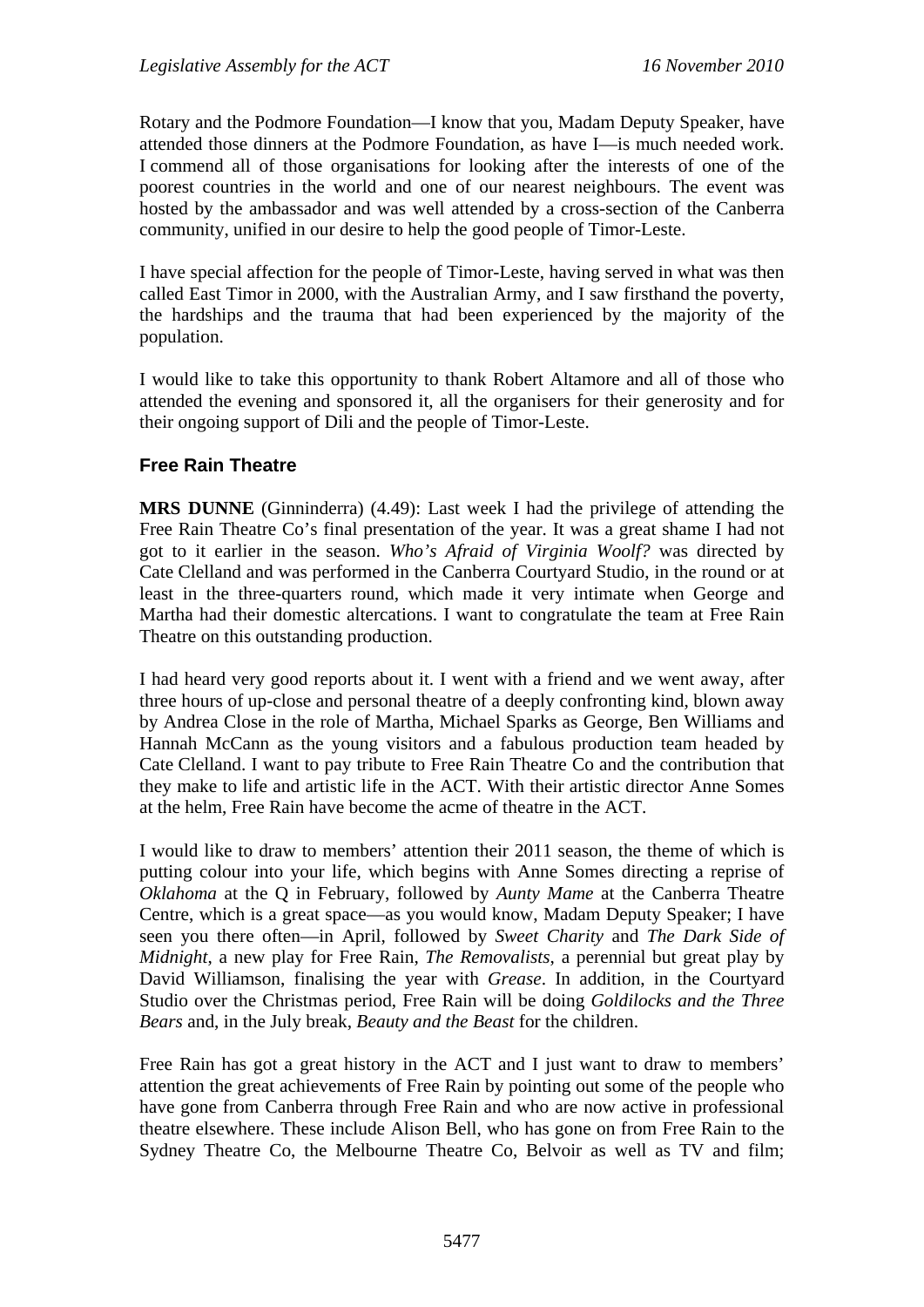Patrick Brammall, who has appeared with the Melbourne Theatre Co, Bell Shakespeare; Kelly Somes, who is the artistic director of Soulart Productions; Rhys Holden, who is the artistic administrator of the Sydney Theatre Co and the touring manager of the Really Useful Company and has toured to Korea, New York and Washington; Claire Bocking, who has appeared in *Company of Angels* in Los Angeles and the Theatre Royal in London and has had extensive experience in film and theatre; Nicholas Linehan, who has gone to London Central; one of our up and coming young stars, Lexi Sekuless, who has recently been accepted into London Central; and Graham Henstock who is the head of lighting at the Sydney Theatre Co.

I think this is a great tribute to the determination and the artistic endeavour of local Canberra people who, through Free Rain Theatre, make a great contribution. I want to congratulate them on their latest production, *Who's afraid of Virginia Wolf?*, but also on their continuing contribution to arts in Canberra.

## **Citizens Advice Bureau**

**MR COE** (Ginninderra) (4.53): It is a pleasure to rise this afternoon to commend all those involved with the Citizens Advice Bureau. The first Citizens Advice Bureau was established in the UK in 1939, providing advice and information for citizens during the time of war. The bureau opened air raid shelters and operated mobile units in badly affected areas. The Citizens Advice Bureau of the ACT opened some years later, in 1973, as part of the Canberra Lifeline services. It became an independent body in 1978, offering a telephone and personal advisory service manned by volunteers.

The Citizens Advice Bureau provide a referral service, enabling the community to access community-based support services. This comprehensive list of community organisations and their contact details are made available through the annual publication of a contact book and via their website. Those of you that have seen the contact book or used it or indeed used their fantastic website know just how invaluable a resource it actually is. I and Jeremy Hanson had the pleasure of going to the launch of this year's contact book just a few weeks ago at the Griffin Centre.

Many of these organisations operate in partnership with the ACT government and in many cases rely on the goodwill of their volunteers. However, the services of such organisations are of little help if nobody knows where or how to access them. This is where the CAB comes in—to provide information on such services to a wide range of Canberra's residents and to ensure that those that are disadvantaged are not forgotten in today's society.

In 2005 the bureau began operating from the newly finished Griffin Centre in Canberra city. Today their database consists of an ever-expanding computerised collection of over 3,000 organisations and can also be searched online via their website. The Citizens Advice Bureau now also offer specialised services such as the ACT Communities Online, a community events portal, and CANaccess, an online directory of disability services in Canberra. Despite such advances in technology, the core service has always remained the same: "to provide up-to-date, comprehensive information and referral on Canberra's community services, organisations, and not-for-profit groups".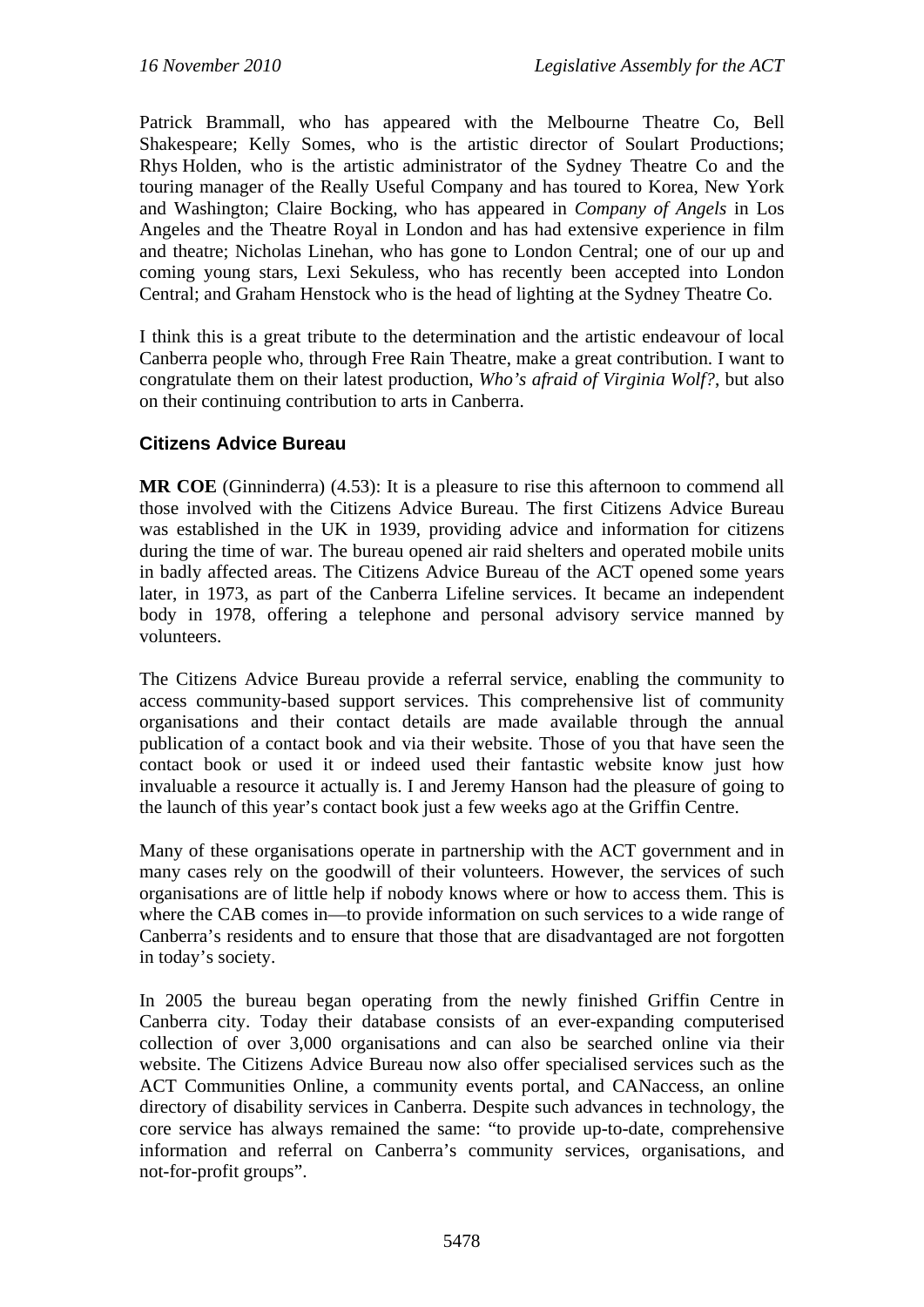The staff and volunteers of this great organisation continue to strive to improve their service delivery. This is seen through constant reviews of shopfront services, as well as constant monitoring and improvement of the websites and CONTACT online.

The CAB are also consistently involved in discussions with government sectors and the community, contributing to and participating in disability-related planning, positive ageing, discussions around affordable housing, homelessness, mental health, multicultural and Aboriginal and Torres Strait Islander inclusion, men's and women's health and wellbeing, community sector industrial reforms, the human rights consultation, a whole range of community information sharing forums, and the development of online information forums in areas such as mental health and disability services.

There are many people I would like to thank for their involvement in this great organisation. The president is Peter Collins. The vice president is Kate Lyttle. The secretary is Janice Beazley. The treasurer is Raami Rattur. The manager, ex officio member of the board, is Liz Howarth and the committee members are Peter Berentson, Pat Brown, Matthew Buckley and Paul Thompson. The staff manager is Liz Howarth. The volunteer shopfront coordinator is Jen Hutson. The database manager is Susan Kosonen. The database administrator is Aimee McLaren. The Access City Hotline project officer is Adrian Nicholls. The ACT Communities Online moderators are Susan Kosonen and Aimee McLaren, the policy and administration officer is Sarah Pau and the accountant/bookkeeper is Warren Turk.

There are also a number of volunteers and I would like to put on the record my thanks to Peter Berentson, Pat Brown, Deborah Burns, Norma Fraser, Peter Greenham, Lynne Grayson, Tony Hobbs, Ruth Hurrell, Penny Joy, Ann Junor, Carol Keil, Helen Knight, Karen Ragg, Barbara Richardson, Gillian Roberts, Beverley Shallcross, Carolyn Tweedie and Lyndall Young. I thank all involved for the invaluable role they play in helping Canberrans to navigate the many services which are on offer in our great community.

#### **Commonwealth Parliamentary Association Conference**

**MR RATTENBURY** (Molonglo) (4.57): From 2 to 6 November the ACT Legislative Assembly hosted the Commonwealth Parliamentary Association's 30th Australian and Pacific regional conference. It was a successful event and I think the delegates from both Australia and the region were positive about the experience they had while they were here.

I would like to thank the Assembly's staff, particularly the Acting Clerk, Max Kiermaier, the Acting Deputy Clerk, Janice Rafferty, and of course Celeste Italiano, as well as the rest of the staff in the Assembly who played a part, in some cases simply backfilling or covering the ongoing work of the Assembly while others were involved in the preparation of the conference.

During the conference I attended a session on climate change, particularly a presentation by Dr Mark Howden from the CSIRO climate adaptation national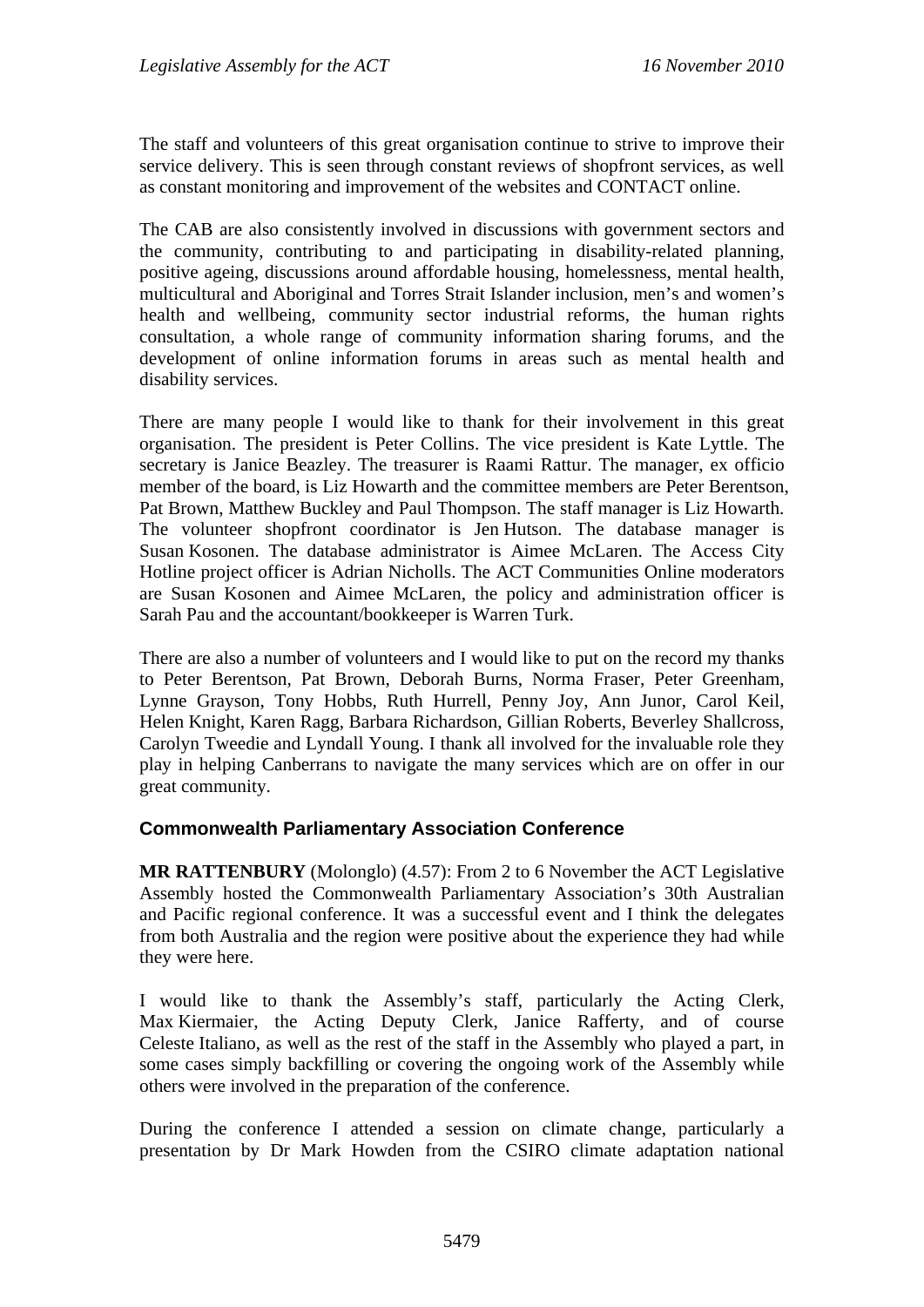research flagship. It was a very insightful presentation and I would like to share some of it with the Assembly.

Mindful of the fact that he was speaking to an audience of politicians, Dr Howden framed these five questions about climate change. Is it real? Does it matter? Can we do anything about it or its impacts? How do we take action? And how do we know we are doing the right thing? This works quite well visually on the screen but the first three questions were directed to scientists. The third and fourth questions were directed to economists and the fourth and fifth questions he said were directed towards policy makers and politicians. I thought this was a very insightful way of breaking down what needed to be done.

He then went on to answer the questions that he said were the ones for scientists, essentially: is it real, does it matter and can we do anything about it? He gave a series of graphs and presentations and information on the science, including carbon dioxide concentrations, including the parallels between  $CO<sub>2</sub>$  concentrations and global temperatures. This graph shows a dramatic projection for the increase of  $CO<sub>2</sub>$ concentrations in the Earth's atmosphere and, given historical records, paints a very powerful question for the future.

He also presented graphs of annual mean surface temperature anomaly and annual sea surface temperature anomaly, including tracking a 12-year running average, and both of these graphs showed a significant increase in temperatures in recent years, particularly compared to historical figures.

At the end of this presentation, he came back to the questions that he had posed at the start and he answered them himself based on the research that his organisation has done and the research that it has analysed. These are the questions: is it real? Yes. Does it matter? Yes. Can we do anything about it or its impacts? Yes. The last two questions were: how do we take action and how do we know we are doing the right thing? He deferred those to the politicians in the audience and said, "Frankly, that's your business."

I think this is a very instructive presentation. I seek leave to table this presentation for the Assembly.

Leave granted.

**MR RATTENBURY**: Thank you, colleagues. I table the following paper:

Responses to climate change: an Australian scientist's perspective—Copy of presentation by Mark Howden, Chief Research Scientist, CSIRO Climate Adaptation Flagship, to the Commonwealth Parliamentary Association Conference, Canberra, November 2010.

I particularly wanted to table this presentation speech in light of comments made by Mr Smyth during the recent debate in this place about a greenhouse gas reduction target. Mr Smyth came in and crudely tipped his hat to the climate sceptics and he did what climate sceptics do: he grabbed a few carefully selected factoids that suited his stance and alluded that in some way this mounted a credible case. He said: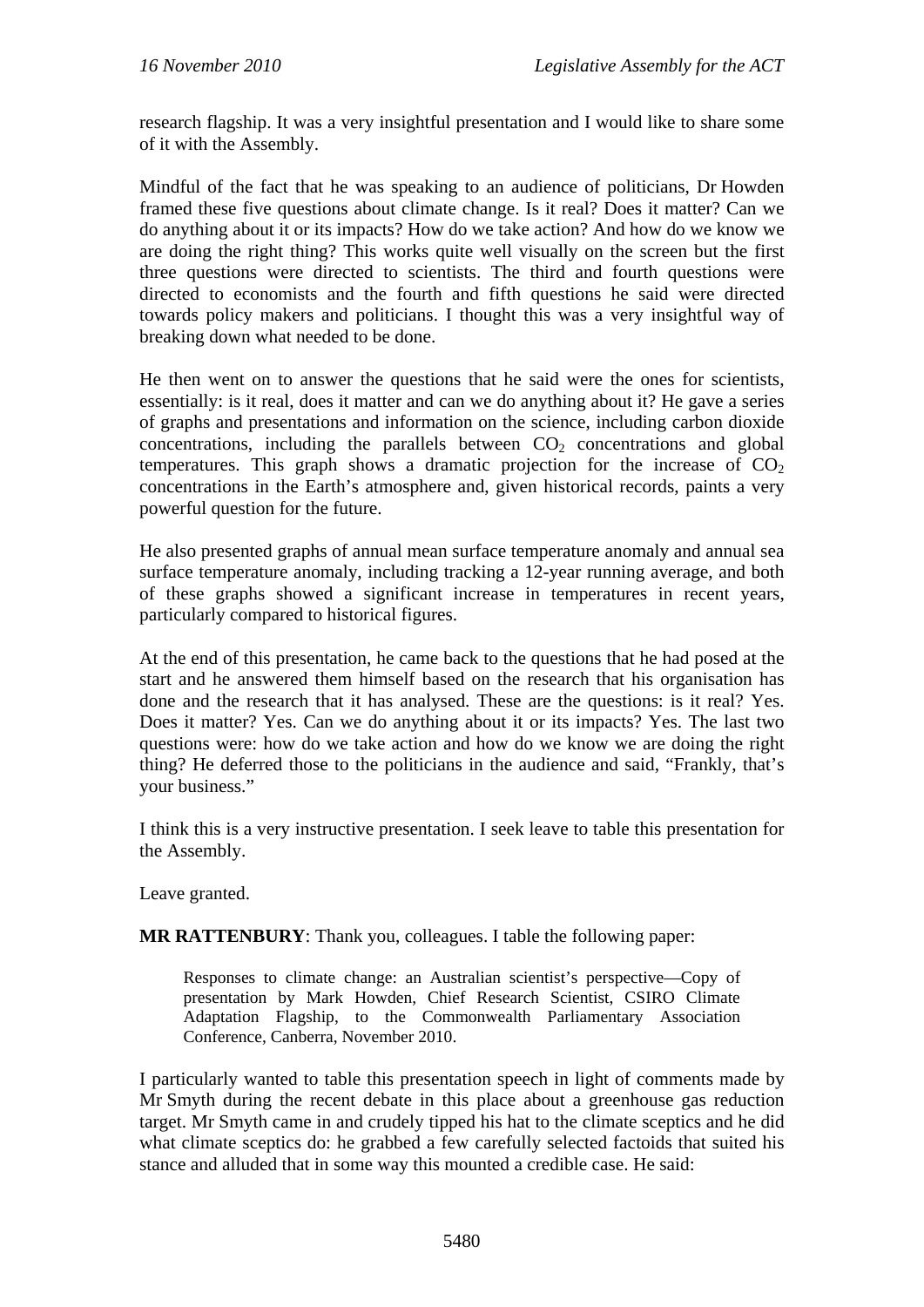Climate change is occurring. Climate change always occurs. It has done for thousands and thousands of years. Indeed, you only have to look at the Wilsons Promontory lighthouse annual mean temperature. The annual mean temperature at the Wilsons Promontory lighthouse in 1880 was 20 degrees Celsius. By 1885 it was about 18 degrees Celsius. By 1935 it was 17 degrees Celsius. In between it was just a jagged peak. It was about 17 degrees in 1988. In 1995, the mean was 16.2 degrees. Has it got hotter since? Yes, it went up in 2000 but then it dropped again. The climate does change all the time. But the mean for the Wilsons Promontory lighthouse is pretty consistent at about 16.3 degrees.

This is the sort of pseudo-science propagated by Lord Monckton and his followers. But I guess at least Lord Monckton has the courage to publicly state his scepticism. Frankly, the research of more than 2,000 scientists who participate in the IPCC process, the research of Noah, NASA, and even locally the CSIRO, carry a little more weight than Mr Smyth's irrelevant grab bag of random recordings from Wilsons Promontory and it gives me some reassurance that most of the members in this place do actually believe in science, not junk information.

One must always be open to debating the science and to having a thorough analysis of what we think we know. But such an argument should not be based on lazy pseudo-science. It should be based on the evidence, the data and expertise. In tabling this information I invite all members to review the latest science.

#### **Sport—participation by children with a disability International Disability Day**

**MR DOSZPOT** (Brindabella) (5.03): In my capacity as shadow sports minister as well as shadow disability minister, it has been my pleasure to have attended, over the past few weeks, a wonderful initiative by the supporting community aimed at helping children with disability enjoy some outdoor activity and involvement in sport. The initiative was by Capital Football. I must compliment Heather Reid and, in particular, coaching coordinator, Pat McCann, and his wonderful team. They have done a fantastic job in involving children with disability in this initiative. The sporting community, furthermore, included Donna O'Brien and the Weston Creek football club and Malcolm Buchanan and Belwest and Belconnen football clubs, who sponsored the development of this idea that was built on the networks and contacts developed in cooperation with the Paralympics and Special Olympics organisations.

There have been weekend training and open day activities held at Hawker oval for the past few months. I have attended a number of these and spoken to many of the parents and coaches who have been involved. Their enthusiasm and dedication are inspirational. The parents I have spoken to are very appreciative of the contributions of all the coaches. I would like to echo the parents' thanks to all of the organisations, clubs and individuals involved. In particular, I would like to read out a letter from a parent I met at Hawker oval who wrote to me and copied me a letter she sent to Pat McCann of Capital Football:

Hi Pat,

I attended today's Football-Connect Development games and just wanted to say what a wonderful thing you are doing! My husband, son and I travelled from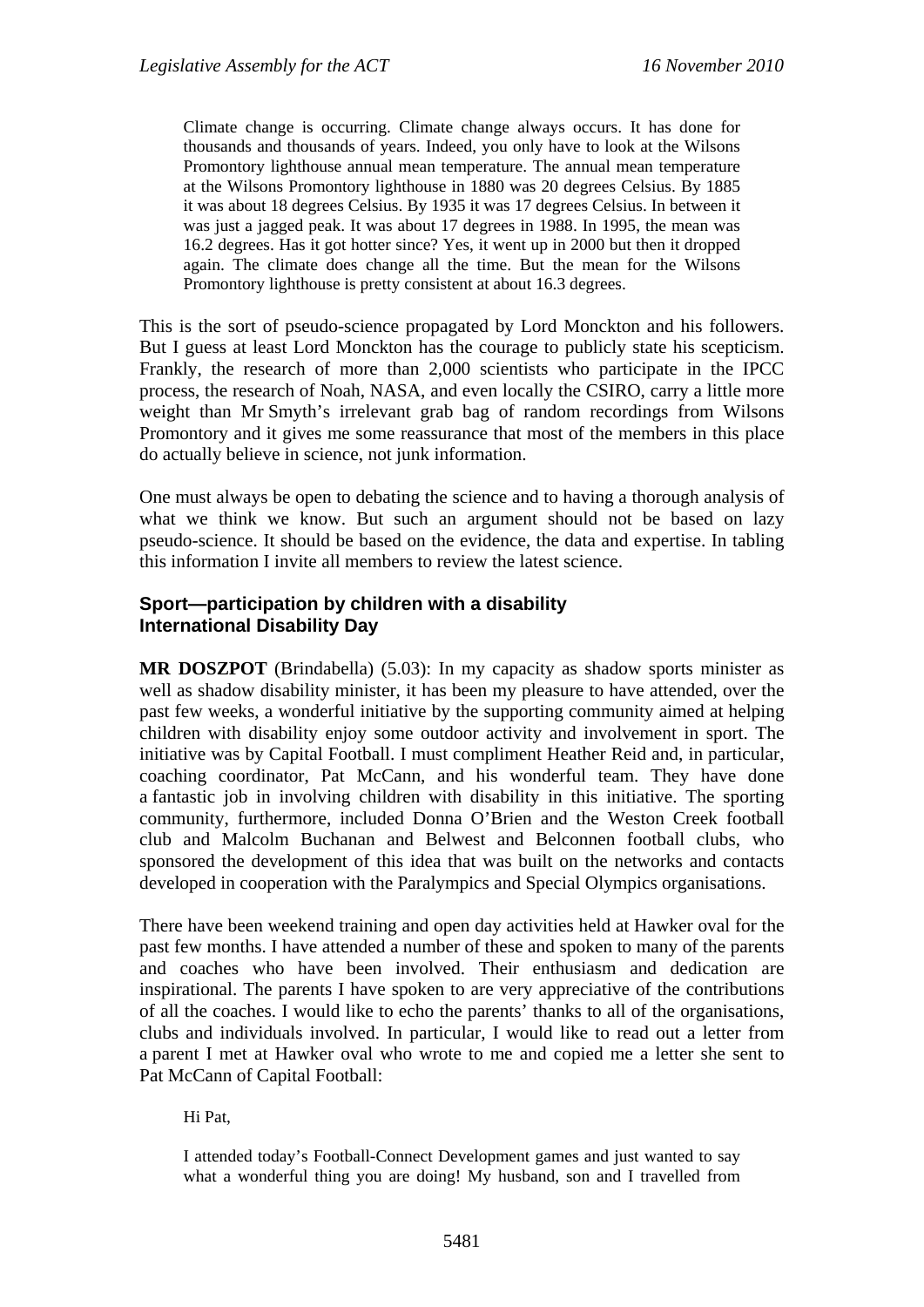Goulburn to watch our nephew/cousin Trent Soley play his first game of soccer and what an absolute delight it was. Words cannot explain the warm feelings we all got this morning. Trent has grown up watching his twin brother, Luke, play soccer (quite successfully) and for a long time showed no interest in playing. It was all too hard for him. That was until now. The excitement was bubbling over before he left Goulburn to travel to Hawker. He said to his Dad, Brian, "Please stop the excitement Dad". It was almost too much for him. To see that amount of joy in Trent's face is priceless.

Please accept our heartfelt thanks and pass on our thoughts to all of your assistants—you obviously put a lot of time and effort into bringing this program alive. We will support and promote this program any way we can.

With kind regards, Sue, Steve and Ryan Soley.

That parent's sentiments obviously capture the emotional words that I have had from a lot of the parents who have attended these Football-Connect development programs. I would like to pay particular compliments to Pat McCann from Capital Football, who is the assistant technical director, and the wonderful work that he and his team have done; and to Merryn Brown, Capital Football coach and coordinator of the Football-Connect program as well.

I have already mentioned Donna O'Brien, the president of Weston Creek soccer club. She was coach at the open day and Football-Connect Sundays. She was also involved, along with Connie Ehlers, a former Weston Creek soccer player and a parent of one of the children who has been involved in these afternoons. Both Connie and Donna have been involved in setting up an introduction day at Turner primary school, where they provided football sessions for about 30 of the Turner students.

Chris Logue has been very much involved as an assistant at the open day at Waramanga and with the Football-Connect programs at Hawker. Colin Townes has been assisting with the coaching each week at Football-Connect at Hawker since the opening day at Waramanga.

I would also like to make mention of a few events that will take place in a few weeks time around International Disability Day on Friday, 3 December. Vision Impaired Sport ACT have invited me and others to attend the VISACT sport carnival on Friday, 3 December at the Australian Institute of Sport in Bruce. I would hope that more of us from the Assembly could attend this. The VISACT sport carnival will be the final event of the hugely successful blind sports in schools program that has been run in three primary schools and three high schools in terms 3 and 4. There will be 10 to 12 teams participating in the sports of blind baseball and junior goalball. There are a number of events scheduled.

Also, as part of the International Disability Day, on Friday, 3 December, 2010 at the AIS, there will be a whole host of activities scheduled, including an opening ceremony, athletics, basketball, bocce, cricket, sailing training and swimming. It will continue on Sunday, 5 December. All in all, I would commend to the Assembly some of these activities that are coming up. *(Time expired.)*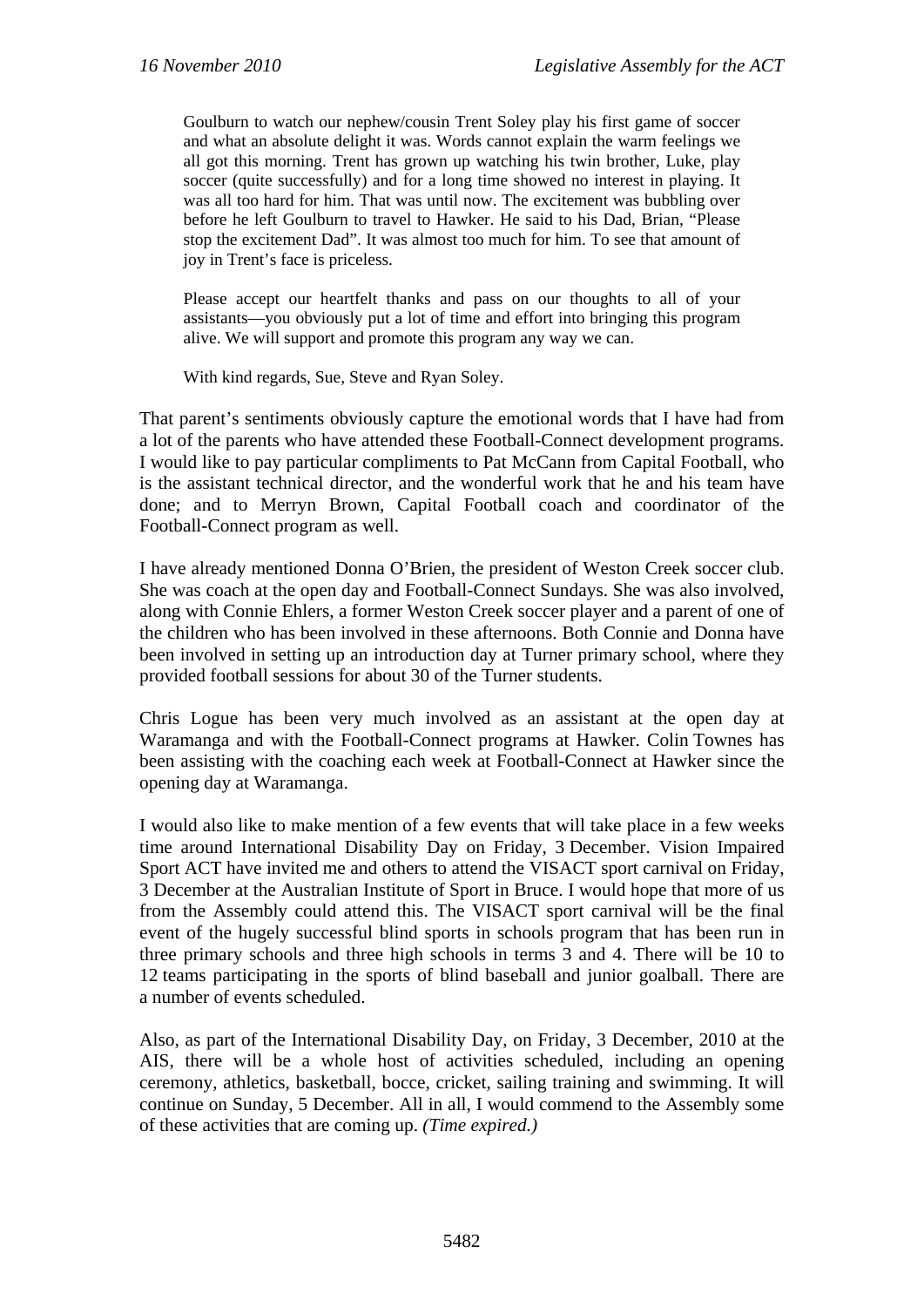## **Royal Institute of Architects—Walter Burley Griffin lecture**

**MS LE COUTEUR** (Molonglo) (5.08): I rise today to talk about a very interesting lecture which I and fellow MLA Brendan Smyth attended a few weeks ago. It was a lecture by Robert and Brendan Vale. It was the ACT Branch of the Royal Institute of Architects annual Walter Burley Griffin memorial lecture. It was all about sustainability. They started off talking about the concept of ecological footprint, which I think many of us here are probably aware of. But what that is talking about is trying to measure how much land it would take to support the lifestyle of a person, that global average land.

The important thing is that the amount of land in the world is effectively finite. The Dutch have done a little bit of land reclamation but we can basically say that it is a finite resource. This technique of calculating the ecological footprint was first started in Canada in the 1990s by Mathis Wackernagel and William Rees. Using that, it has been worked out, as you can find from the ACT commissioner for the environment's report, in the ACT, each person is responsible for about 8.5 global hectares. That is what it takes to keep each of us.

However, if you look at the number of people in the world and divide the amount of arable land by that, you will find that we can only afford 1.9 global hectares per person. Basically, the ACT is using in the order of four times our equitable, sustainable long-term allowance. We, of course, are not alone in this. The whole developed world is over-consuming along these lines.

The other thing to note, of course, is that, as the world's population increases, the amount of space per person in effect decreases. But the Vales did not start by pointing out the problem. They are incredibly practical people and what they spent their time doing was pointing out solutions. They have written a whole book on the solutions, which I bought a long time ago, *Time to Eat the Dog? The Real Guide to Sustainable Living*. They did some work comparing different pets and hobbies and decided that golf was not nearly as bad as people thought it was but that very large dogs were somewhat problematical.

In the talk they gave in Canberra, they went through two areas in particular. They went through food and concluded that we could all get down to an equitable, sustainable amount of land for food production if we made some changes, which some people would find significant and some people would not, to our food habits. They said we need to eat local, we need to eat organic food, we need to largely eat non-meat. And we can do that. We have got the Farmers Market in Canberra. We have got it at EPIC and on the south side. Canberrans are starting to embrace that sort of change.

The other thing they talked about was buildings. They made the totally obvious point that the easiest, most effective way of reducing energy consumption from buildings is to reduce the size of buildings. You may or may not be aware that Australia has the dubious honour of having the largest new buildings in the world and Canberra has the honour of having the largest new houses in Australia. So there are certainly areas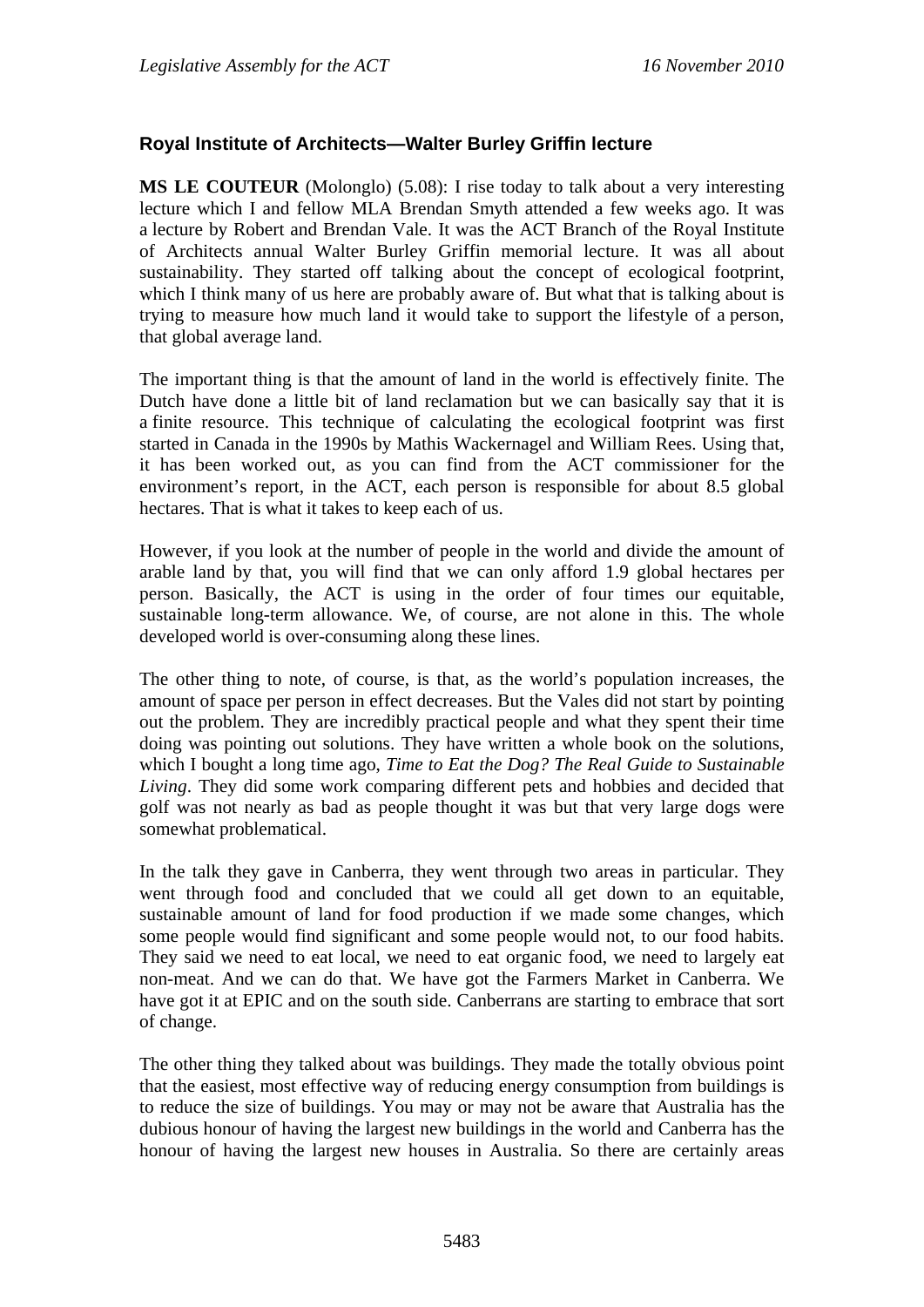where Canberra is in a good position to easily make improvements in the sustainability of our lifestyle.

I commend the Vales and their book to anyone who has a spare moment to read it. It goes through a lot of things and is sincerely food for thought for all of us who are interested in the sustainability of Canberra and the world.

#### **Ben Donohoe run and walk for fun Tour de Femme Hospitals—emergency departments**

**MS GALLAGHER** (Molonglo—Treasurer, Minister for Health, Minister for Community Services and Minister for Women) (5.12), in reply: I am the last speaker, so I will close the debate. I want to briefly mention a couple of things.

One of them is the Ben Donohoe run and walk for fun that was held two weekends ago on the shores of Lake Ginninderra, which was organised by the Hawker college. They did a fantastic job. There were hundreds of people out there at a reasonable time in the morning to raise funds for cancer research. I would like to thank Hawker college, because it ran very smoothly. They are very hard events to run, to make sure everyone gets around in time and safely. They did a great job.

I send the same message to the Canberra Cycling Club, particularly Maryann Simpson and her team who organised the Tour de Femme on Sunday. Again, I rode the Tour de Femme this year, probably the fourth or fifth time that I have ridden it. I would say there were more than 600 cyclists, all women, at varying ranges of ability and fitness, all enjoying the 20-kilometre cycle around beautiful parts of Canberra. It was a very well organised event and a fantastic result. I would like to acknowledge the effort that is put into it by community organisations to raise funds for really valuable causes.

The other issue, finally, is that I want to extend my thanks to all the staff working across the two public hospitals at the moment, Canberra Hospital and Calvary Public Hospital. The two hospitals are experiencing periods of unprecedented demand. Presentations to the emergency department on Sunday reached 481 across both of our hospitals.

To put that into perspective, that was 247 at Canberra Hospital and 237 at Calvary. A normal day, if there is such a thing in emergency department time, is around 160 at Canberra and 130 at Calvary. The only other time that we have seen numbers comparable to that was when Canberra Hospital saw 251 presentations on the day of the 2003 bushfires. To give you an understanding of just how busy the hospitals are, yesterday Canberra had over 221 presentations and I am advised that it was a similar number at Calvary.

I understand this will mean that some people are waiting to be seen but the message really is that our staff are working as hard as they can. We do not know why so many people are presenting to the emergency departments. In fact, we cannot tell why at the moment, because people are too busy actually seeing the patients to analyse whey they are coming. But we will do that, because this is a level of demand that has simply not been experienced in the territory before, with no apparent explanation.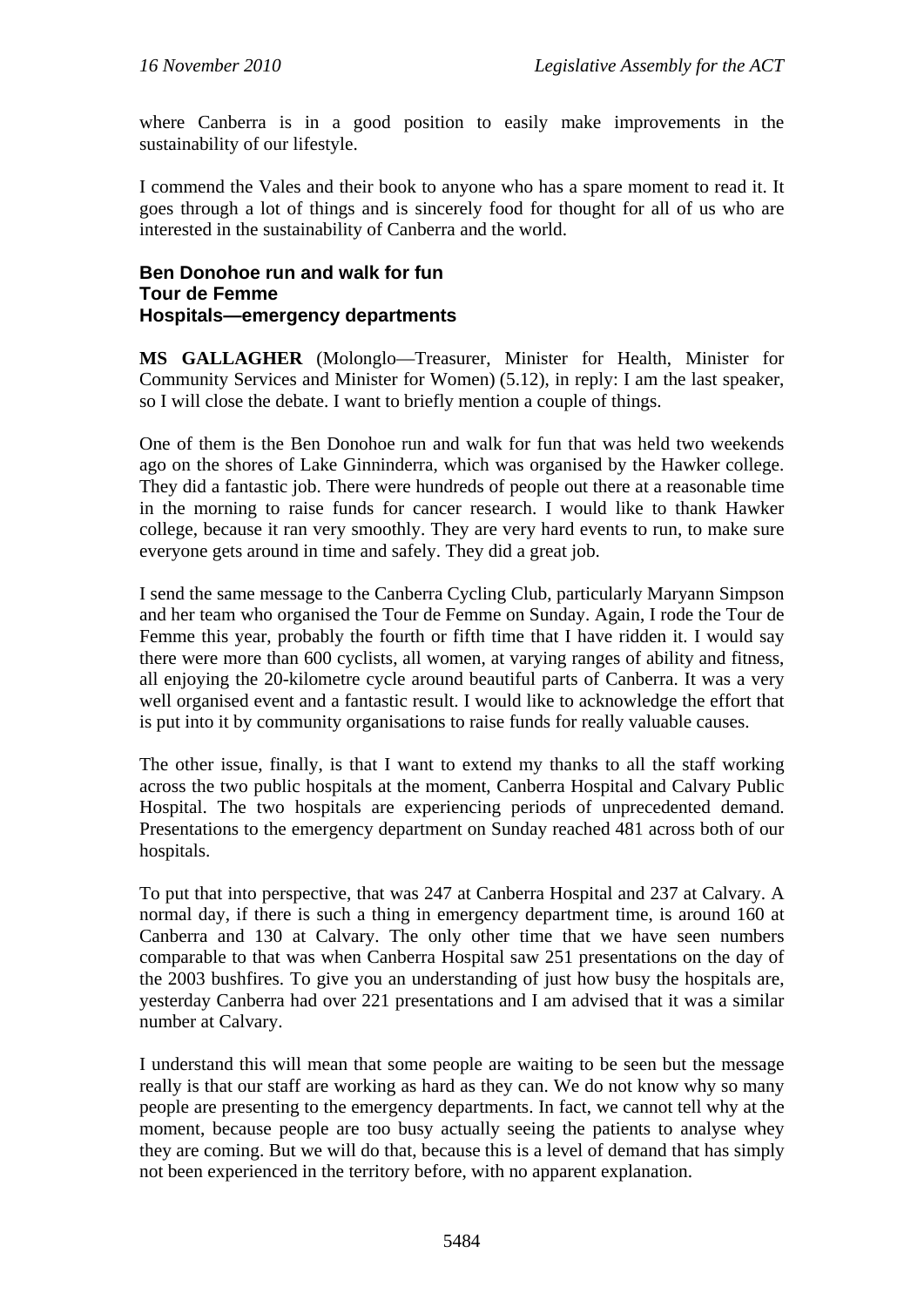To the emergency department staff, thank you. You are a credit to your profession. We understand you are working very hard. We know that, when you have periods of demand like this, it does take almost a week to resolve the busyness of the hospital. It is everyone in the hospital, because these periods of peak busyness will impact on every single person that works across the public health system in the public hospitals. I would like to acknowledge their efforts while they are going through this level of demand.

Question resolved in the affirmative.

## **The Assembly adjourned at 5.16 pm.**